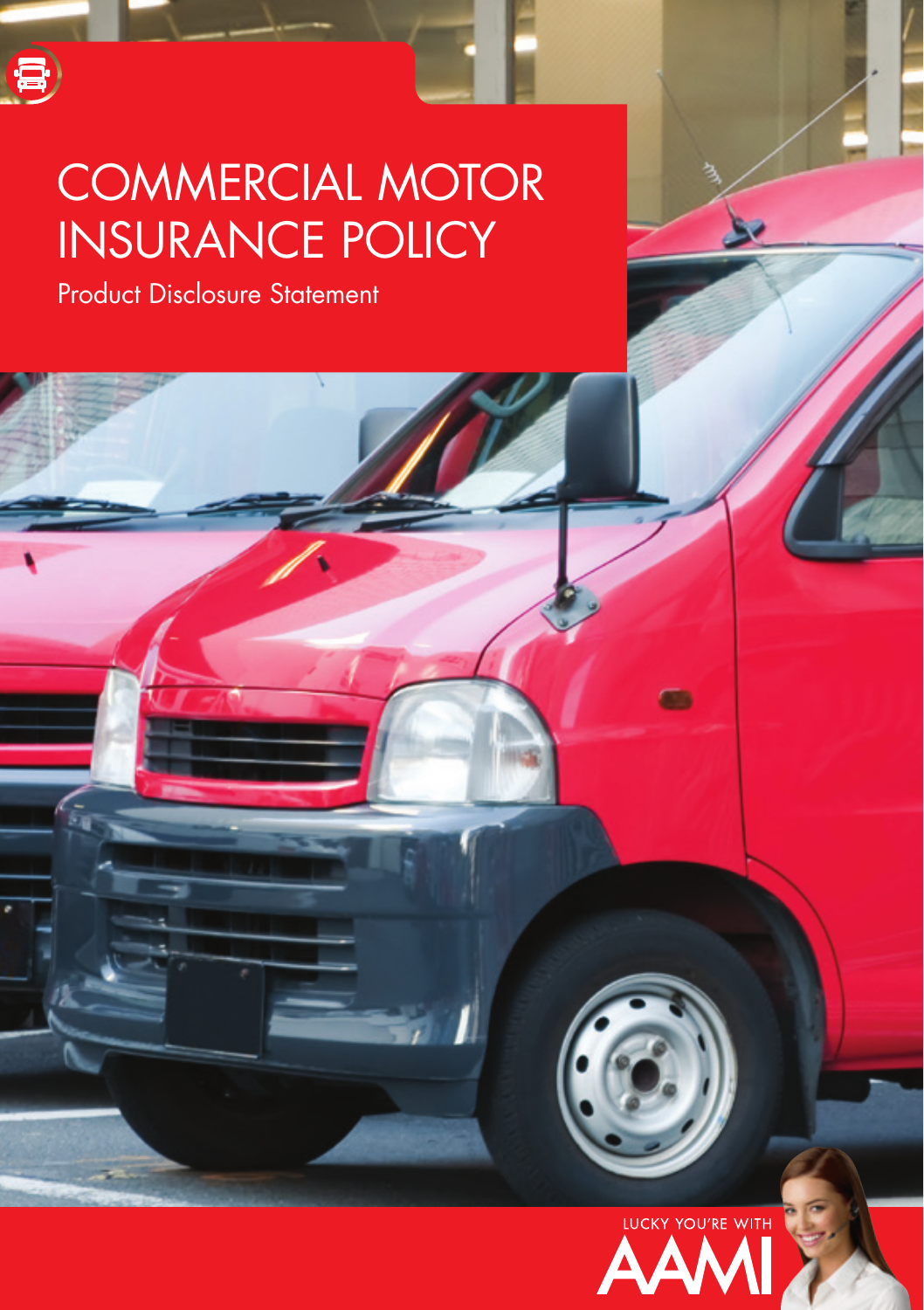# **Contents**

| <b>Welcome to AAMI Insurance</b>                                                        | 3              |
|-----------------------------------------------------------------------------------------|----------------|
| Who is the insurer?                                                                     | 3              |
| How to contact us                                                                       | $\frac{3}{3}$  |
| About your insurance policy                                                             |                |
| Optional Insurances                                                                     | $\overline{A}$ |
| Communicating with you electronically                                                   | 5              |
| Your duty of disclosure                                                                 | 5              |
| Cooling off period                                                                      | $\Diamond$     |
| Cancellation                                                                            | $\Diamond$     |
| Complaints resolution                                                                   | $\overline{7}$ |
| Financial Claims Scheme                                                                 | $\,8\,$        |
| General Insurance Code of Practice                                                      | 8              |
| Updating information                                                                    | 9              |
| Information about the cost of this insurance                                            | $\circ$        |
| No Claim Bonus (Comprehensive Cover only)                                               | $\vert \vert$  |
| About your excess                                                                       | 14             |
| Paying your premium                                                                     | 15             |
| How the Goods and Services Tax (GST) affects this insurance                             | 15             |
| Important Information                                                                   | 16             |
| General policy conditions                                                               | 17             |
| General claims conditions                                                               | 21             |
| When we may refuse a claim/reduce what we pay/recover cost of monies/cancel your policy | 27             |
| Your cover                                                                              | 28             |
| Part 1 – Loss or damage to your vehicle                                                 | 32             |
| Extra Covers<br><b>Additional Benefits</b>                                              | 34<br>48       |
| How we settle a claim under Part 1                                                      | 54             |
|                                                                                         | 57             |
| Choice of repairer and parts policy<br>Part 1 - Policy conditions                       | 59             |
| Part 2 - Legal liability                                                                | 61             |
| <b>Additional Benefits</b>                                                              | 66             |
| How we settle a claim under Part 2                                                      | 70             |
| <b>Optional Insurance</b>                                                               | 72             |
| <b>Excess</b>                                                                           | 75             |
| Types of excesses                                                                       | 76             |
| <b>General exclusions</b>                                                               | 79             |
| Worked dollar claim examples                                                            | 84             |
| <b>Definitions</b>                                                                      | 91             |
|                                                                                         | 99             |
| <b>Privacy statement</b>                                                                |                |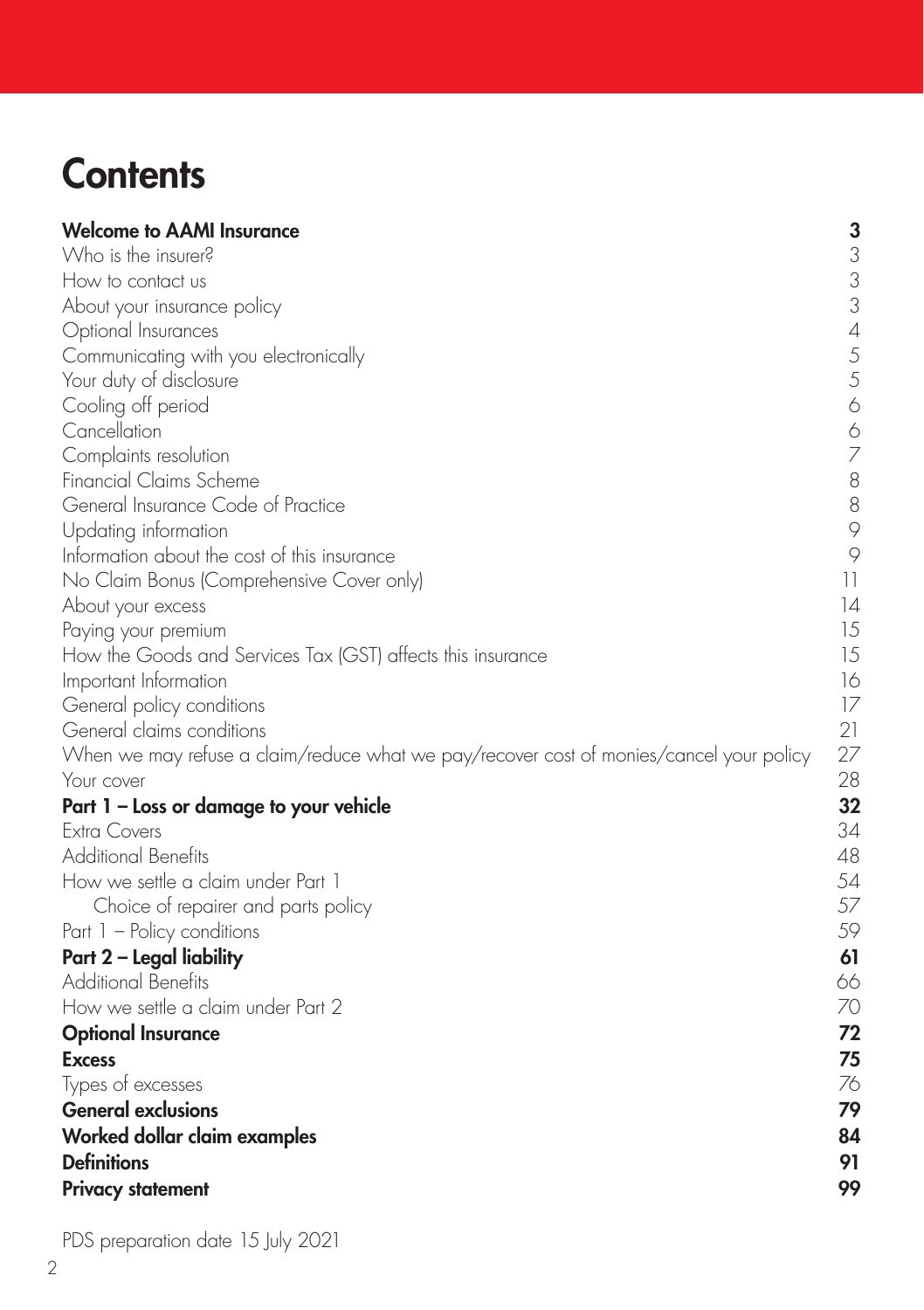# <span id="page-2-0"></span>Welcome to AAMI Insurance

More than 60,000 business owners across Australia trust AAMI for affordable, effective Business Insurance protection.

We offer customised packages, competitive rates and 24/7 claims support. And we give **you** the option to pay by the month, at no additional cost.

For reliable cover when the unexpected happens, choose AAMI Business Insurance. Our value and service set **us** apart.

AAMI is a member of the Suncorp Group.

## Who is the insurer?

AAI Limited ABN 48 005 297 807 AFSL 230859 trading as AAMI Business Insurance is the insurer and the issuer of this product.

## How to contact us

You may contact us as follows:

- phone us on:  $132244$
- to lodge or discuss a claim on 13 22 44
- by email: [businessinsurance@aami.com.au](mailto:businessinsurance@aami.com.au)
- **our** website on [www.aami.com.au](http://www.aami.com.au/)

## About your insurance policy

**Your policy** is a legal contract between you and us. The contract is based on the information you gave us when you applied for the insurance, and any subsequent information which you have supplied.

Your policy is made up of this Product Disclosure Statement (PDS), any Supplementary **PDS (SPDS) we** may send you, any endorsements and the policy schedule. You should read all these documents together to tell you what we cover, what we exclude, what we pay to settle claims and other important information.

We will provide cover under this policy for the vehicles shown on the policy schedule and for those Optional Insurances shown on the **policy schedule** for the **period of insurance**.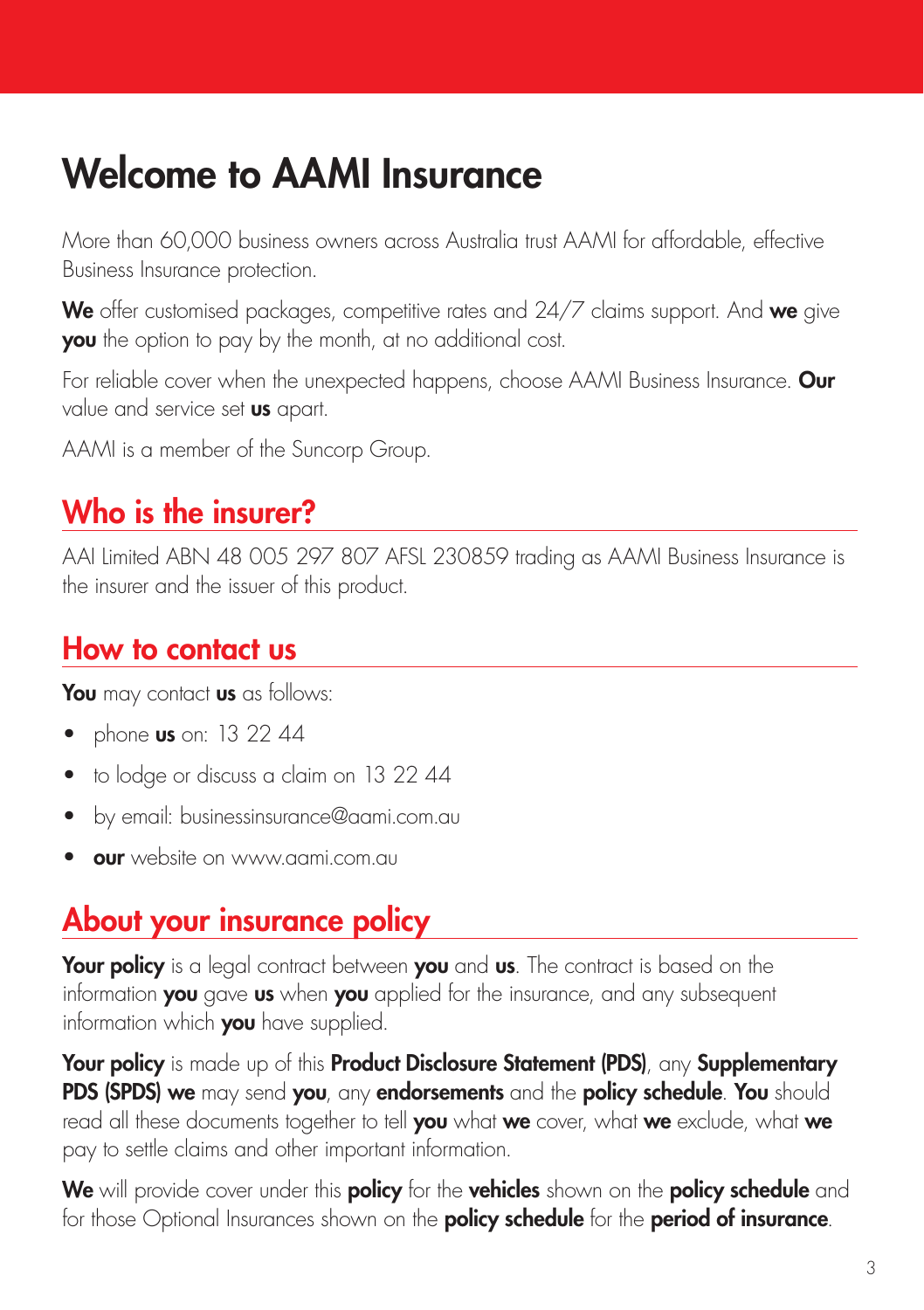<span id="page-3-0"></span>The commencement date and expiry date of the **period of insurance** is shown on your policy schedule.

You must pay the premium by the due date and comply with all of the policy conditions.

The General Policy Conditions listed on pages 17 to 21 and General Exclusions listed on pages 79 to 83 apply to the whole **policy**.

In this **policy**:

- You/your means the insured named in the policy schedule.
- We/our/us means AAI Limited ABN 48 005 297 807 AFSL 230859 trading as AAMI Business Insurance.

Some other words used in this PDS have special defined meanings. These words are in **bold**. Most of the words we have defined are listed in the Definitions on pages 91 to 98 of this PDS. The words may appear without bold type in endorsements.

You should ensure that the amounts for which your vehicles are insured, limit of liability and sub-limits that apply to this **policy** are adequate for your needs. If you do not select adequate amounts to insure then you may have to bear any uninsured losses yourself.

The limit applicable to new vehicle replacement for trailers or rigid body trucks under Extra Cover  $1 -$  'New vehicle after total loss' is expressed as a 112.5 percent of the *insured* amount. This means that if the underlying insured amount for a trailer or rigid body truck is inadequate, then the amount of cover provide under this Extra Cover may not be enough to cover the cost of a new replacement trailer or rigid body truck.

## Optional Insurances

This PDS has a number of Optional Insurances which, for an additional premium and subject to any conditions that apply, you can choose to include in your policy. If included these will be shown in **your policy schedule**.

When we send your renewal offer, it will usually include your previously selected Optional Insurance. Contact us to remove or add any Optional Insurance.

#### Underinsurance

This **policy** contains an underinsurance condition applicable to **vehicles** other than motorcycles, cars, 4WDs, utilities or vans of not more than 2 tonne carrying capacity. If the underinsurance condition applies it can result in the amount we pay you for a partial loss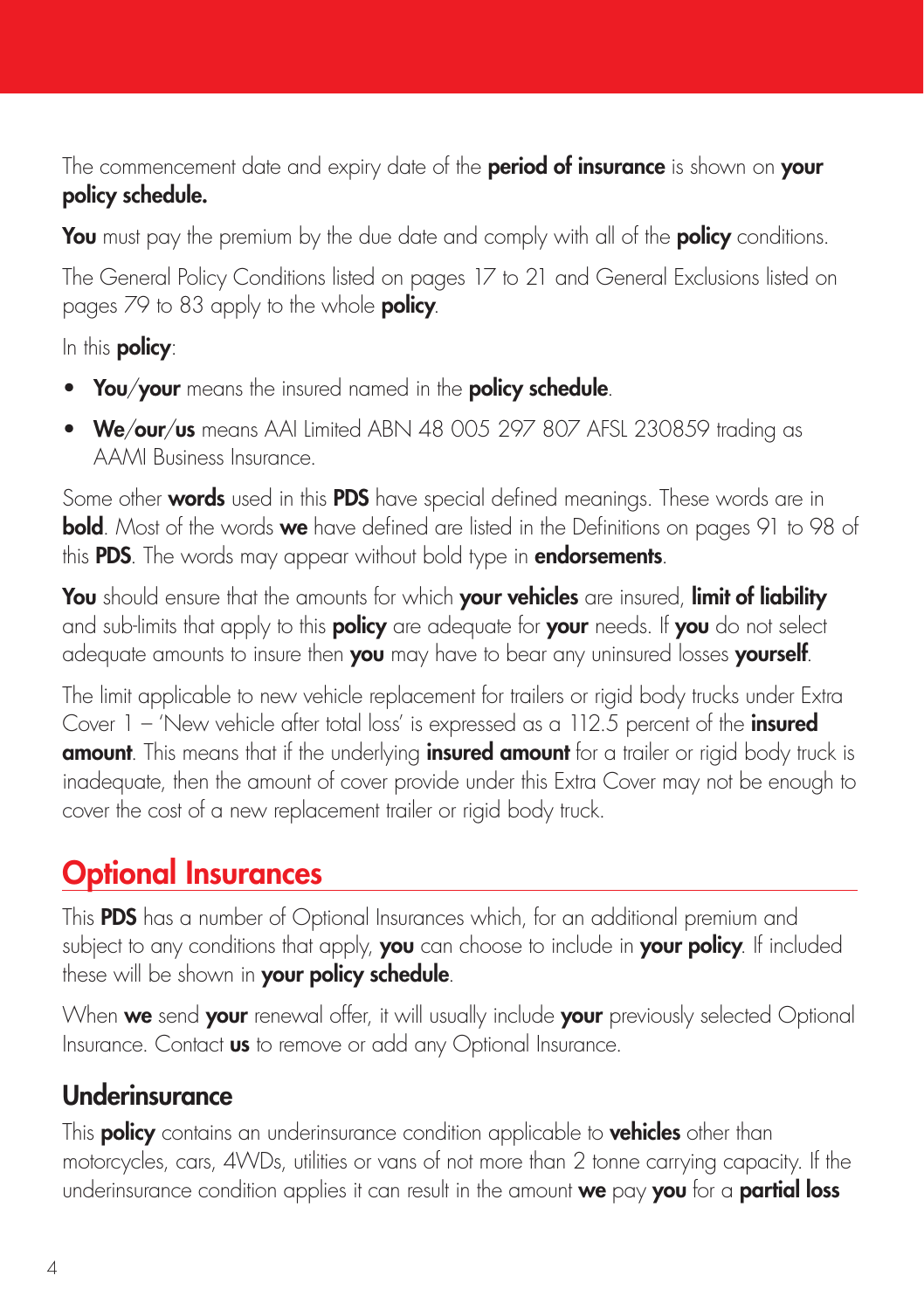<span id="page-4-0"></span>being reduced because you did not adequately insure your vehicle of this type. Please see page 60 for details.

#### References to legislation

A reference to any legislation or legislative provision includes any statutory modification, replacement or re-enactment of, or legislative provision substituted for, and any subordinate legislation issued under, that legislation or legislative provision (whether of Australia or elsewhere).

# Communicating with you electronically

We may send your policy documents and policy related communications electronically. This will be by email and/or other types of electronic communication (e.g. SMS). We will obtain **your** express or inferred consent to do so.

Each electronic communication will be deemed to be received by you at the time it leaves **our** information system.

# Your duty of disclosure

Before you enter into an insurance contract, you have a duty to tell us anything that you know, or could reasonably be expected to know, may affect our decision to insure you and on what terms.

You have this duty until we agree to insure you.

You have the same duty before you renew, extend, vary or reinstate an insurance contract.

You do not need to tell us anything that:

- reduces the risk we insure you for;
- is common knowledge;
- **we** know or should know as an insurer; or
- we waive your duty to tell us about.

#### If you do not tell us something

If you do not tell us anything you are required to, we may cancel your contract or reduce the amount we will pay you if you make a claim, or both.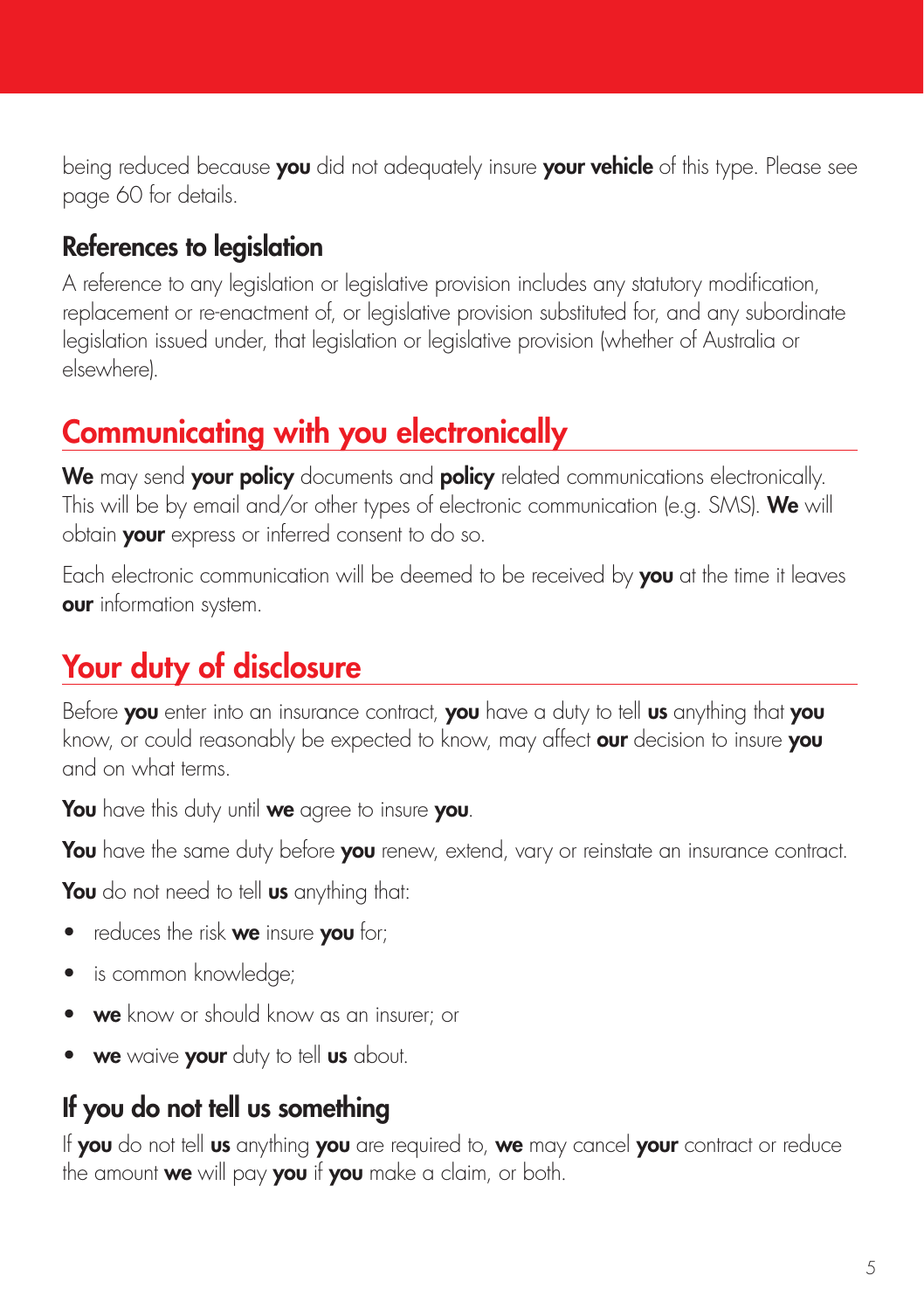<span id="page-5-0"></span>If your failure to tell us is fraudulent, we may refuse to pay a claim and treat the contract as if it never existed.

# Cooling off period

You have the right to return the policy or remove a part of the policy by notifying us in writing within thirty (30) days of the date cover was issued to you ("cooling off period"), unless you have a claim under the policy or that part of the policy within the cooling off period. If you return your policy or remove a part of the policy during the cooling off period, we will return the amount you have paid (including GST if applicable) for the policy or that part of the **policy**.

In addition, if you vary your policy (for example by adding a vehicle, adding an endorsement or changing the cover type for a vehicle), you have the right to remove that variation within thirty (30) days of the date it was made by notifying **us** in writing ("additional cooling off period") unless you make a claim under that variation of the policy within the additional cooling off period. If you remove the variation during the additional cooling off period, we will return the amount you have paid (including GST if applicable) for that variation.

To cancel at other times please see "Cancellations" below.

# **Cancellation**

#### How you may cancel

You can cancel your policy at any time. You can specify a future date from which you would like to cancel your policy. If you do not specify a date then the cancellation takes effect on the date we receive your request. If you cancel your policy, we will refund the proportion of your premium for the unexpired period of insurance (including GST if applicable) less any non-refundable government charges provided the refund is more than \$10 (GST inclusive). If **you** pay by instalments, on cancellation **you** agree to pay **us** any portion of the premium that is owing but not yet paid and that amount is due and payable.

#### How we may cancel

We can cancel your policy when the law allows us to. If we cancel your policy we will refund the proportion of your premium for the unexpired period of insurance (including GST if applicable) less any non-refundable government charges provided the refund is more than \$10 (GST inclusive). If we cancel your policy due to fraud, we will not refund any money to **you**.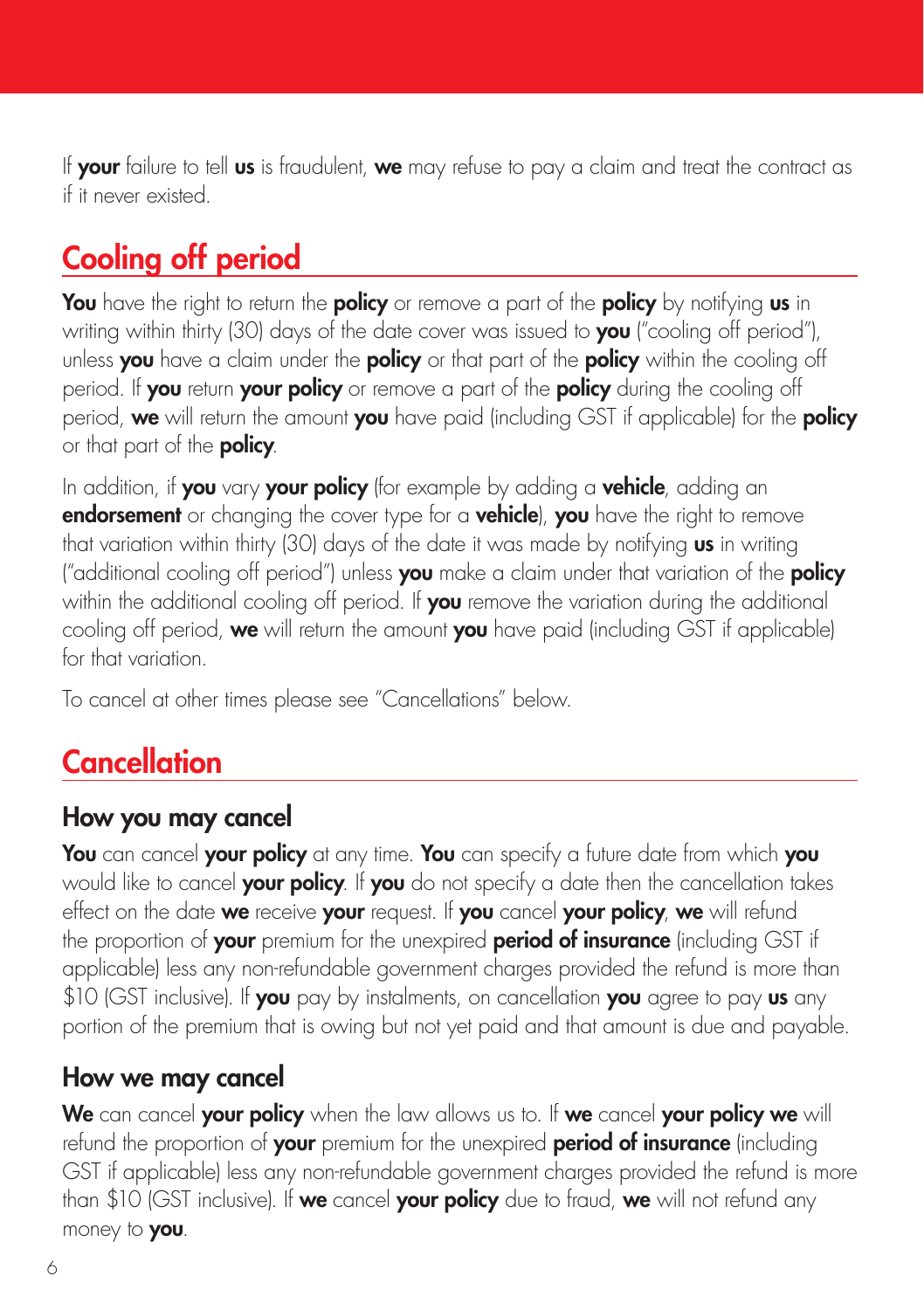<span id="page-6-0"></span>If we pay out a claim for a total loss on your vehicle by a payment to you, that cover ends. Any Cover, Extra Cover, Additional Benefit or Optional Insurance for that vehicle also ends.

When your policy ends as a result of us paying out a total loss of your vehicle, we will not refund any premium for an unexpired **period of insurance**. If you have been paying your premium by monthly direct debit instalments, we will deduct the remaining instalment premiums due for the unexpired **period of insurance** from the amount we pay for the claim.

## Complaints resolution

We are committed to:

- listening to what **you** tell **us**;
- being accurate and honest in telling you about our products and services;
- communicating with **you** clearly; and
- resolving any complaints or concerns **you** have in a fair, transparent and timely manner.

#### How to contact us with a complaint

If you experience a problem, are not satisfied with our products or services or a decision we have made, please let us know so that we can help. Contact us:

By phone: 13 22 44

By email: aami@aami.com.au.

Complaints can usually be resolved on the spot or within 5 business days.

If we are not able to resolve your complaint or you would prefer not to contact the people who provided **you**r initial service, our Customer Relations team can assist:

- Telephone: 1300 240 437
- Mail: AAMI Customer Relations Team PO Box 14180 Melbourne City Mail Centre Victoria 8001
- Email: idr@aami.com.au

Customer Relations will contact you if they require additional information or if they have reached a decision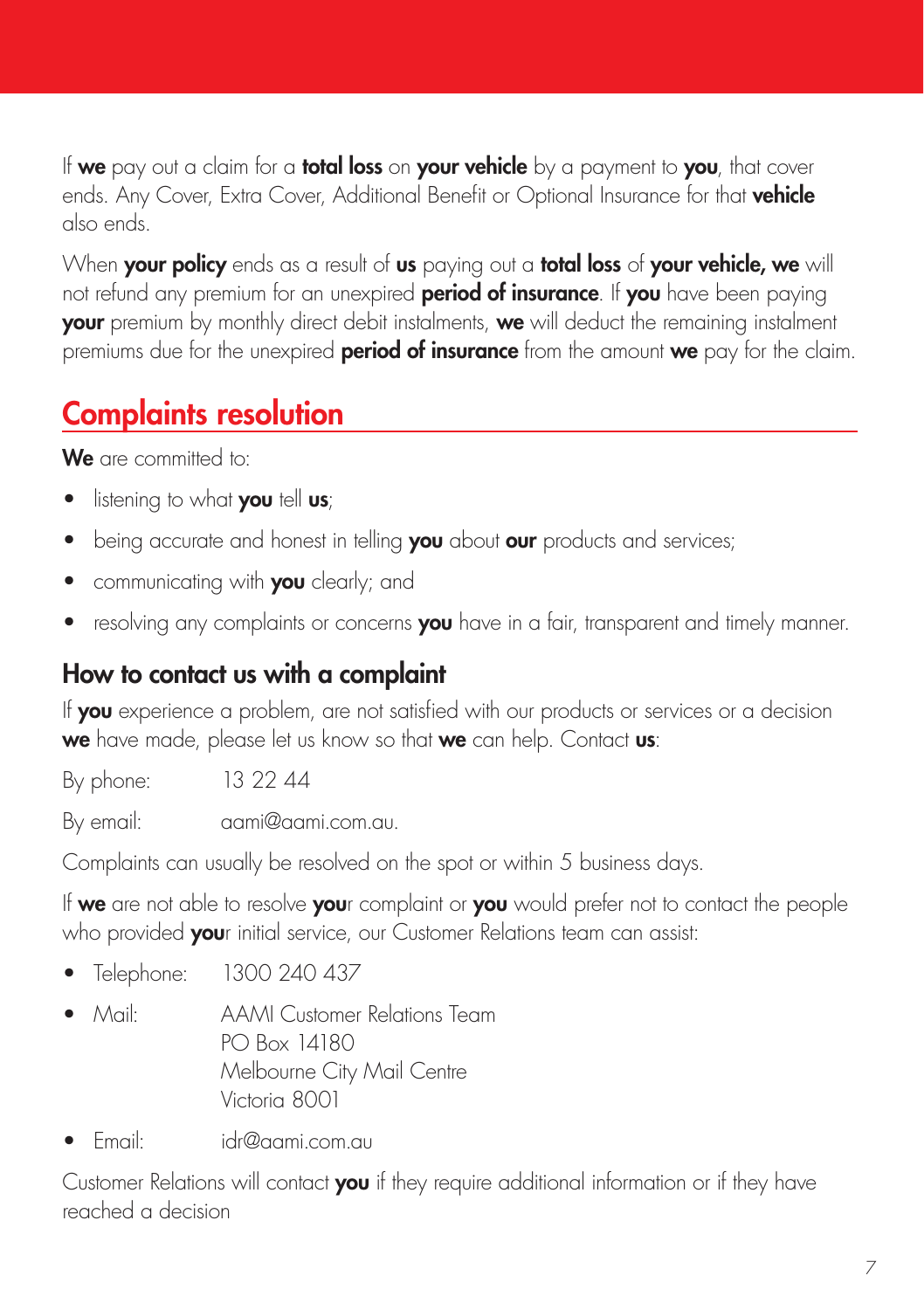#### <span id="page-7-0"></span>Seek review by an external service

We expect our procedures will deal fairly and promptly with your complaint. However, if you remain dissatisfied, you may be able to access the services of the Australian Financial Complaints Authority (AFCA). AFCA provides fair and independent financial services complaint resolution that is free to consumers. Any determination AFCA makes is binding on **us**, provided **you** also accept the determination. You do not have to accept their determination and you have the option of seeking remedies elsewhere.

AFCA has authority to hear certain complaints. Contact AFCA to confirm if they can assist you. You can contact AFCA:

| By phone:    | 1800 931 678                                                                |
|--------------|-----------------------------------------------------------------------------|
| By email:    | info@afca.org.au                                                            |
| In writing:  | Australian Financial Complaints Authority,<br>GPO Box 3, Melbourne VIC 3001 |
| By visiting: | www.afca.org.au                                                             |

## Financial Claims Scheme

**This** policy may be a 'protected policy' under the Federal Government's Financial Claims Scheme (FCS) which is administered by the Australian Prudential Regulation Authority (APRA).

The FCS only applies in the unlikely event of an insurer becoming insolvent and the Federal Treasurer making a declaration that the FCS will apply to that insurer.

The FCS entitles certain persons, who have valid claims connected with certain protected policies issued by that insurer to be paid certain amounts by APRA. Information about the FCS can be obtained from [APRA](http://www.fcs.gov.au/) by:

- Telephone: 1300 55 88 49
- Website: www.apra.gov.au

## General Insurance Code of Practice

We are a signatory to the General Insurance Code of Practice. You can get a copy of the Code from the Insurance Council of Australia website (www.insurancecouncil.com.au) or by phoning (02) 9253 5100 or 1300 728 228.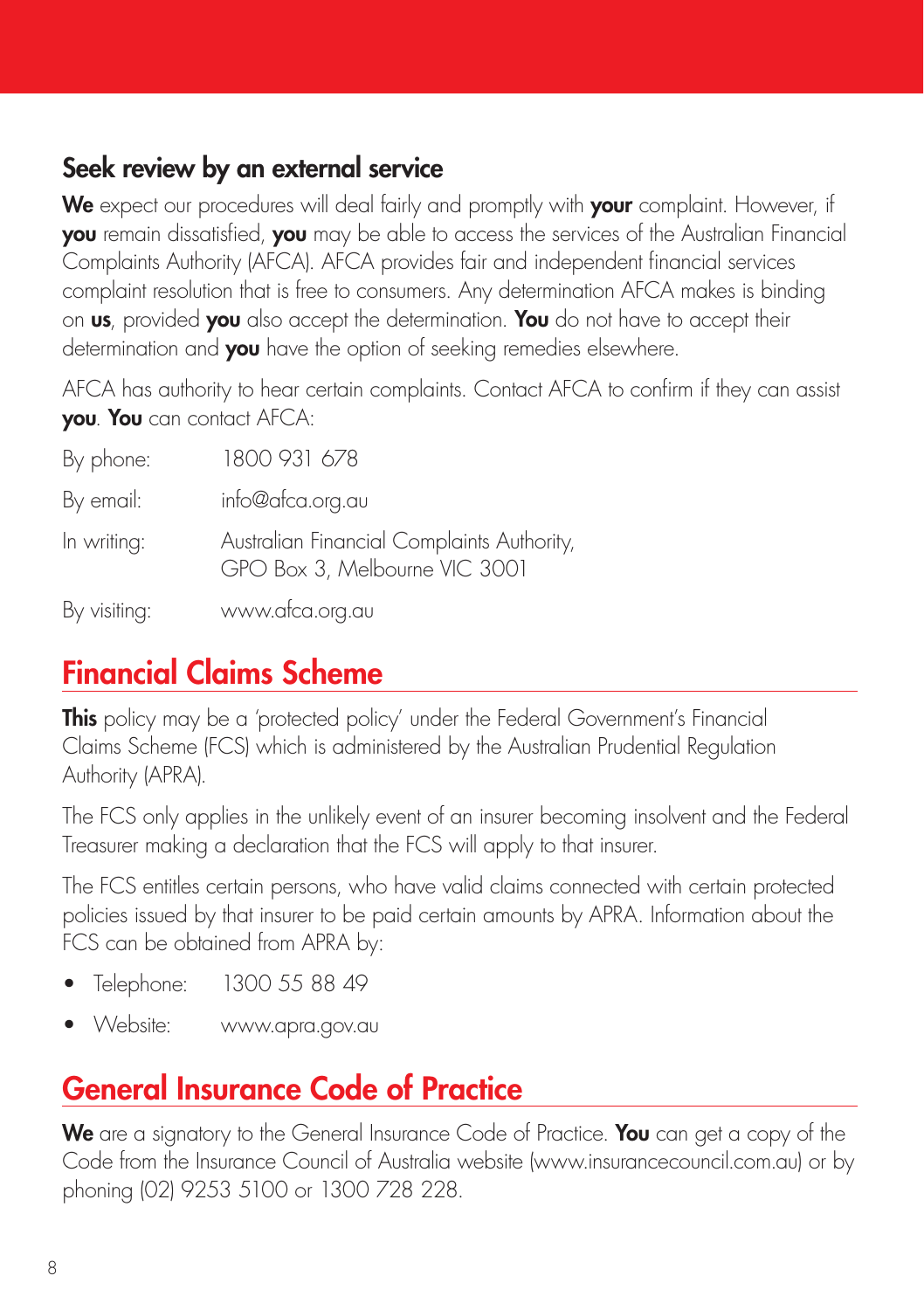# <span id="page-8-0"></span>Updating information

The information in this PDS and Policy Wording was current at the date of preparation. We may update some of the information in the PDS and Policy Wording that is not materially adverse from time to time without needing to notify you.

You can obtain a copy of any updated information by contacting us on 13 22 44. We will give you a free paper copy of any updates if you request them. If it becomes necessary, we will issue a Supplementary PDS (SPDS) or replacement PDS which we will give you.

## Information about the cost of this insurance

#### The amount of your premium

The premium is the amount you pay us for this insurance. It includes stamp duty, Goods and Services Tax (GST) and any other government charge or levy that applies. Your premium is shown on your policy schedule.

If you pay by instalments, the instalment amount will be specified on your policy schedule as the instalment amount.

In addition to the factors we use to calculate your premium, the discounts you qualify for also affect your premium. Your premium includes any discounts you qualify for and these are applied before adding applicable government charges. We might also advertise special short term offers and benefits from time to time.

If you change your policy you may be entitled to a partial refund of premium or be required to pay an additional premium.

#### How various factors may affect your premium

The following table is a quide to the significant factors which impact generally on **your** premium (for a **vehicle**).

| Factor                 | Lowers premium       | Increases premium                                   |
|------------------------|----------------------|-----------------------------------------------------|
| Type of cover          | Legal liability only | Comprehensive or legal<br>liability, fire and theft |
| Type of vehicle        | Low risk vehicle     | High risk vehicle                                   |
| Market or agreed value | Market value         | Agreed value                                        |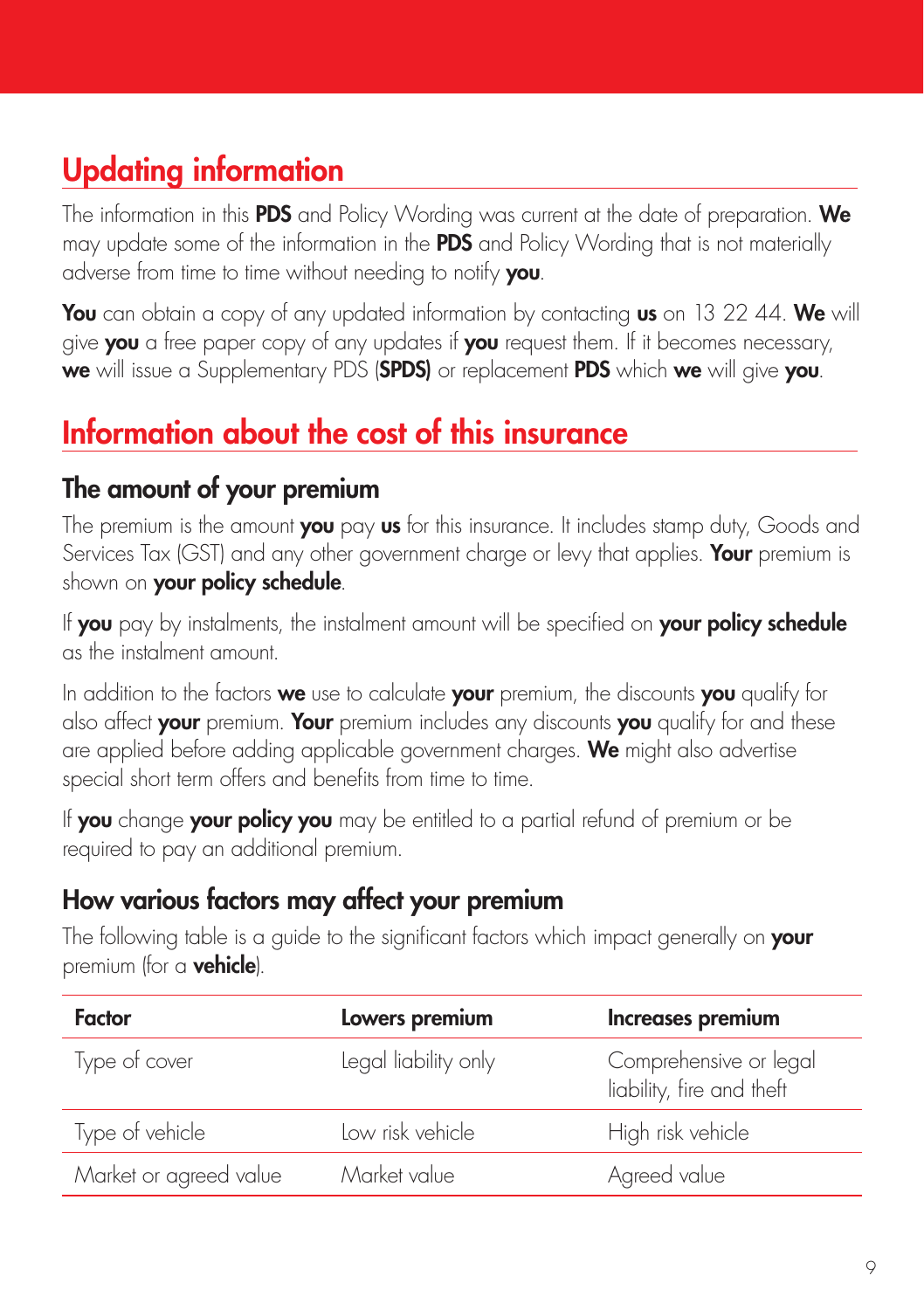| Factor                                | Lowers premium                    | Increases premium                                                       |
|---------------------------------------|-----------------------------------|-------------------------------------------------------------------------|
| Vehicle accessories/<br>modifications | None specified                    | Accessories and<br>modifications that increase<br>the risk of insurance |
| Age of driver(s)                      | Over 25 years of age              | Under 25 years of age                                                   |
| No claim bonus                        | Higher rating                     | Lower rating                                                            |
| Vehicle use                           | Low risk use                      | High risk use                                                           |
| Insured amount                        | Lower insured amount              | Higher insured amount                                                   |
| Postcode                              | Low risk postcode                 | High risk postcode                                                      |
| Claims experience                     | Low claims experience             | High claims experience                                                  |
| Optional Insurance                    | None taken                        | One or more taken                                                       |
| Voluntary excess                      | Higher                            | lower                                                                   |
| Occupation                            | Low risk occupation               | High risk occupation                                                    |
| Endorsements                          | Reduces our risk or<br>your cover | Increases our risk or<br>your cover                                     |
| Our expenses of<br>doing business     | Low expenses                      | High expenses                                                           |

When determining your premium, we also take into account the age of the vehicle. This factor may lower or increase the premium depending on whether it means there is a higher chance of **you** making a claim and if so, for how much.

#### Why the cost of insurance can change

Your insurance premium can change during the period of insurance if the circumstances or risks covered by your policy change. For example, your premium will change if you change the use of the **vehicle** or the type of cover. Also, each time you renew your insurance your premium is likely to change, even if your circumstances or the risks covered by your policy have not changed. This is because premium you pay is also affected by other things including:

- The cost of claims we have paid to other customers;
- Any changes in government taxes or charges ;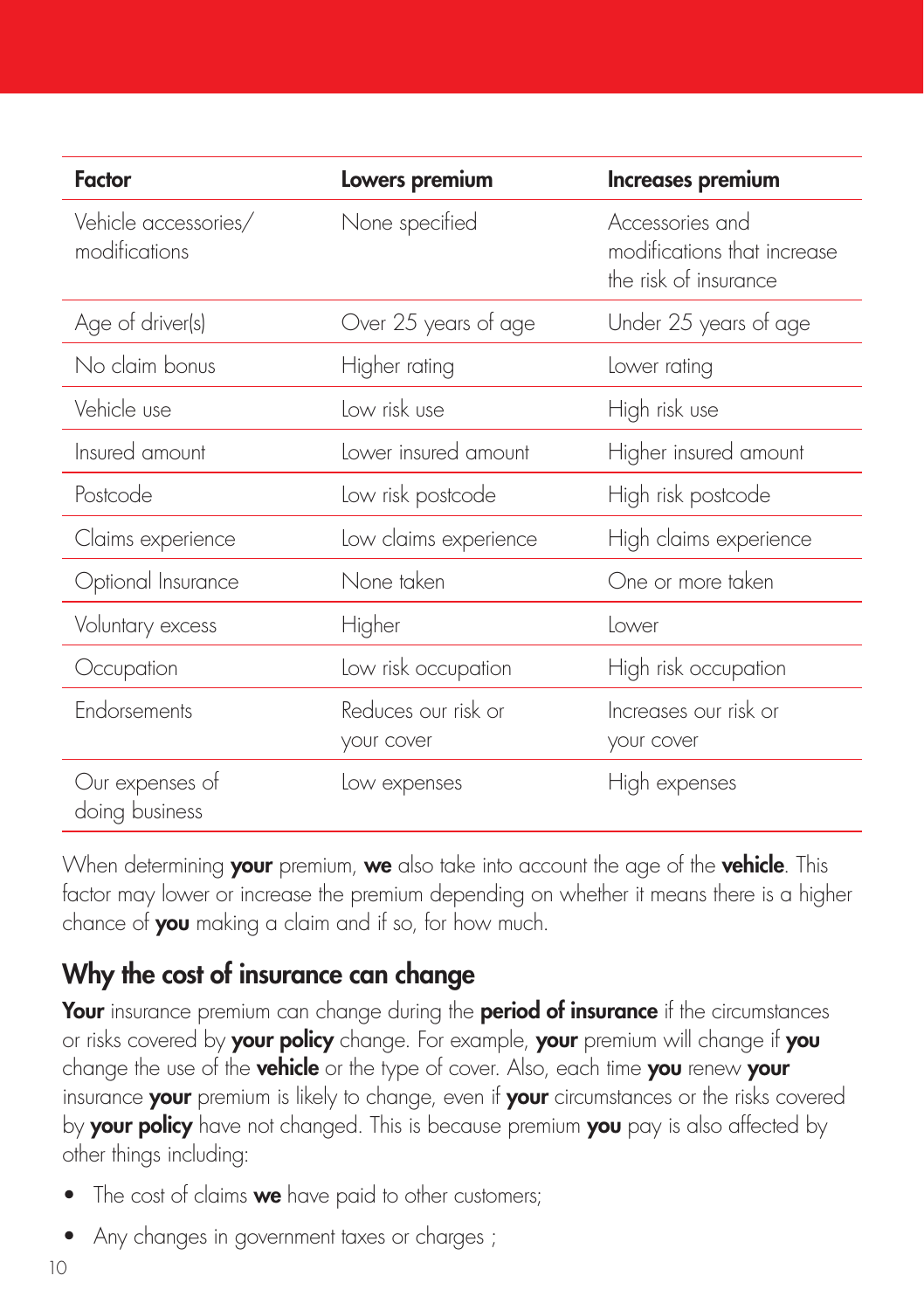- <span id="page-10-0"></span>**our** expenses of doing business;
- other commercial factors:

At renewal, we might decide to pass on all, or part of, any premium increase or decrease.

## Premium discounts

At times we may offer premium discounts to particular customers as part of a promotion or to take account of market conditions. The amount and type of discounts can change at any time before you take out this policy or at your next renewal. We can vary or withdraw a discount at any time, however, changes will not affect the premium for an existing **policy** during its current **period of insurance**.

The main discount we offer is the no claim bonus for some comprehensively insured vehicles – see below for details.

At times we may offer other premium discounts to particular customers as part of a promotion or to take account of market conditions. The amount and type of discounts can change at any time before you take out this policy or at your next renewal.

For details of any discounts that may be available and the dollar difference these would make to your premium, please ask us when you obtain a quote or before renewing your policy.

# No Claim Bonus (Comprehensive Cover only)

A no claim bonus recognises your good driving and claims history record when you are insured for Comprehensive Cover.

Your policy schedule will show your no claim bonus (if any), and your premium will be charged accordingly.

#### How you earn a No Claim Bonus

If you are not entitled to a maximum no claim bonus, you will earn an entitlement to a bonus for the next **period of insurance** if there have been no claims that fall within the definition of a **penalty claim**.

A **penalty claim** is an event or claim where you are at fault, or a claim where we are not able to recover the costs of repairing or replacing your vehicle.

The following will apply if **you** qualify for a no claim bonus: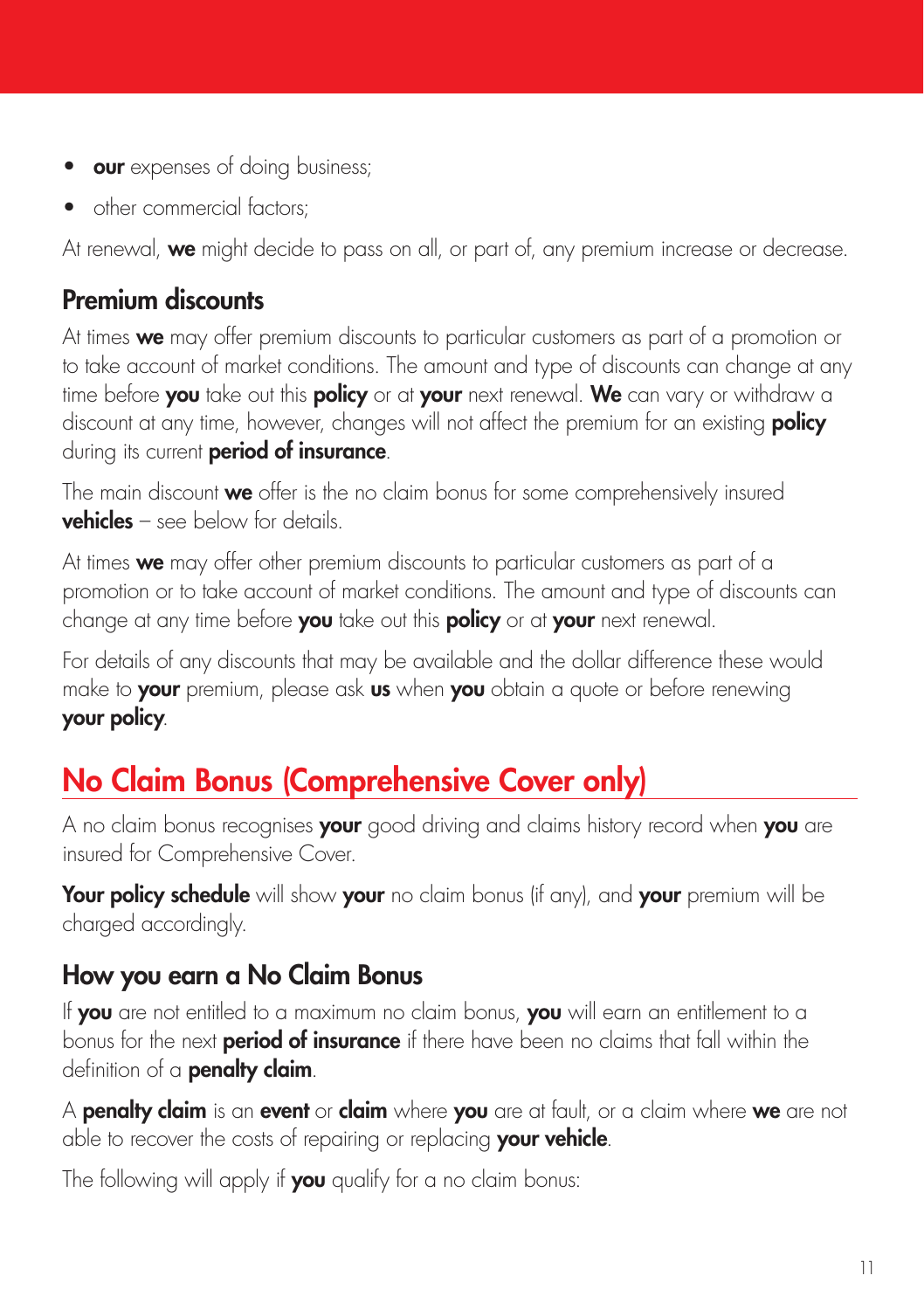For cars, utilities, 4WDs or vans of not more than 2 tonne carrying capacity:

| Year             | <b>Existing bonus</b> | <b>Renewal bonus</b> |
|------------------|-----------------------|----------------------|
| 1st year         | 0%                    | 25%                  |
| 2nd year         | 25%                   | 45%                  |
| 3rd year         | 45%                   | 55%                  |
| 4th year         | 55%                   | 65%                  |
| Subsequent years | 65%                   | 65%                  |

For all other vehicles:

| Year             | <b>Existing bonus</b> | <b>Renewal bonus</b> |
|------------------|-----------------------|----------------------|
| 1st year         | 0%                    | 20%                  |
| 2nd year         | 20%                   | 30%                  |
| 3rd year         | 30%                   | 40%                  |
| 4th year         | 40%                   | 50%                  |
| Subsequent years | 50%                   | 50%                  |

#### Protected No Claim Bonus

If you are entitled to a maximum No Claim Bonus of 65% for cars, utilities, 4WDs or vans of no more than 2 tonne carrying capacity, and you are insured for Comprehensive cover, we may provide the option when you first take out the policy, or upon renewal, to protect your No Claim Bonus for that vehicle.

It costs extra to choose to protect your No claim bonus. We can give you a price with and without the Protected No claim bonus Optional Insurance Idetails on page 74) to help you decide whether the option suits your needs.

# How making a claim could affect your no claim bonus

#### If you do not lodge a penalty claim

If you did not lodge a penalty claim during the period of insurance, then your No Claim Bonus will not be detrimentally affected at renewal of your policy.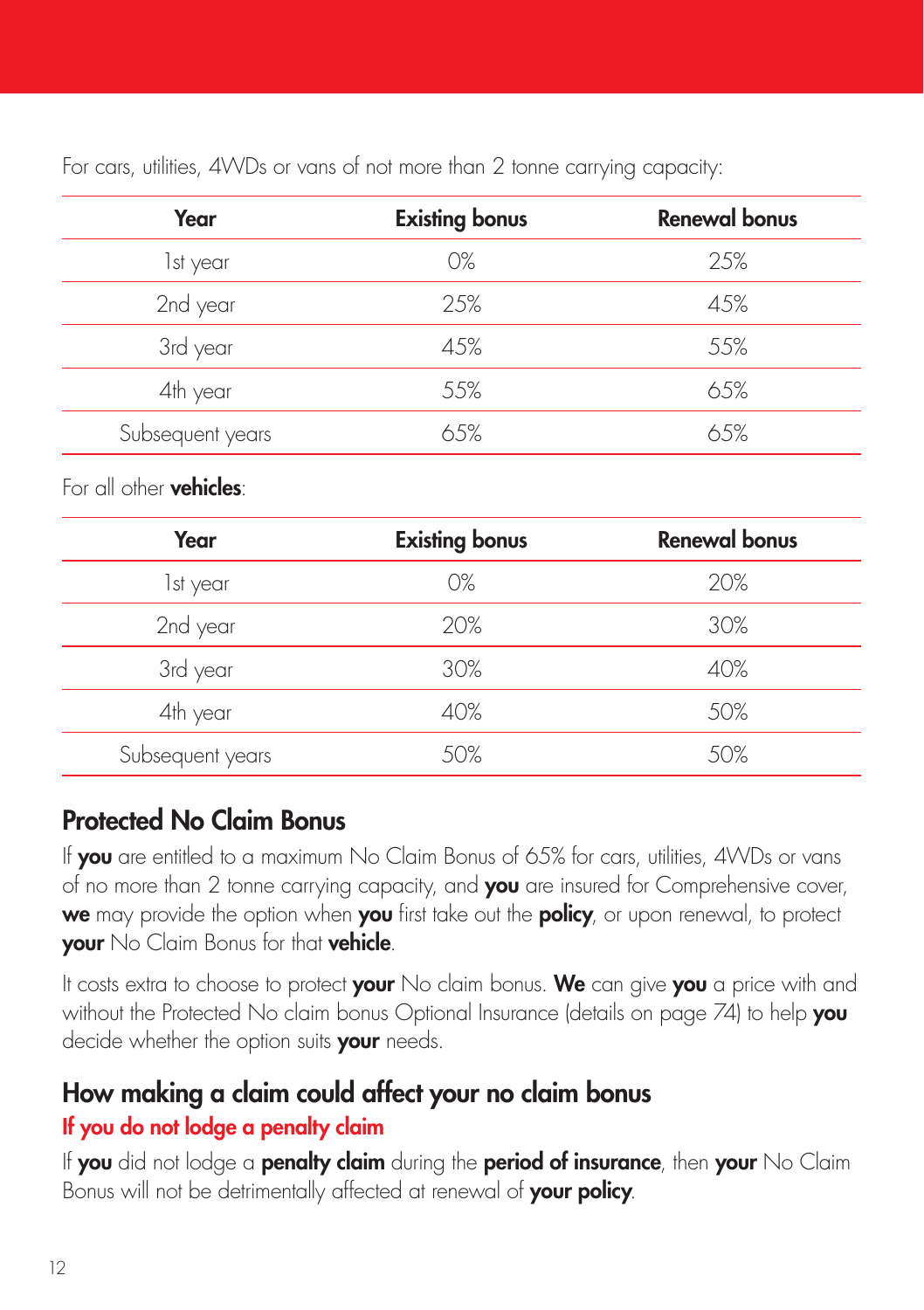#### Windscreen claims

When you renew your policy, your no claim bonus will not be affected by any windscreen or window glass claim you make.

#### Other claims

When you renew your policy, we reduce your no claim bonus for each penalty claim you have made during the period of insurance. This does not apply if you have purchased Protected No claim bonus Optional Insurance and it applies to the claim.

If you have purchased this Optional Insurance and it applies to the claim in respect of your vehicle involved in an event, we will not count the first penalty claim on that vehicle during the **period of insurance**.

The amount we reduce your no claim bonus to is set out below:

|  |  |  |  |  | For cars, utilities, 4WDs or vans ot not more than 2 tonne carrying capacity: |  |
|--|--|--|--|--|-------------------------------------------------------------------------------|--|
|  |  |  |  |  |                                                                               |  |

| Your current no claim<br>bonus | Following 1 penalty claim | Following more than one<br>penalty claim |
|--------------------------------|---------------------------|------------------------------------------|
| 65%                            | 45%                       | Nil                                      |
| 55%                            | 25%                       | Nil                                      |
| 45%                            | Nil                       | Nil                                      |
| 25%                            | Nil                       | Nil                                      |
| Nil                            | Nil                       | Nil                                      |

For all other vehicles:

| Your current no claim<br>bonus | Following 1 penalty claim | Following more than one<br>penalty claim |
|--------------------------------|---------------------------|------------------------------------------|
| 50%                            | 30%                       | Nil                                      |
| 40%                            | 20%                       | Nil                                      |
| 30%                            | Nil                       | Nil                                      |
| 20%                            | Nil                       | Nil                                      |
| Ni                             |                           | Nil                                      |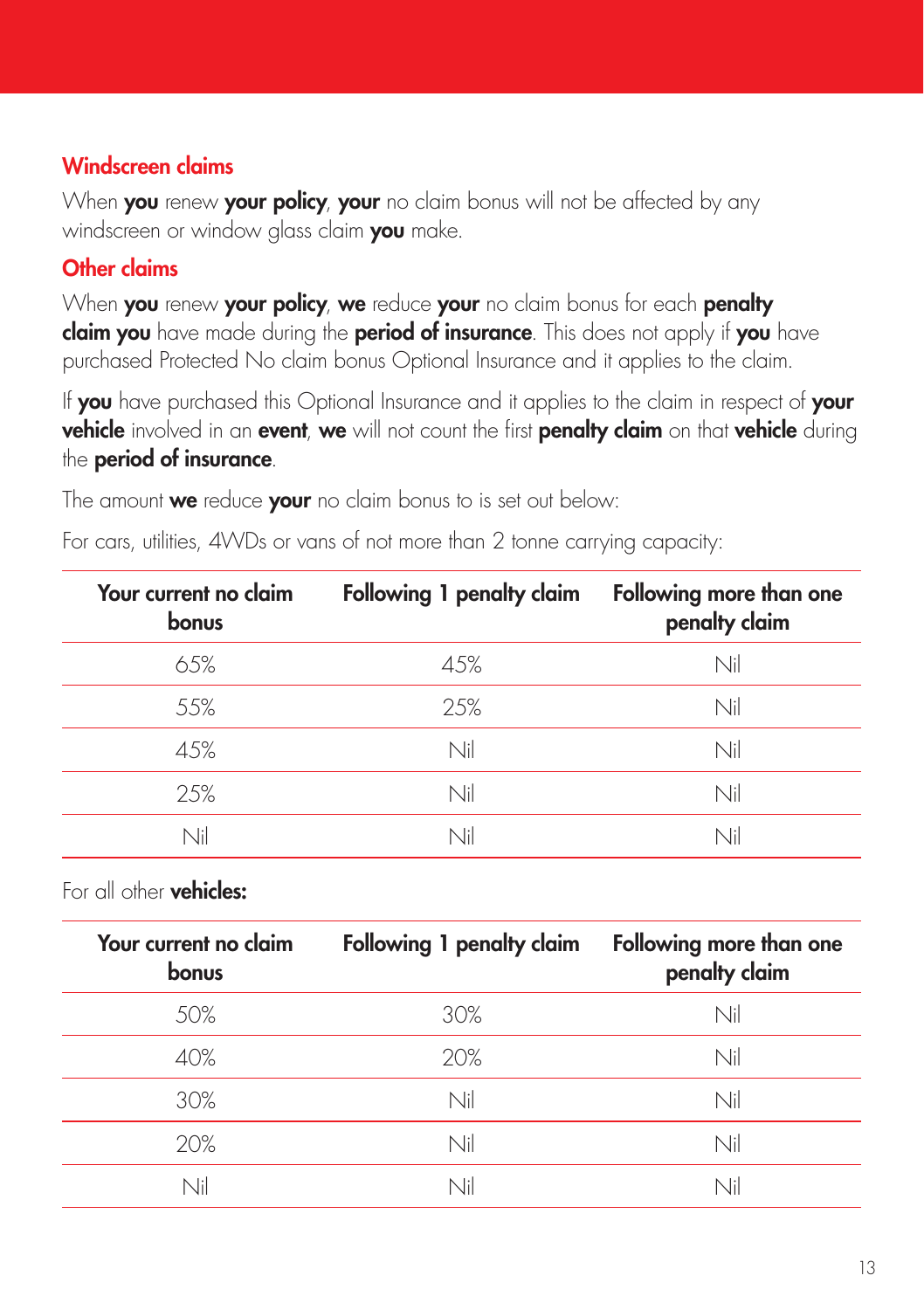<span id="page-13-0"></span>

| When you make a claim for:                                        | Does this detrimentally impact your No<br>claim bonus? |
|-------------------------------------------------------------------|--------------------------------------------------------|
| An event where you are not at fault and<br>we are able to recover | No                                                     |
| Windscreen or window glass only*                                  | No                                                     |
| An event where you are at fault**                                 | Yes                                                    |

\*If you have selected and paid for the 'Windscreen excess waiver' Optional Insurance, then you will not have to pay any excess for that claim. This Optional Insurance is only available for a car, utility, 4WD or van of not more than 2 tonne carrying capacity.

\*\*Your No claim bonus might not be affected if you have purchased Protected No claim bonus Optional Insurance, see page 74 for details.

#### About your excess

An excess is your contribution to the cost of a claim for loss, damage or legal liability. If you make a claim, we will tell you if you need to pay an excess. You may be required to pay one or more **excesses**. For example, Additional Benefits may have their own **excess** which may be in addition to any excess that may apply to a claim. The amount and description of each **excess** (other than the basic **excess**) and the circumstances in which they are applied is shown on pages 75 to 78 of this **PDS**. The amount of the basic **excess** will be specified in your policy schedule.

We take into consideration a number of factors when setting the amount of your basic excess and your age or inexperienced driver excess, such as:

- the make, model and type of **vehicle** being insured, including modifications made to the vehicle;
- any voluntary **excess** that we may allow you to choose:
- the age and driving experience of people who will be driving the **vehicle**;
- the insured amount of the vehicle:
- where and how the **vehicle** is used:
- the type of cover chosen;
- the place where your vehicle is garaged;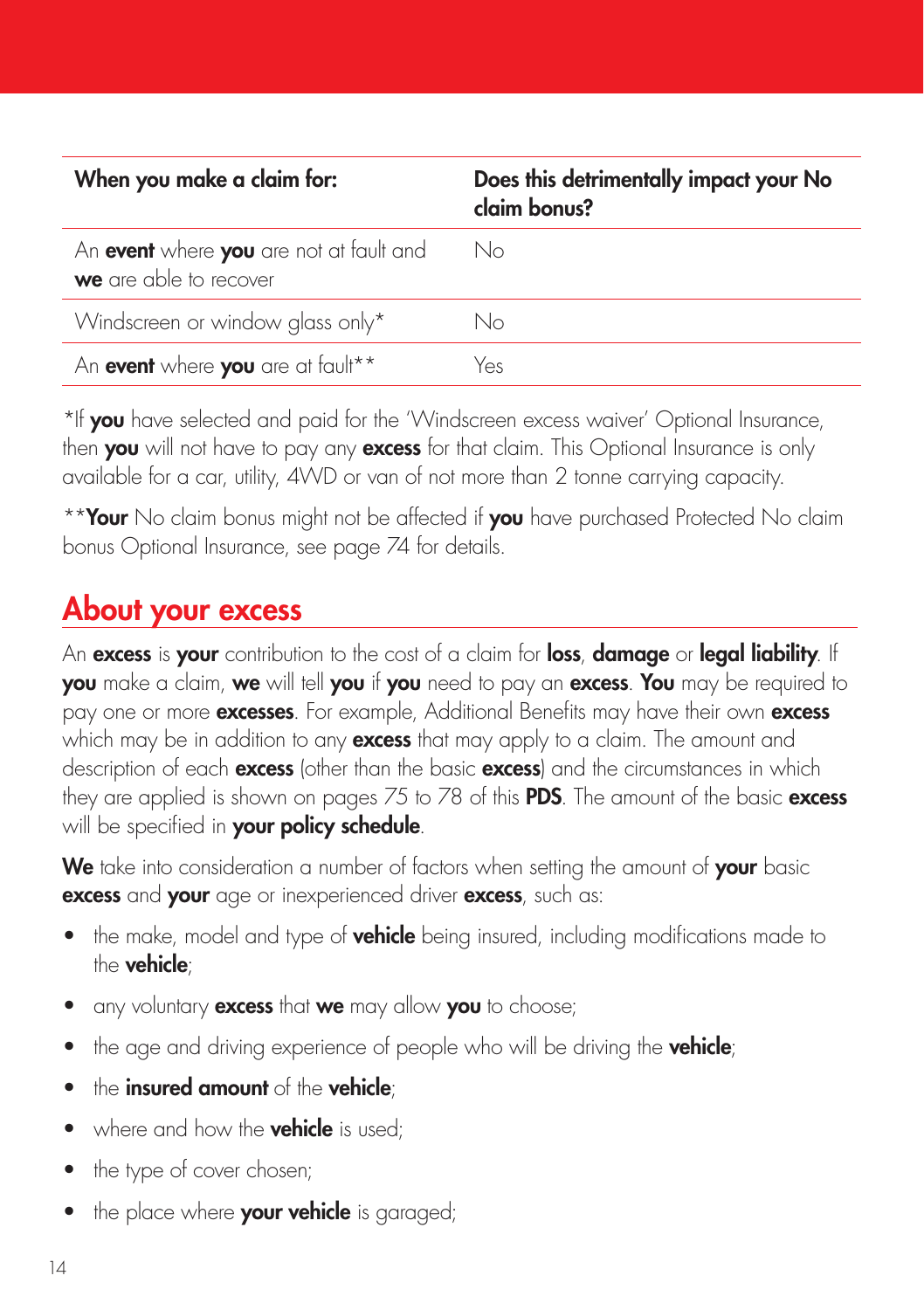- <span id="page-14-0"></span>• your previous insurance and claims history; and
- Optional Insurances, Extra Covers, Additional Benefits and **endorsements** that apply to your policy.

For more information about **excesses** see General Claims Condition – Paying your excess on pages 23 to 24 and "Excesses" on page 75.

## Paying your premium

We will tell you how much you have to pay and how much time you have for payment.

You must pay your premium by the due date. For the first period of insurance, if you do not pay the premium owing by the due date, we can cancel your policy.

For renewals of policies paid annually, if you do not pay your premium by the due date, then you have no cover from the due date.

If you change your policy, you may be entitled to a partial refund of premium or be required to pay an additional premium.

## Paying by monthly instalments

If you pay your premium by monthly instalments and a monthly instalment is overdue, we will let you know and we can cancel your policy:

- by giving **you** at least 14 days advance notice; or
- without advance notice, once an instalment is one (1) month (or more) overdue.

If you pay your premium by monthly instalments and your payment is overdue, we can refuse to pay a claim if your payment is 14 days (or more) late.

# How the Goods and Services Tax (GST) affects this insurance

The premium will include an amount of GST.

You must tell us about the *input tax credit* (ITC) you are entitled to for your premium and your claim, each time you make a claim. If you do not give us this information or if you tell us an incorrect ITC, we will not pay any GST liability you incur.

If a **vehicle** is a **total loss we** will reduce any payment we make by an amount equal to your input tax credit entitlement, if any.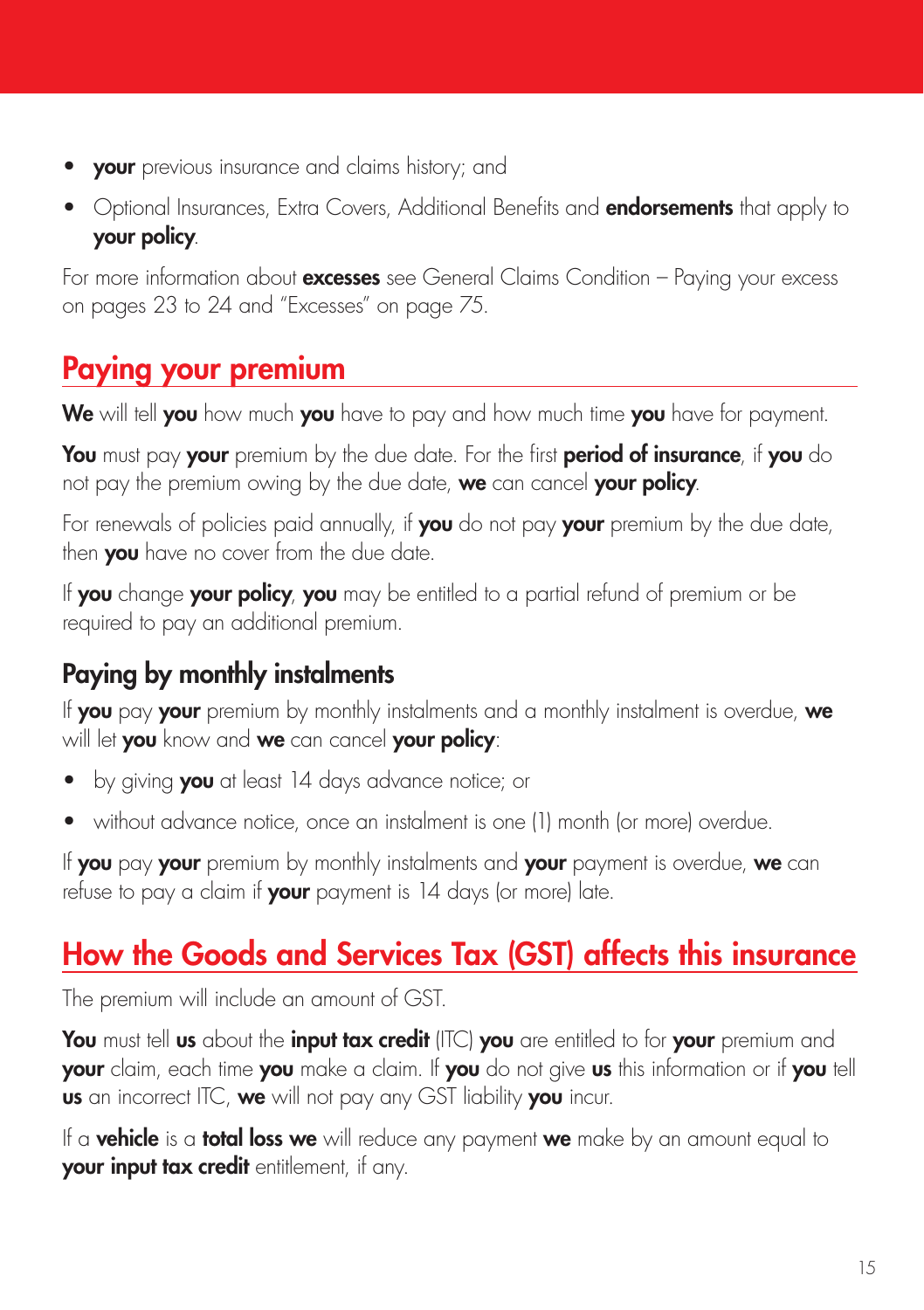<span id="page-15-0"></span>**Our** liability to you will be calculated taking into account any ITC to which you are entitled for any acquisition which is relevant to your claim, or to which you would have been entitled had **you** made a relevant acquisition.

In respect of your policy, where you are registered for GST purposes you should calculate the **insured amount** having regard to **your** entitlement to **input tax credits. You** should, therefore, consider the net amount (after all **input tax credits**) which is to be insured and determine an insured amount on a GST exclusive basis.

This outline of the effect of the GST on your policy is for general information only. You should not rely on this information without first seeking expert advice on the application of the GST to your circumstances.

'GST', 'input tax credit', 'acquisition' and 'supply' have the meaning given in A New Tax System (Goods and Services Tax) Act 1999.

## Important Information

#### 1. Your Policy

Based upon the information provided by you and subject to the premium being paid, we agree to insure you during the period of insurance. Your period of insurance starts on the date shown on **your policy schedule** and finishes at 4:00pm on the expiry date shown on your policy schedule.

**Your policy** only includes cover that is shown on your policy schedule and for those Optional Insurances that are shown on **your policy schedule**.

## 2. Policy Limits

We will not pay any more than the insured amount or limit of liability or sub-limit that is shown on your policy schedule, unless we specifically state otherwise in your policy.

#### 3. General Provisions

The General Policy Conditions, General Definitions, Claims Conditions and General Exclusions form part of this **policy**. Unless otherwise expressly stated these apply to your policy, including any Extra Covers, Additional Benefits or Optional Insurances.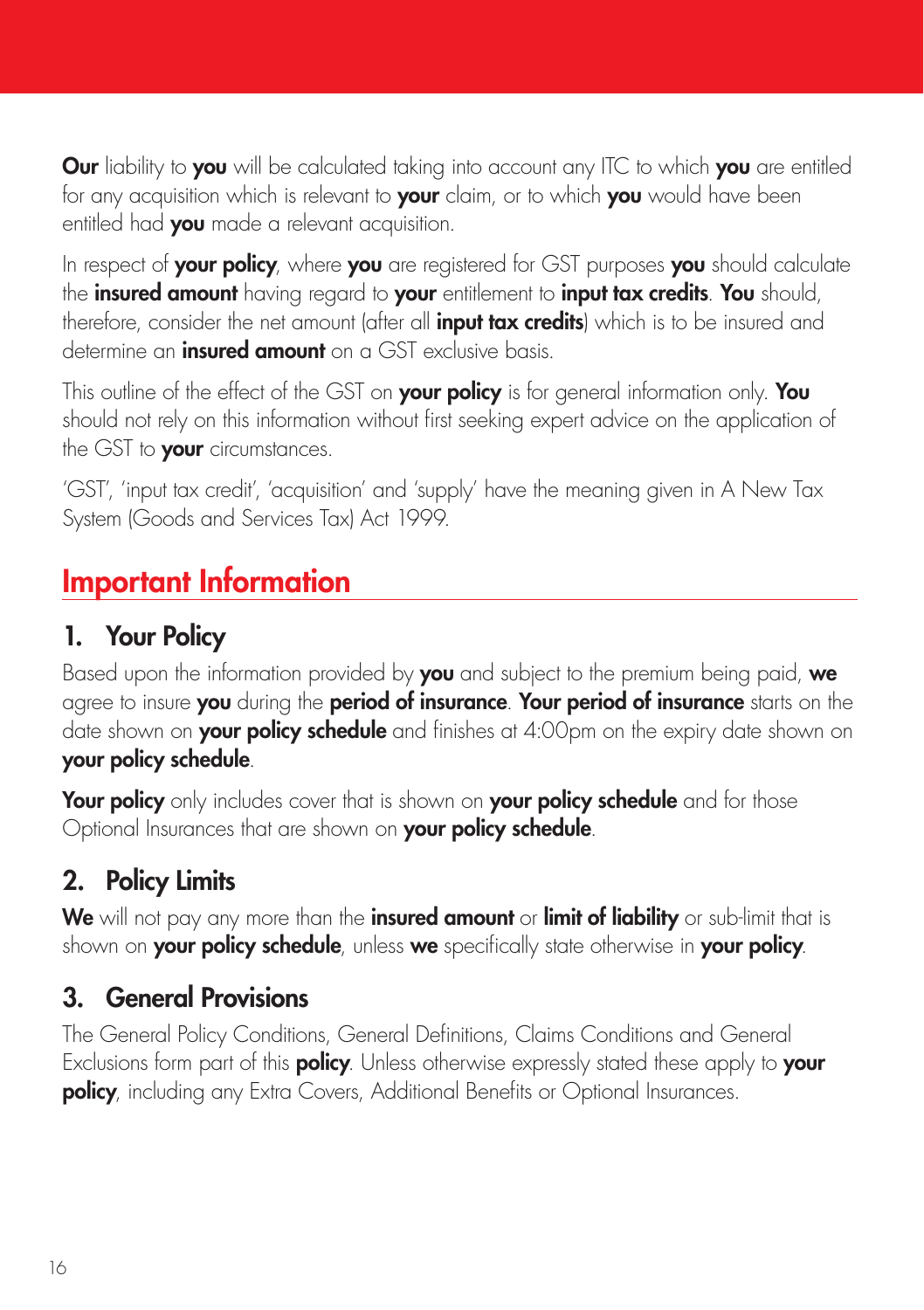## <span id="page-16-0"></span>General policy conditions

These conditions apply to the whole **policy**.

- If you do not comply with these General Policy Conditions, we may:
- a) refuse to pay **your** claim or reduce the amount **we** pay (to the extent to which **we** are prejudiced in respect of your claim as a result of your non-compliance); and/or
- b) recover from **you** any costs and/or any monies **we** have paid; and/or
- c) cancel your policy.

## Change to risk

Our decision to insure you, and the premium that we charge you, is based on information provided by you about you, your business, your vehicles and drivers. Your insurance, including the amount of premium, may be affected if any of the facts or circumstances that existed at the start of the **policy** change during the **period of insurance**, including for example:

- the nature or type of your business or its permanent discontinuance, insolvency or it being placed in administration, voluntary administration, being wound up or carried on by an insolvency practitioner or receiver;
- your interest in the policy ceases, including by operation of law;
- you have been declared bankrupt or are unable to pay your debts or liabilities when they are due;
- you have been refused insurance or had any insurance cancelled or declined in the past 5 years;
- details of any conversion or modification to your vehicle made by someone other than the manufacturer. For example, if you give your vehicle wider tyres or wheels, or lower its suspension;
- if there is anyone under the age of 25 years who is likely to be a regular driver of the vehicle; or
- any detail on **your policy schedule** is no longer accurate, such as change of your address, your vehicle, your vehicle's garage postcode or the way you use your vehicle.

You must notify us as soon as possible of these changes.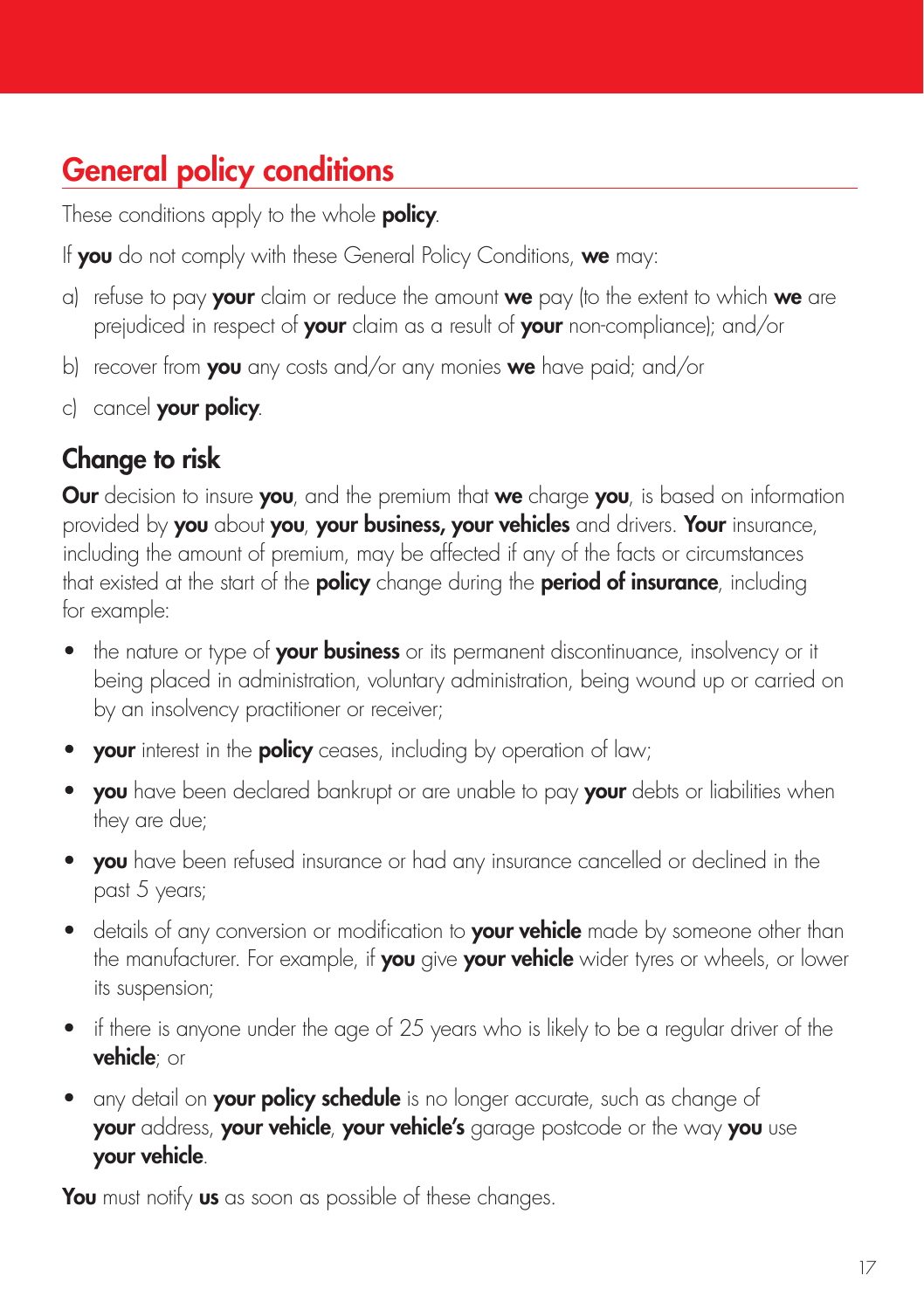If you have not told us about any of the above matters having occurred in any other period of insurance you held this policy with us, you must also tell us as soon as possible.

If you do not notify us when you need to we may refuse to pay a claim or reduce the amount we pay (to the extent to which we are prejudiced in respect of the claim as a result of your noncompliance).

Furthermore, you must tell us up to the commencement of your policy and at each renewal if any **authorised driver** of your vehicle, including you, has:

- had a licence endorsed, suspended or cancelled in the past 5 years;
- been charged or convicted of any criminal offence relating to arson, drugs, firearms, burglary, housebreaking, theft, robbery, receiving stolen goods, fraud, criminal or wilful damage or injury, assault to anyone; or
- been charged with or convicted of any motor offence or motor infringement (but not parking fines).

If we agree to the changes you tell us about, we will confirm this in writing. When you contact us to inform us of any of these above matters occurring or having occurred, we may need to agree with **you** that one of the following changes is made in order to continue your cover:

- impose an additional **excess**,
- charge extra premium; or
- apply a special condition to your policy.

In some cases, it may lead  $us$  to reduce or refuse to pay a claim or mean  $we$  can no longer insure you and we will cancel your policy.

#### The amount of cover

If you are not entitled to an input tax credit on your policy premium, all insured amounts and limit of liability stated in your policy are GST inclusive (unless your policy states otherwise).

If you are entitled to an input tax credit on any part of the policy premium, the insured amounts and limit of liability stated in your policy are exclusive of any input tax credit which you are entitled to claim (unless your policy states otherwise).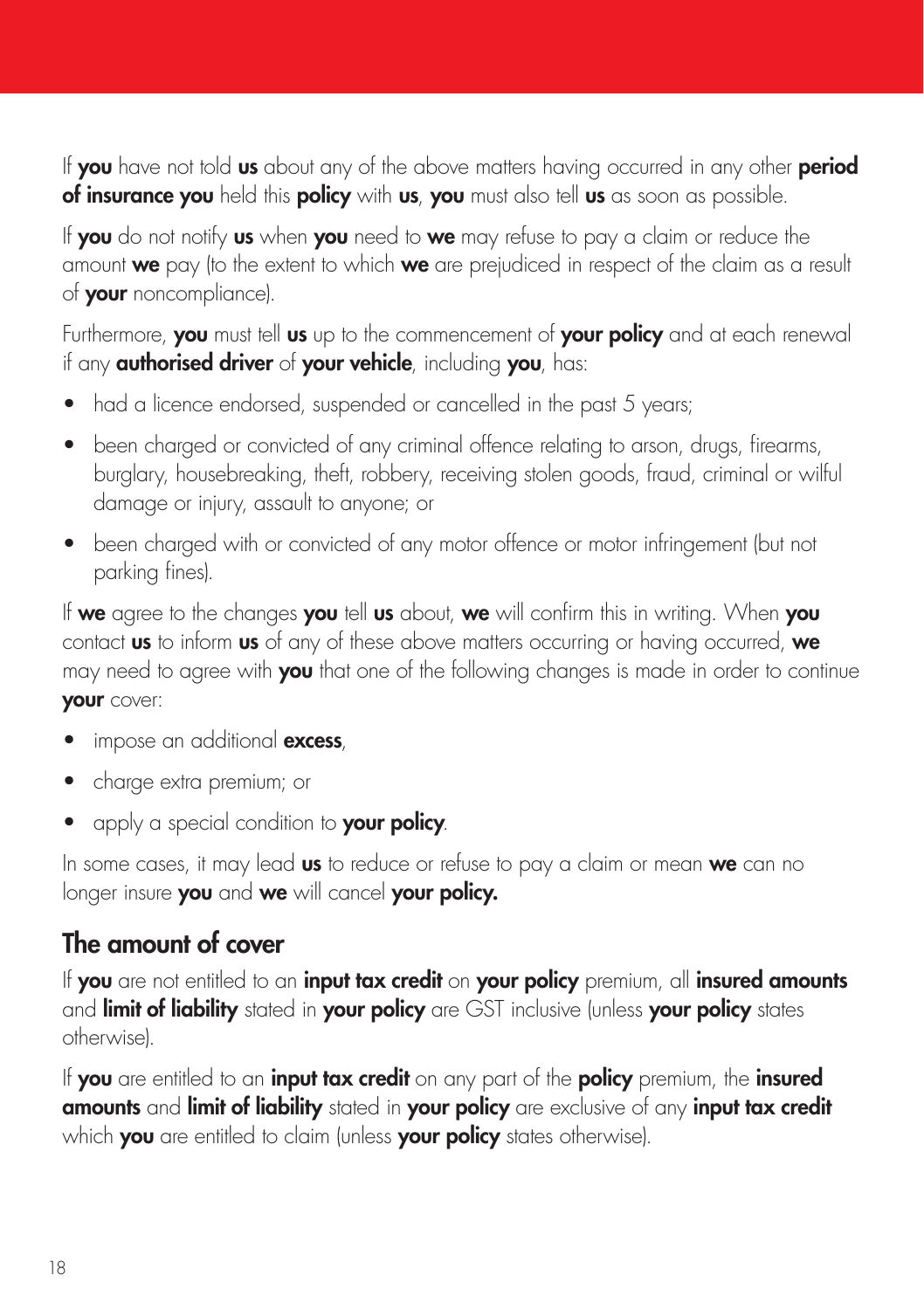#### Take steps to reduce risk

You must:

- take steps to ensure that you prevent or minimise loss of, or damage to, your vehicle, for example;
	- move **vehicles** away from rising waters including tides;
	- do not drive into water;
	- do not leave the keys in the **vehicle** whilst it is unattended or not secure;
	- obey signage displayed by local government authorities, traffic management companies and state emergency services when applicable;
	- $-$  accompany anyone test driving a **vehicle** when it's up for sale; and
	- complying, at your expense, with all our recommendations to prevent or minimise theft, loss or damage.
- take care to prevent or minimise injury to another person or **damage** to another person's property;
- comply with all laws, statutory obligations, by-laws, regulations and public authority requirements that concern the safe use of these **vehicles**, for example:
	- obey applicable and relevant road rules;
	- obey speed limits, warnings, signs, local directives and safety requirements;
	- convey and store goods in a legal manner in or on your vehicle;
	- load your vehicle in accordance with legal and safety requirements; and
- keep your vehicles in a roadworthy condition, for example:
	- replace worn out tyres;
	- replace worn brakes;
	- fix paint including clear coats;
	- replace defective lights; and
	- repair major scratches or dents.

If you do not comply with this condition, we may refuse to pay a claim or reduce the amount we pay (to the extent to which we are prejudiced in respect of the claim as a result of **your** non-compliance).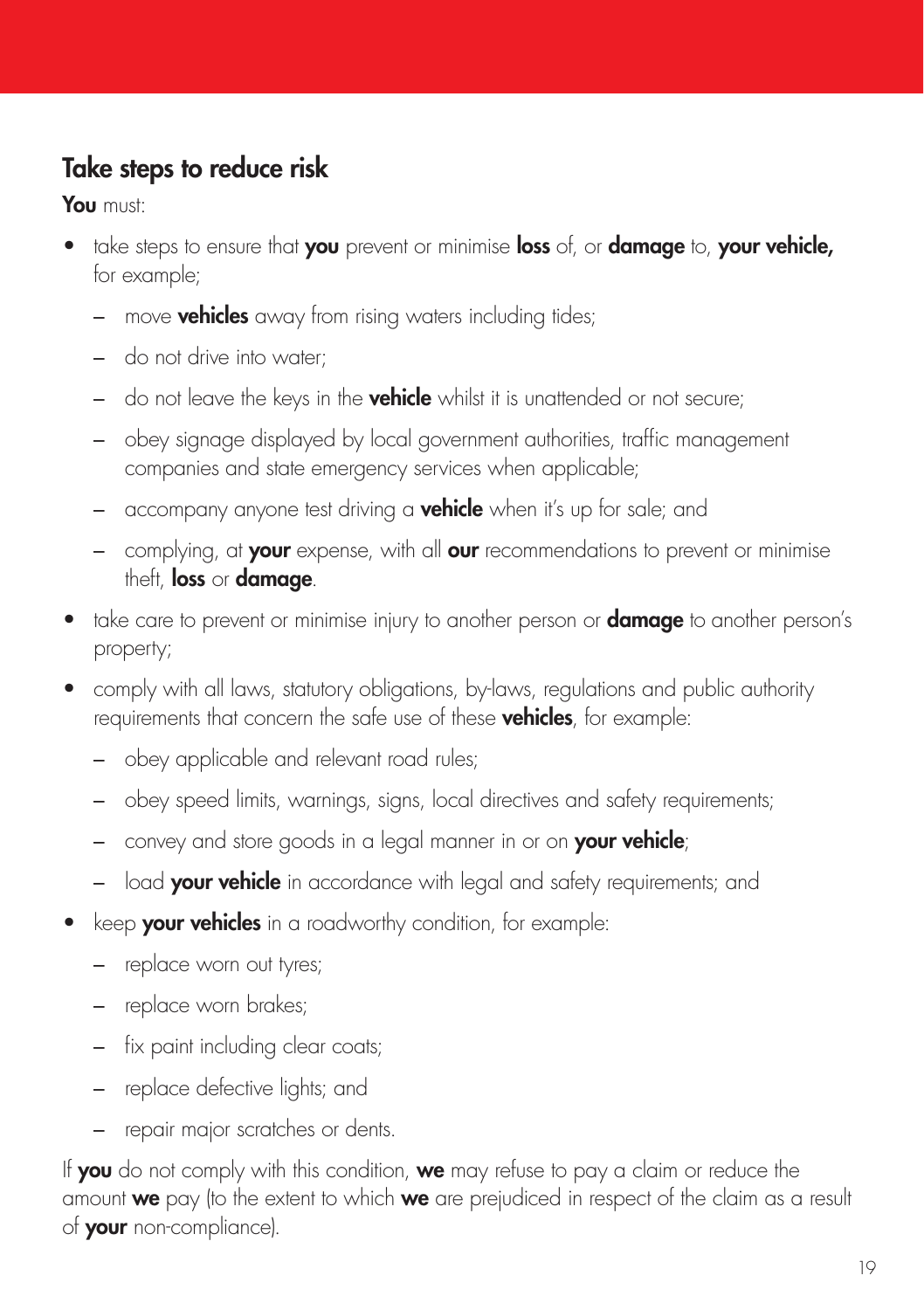#### Other interests

Except where expressly stated in the **policy**, the cover provided by your policy will not extend to the interests of any third party unless you have notified us in writing of such interest, and we have agreed to record that interest in writing on your policy schedule or by endorsement.

## Third party beneficiaries

All third party beneficiaries must comply with the terms and conditions of your policy, including without limitation, the General Claims Conditions and the obligation to notify us and give us details of any other insurance that insures any risk insured by this policy.

#### Transfer of interest

No interest in this **policy** can be transferred without **our** written consent.

#### Changes in or waivers of the policy

No changes in the **policy** will be valid unless agreed in writing by **us**.

No waiver of any requirements of the **policy** shall be valid unless it is given to **you** in writing.

## Multiple insured parties

Except as otherwise expressly provided, where there is more than one person or organisation insured under this **policy**:

- any notice given by us under this policy to any one of you shown on the policy schedule will be deemed to be notice given to all of you;
- any misrepresentation or fraudulent actions or statements made by any person or organisation will be deemed to be made by all of you; and
- any claim made by any person or organisation will be deemed to be a claim made by all of you.

## Governing law

The construction, interpretation and meaning of the terms of this **policy** will be determined in accordance with the laws of Australia and the State or Territory where the **policy** was issued. Any disputes relating to the construction, interpretation and meaning of the terms of this **policy** will be submitted to the exclusive jurisdiction of the courts of Australia.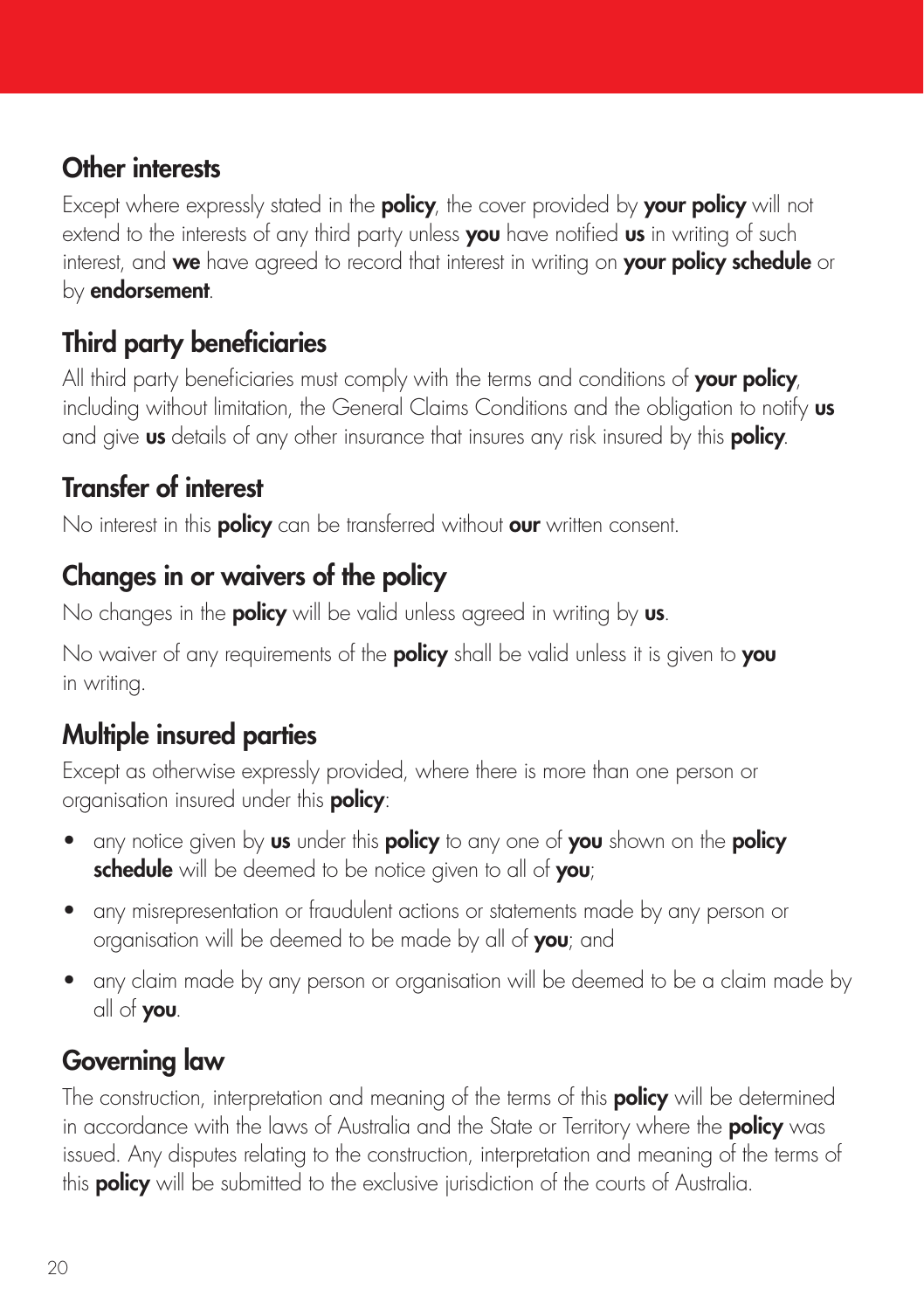## <span id="page-20-0"></span>If your contact details change

You must keep your contact details, including your Australian mobile number, postal address and email address up to date. If we do not have up to date contact details you might not receive your important policy documents which could impact whether you have cover in place.

# General claims conditions

These conditions apply to the whole **policy**. In this section a reference to "you" also means a reference to an **authorised driver** 

You must comply with these conditions if an event occurs which may lead to or results in a claim.

If you do not comply with the General Claims Conditions we may:

- a) refuse to pay **your** claim or reduce the amount  $we$  pay (to the extent to which  $we$  are prejudiced in respect of the claim as a result of your non-compliance); and/or
- b) recover from **you** any costs and/or any monies **we** have paid; and/or
- c) cancel your policy.

## What you must do

You must:

- contact our claims services as soon as possible on 13 22 44. We are available 24 hours a day. Our staff will advise you whether to bring your vehicle to one of our assessing centres or take it to a repairer. We can help with any other arrangements necessary to get you back on the road as quickly as possible;
- take all reasonable precautions to minimise or prevent further loss, or damage, liability or injury. For example, if **your vehicle** is **damaged** in an accident, when safe to do so, move it off the road and put on **your** hazard lights. If **you** are unsure about what precautions to take to minimise or prevent further loss, damage, liability or injury please contact the AAMI Claims Team.
- take all steps to recover a stolen **vehicle**.
- if safe to do so:
	- obtain the full names, addresses and phone numbers of all drivers and, where possible, passengers involved and any witnesses to the event;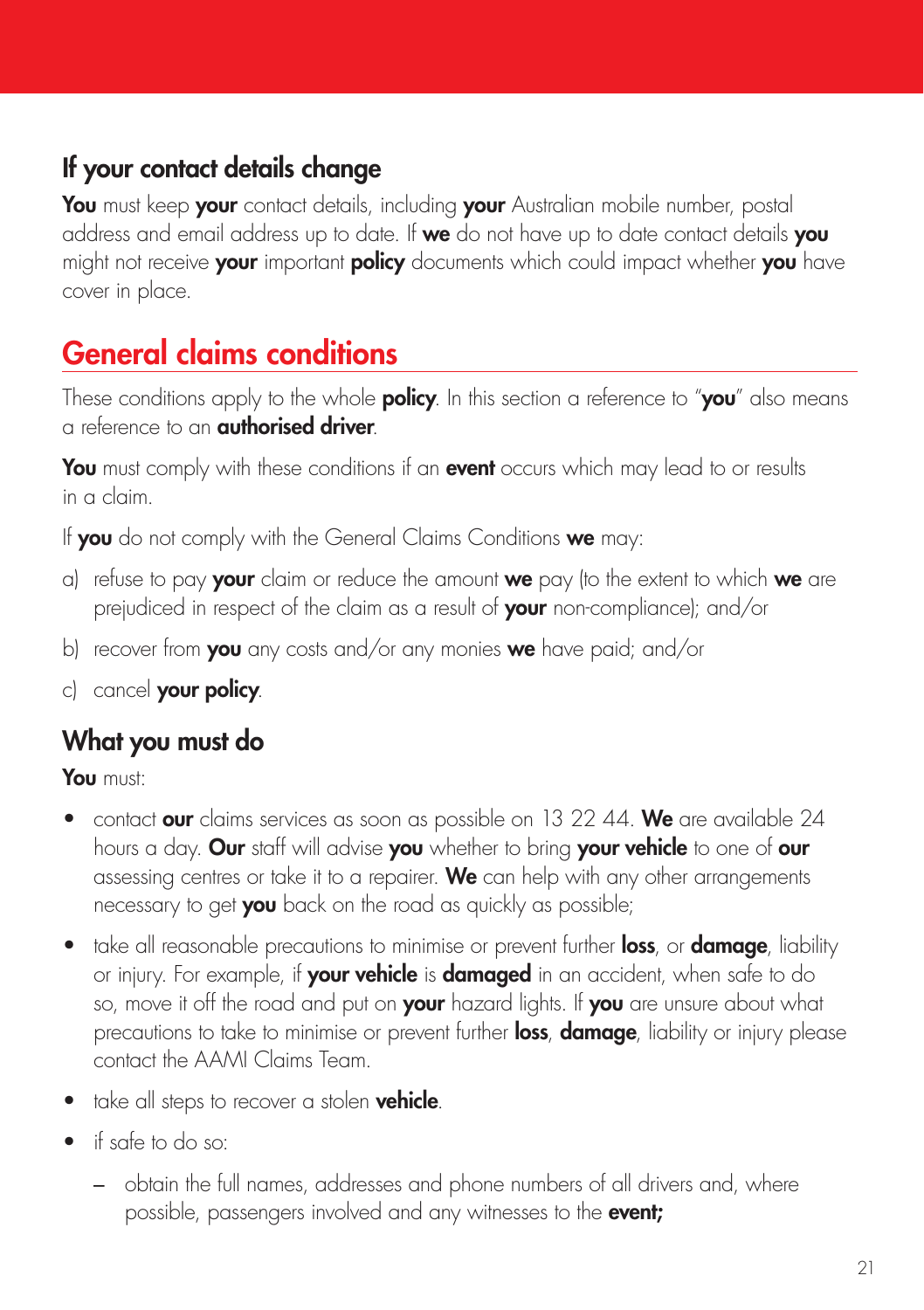- obtain the vehicle registration number and insurance details of all vehicles involved; and
- if **damage** is caused to buildings and other property, obtain details of the address and the owner's name.

If due to the circumstances of the accident, you are unable to obtain the above information, please contact us on the number shown above.

- if someone has stolen, attempted to steal or maliciously damaged your vehicle, report it to the police as soon as possible. If we ask, you must provide us with the name of the police officer and police station where you made the report and give us all known details of the event;
- if you make a claim, also do everything to mitigate the loss, damage, liability or injury that we ask you to do;
- retain and preserve your damaged vehicle or damaged property for inspection by us or **our** agent (including a loss adjuster) prior to authorisation of repairs, unless repairs are immediately necessary for safety reasons or to minimise or prevent further loss, damage, liability or injury;
- if you carry out emergency repairs or choose to use your own repairer, when reasonably practicable and safe to do so, ensure that photographic images of the damage are recorded and can be provided to us so that we can establish the condition of your vehicle prior to the repairs. You are required to produce tax invoices or receipts for all costs if we are unable to obtain them directly from the repairer or other provider and **we** ask you for them;
- give us all reasonable information, documentation and other assistance that we need to substantiate and investigate the claim that we request (including attending an interview or giving evidence in court as we may reasonable require). If we ask you for a statutory declaration verifying the details of your claim and any other matters connected with the claim, **you** must provide it;
- provide proof of your ownership of, or legal responsibility for, any lost or damaged **vehicle** or property if we ask for it. Proof includes things like registration papers, sales receipts, service records, valuations, credit card statements, warranties or car log books; and
- tell us as soon as possible if you get demands, a notice of prosecution, details of any legal proceedings, inquest or similar communications from other parties involved in an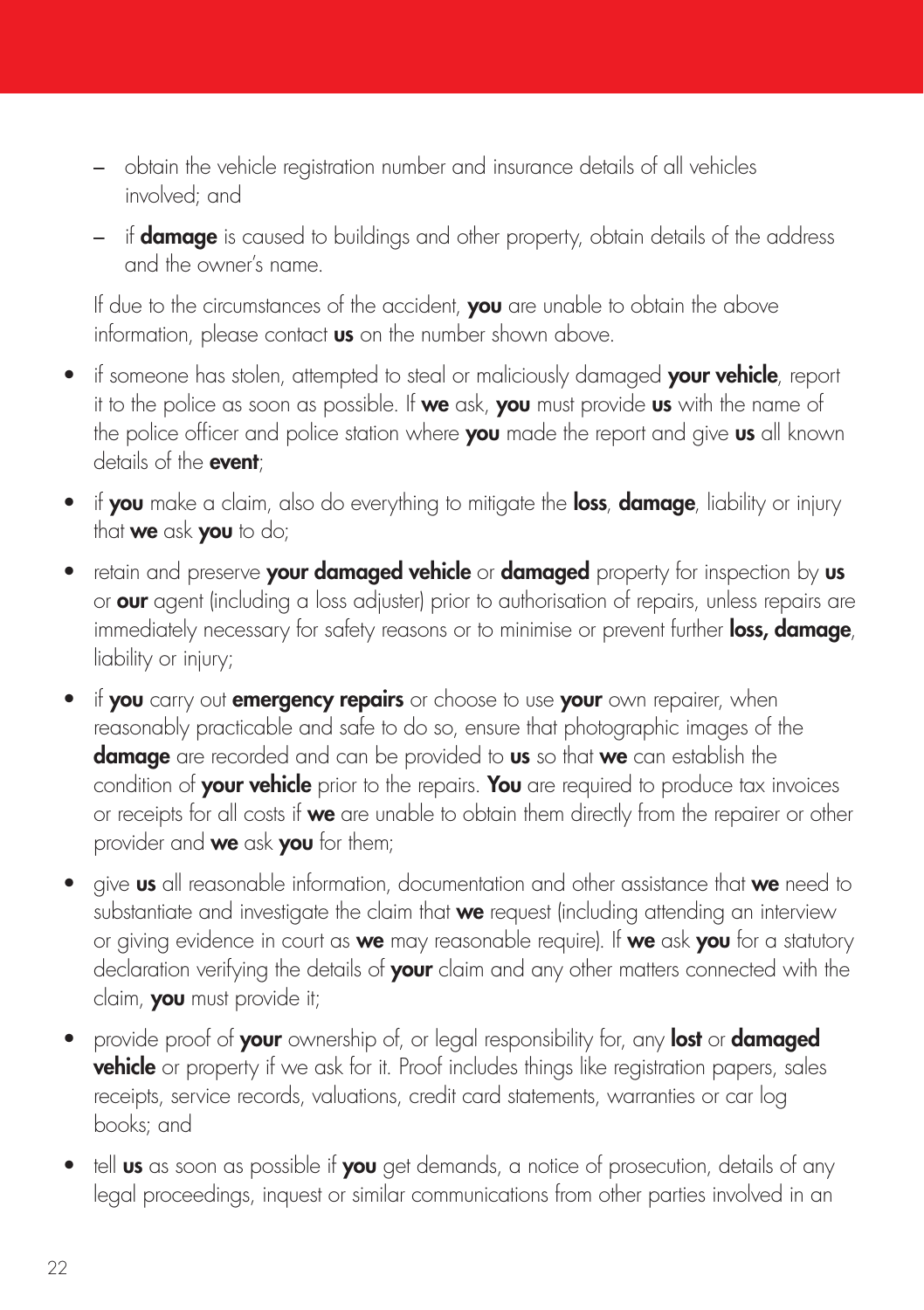event. If you delay in telling us, we may not cover any legal or other costs that result from that delay.

- When you make a claim you must:
	- let us inspect and, if necessary, move your vehicle before repairs begin.
	- $-$  co-operate and provide us with all reasonable assistance in connection with any investigation, negotiation, recovery, defence or settlement of any claim, including doing all things necessary to allow us to take over legal proceedings in the circumstances described in General Claims Condition – Rights of Recovery.

#### What you must not do

You must not:

- negotiate or promise anyone a payment;
- dispose of any **damaged** property;
- accept any payment (including excess payments) from anyone unless we agree first; or
- admit liability for any loss, damage or injury, or settle or attempt to settle or defend any claim without our prior written consent.

#### Repair or replacement

You must not authorise the repair or replacement of your vehicle without our agreement, except as provided under Extra Cover 5 – Emergency Repairs or when reasonable necessary to prevent further loss, damage or injury.

#### What we can do in relation to the claim

- In relation to legal liability claims you make under your policy, we have the right and full discretion to conduct claims. If we decide to defend vou, settle any claim against you, represent you or try to recover money you must give us all reasonable assistance, co-operation and information we need, including assistance after your claim has been paid. We may engage legal or other representatives to assist in the conduct of a claim.
- At all times we reserve the right to negotiate and settle a claim on terms we consider appropriate. You must allow us to make admissions, settle or defend claims made against you on your behalf.

#### Paying your excess

You must pay any excess that applies to claims under this policy.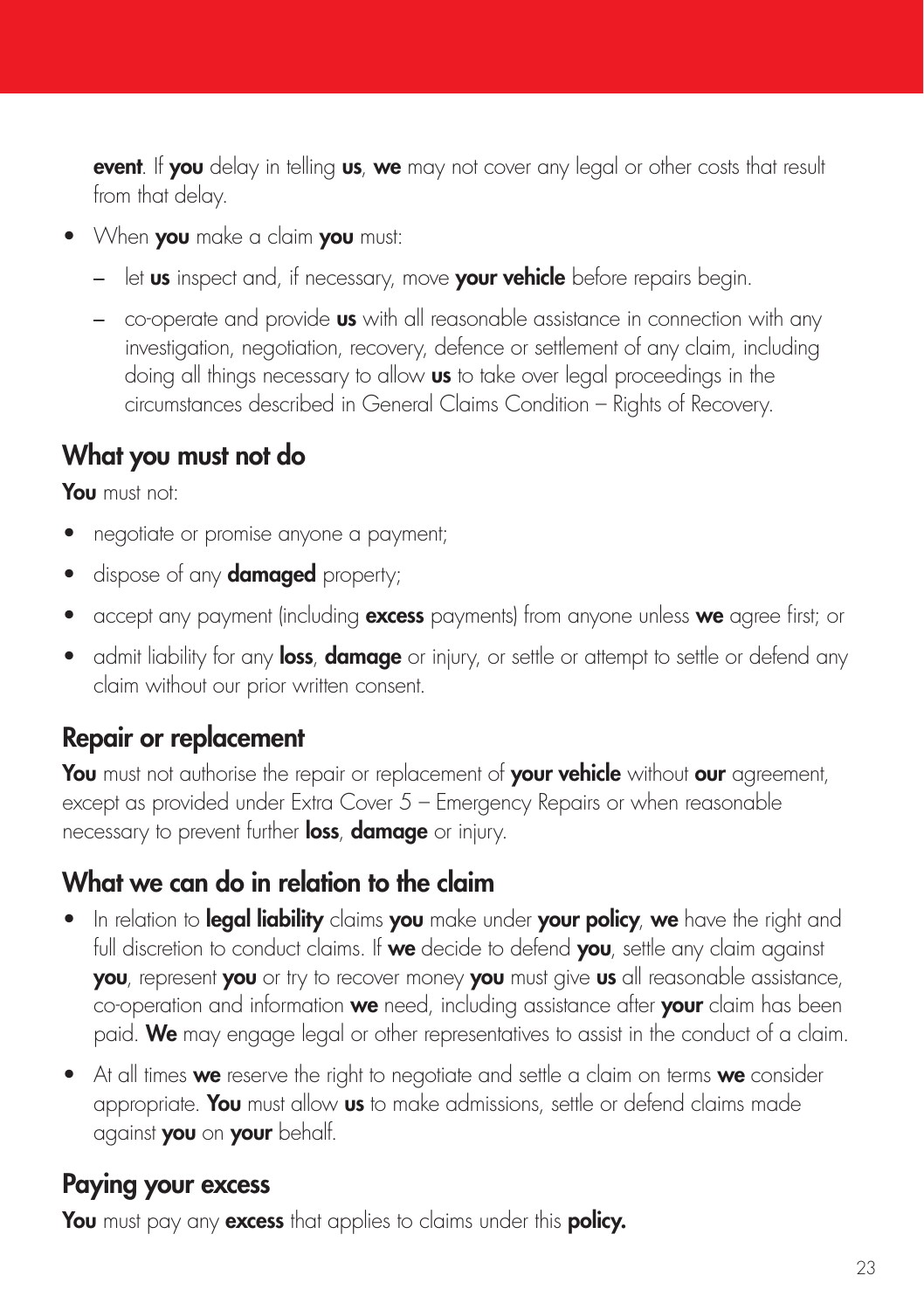Any **excess** that is applied to **your** claim must be paid in full prior to final settlement of that claim.

The **excess** that applies will depend on the circumstances of the claim. Some Additional Benefits have their own **excess** which is in addition to any other **excess** that may apply to a claim. When multiple excesses apply, you might have to pay more than one type of excess when you make a claim.

The amount of the excesses and the circumstances that each excess applies to are shown on your policy schedule or set out in the Excess clause on page 75 We will tell you how to pay **your excess** and who to pay it to.

When you make a claim the following options are available to pay the excess (when we ask for it):

- you can pay the excess directly to us before we finalise your claim. In the case of a new replacement vehicle, we may require you to pay the excess before taking delivery of the new vehicle;
- the excess can be deducted from the amount we pay you for your claim (if any);
- $\bullet$  in some instances, the **excess** can be paid to the appointed repairer when  $you$  pick up **your vehicle** after it has been repaired or to the supplier; or
- in some instances, the **excess** can be deducted from the amount we pay to another person for **loss** or **damage** to their property.

We will not cover any legal or other costs that arise because of any delay in paying the excess.

#### Claims settlements

#### a) Input Tax Credit entitlement

If any event occurs which gives or may give rise to a claim you must tell us your entitlement to *input tax credits* (ITC) for your insurance premium and claim if you are registered, or are required to be registered for GST purposes. If you do not inform us of your entitlement, or the information you give us is incorrect, we will not cover you for any resulting fines, penalties or tax liability you incur. When we calculate a payment to you for your claim, we can reduce it by any input tax credit you are, or would be, entitled to receive.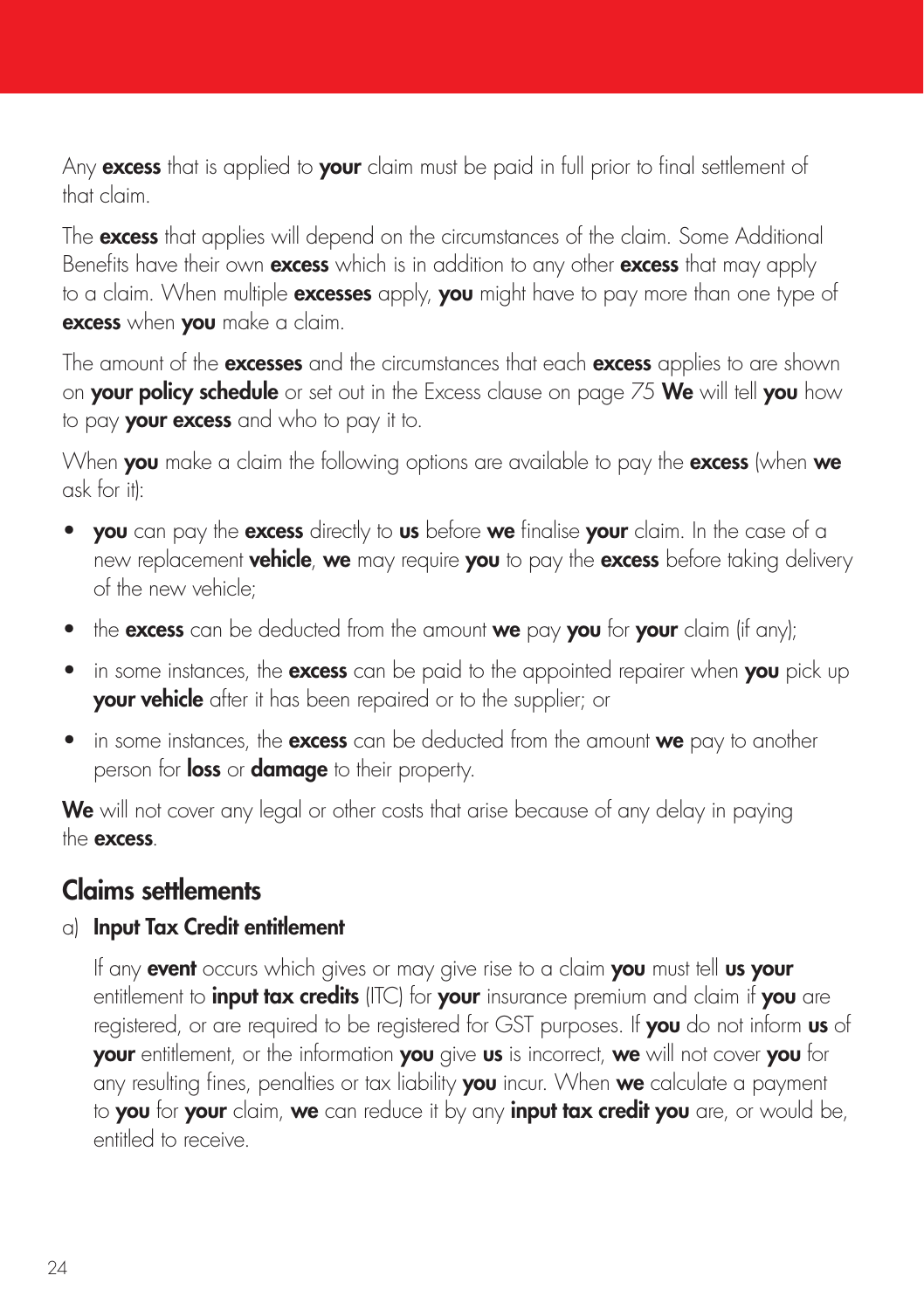#### b) Cash payments

Any cash payments made to you under this policy will be based on costs including GST. However, if you are, or would be, entitled to claim any input tax credits for the repair or replacement of the insured vehicle or for other things insured by the policy, we will reduce our payment to you by the amount of your input tax credit entitlement.

#### c) Discharge of our liabilities

If, at any time, we pay you the insured amount or limit of liability for any claim under this **policy, we** do not have any further liability to you. But we will pay any Extra Covers, Additional Benefits or Optional Insurances that are expressed to be in addition to the **insured amount** or **limit of liability**.

#### d) Salvage

After settling a claim where your vehicle is a total loss, if we so elect, that vehicle or salvage of that **vehicle** including any unexpired registration or Compulsory Third Party (CTP) or Motor Accident Injuries (MAI) insurance, unless otherwise required by law, becomes **ours** and we are entitled to receive the proceeds from any salvage of that **vehicle**, except to the extent **you** are not fully indemnified.

#### Rights of recovery

If you have suffered loss or damage or incurred a legal liability and you make a claim under this **policy** with us for that loss, damage or liability, then we have the right and you have permitted **us** to take action or start legal proceedings against any person or entity liable or, who would be liable to you for the recovery of your loss.

"Your loss" means your insured, underinsured or uninsured loss or damage or legal liability, costs, payments made and expenses in relation to respect to which you have claimed under your policy. Any action or legal proceeding we take will be commenced either in your name, or in the name of any other person or entity that suffered your loss. We have full discretion over the conduct and any settlement of the recovery action.

If you make a claim with us for your loss and you have already started action or legal proceedings against any person or entity liable or, who would be liable to you for your loss, then we have the right and you have permitted us to take over and continue that action or legal proceeding.

Where **your loss** forms part of any class or representative action which has not been started under our instructions, we have the right and you permit us to exclude your loss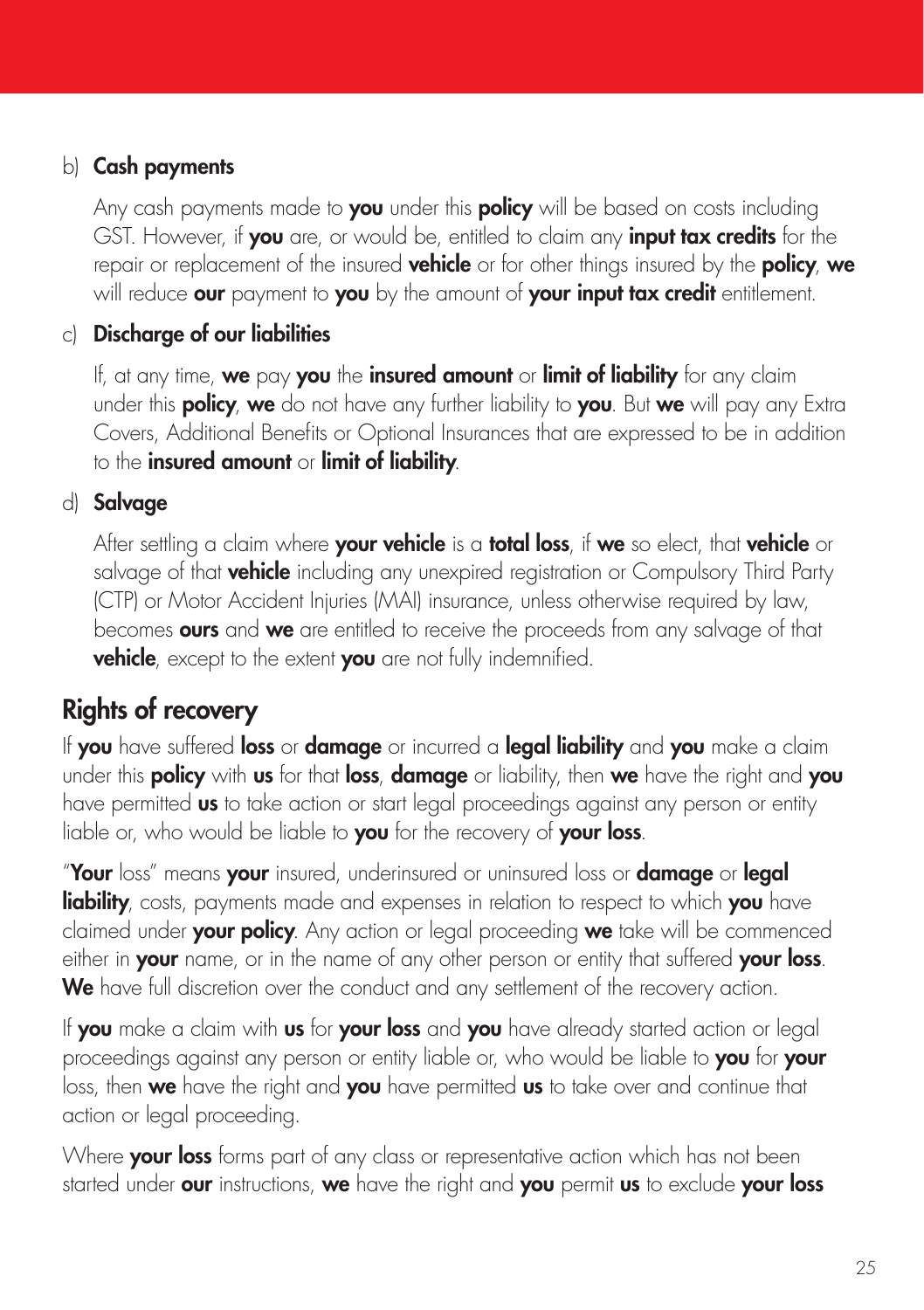from that class or representative action for the purpose of us including it in any separate legal proceedings which are or will be started under our instructions.

You must provide us with all reasonable assistance, co-operation and information in the recovery of **your loss**. This assistance may include:

- providing a more detailed version of events, which may include completing a diagram or statement/ affidavit;
- providing us with any documents required to prove your loss;
- providing copies of any available photographs or footage of the incident available;
- lodging a police report or obtaining relevant documents, such as completing and lodging an application form to obtain records from the police, fire and rescue, councils and other entities (when we cannot lodge one);
- attending court or meetings with **our** legal/other experts (only if required);
- providing evidence and documentation relevant to your claim and executing such documents, including signed statements which we reasonably request.

We will pay for the cost of filing the police report and relevant searches to locate the third party. We will cover the costs you incur when having to attend court up to a limit of \$250 in total per claim.

You must not enter into any agreement, make any admissions or take any action or step that has the effect of limiting or excluding your rights and our rights to recover your loss, including opting out of any class or representative action, unless we have given you our prior written agreement. If you do, we may not cover you under this policy for your loss.

Recoveries do not include any amount recovered from insurance, surety, reinsurance, security or indemnity taken for the benefit of us.

#### Subrogation Agreements

If another person or organisation is, or could have been, liable to compensate you for any loss, damage, or liability otherwise covered by the policy, but you have agreed with that person either before or after the loss, damage, or legal liability occurred that you would not seek to recover any money from that person or organisation, we will not cover you under the **policy** for any such loss, damage or legal liability.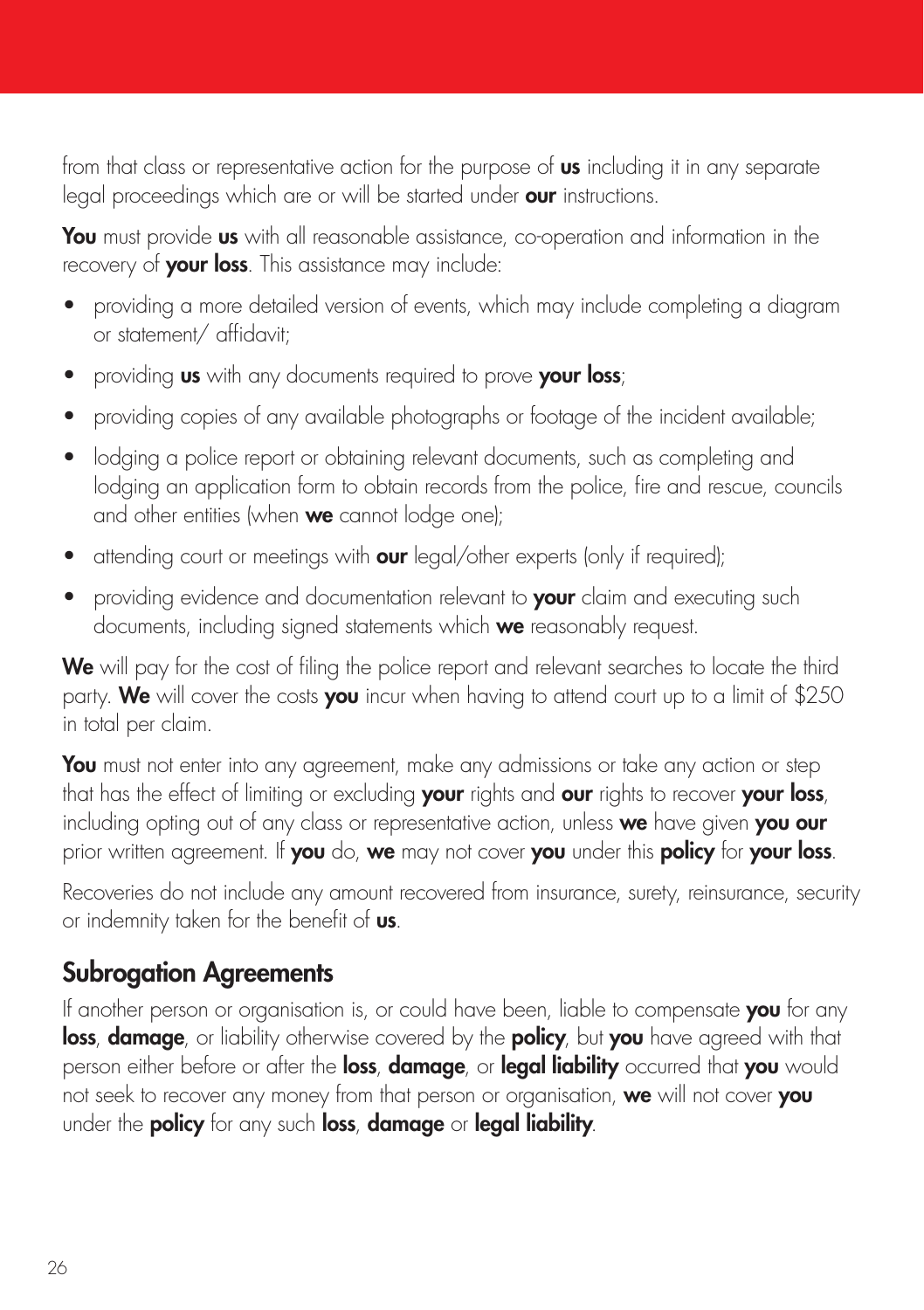#### <span id="page-26-0"></span>Notification of other insurance

In the event of a claim you must provide us with the details of any other insurance that provides cover for the claim to enable us to exercise our right to seek contribution from the insurer of that other insurance.

#### Conduct towards us

You must not behave in a way that is abusive, dangerous, hostile, improper or threatening when engaging with **us** and **our** service providers.

#### Fraudulent claims

If you, or anyone you authorise to act on your behalf, or with your knowledge or consent, makes a claim that is false or causes loss or damage deliberately, we may do one or more of the following:

- refuse to pay the claim;
- cancel the **policy**; or
- take legal action against you.

## When we may refuse a claim/reduce what we pay/recover cost of monies/cancel your policy

We may refuse to pay a claim, or we may reduce the amount we pay you (to the extent to which **we** are prejudiced as a result of **vour** non-compliance) and/or recover from **vou** any costs and/or any monies we have paid and/or cancel your policy, if:

- a) **you** do not do what **your** duty of disclosure requires **you** to:
- b) you:
	- are not truthful;
	- have not given **us** full and complete details; or
	- have not told **us** something when you should have,

when applying for the insurance, or when making a claim;

- c) **you** are paying by instalments and **you** are fourteen (14) days (or more) late in paying an instalment;
- d) you have not complied with any of the General Claims Conditions;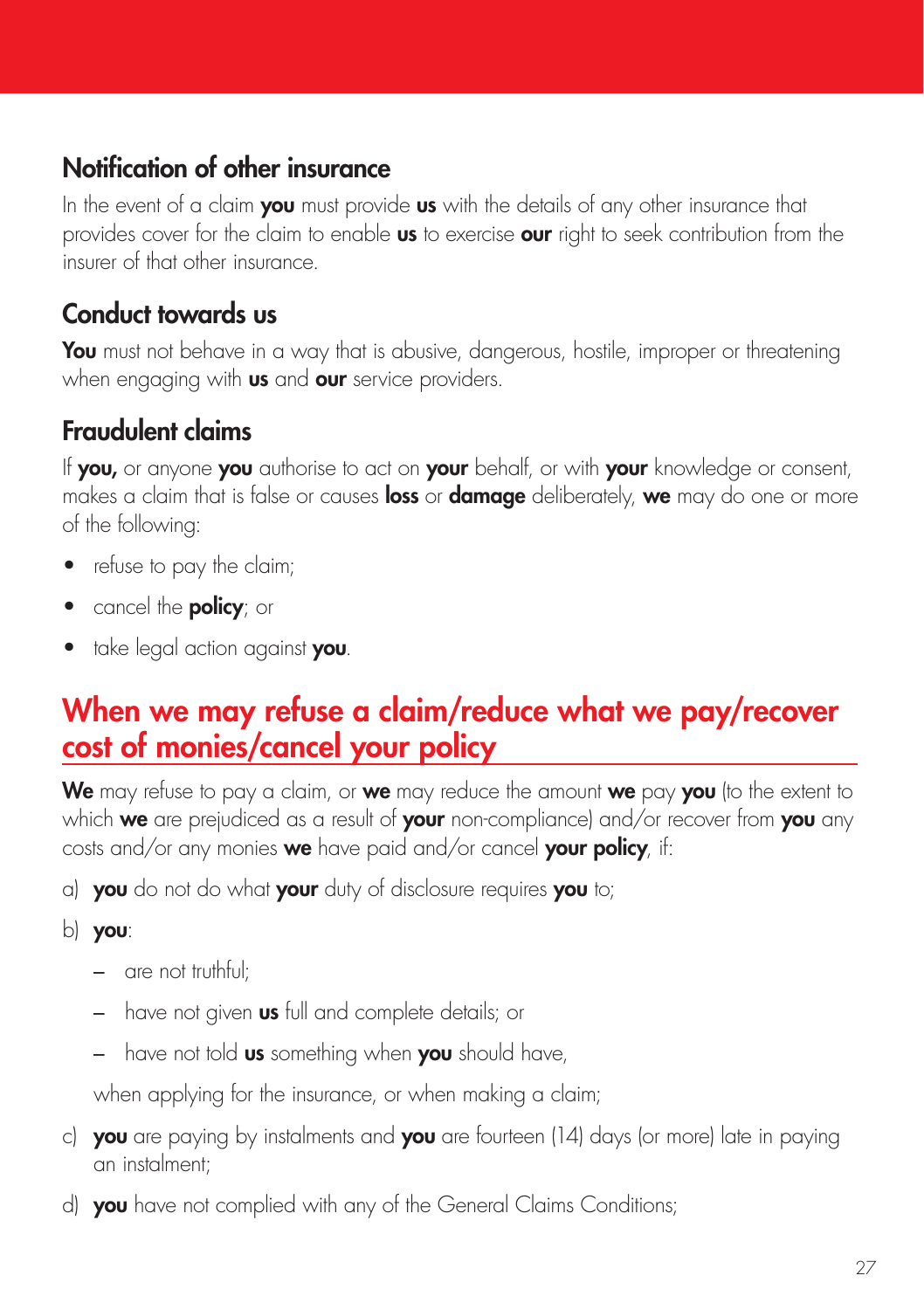- <span id="page-27-0"></span>e) you do any of the following without us agreeing to it first:
	- $-$  make or accept any offer or payment or in any other way admit **you** are liable;
	- settle or attempt to settle any claim; or
	- defend any claim;
- f) cover is excluded by the **policy**; or
- g) you are in breach of any other conditions of your policy.

If you prevent our right to recover from someone else or if you have entered into a contract or agreement which excludes or limits your right to recover compensation from another person who is liable to compensate you for any loss, damage or legal liability which is covered by this **policy, we** will not cover you under this **policy** for that loss, damage or legal liability.

If you prevent our right to recover from another person, corporation or organisation, or if you have agreed not to seek compensation from another person, corporation or organisation who is liable to compensate you for any loss, damage or legal liability which is covered by this **policy, we** will not cover you under this policy for that loss, damage or legal liability.

#### Your cover

This Policy covers your vehicles:

- **•** your vehicles described on your policy schedule.
- these accessories if they are attached to or are in or on **your vehicle**:
	- baby capsule/car seat
	- bonnet protector
	- built in refrigerator
	- bull bar
	- CB and/or 2 way radio
	- dash mats
	- decorative wheel trims
	- driving lights
	- fire extinguishers
- decals
- protective mouldings
- rear louvre sunshade
- registration plate covers
- seat covers
- side steps for a 4WD
- sign writing
- sound system (fitted as standard by manufacturer)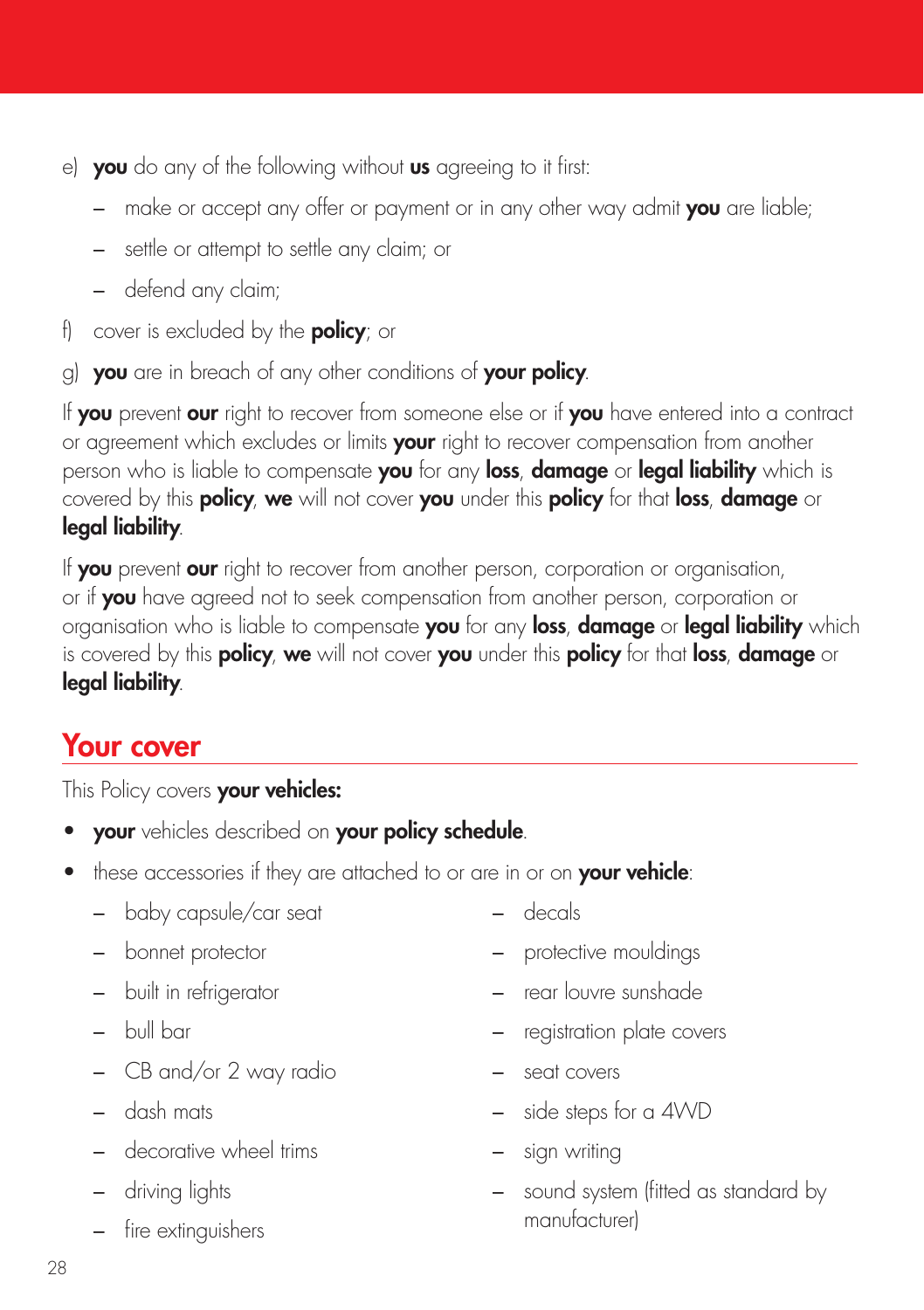- fixed GPS units
- fixed roof/ladder racks
- floor mats
- headlamp guards
- mud flaps
- paint protection
- panel/rust protection
- spare wheel cover
- steering locks
- tarpaulins
- tools supplied as standard by the manufacturer or similar replacement
- tow bars
- tool boxes
- weather shield
- winch.

But we do not cover sound systems not fitted as standard by the manufacturer nor the contents of a tool box, unless one of the items listed above.

Other **vehicle** accessories or modifications if we have agreed to insure them as part of your vehicle and they are shown on your policy schedule.

#### Cover options

You can choose between three (3) different types of cover for each vehicle you insure:

- 1. Comprehensive cover which covers the **accidental damage** to **your vehicle**, and the cover offered by Legal Liability cover.
- 2. Legal Liability, Fire and Theft cover.
- 3. Legal Liability cover only which covers supplementary bodily injury and damage to third party property only.

Not all types of cover are available for all types of vehicles.

The cover you have chosen will be displayed next to each vehicle in your policy schedule and is detailed below.

| Cover option  | Description of cover provided                                                                                                               |
|---------------|---------------------------------------------------------------------------------------------------------------------------------------------|
| Comprehensive | Part 1, 'Loss or Damage to your vehicle' applies to provide<br>cover for loss of, or damage to, your vehicle caused<br>by an <b>event</b> ; |
|               | Part 2, Third Party Legal Liability applies.                                                                                                |

– pin striping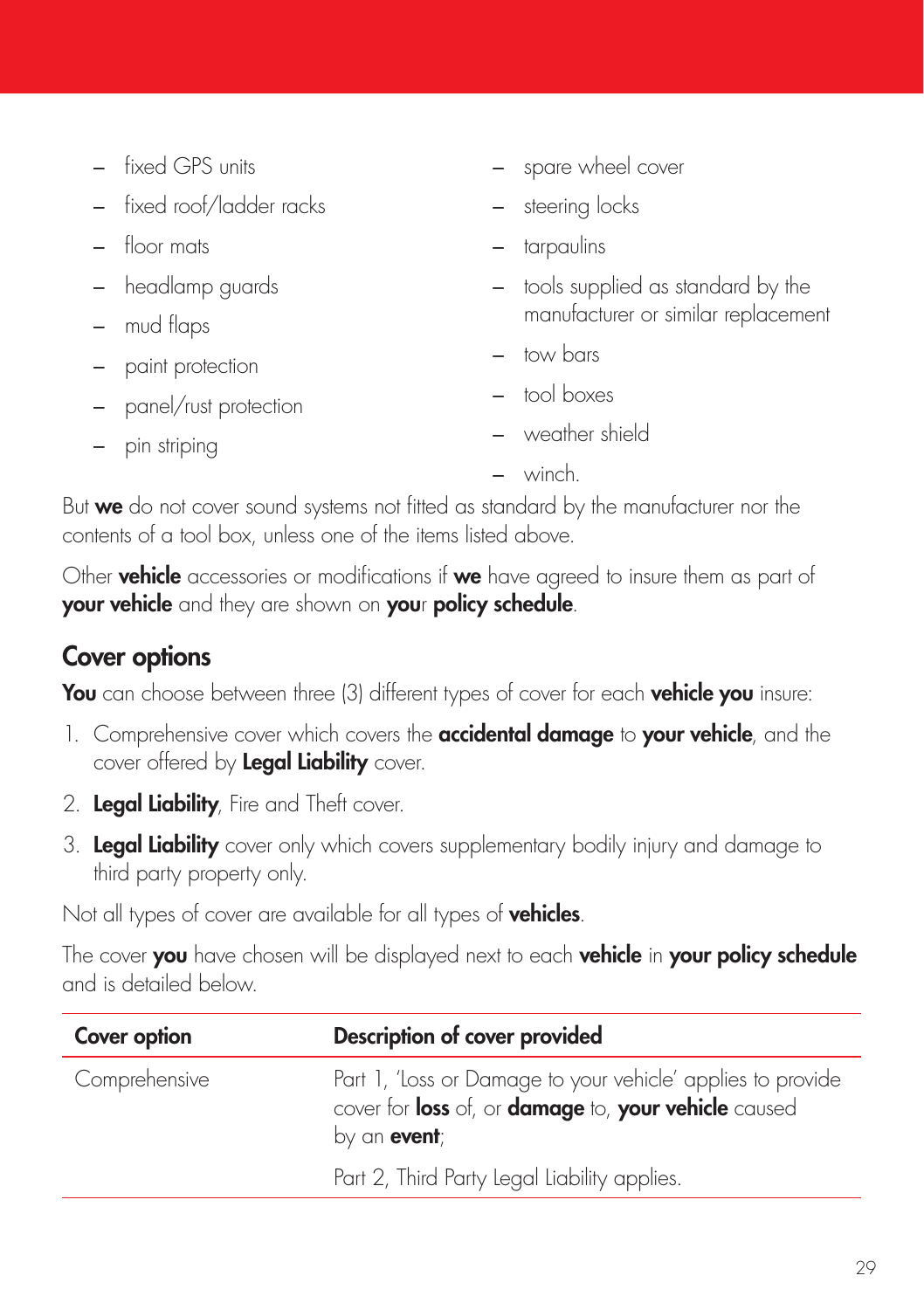| Cover option                    | Description of cover provided                                                                                                                                                                          |
|---------------------------------|--------------------------------------------------------------------------------------------------------------------------------------------------------------------------------------------------------|
| Legal liability, fire and theft | Part 1, `Loss or Damage to your vehicle' applies to provide<br>cover for loss of, or damage to, your vehicle caused by<br>insured events fire, explosion, lightning, theft or attempted<br>theft only; |
|                                 | Part 2, Third Party Legal Liability applies.                                                                                                                                                           |
| Legal liability only            | Part 1, 'Loss or Damage to your vehicle', does not apply;                                                                                                                                              |
|                                 | Part 2, Third Party Legal Liability applies.                                                                                                                                                           |

What we cover is described in the 'Insuring Clause – We cover' sections in the following pages. What we do not cover is described in the 'What we exclude' sections in the following pages, the General Exclusions on pages 79 to 83 of this PDS and in any endorsements that apply to your policy.

You can ask us at any time to change the cover option for any vehicle. There may be an additional premium or a refund of premium.

#### Cover for additional vehicles

An additional **vehicle** is a **vehicle** that you acquire, purchase or lease (but not hire or borrow) during the **period of insurance**.

We automatically provide cover for any additional vehicle during the period of insurance provided that you tell us about the additional vehicle within thirty (30) days of acquiring, purchasing or leasing it and pay any extra premium we request. If we are unable to continue covering the additional **vehicle, we** will tell you and give you fourteen (14) days from the date we tell you so that you can organise to insure the vehicle elsewhere. Cover for the additional **vehicle** will then end at 4:00pm fourteen (14) days after we have told you we are unable to continue covering the additional vehicle.

If you have only one (1) type of cover option for your vehicles, for example 'Comprehensive Cover', that will be the cover option for any additional vehicle during the **period of insurance** (unless you tell us you want another cover option).

If you have vehicles insured with us for more than one (1) type of cover option, for example, 'Comprehensive Cover' and 'Legal Liability, Fire and Theft cover', we will automatically provide the cover option with the better cover for any additional **vehicle** during the **period** of insurance (unless you tell us you want another cover option).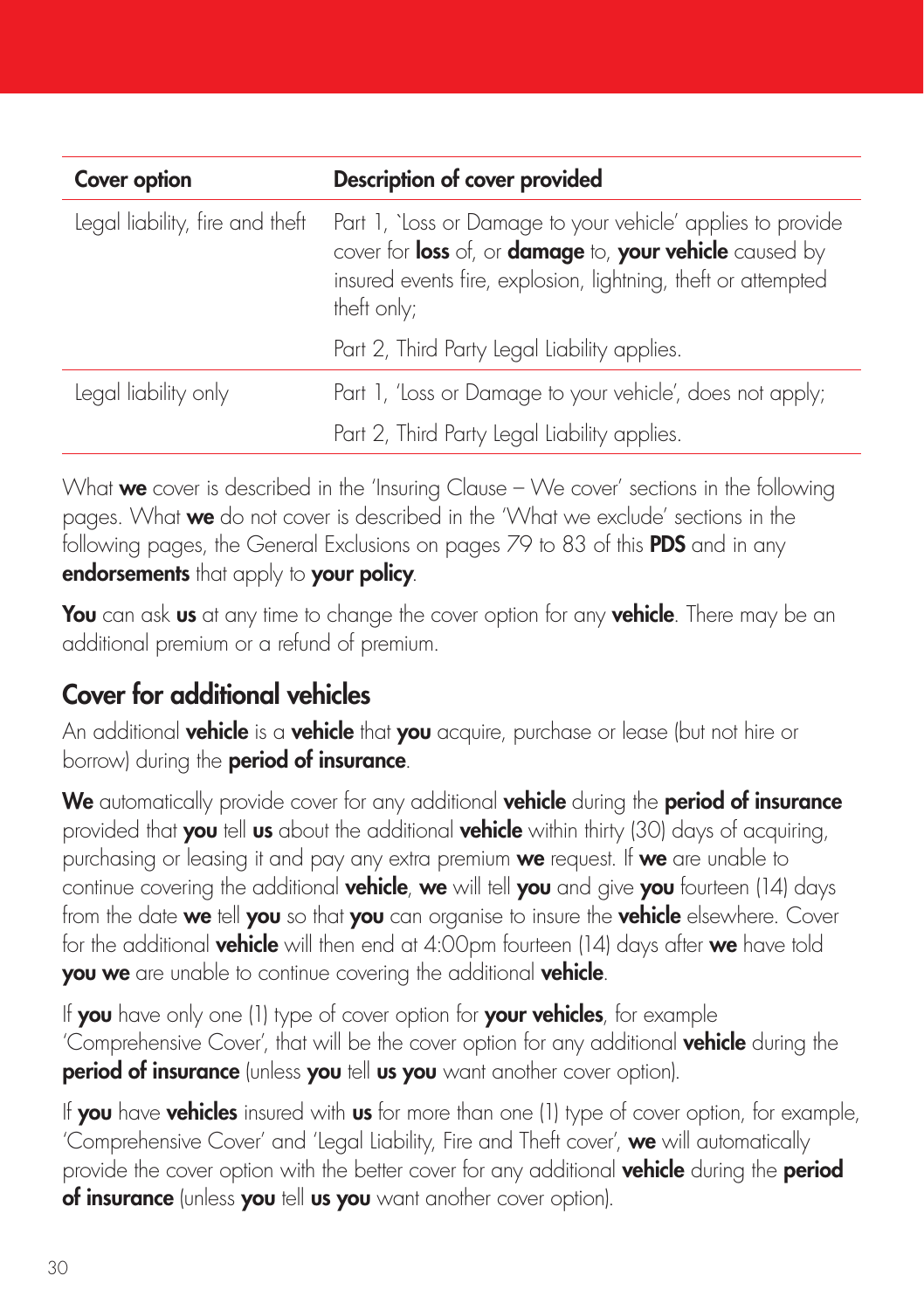The **insured amount** of any additional **vehicle** will be its **market value**. However, unless a higher amount is specified in your policy schedule for additional vehicles or we have agreed to insure an additional vehicle that is similar for a higher amount, the most we will pay for **loss** or **damage** to an additional vehicle is:

- a) \$100,000 if the additional **vehicle** is a motorcycle, caravan, car, 4WD, utility or van of not more than 2 tonne carrying capacity; or
- b)  $$300,000$  for any other additional **vehicle** type.

The most we will pay for legal liability arising from the use of an additional vehicle is the relevant amount stated in Part 2 of this policy.

Additional **vehicles** that you have advised us of and that we have agreed to insure will be noted on your policy schedule and will be insured for an insured amount, market value or **agreed value** as agreed by you and us.

#### Cover for two-wheel or box trailers

Additional Benefit 1 – 'Two-wheel or box trailers' provides cover of up to a limit of \$2,000 for **loss** or **damage** to **your** two-wheel or box trailer caused by an **event** during the **period** of insurance. You can ask us to insure your two-wheel or box trailer for more than \$2,000 under your policy. You may be required to pay an additional premium.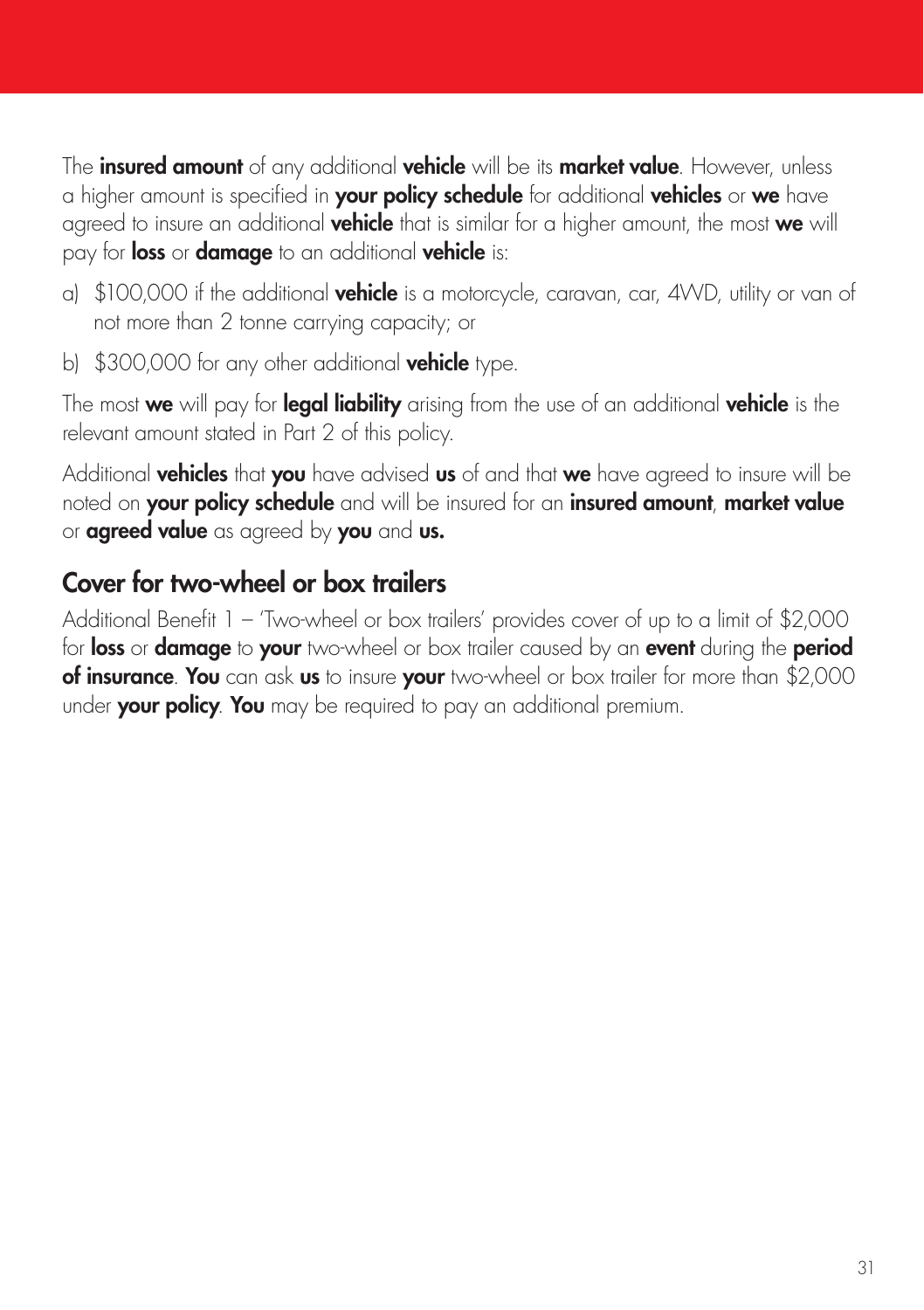# <span id="page-31-0"></span>Part 1 – Loss or damage to your vehicle

You can claim for loss of, or damage to, your vehicle as described under 'Insuring clause What we cover': if:

- your vehicle is insured for "Comprehensive Cover" or "Legal Liability, Fire and Theft Cover";
- the event which causes the loss or damage happens during the period of insurance;
- the **loss** or **damage** occurs within Australia or its external territories;
- the loss or damage is not excluded by anything under 'What we exclude';
- the loss or damage is not excluded by any of the General Exclusions on pages 79 to 83; and
- the loss or damage is not excluded by any endorsement.

#### Insuring Clause

| What we cover                                                                                                                              | What we exclude                                                                                      |
|--------------------------------------------------------------------------------------------------------------------------------------------|------------------------------------------------------------------------------------------------------|
| When "Comprehensive cover" is shown<br><b>We</b> do not cover:                                                                             |                                                                                                      |
| on your policy schedule, we cover the<br>theft, loss of, or damage to your vehicle:                                                        | • loss or damage to tyres caused by<br>punctures, bursts, road cuts or the<br>application of brakes. |
| 1. caused by an <b>event</b> which happens<br>during the <b>period of insurance</b> ; and                                                  |                                                                                                      |
|                                                                                                                                            | • loss or damage due to neglect, wear                                                                |
| 2. occurs within Australia or its external<br>territories.                                                                                 | and tear, weathering, rusting, mould,<br>mildew, corrosion or depreciation.                          |
| When "Legal liability, fire and theft"<br>cover is shown on your policy schedule<br>we cover theft, loss of, or damage to<br>your vehicle: | • any <b>vehicle</b> accessories other<br>than those:                                                |
|                                                                                                                                            | supplied by the manufacturer of<br>your vehicle as original equipment;                               |
| a) caused by one of the following events<br>only which happens during the <b>period</b><br>of insurance:                                   | stated within the definition of<br>vehicle; or                                                       |
|                                                                                                                                            | accessories shown in your<br>policy schedule.                                                        |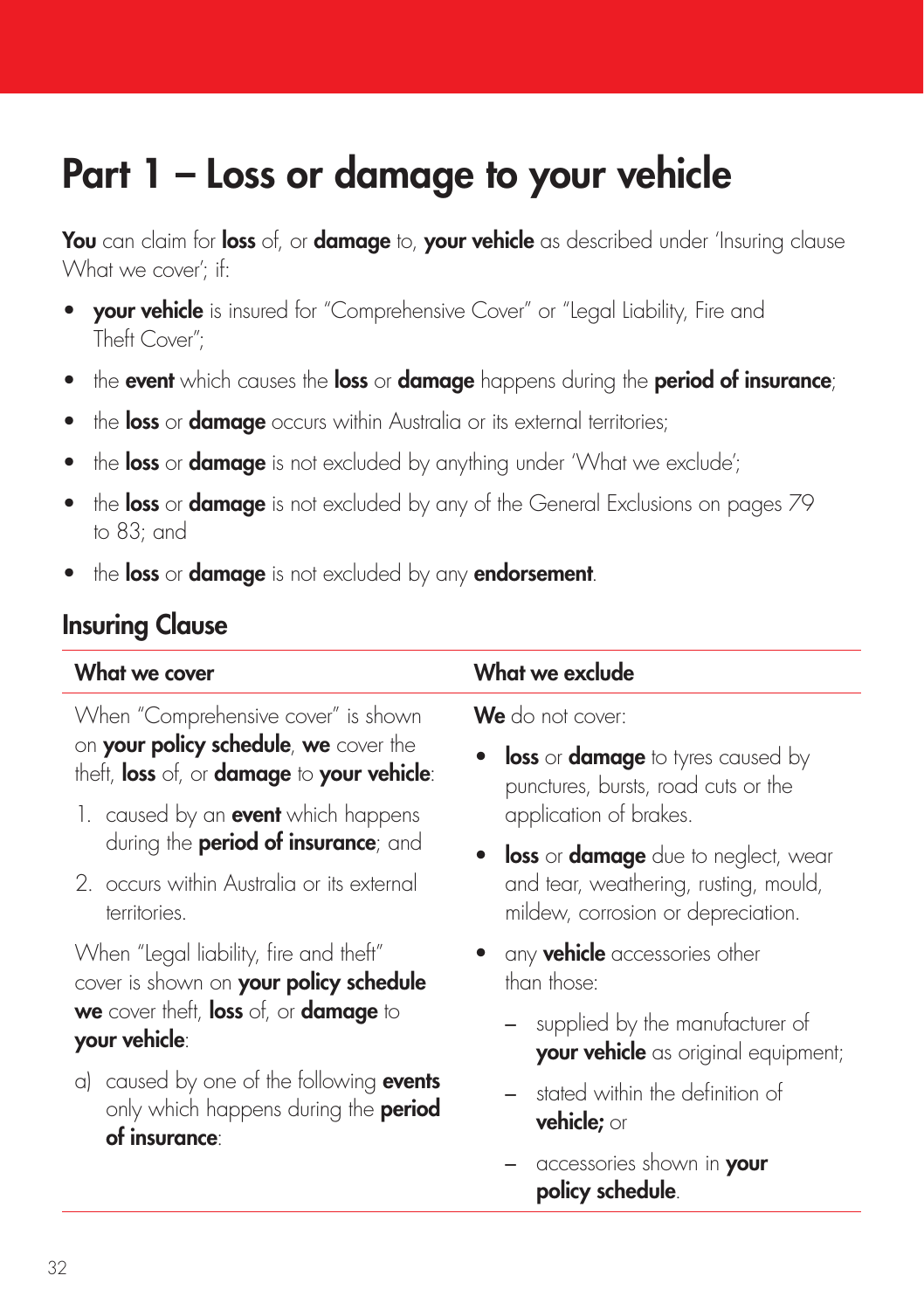#### What we cover (continued) What we exclude

- i) Fire;
- ii) Explosion;
- iii) Lightning;
- iv) Theft or attempted theft;
- v) Storm (including hail); and
- vi) If **your vehicle** is insured for "Comprehensive cover",
- b) any other cause;
- c) which occurs within Australia or its external territories.
- structural, mechanical, electrical, or electronic failure or breakdown.
- loss or damage caused by your reckless failure, when safe to do so, to protect, prevent or diminish further **loss** or damage to your vehicle after:
	- it breaks down (including when it overheats);
	- it is **damaged** in an **event**; or
	- you have been notified that your stolen **vehicle** has been found

for example, by moving your vehicle off the road, using the **vehicle's** hazard lights or advising **us** that **your** stolen **vehicle** has been found so that we can arrange for it to be recovered and **you** recognise that failing to take such steps is likely to lead to damage to your vehicle and you decide not to take steps to avert the risk of damage or take ineffective steps;

- loss or damage to your vehicle due to using incorrect fuel or additive.
- loss or damage to your vehicle's engine, gearbox or transmission because it was driven in a **damaged** condition after an **event**, unless **you** were not aware this could lead to further damage, or you were acting to prevent further loss or damage such as driving it from a busy motorway.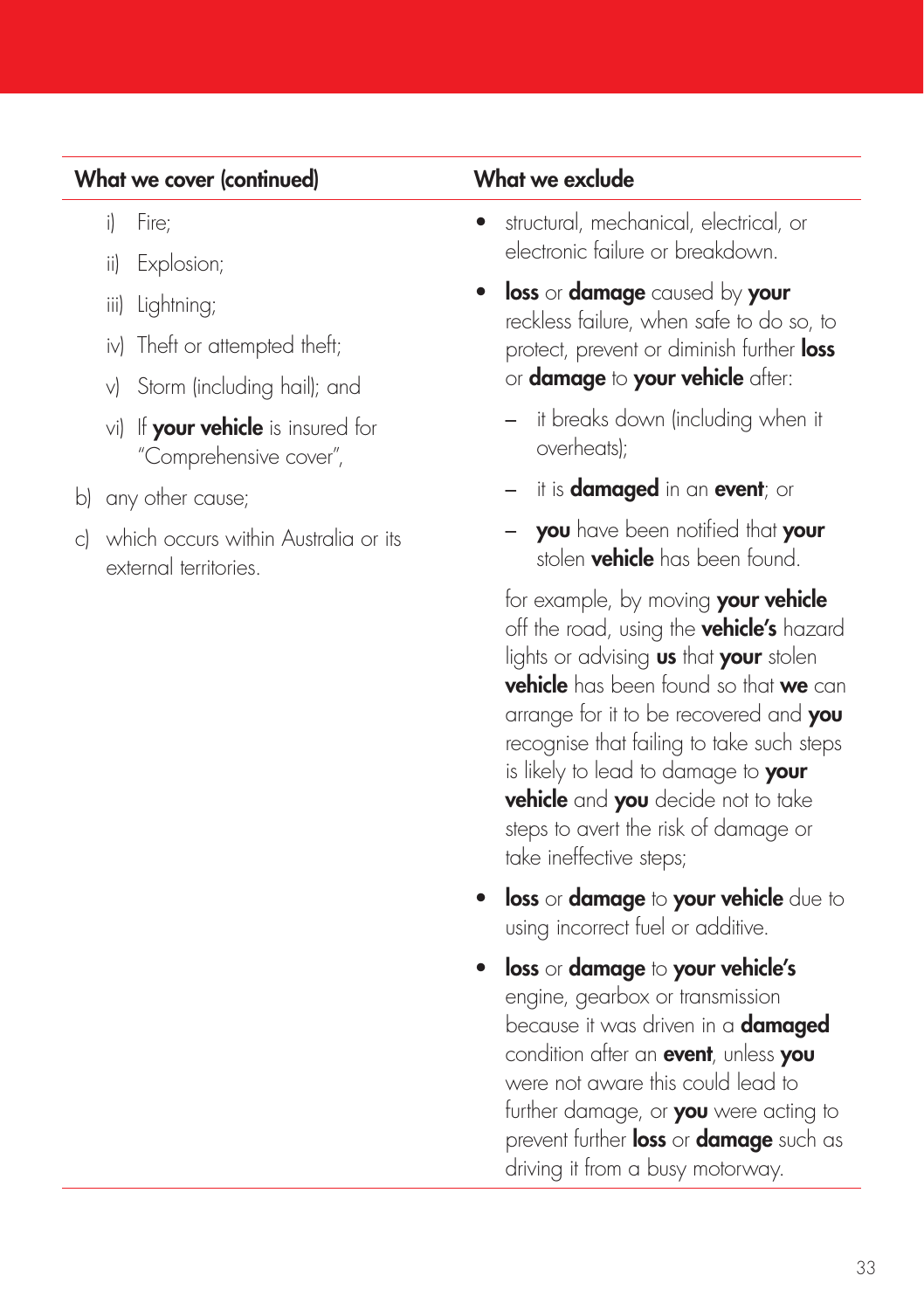<span id="page-33-0"></span>

| What we cover (continued) | What we exclude                                                                                                                                                                                                    |
|---------------------------|--------------------------------------------------------------------------------------------------------------------------------------------------------------------------------------------------------------------|
|                           | • Loss or <b>damage</b> caused by or arising<br>from any person or organisation<br>who lawfully takes possession of<br>your vehicle.                                                                               |
|                           | • loss or damage caused by an event<br>which is not fire, explosion, lightning,<br>storm (including hail), theft or attempted<br>theft, if your vehicle is insured for<br>'Legal Liability, Fire and Theft' Cover. |
|                           |                                                                                                                                                                                                                    |

## Extra Covers

If your claim for loss or damage to your vehicle is covered under Part 1, "Insuring Clause – what we cover" of this **policy, we** will also pay or provide the following Extra Covers in relation to that claim.

Some Extra Covers only apply to Comprehensive Cover and this is shown in "What we Cover" for the applicable Extra Cover.

We will not pay if the loss or damage is excluded by any of the applicable exclusions (to avoid doubt, including the exclusions in Part 1, Part 2, the General Exclusions on pages 79 to 83 or any **endorsement**).

#### 1. New vehicle after total loss

| What we cover                                                                                        | What we exclude                                                    |
|------------------------------------------------------------------------------------------------------|--------------------------------------------------------------------|
| This Extra Cover only applies when:                                                                  | This Extra Cover does not apply if:                                |
| • your vehicle is insured for<br>Comprehensive Cover and is not<br>insured for <b>agreed value</b> . | • your vehicle:<br>- has a stock, tanker or vacuum<br>application; |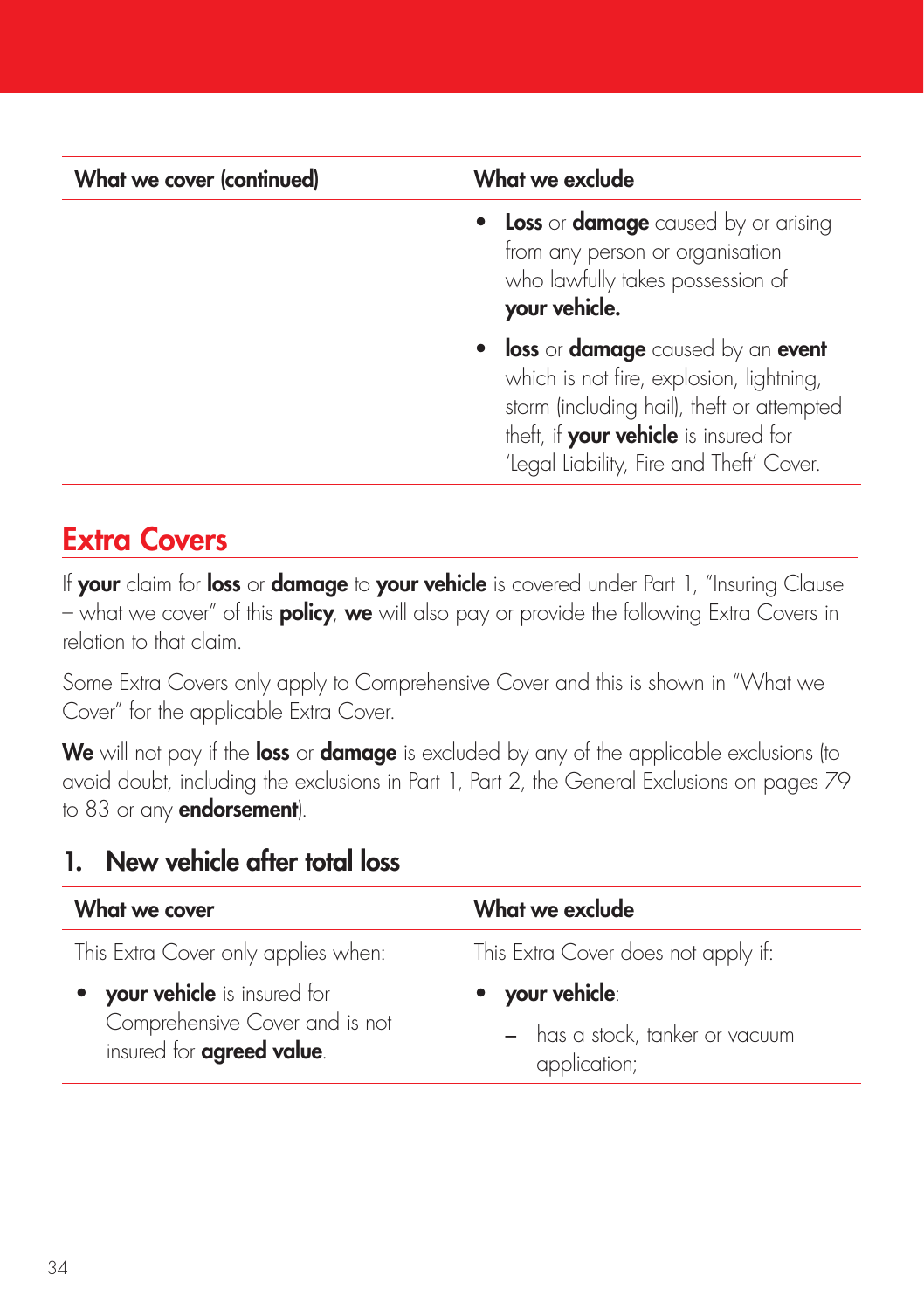#### What we cover (continued) What we exclude

- your vehicle is a motorcycle, car, 4WD utility or van of not more than 2 tonne carrying capacity, trailer or rigid body truck and
- **your vehicle** is a **total loss** because of the event.

We will replace your vehicle with a new replacement vehicle, provided that:

- **you** are the first registered owner of your vehicle or you purchased your vehicle as an 'ex demonstration' model from a licensed motor dealer who was the first registered owner of the **vehicle**;
- the **total loss** occurred less than two (2) years from the date of original registration of your vehicle; and
- anyone who financed **your vehicle** provides **us** with written consent;

We will:

- a) replace your vehicle with a new vehicle of the same make, model and series to your vehicle provided a new vehicle is available within ninety (90) days **your vehicle** being declared a total loss; or
- b) if one is not available at all within that time, provide you with a new vehicle that is available within the time stated above and which is a similar make or model to your vehicle (including similar accessories, modifications, tools and spare); and

- is a concrete agitator **vehicle**;
- is a garbage compactor;
- is a concrete pumping truck or trailer;
- is any other specialised rigid vehicle body type; or
- is insured for **agreed value**.
- we have made a payment under Extra Cover 12 or Extra Cover 13 of Part 1 of this Policy.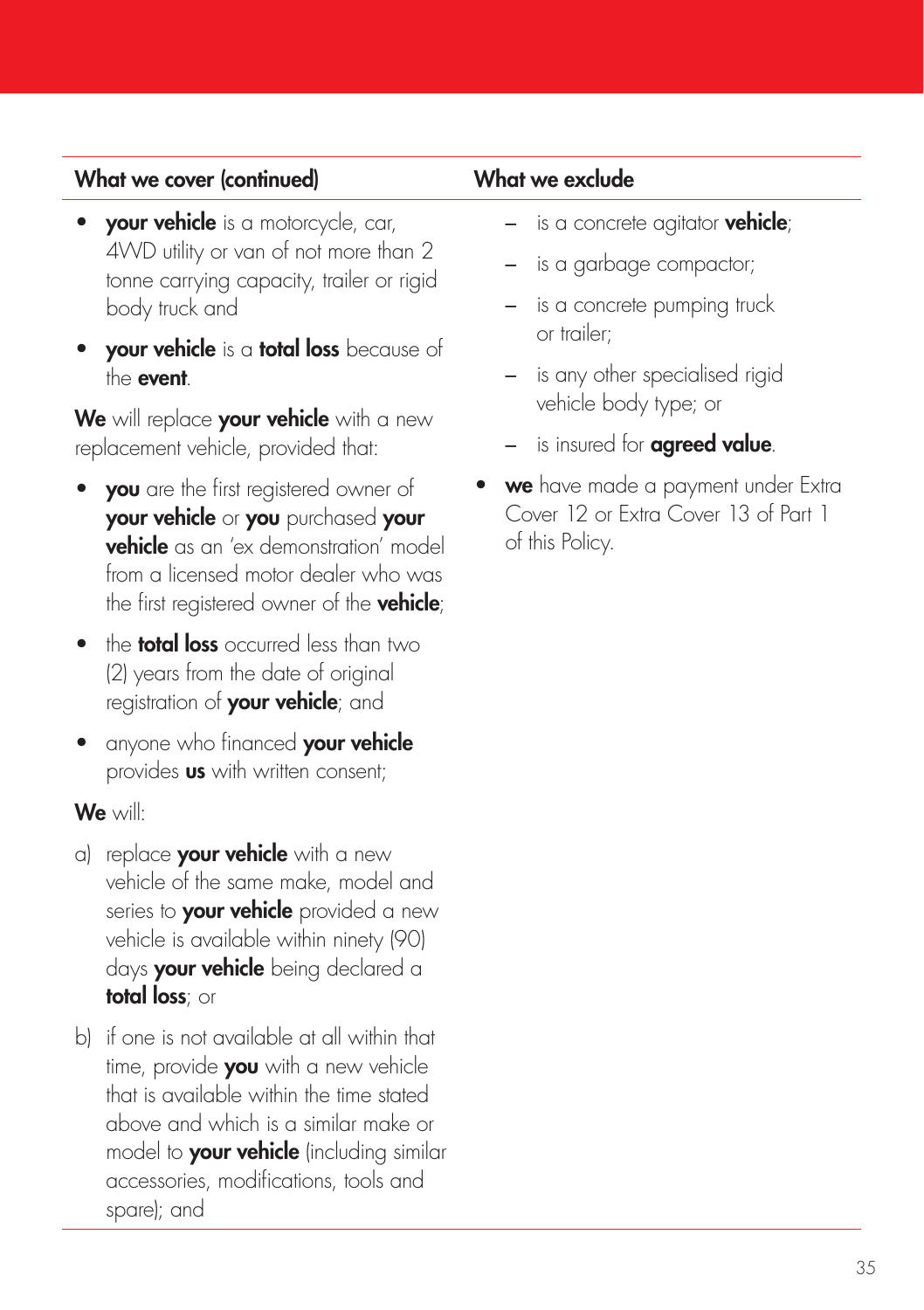#### What we cover (continued) What we exclude

c) pay for the initial registration, Compulsory Third Party (CTP) or Motor Accident Injuries (MAI) insurance, delivery charges and stamp duty costs for the new vehicle.

The new vehicle will be covered under this policy until this policy's expiry date or, if it is cancelled, its cancellation.

If:

- you choose not to accept a replacement **vehicle**; or
- an agreement cannot be reached between **us** on a replacement vehicle; or
- a replacement vehicle cannot be provided under (a) or (b) above,

we will pay you the original purchase price of your vehicle, less the excess and applicable deductions for unpaid premium, unused registration or CTP or MAI insurance (see 'Settlement Conditions applicable if your vehicle is a total loss' on page 56).

If **your vehicle** is a trailer or rigid body truck **we** do not cover more than 112.5% of the insured amount of your vehicle.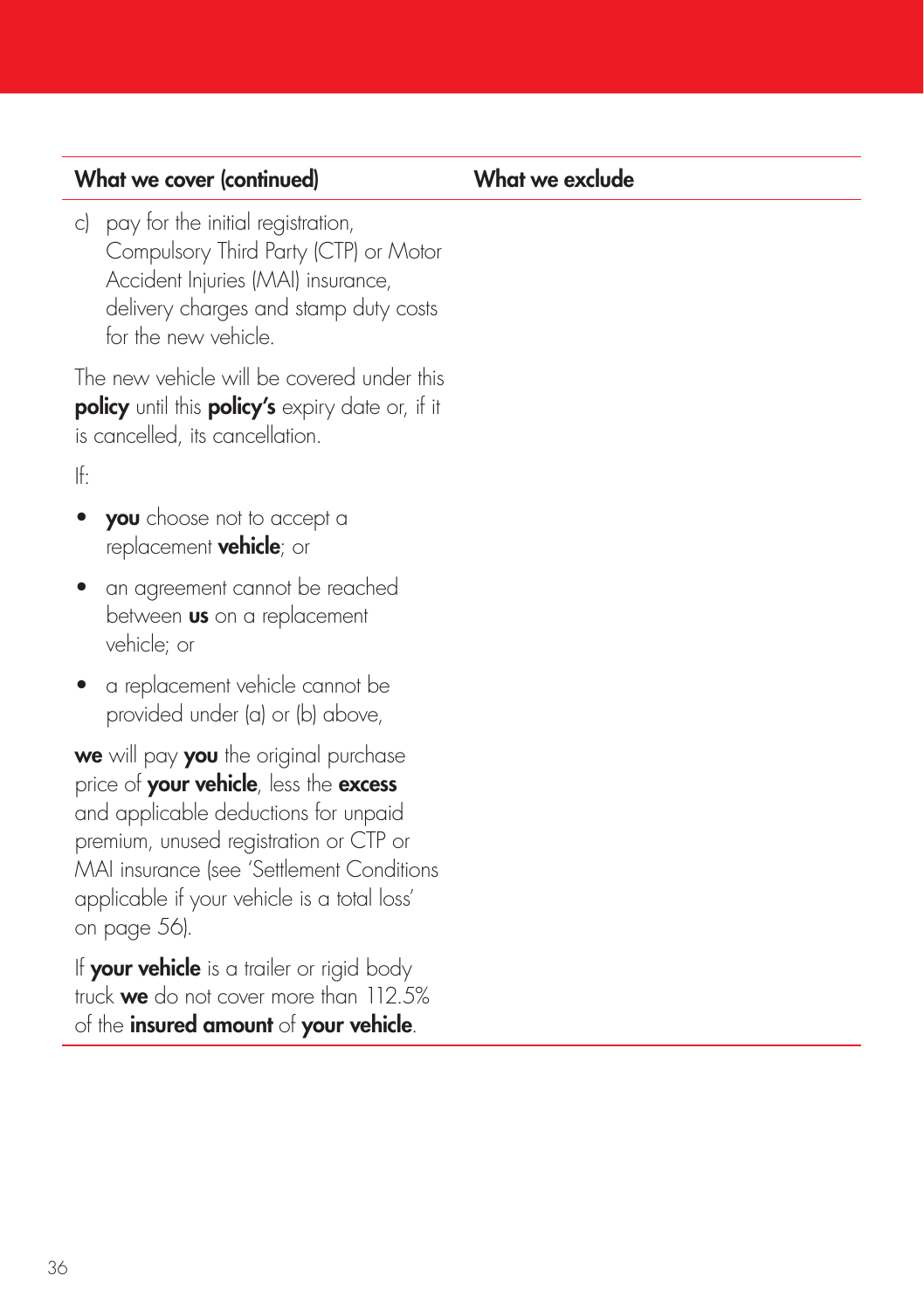# 2. Personal effects

This Extra Cover only applies if your vehicle is insured for Comprehensive Cover.

We will cover the costs of repair or replacement of your or the authorised driver's personal effects if they are damaged or lost as a result of your vehicle being:

- **damaged** as a result of the event; or
- stolen as a result of forcible entry to your vehicle.

The most we will pay under this Extra Cover for any one **event** is \$1,000.

### What we cover **What we exclude**

We will not pay for **personal effects** insured under another insurance policy, unless you entered into that policy in your own name.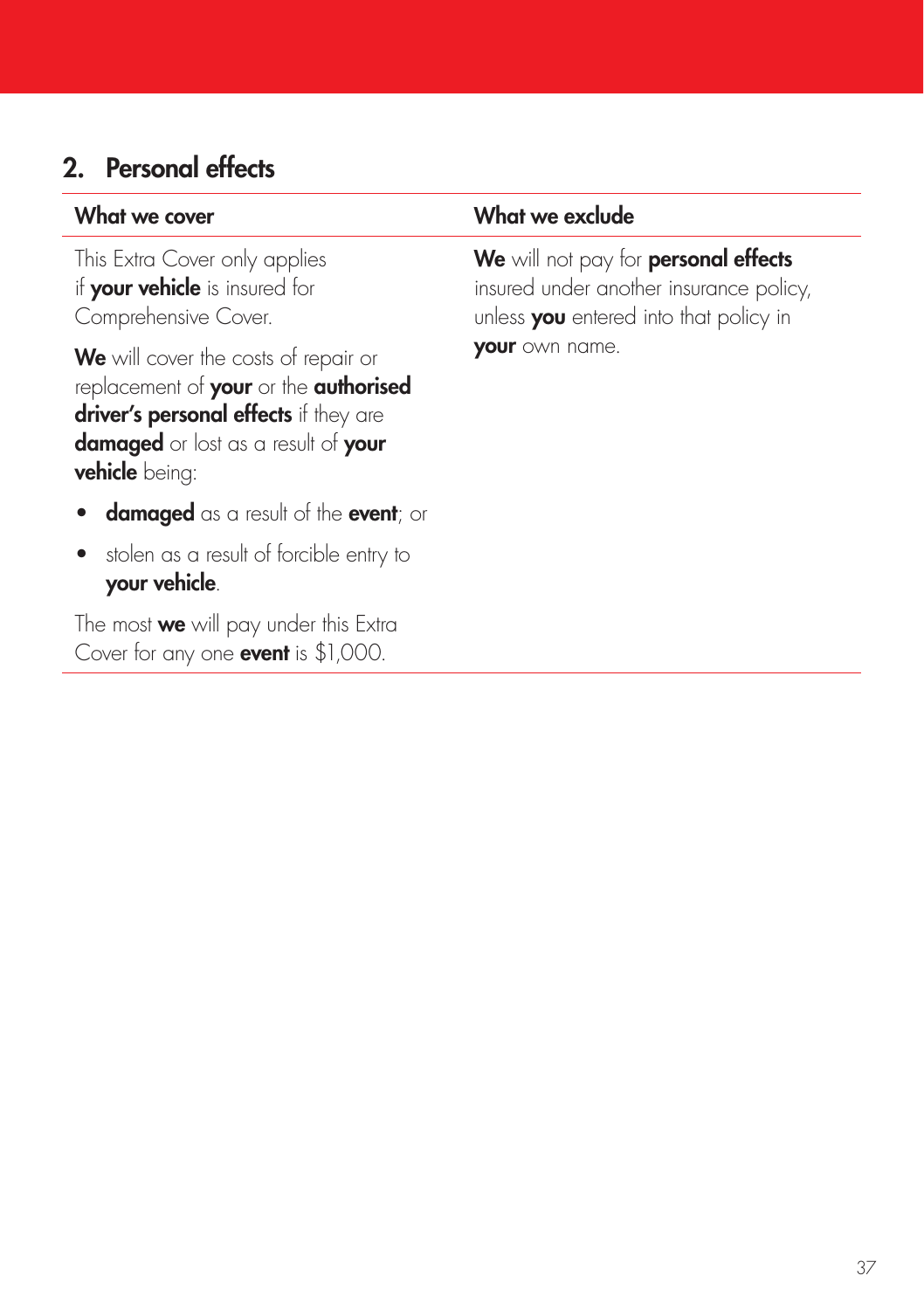# 3. Death of driver

|    | What we cover                                                                                                                                                                                                      | What we exclude                                                                                                                                     |
|----|--------------------------------------------------------------------------------------------------------------------------------------------------------------------------------------------------------------------|-----------------------------------------------------------------------------------------------------------------------------------------------------|
|    | This Extra Cover only applies if your vehicle<br>is insured for Comprehensive Cover.                                                                                                                               | We will not pay for any claim under this<br>Extra Cover:                                                                                            |
|    | If the driver of your vehicle sustains a fatal                                                                                                                                                                     | • if the driver of your vehicle dies:                                                                                                               |
|    | injury during the event covered under Part<br>1 - "Loss or damage to your vehicle" of<br>this <b>policy, we</b> will pay:                                                                                          | more than twelve (12) months from<br>the date of the event; or                                                                                      |
| a) | \$10,000 to the estate of the deceased<br>person; and                                                                                                                                                              | because the driver committed<br>$\overline{\phantom{0}}$<br>suicide; or                                                                             |
|    | b) up to $$10,000$ for any one (1) event<br>for travel costs within Australia and its<br>external territories for members of the<br>deceased driver's immediate family to<br>attend the deceased driver's funeral. | if <b>we</b> have paid any amount under<br>Extra Cover 4 - 'Personal accident' of<br>Part 1 of this <b>policy</b> in respect of the<br>same driver. |
|    | This benefit will not be reduced by any<br>accident compensation.                                                                                                                                                  |                                                                                                                                                     |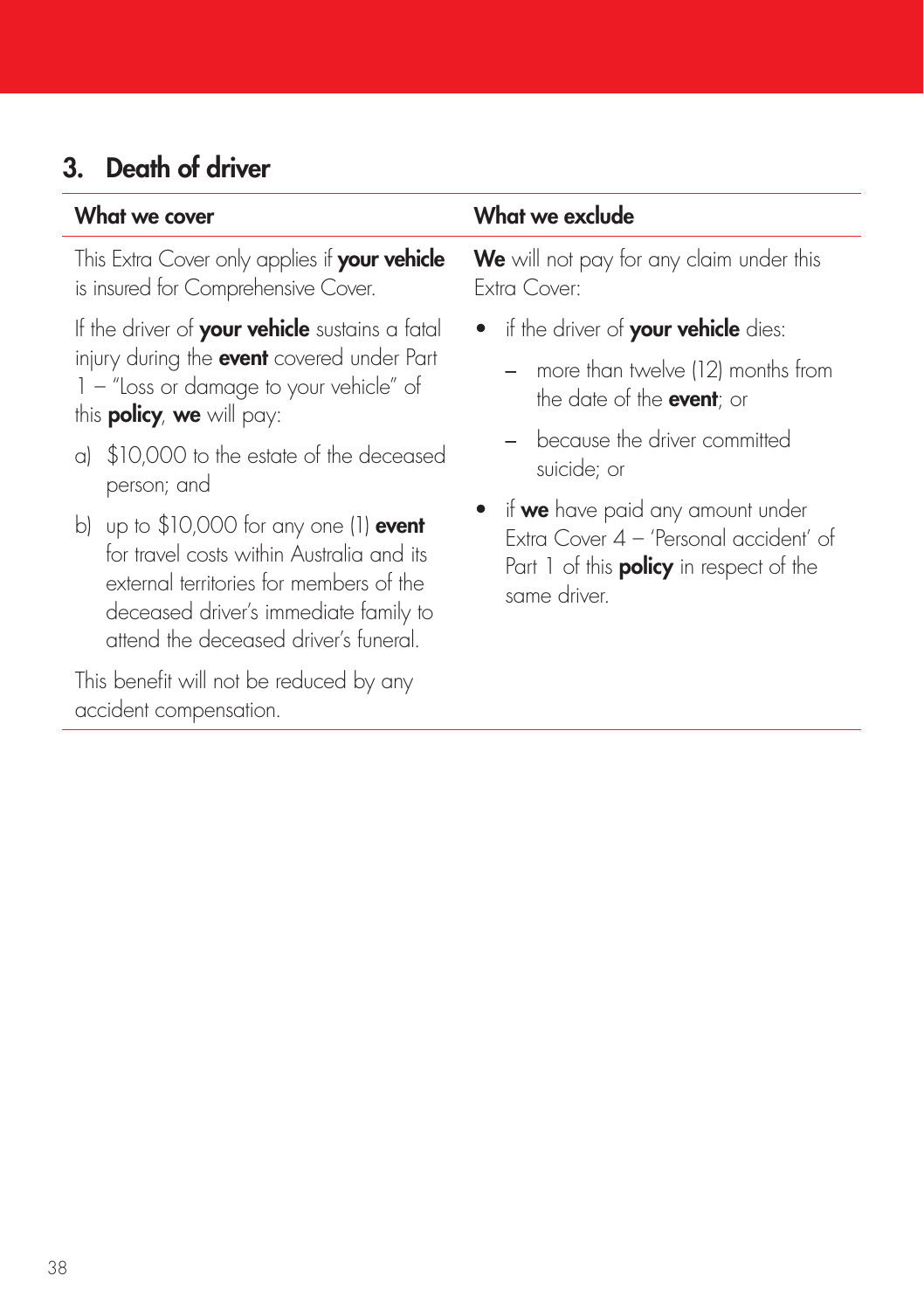# 4. Personal accident

This Extra Cover only applies if your vehicle is insured for Comprehensive Cover.

We will pay under this Extra Cover provided:

- your vehicle was being driven by you or any **authorised driver**; and
- as a direct and sole result of the **event** the driver:
	- permanently and totally loses sight in one or both eyes; or
	- permanently and totally loses the use of one or both hands or feet.

The most we will pay under this Extra Cover for any one (1) event is \$5,000.

We will pay the driver.

The driver's entitlement to any benefit under any other insurance or statutory scheme will not reduce any amount payable under this Extra Cover.

### What we cover **What we exclude**

We will not pay:

- any claim if the permanent and **total** loss happens:
- more than twelve (12) months after the date of the event; or
- because the driver attempted to commit suicide; or.
- any claim if **we** have paid an amount under Extra Cover 3 – 'Death of driver' of Part 1 of this **policy**.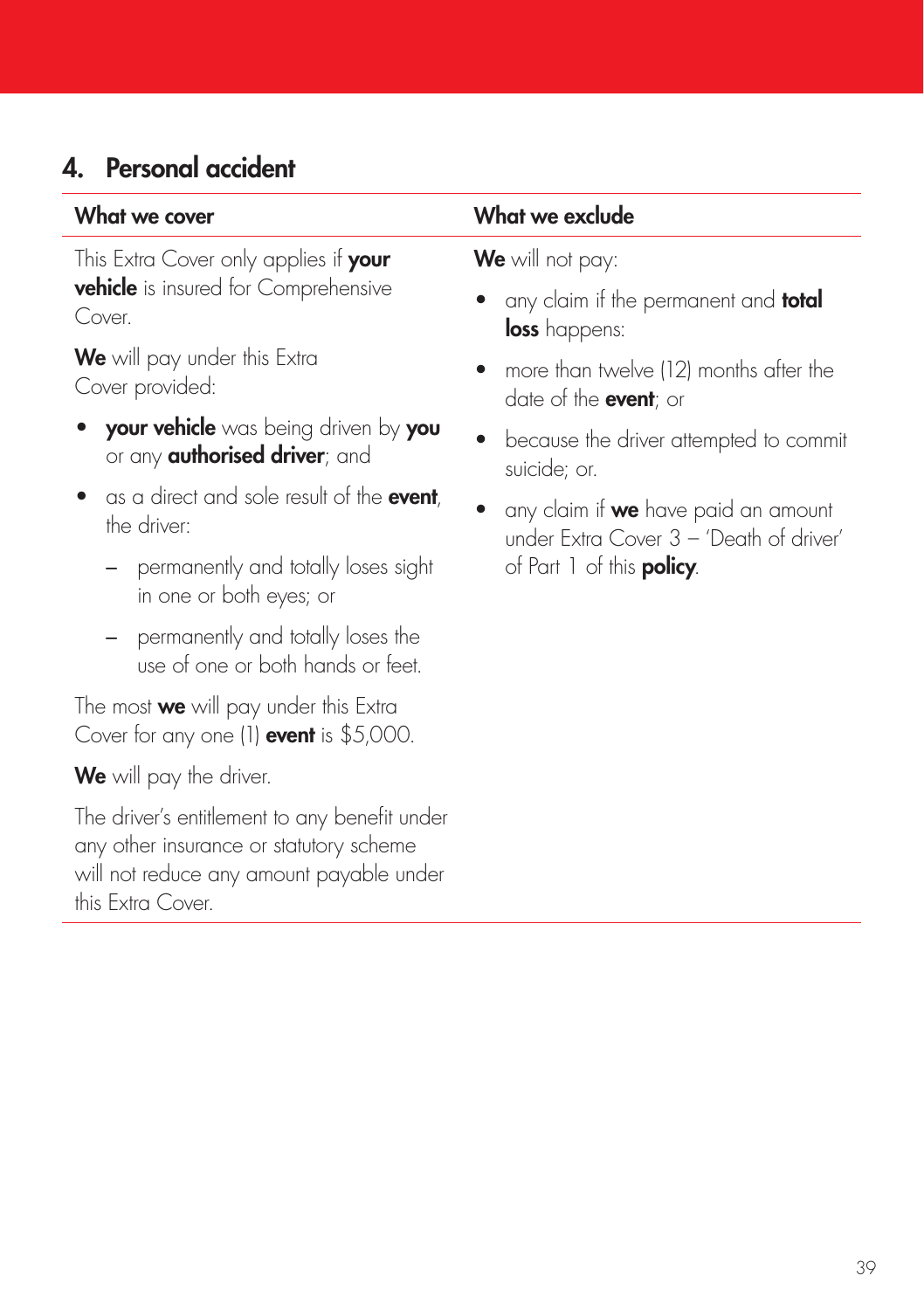# 5. Emergency repairs

What we cover **What we exclude** 

This Extra Cover only applies if your vehicle is insured for Comprehensive Cover.

We will cover the reasonable costs of emergency repairs incurred by you if they are necessary to get your vehicle to your destination or a repairer after the **event**.

The most **we** will pay under this Extra Cover for any one (1) **event** is:

- $$1,000$  if your vehicle is a motorcycle, car, 4WD, utility or van of not more than 2 tonne carrying capacity; or
- $$3,000$  if your vehicle is any other type of **vehicle** other than specified above.

If you need emergency repairs, we give you the authority to arrange these matters on our behalf.

You should ensure that before the emergency repairs are carried out, where reasonably practicable, photographic images of the **damage** are recorded and can be provided to **us** so that **we** can establish the condition of your vehicle prior to the repairs. You are required to produce reasonable evidence of the costs incurred if **we** ask for them. Reasonable evidence may include tax invoices or receipts.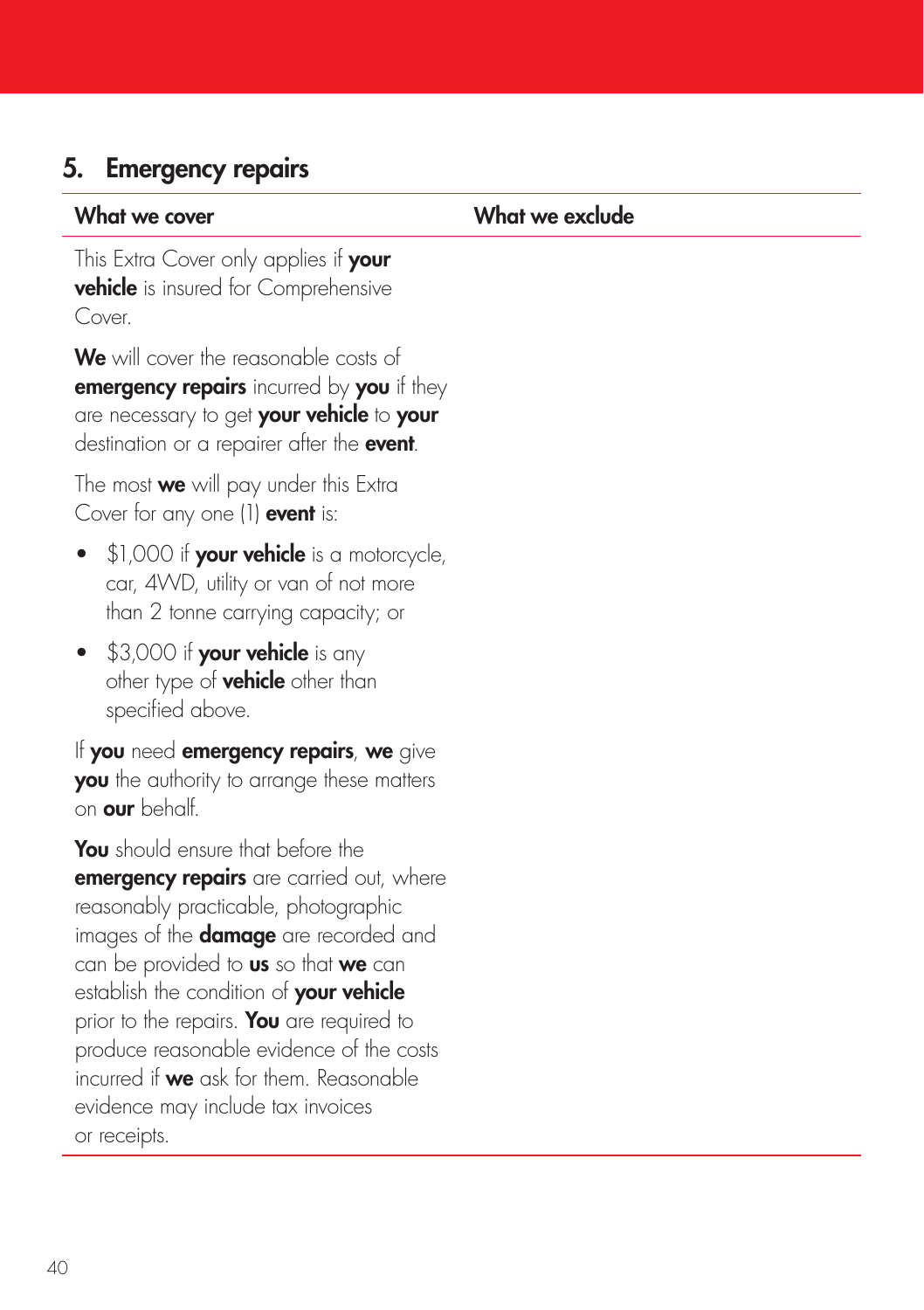# 6. Emergency travel

What we cover **What we exclude** 

This Extra Cover only applies if your vehicle is insured for Comprehensive Cover.

We will cover the reasonable costs of emergency travel within Australia for you or the **authorised driver** and any **vehicle** occupants if **your vehicle** is unroadworthy or unsafe to drive following the event, to reach **your** or their intended or revised destination or to return to the point of departure.

If you need emergency travel, we give you the authority to arrange these matters on our behalf. You are required to produce reasonable evidence of the costs incurred if we ask for them. Reasonable evidence may include tax invoices or receipts.

The most **we** will pay under this Extra Cover for any one (1) **event** is \$2,000 in total.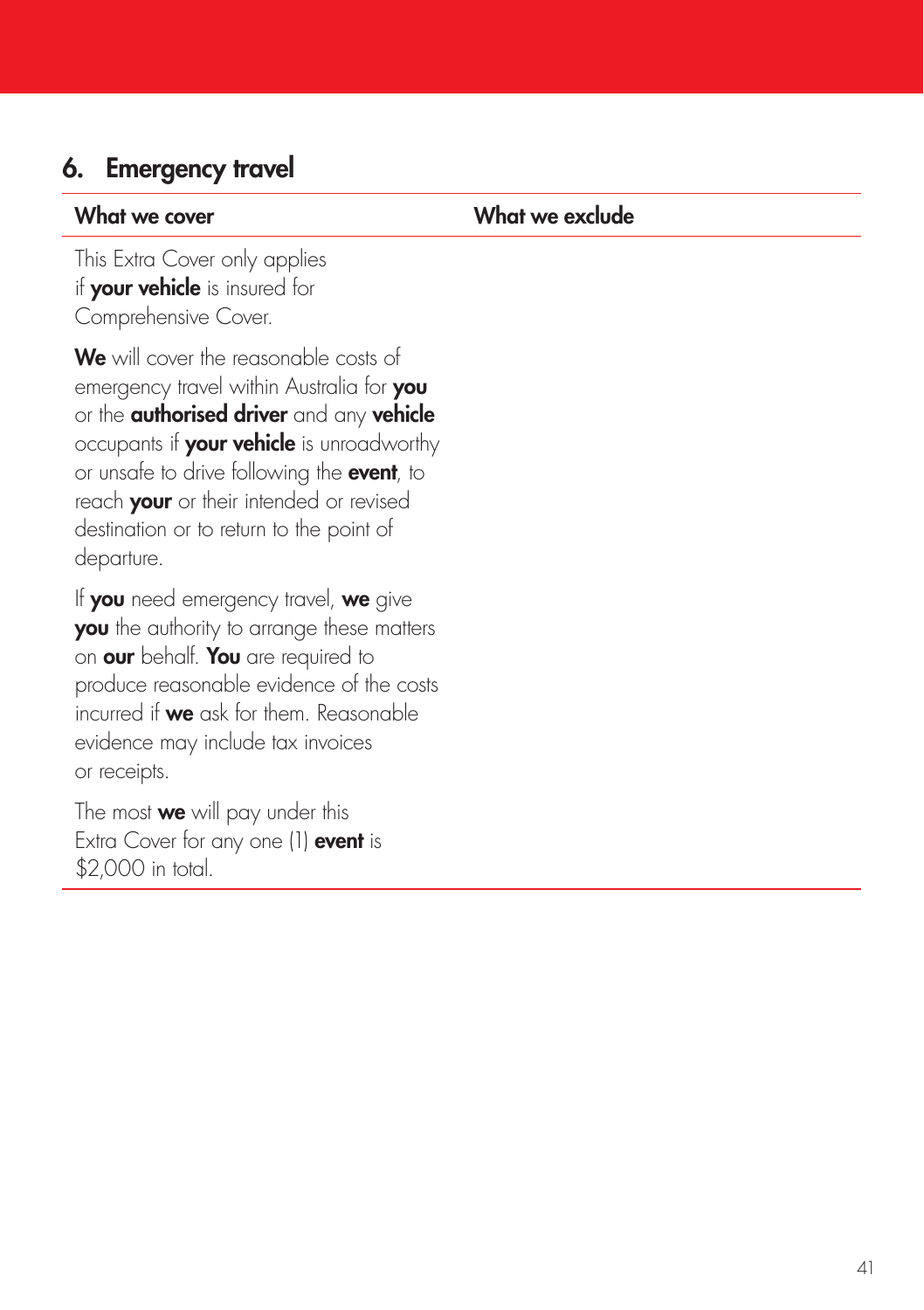## 7. Emergency accommodation

What we cover **What we exclude** 

This Extra Cover only applies if your vehicle is insured for Comprehensive Cover

We will pay the reasonable costs:

- a) for your or the authorised driver's emergency accommodation if the **event** was more than 100km from your home or the authorised driver's home and your vehicle was unroadworthy or unsafe to drive; or
- b) for temporary accommodation if your vehicle is an unregistered on-site caravan and it is **damaged** by an event, provided that the unregistered on-site caravan is **your** only home and **you** can't live in it as a result of the event.

If you need emergency accommodation we give you the authority to arrange these matters on **our** behalf.

You are produce tax invoices or receipts or if not available, other evidence of the costs incurred, for all costs if **we** ask for them.

The most **we** will pay under this Extra Cover for any one (1) **event** is \$2,000.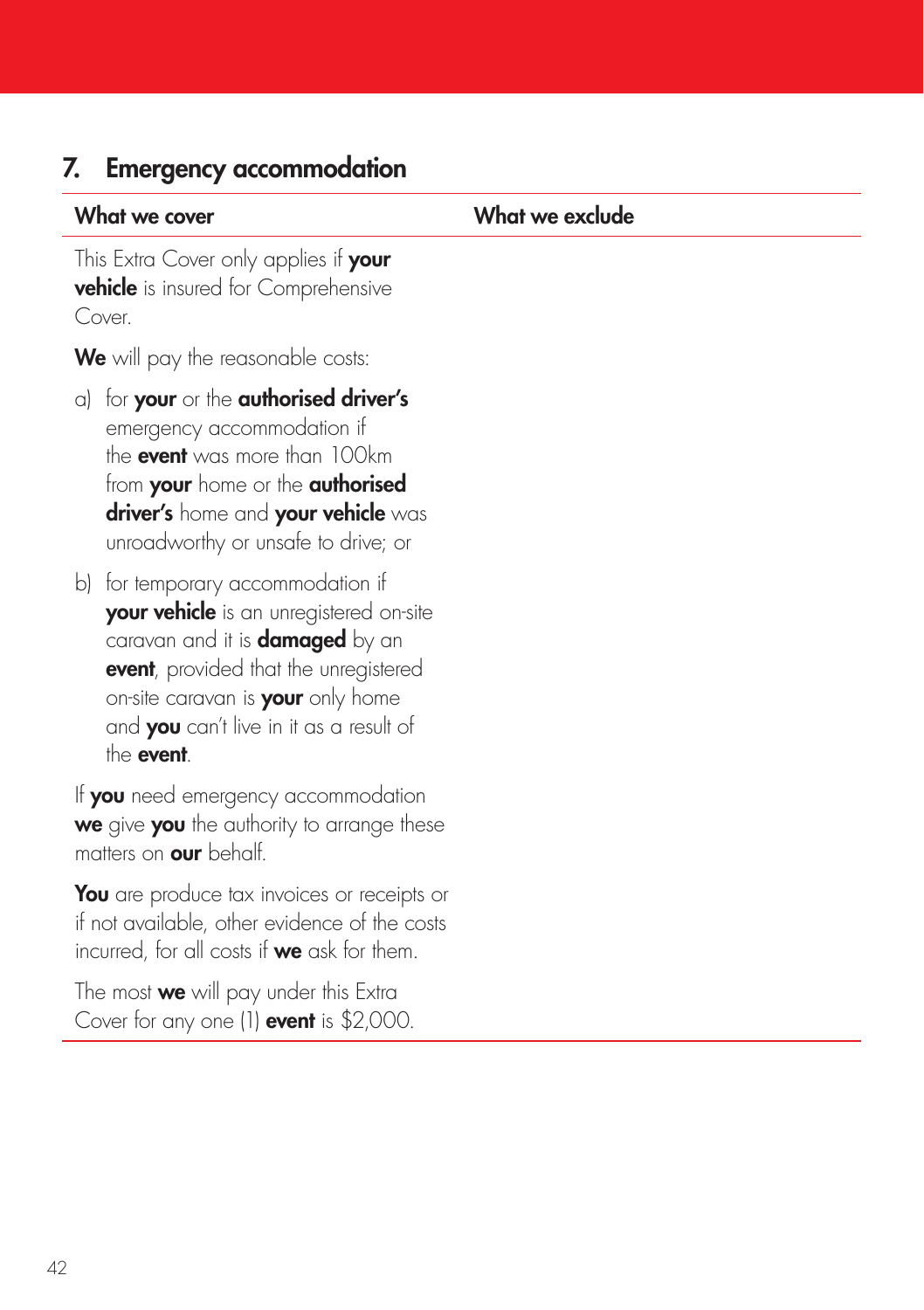# 8. Removal of debris

What we cover **What we exclude** 

This Extra Cover only applies if your vehicle is insured for Comprehensive Cover.

If you are liable to pay the cost of cleaning up or removing goods that have fallen off your vehicle because it was in a collision or it overturned, we will cover those reasonable costs.

You are required to produce reasonable evidence of the costs incurred if we ask for them. Reasonable evidence may include tax invoices or receipts.

The most we will pay under this Extra Cover for any one (1) **event** is \$25,000.

# 9. Vehicle modifications

| What we cover                                                                                                                                                         | What we exclude |
|-----------------------------------------------------------------------------------------------------------------------------------------------------------------------|-----------------|
| This Extra Cover only applies if your<br><b>vehicle</b> is insured for Comprehensive<br>Cover.                                                                        |                 |
| We will cover the costs necessary to<br>modify your vehicle for any driver of your<br><b>vehicle</b> who is permanently disabled as a<br>result of the <b>event</b> . |                 |
| The most we will pay under this Extra<br>Cover for any one (1) event is \$5,000.                                                                                      |                 |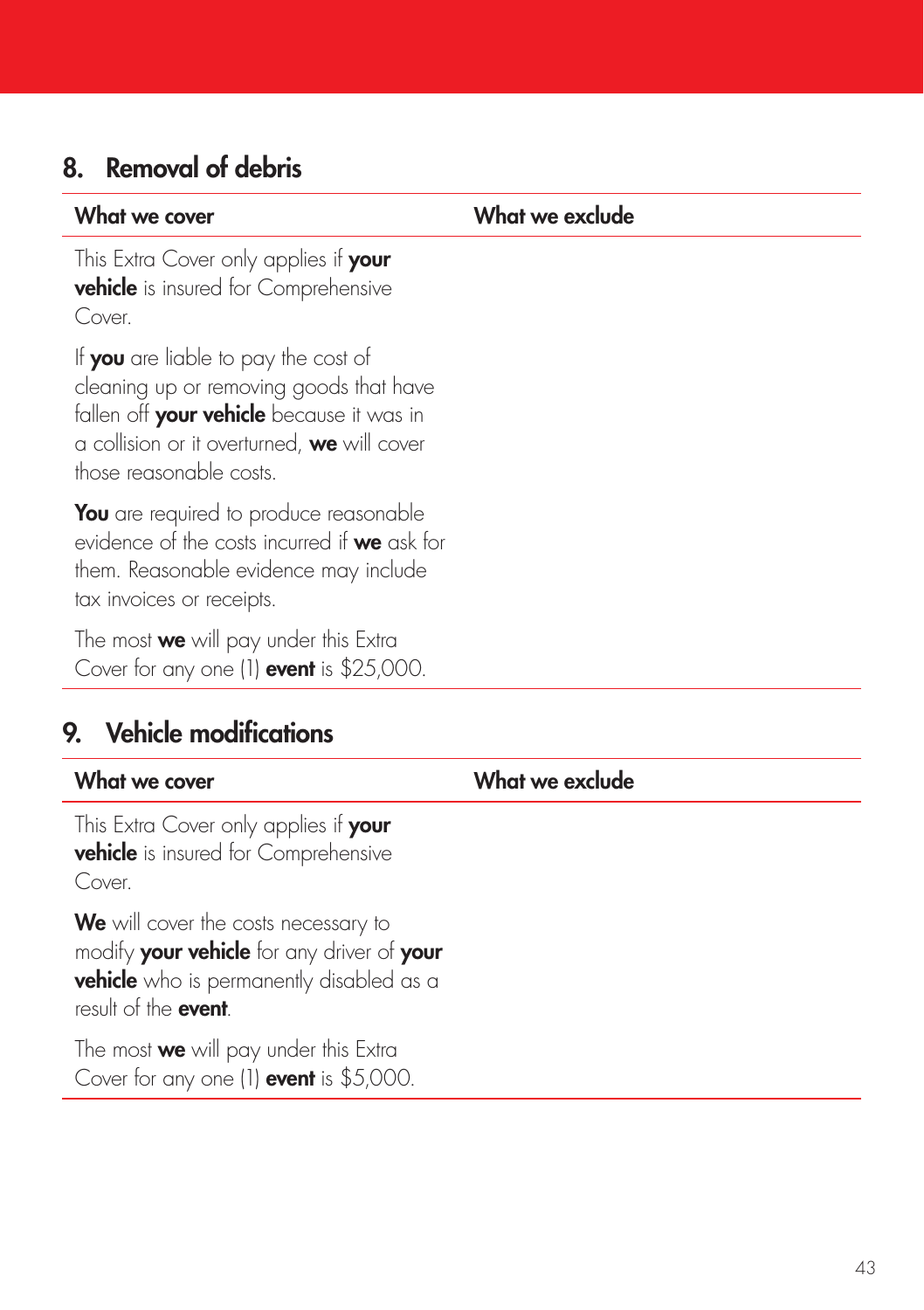# 10. Towing and storage

We will cover the reasonable costs of towing your vehicle to one of the following locations, when as a result of an event your vehicle cannot be driven to one of these locations:

- our nearest assessing centre;
- a **recommended repairer** that we nominate; or
- a repairer **we** aaree to; or
- **your** premises or to another repairer if you did not obtain our agreement prior to the towing.

We will also pay the reasonable costs of storing your vehicle.

You are required to produce reasonable evidence of the costs incurred if we ask for them. Reasonable evidence may include tax invoices or receipts.

If you withdraw your claim or we refuse to accept it, you must refund us any payments for towing or storage we have already made if we ask you to.

### What we cover **What we exclude**

We do not cover:

- storage costs for any period before your claim is lodged (unless it was not reasonably possible for you to lodge the claim at the time of the event) or after your claim is settled or declined and it is reasonably possible to access the storage facility to remove **vour vehicle** so as not to incur further storage costs; or
- the costs of towing or storage of your vehicle if it is insured for "Legal Liability, Fire and Theft Cover" only and the **event** was not fire, theft or attempted theft.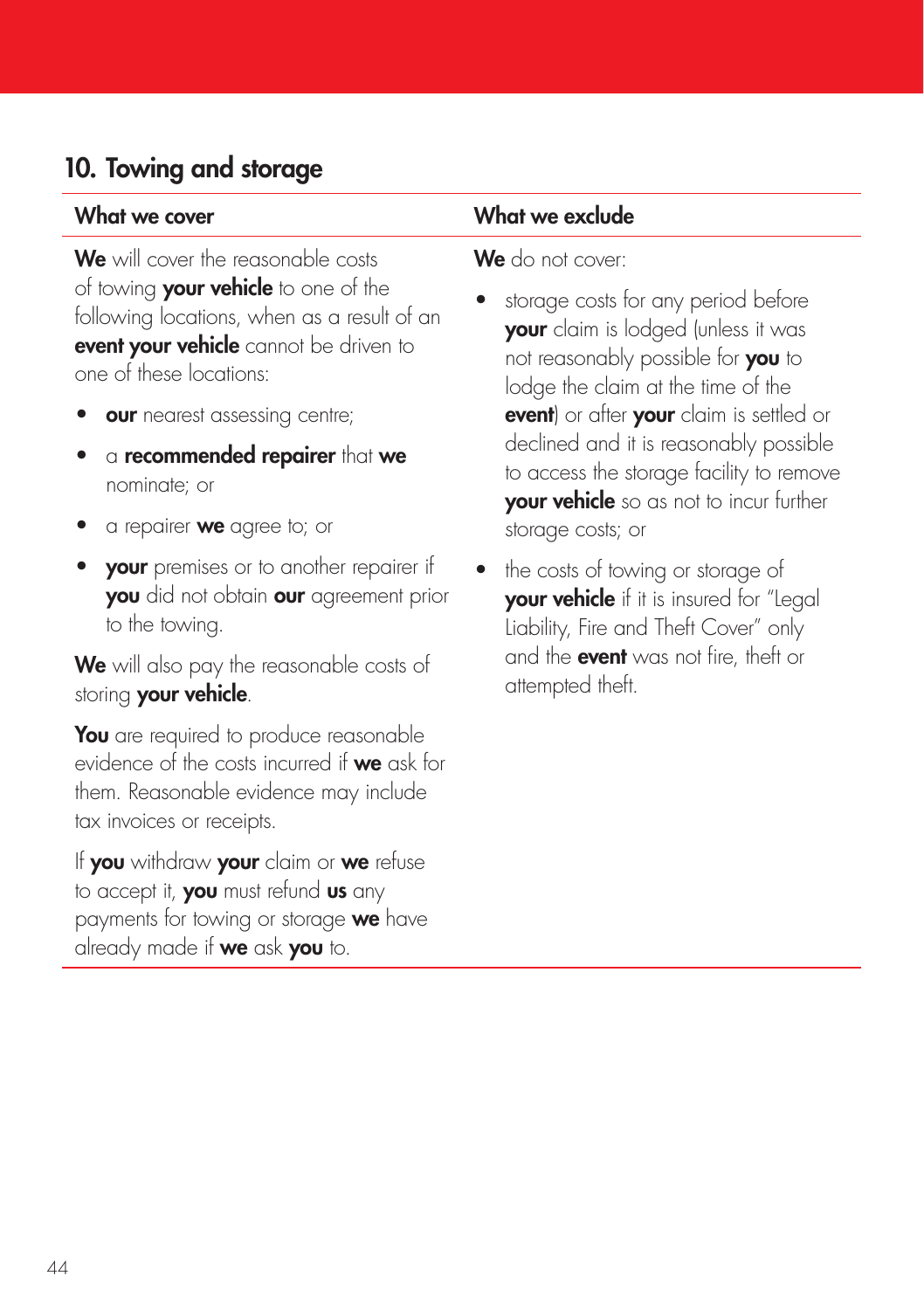# 11. Hire vehicle after theft

### We will cover

- the cost of hiring a vehicle of similar make and model to your vehicle from **our** provider, if **our** provider has such a vehicle available, and is within a reasonable distance of your location; or
- the reasonable cost incurred by you of hiring a vehicle of a similar make and model to **your vehicle**, if there is no such vehicle available from one of our providers within a reasonable distance of **your** location,

if your vehicle is stolen and either not found or is found but is not drivable.

We will cover this cost for up to thirty (30) days. This cover stops before the thirty (30) day limit if and when:

- your vehicle is returned undamaged;
- we repair your vehicle and return it to you; or
- we settle your claim

You are required to produce reasonable evidence of the costs incurred if we ask for them. Reasonable evidence may include tax invoices or receipts.

If you withdraw your claim or we refuse to accept it, you must refund us any payments for the hire vehicle we have already made if we ask you to.

### What we cover **What we exclude**

### We will not pay:

- any running costs and extras of the hire vehicle, including paying the deposit, security bond, fuel, excess reduction costs and any upgrade costs; or
- any costs for any period you continue to use the hire vehicle after this Extra Cover stops.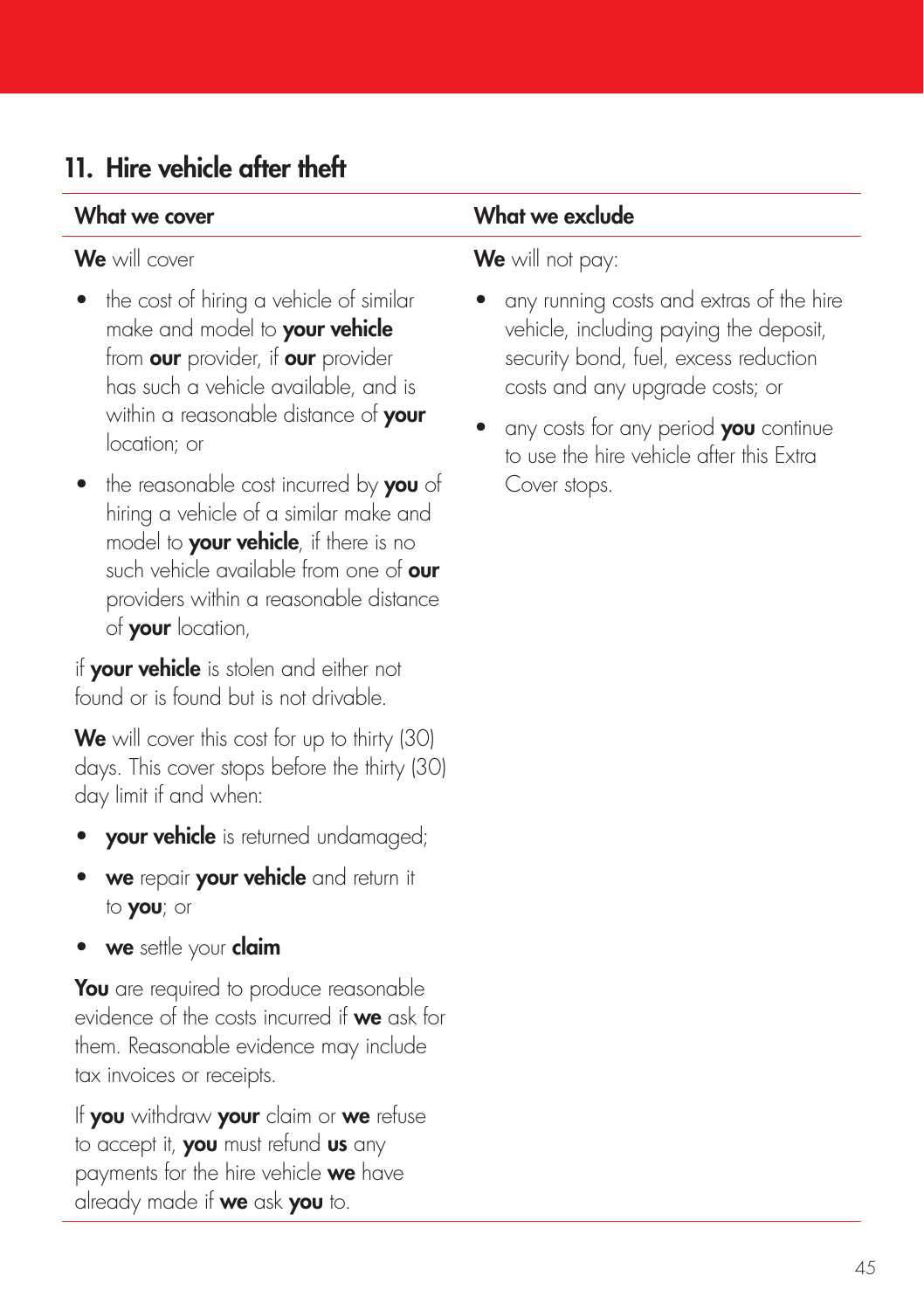The most **we** will pay under this Extra Cover for any one (1) **event** is \$3,000.

Please see Additional Benefit 3 – 'Hire vehicle' of Part 1 for details of the cover provided when you hire a motorcycle, car, 4WD, utility or van of not more than 2 tonne carrying capacity.

### 12. Lease payout – motorcycle, car, 4WD, utility or van of not more than 2 tonne carrying capacity

This Extra Cover only applies if your **vehicle** is insured for Comprehensive Cover, is not insured for **agreed value** and is a motorcycle, car, 4WD, utility or van of not more than 2 tonne carrying capacity.

If your vehicle is a total loss, we will cover the difference when the amount owing by **you** under a lease or a hire purchase agreement is greater than the market value of your vehicle, less:

- any amounts or interest in arrears at the time of the **loss** or **damage**; and
- any discounts, finance charges or interest for the unexpired term of the financial agreement.

The most **we** will pay under this Extra Cover is 20% of the **market value** of your vehicle.

### What we cover What we exclude

We will not pay any claim under this Extra Cover if:

- **your vehicle** is insured for agreed value;
- your vehicle was purchased via a personal loan or line of credit;
- the loss or damage to your vehicle was caused by fire or theft; or
- we have replaced your vehicle or made a payment under Extra Cover 1 – 'New vehicle after total loss' of Part 1 of this policy.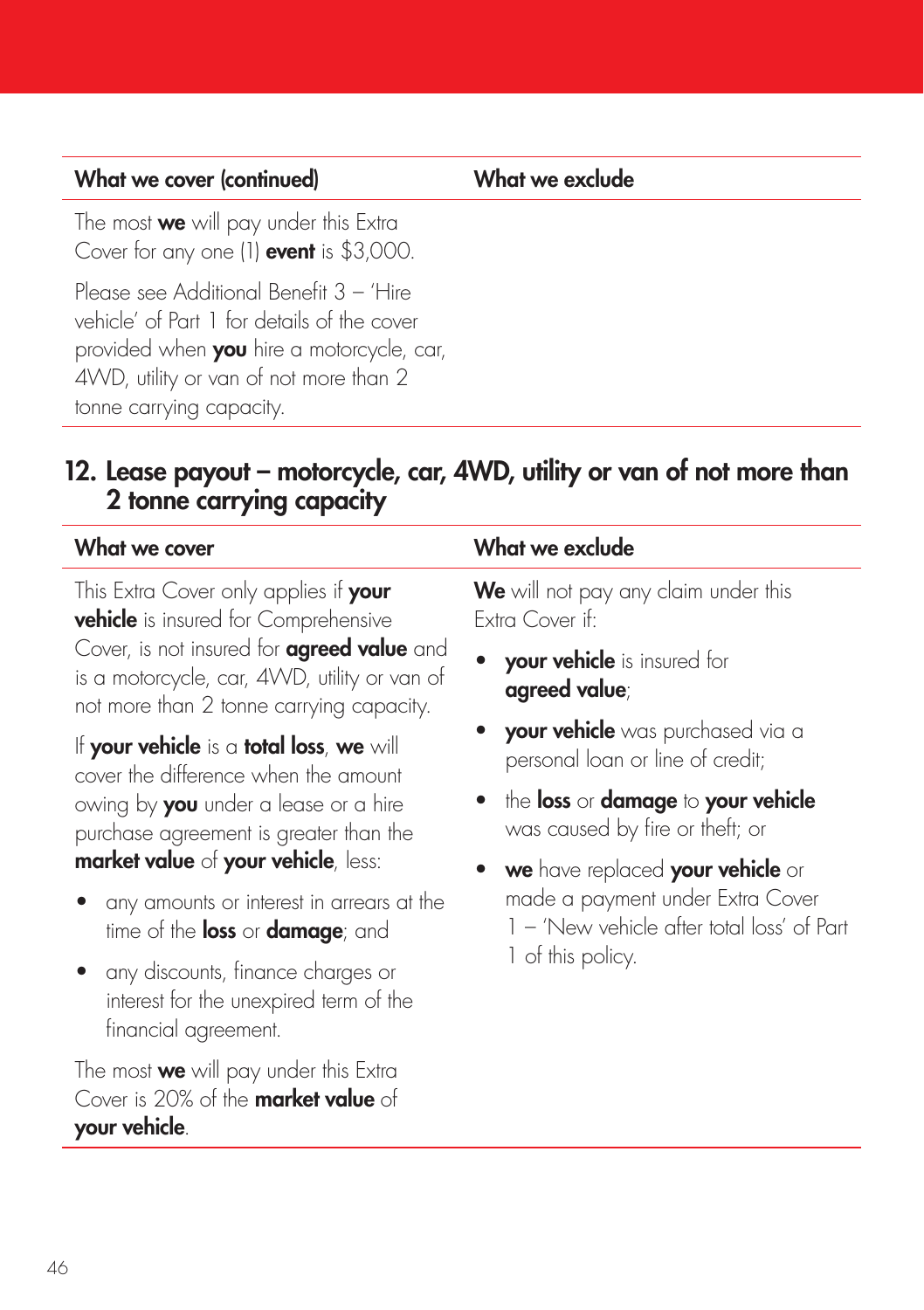# 13. Lease payout – vehicle other than those referred to in Extra Cover 12

This Extra Cover only applies if your **vehicle** is insured for Comprehensive Cover and is not a **vehicle** referred to in Extra Cover 12 of Part 1 of this policy.

If your vehicle is a total loss, we will cover the the difference when the amount owing by **you** under a lease or hire purchase agreement is greater than the market value of your vehicle, less:

- any amounts or interest in arrears at the time of the **loss** or **damage**; and
- any discounts, finance charges or interest for the unexpired term of the financial agreement.

The most **we** will pay under this Extra Cover is 12.5% of the insured amount of your vehicle.

### What we cover **What we exclude**

We will not pay any claim under this Extra Cover if:

- the loss of, or damage to your vehicle was caused by fire or theft;
- your vehicle was purchased via a personal loan or line of credit; or
- we have replaced your vehicle or made a payment under Extra Cover 1 – 'New vehicle after total loss' of Part 1 of this policy.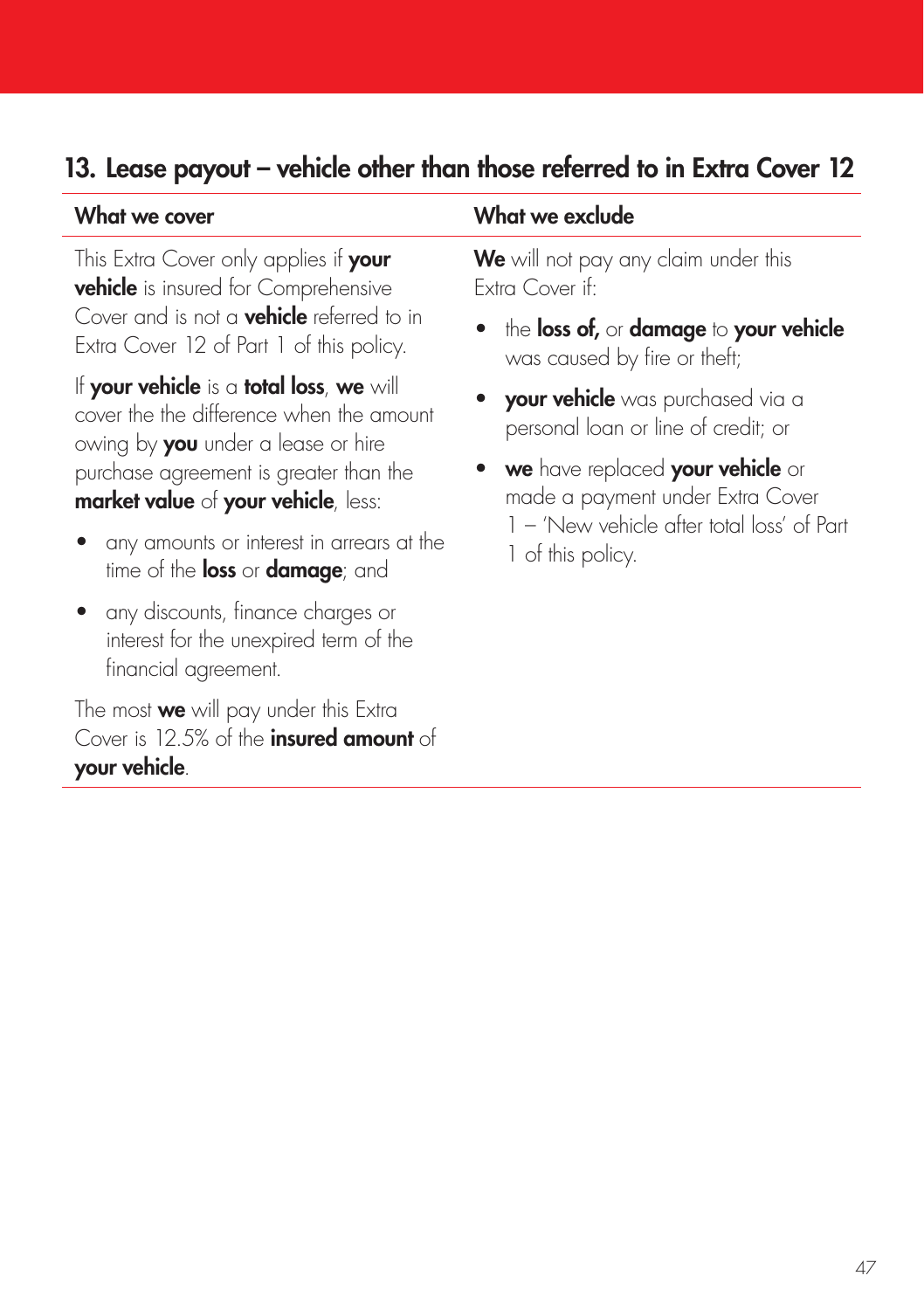# Additional Benefits

If **your vehicle** is insured for Comprehensive Cover, the following Additional Benefits will apply during the **period of insurance**.

All of the general terms, conditions and exclusions of this PDS and terms, conditions and exclusions of this Policy apply to the Additional Benefits (including the basic excess applicable to your vehicle) unless otherwise specified including, without limitation, the exclusions applicable to Part 1 and Part 2 of this Policy, the General Exclusions on pages 79 to 83 or any **endorsement**.

Note: You do not need to make a claim under Part 1 of this Policy to be eligible for these Additional Benefits.

# 1. Two-wheel or box trailer

| What we cover                                                                                                                                                                                 | What we exclude                                                                                                                                              |
|-----------------------------------------------------------------------------------------------------------------------------------------------------------------------------------------------|--------------------------------------------------------------------------------------------------------------------------------------------------------------|
| We cover loss of, or damage to, your<br>two-wheel or box trailer that you own<br>while it is attached or being towed by<br>your vehicle caused by an event during<br>the period of insurance. | <b>We</b> will not pay any claim under this<br>Additional Benefit if your two-wheel or<br>box trailer is insured as a separate vehicle<br>under your policy. |
| The most <b>we</b> will pay under this Additional<br>Benefit for any one (1) event is \$2,000.                                                                                                |                                                                                                                                                              |
| Note: If we agree, you can insure your<br>trailer for more than \$2,000 if you insure<br>it as a separate insured <b>vehicle</b> under<br>your policy.                                        |                                                                                                                                                              |
| <b>Excess</b>                                                                                                                                                                                 |                                                                                                                                                              |
| No <b>excess</b> is applicable for any claim<br>under this Additional Benefit.                                                                                                                |                                                                                                                                                              |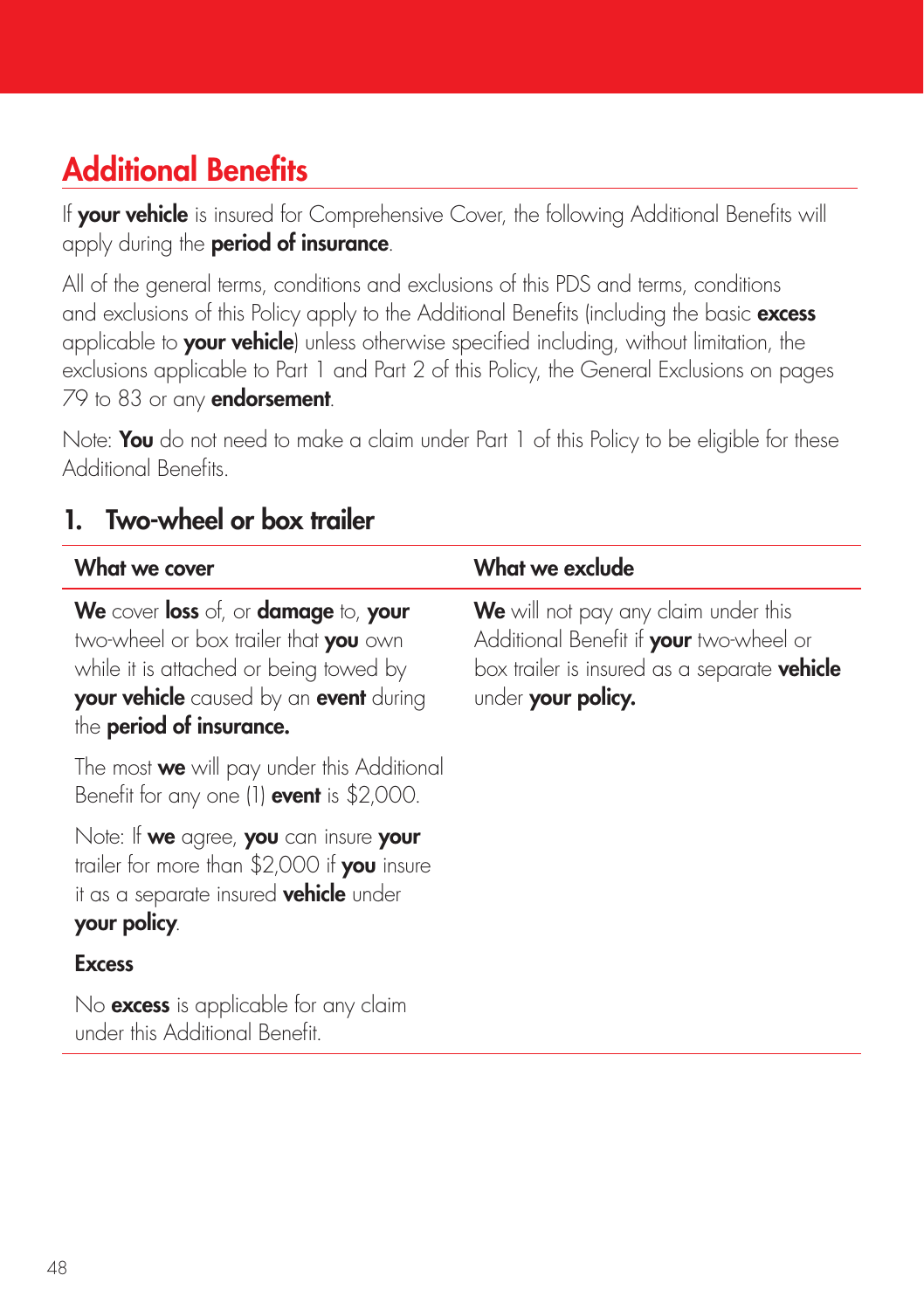# 2. Locks and key

What we cover **What we exclude** 

We cover the cost of replacing the keys or re-coding your vehicle's locks if during the **period of insurance**, the keys to your vehicle:

- have been stolen (even if your vehicle was not):
- have been **damaged** or lost after an event as a result of which we have paid a claim under Part 1 of this Policy; or
- may have been duplicated and there is reasonable grounds to believe so.

The most we will pay under this Additional Benefit is \$5,000 for any one (1) event.

### **Excess**

You must pay the basic excess applicable to **your vehicle** for any claim under this Additional Benefit.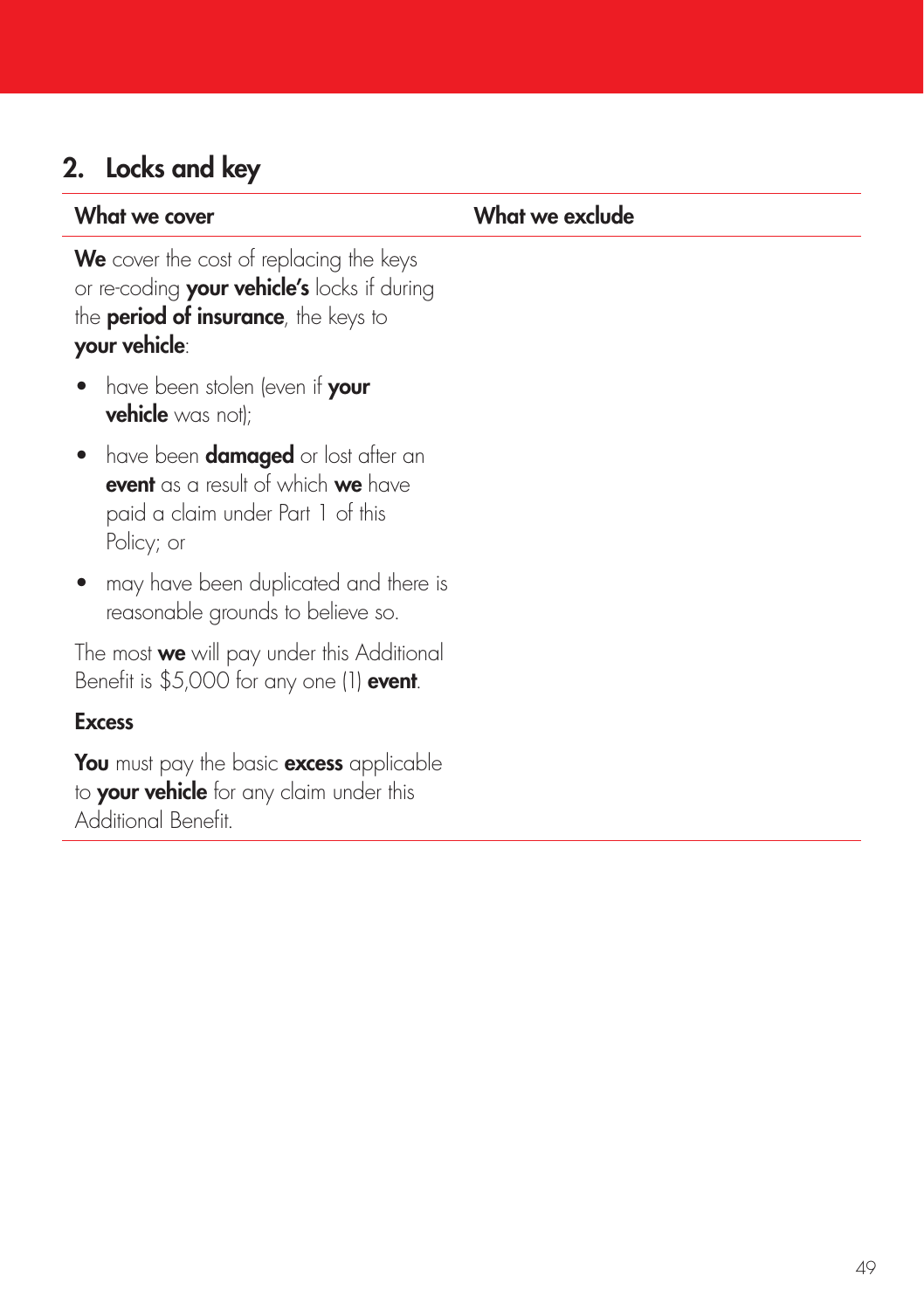# 3. Hire vehicle

What we cover **What we exclude** 

If you hire a motorcycle, car, 4WD, utility or van of not more than 2 tonne carrying capacity in Australia and you:

- a) do not insure it with the hiring company, we will cover:
	- theft, **loss** of, or **damage** to, that hire vehicle caused by an event happening during the **period of** insurance; and
	- your or the authorised driver's legal liability for damage to another person's property caused by you or an authorised driver while driving or in control of the hire vehicle and happening during the period of insurance.
- b) do insure it with the hiring company for theft, **loss** or **damage** or **legal** liability, we will cover any excess you are required to pay to the hiring company under that insurance for theft, loss or damage to that hire vehicle or for **legal liability** during the **period of** insurance.

The most we will pay under this Additional Benefit for any one (1) **event** is:

- in respect of (a) above, up to \$40,000 in total for the theft. loss or damage to the hired vehicle; or
- in respect of (b) above, the hire vehicle **excess.**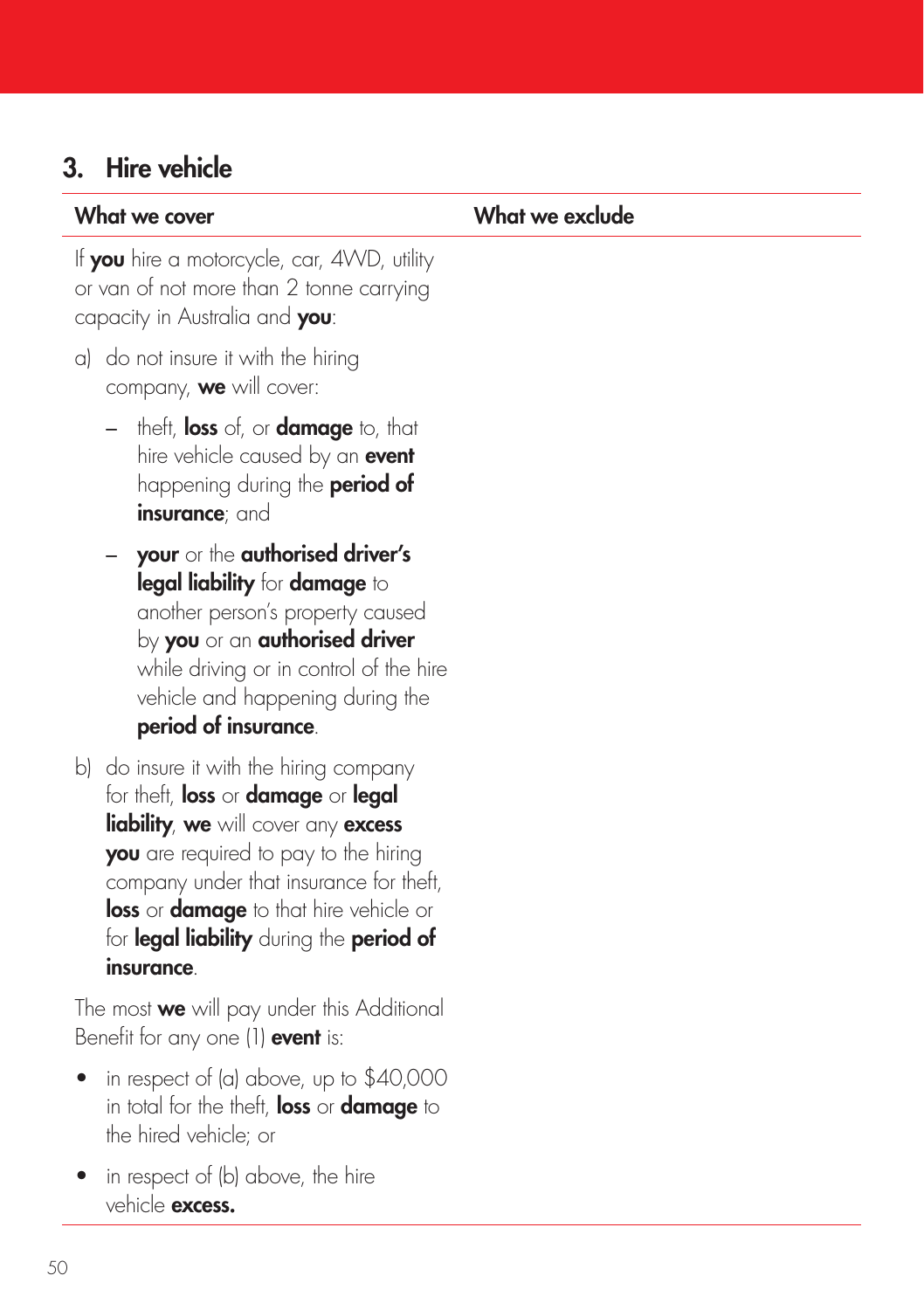Note: Please refer to pages 70 to 71 of this **policy** for how we will settle any other claim for your legal liability under this Additional Benefit.

Legal liability has the meaning shown in Part 2 – Legal Liability of this Policy on page 61.

### **Excess**

You must pay us an excess of \$500 (unless another amount is specified in any **endorsement** in which case that amount applies) for any claim under this Additional Benefit.

# 4. Recovery costs – no damage

Additional Benefit.

| What we cover                                                                                                                                                 | What we exclude                                                                                                                                                          |
|---------------------------------------------------------------------------------------------------------------------------------------------------------------|--------------------------------------------------------------------------------------------------------------------------------------------------------------------------|
| We cover the reasonable cost of<br>extricating or moving your vehicle to a<br>place of safety following it becoming<br>immobilised, bogged or stranded during | <b>We</b> will not pay any claim where <b>your</b><br><b>vehicle</b> is immobilised, bogged or<br>stranded solely as a result of <b>vehicle</b> failure<br>or breakdown. |
| the <b>period of insurance</b> even if there is no<br>damage to your vehicle.                                                                                 | This Additional Benefit does not cover any<br>recovery costs after <b>your vehicle</b> has been                                                                          |
| You are required to produce reasonable<br>evidence of the costs incurred if we ask for<br>them. Reasonable evidence may include<br>tax invoices or receipts.  | removed to a place of safety.                                                                                                                                            |
| The most <b>we</b> will pay under this<br>Additional Benefit for any one (1) event is<br>\$5,000 for each.                                                    |                                                                                                                                                                          |
| <b>Excess</b>                                                                                                                                                 |                                                                                                                                                                          |
| You must pay the basic excess applicable<br>to your vehicle for any claim under this                                                                          |                                                                                                                                                                          |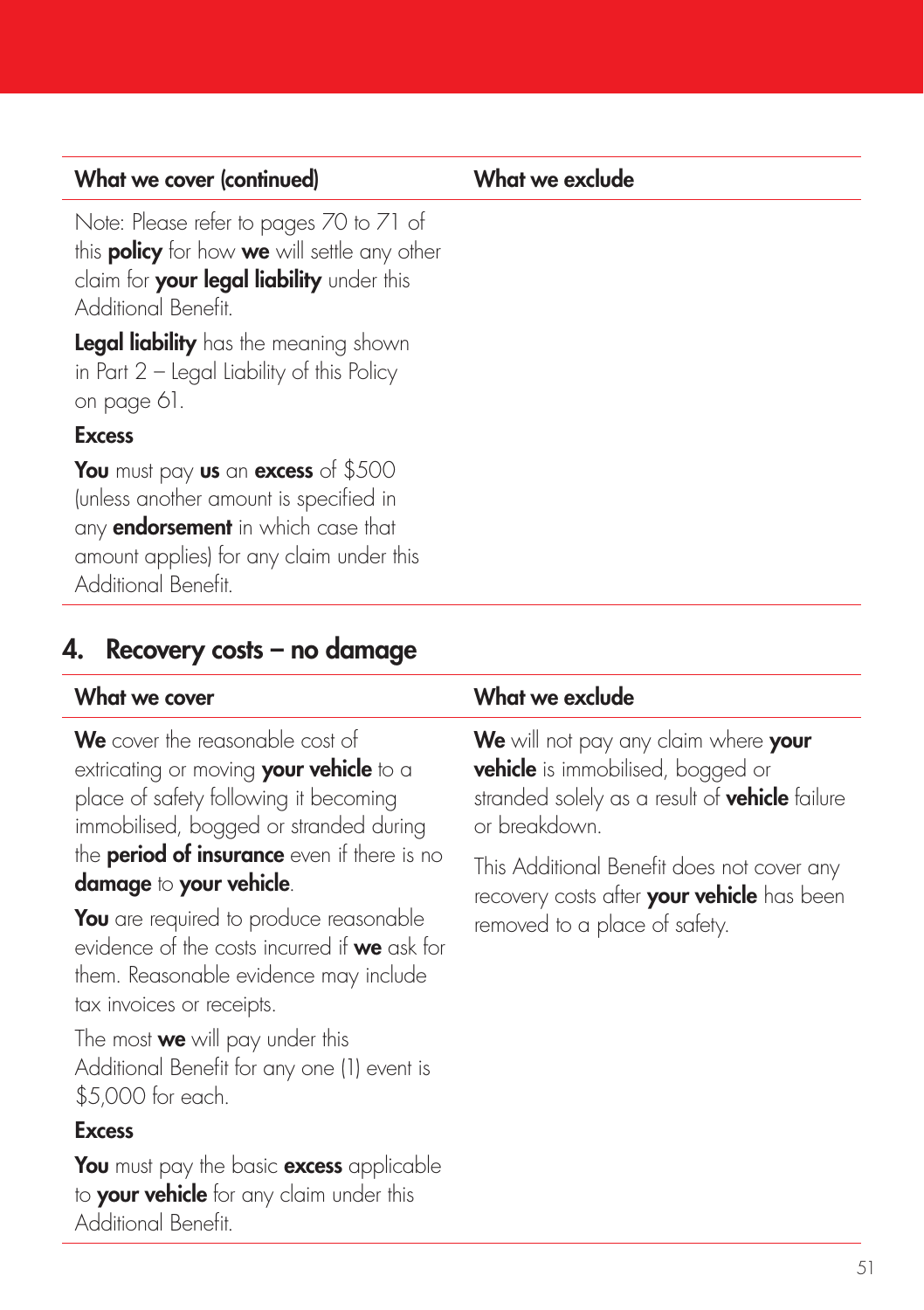# 5. Theft of certain vehicle accessories

| What we cover                           | What we exclude     |
|-----------------------------------------|---------------------|
| We cover the reasonable cost to replace | We will not cover t |

any of the following accessories that would normally be attached to or in or on your vehicle if they are stolen during the **period of insurance**, even if the theft occurs while they are not attached to your **vehicle** or if they are not shown on your policy schedule:

- Buckets
- Chain trencher
- Hammer
- Laser
- Pallet forks
- Post hole borer
- Ramps
- Ripper
- Rock breaker
- Sweeper.

Please refer to General claims conditions on pages 21 to 27 for details of what information **we** may ask for to support your claim for these accessories.

# Excess

You must pay the basic excess applicable to **your vehicle** for any claim under this Additional Benefit unless you have already paid the **excess** applicable to your vehicle because it was also stolen in the event.

We will not cover theft of the accessories listed in the "What we cover" section of this Additional Benefit if upon request by **us**:

- a) **you** do not give **us** reasonable evidence of the value of accessory so that we can establish that the **insured** amount reflects the value of your **vehicle** plus the accessories; or
- b) you cannot provide reasonable proof that you owned the accessories.

Reasonable evidence or proof may include photographs, sales receipts, tax invoices, accounts and bank or credit card statements that provide a description of the accessory and show the purchase price, date and location.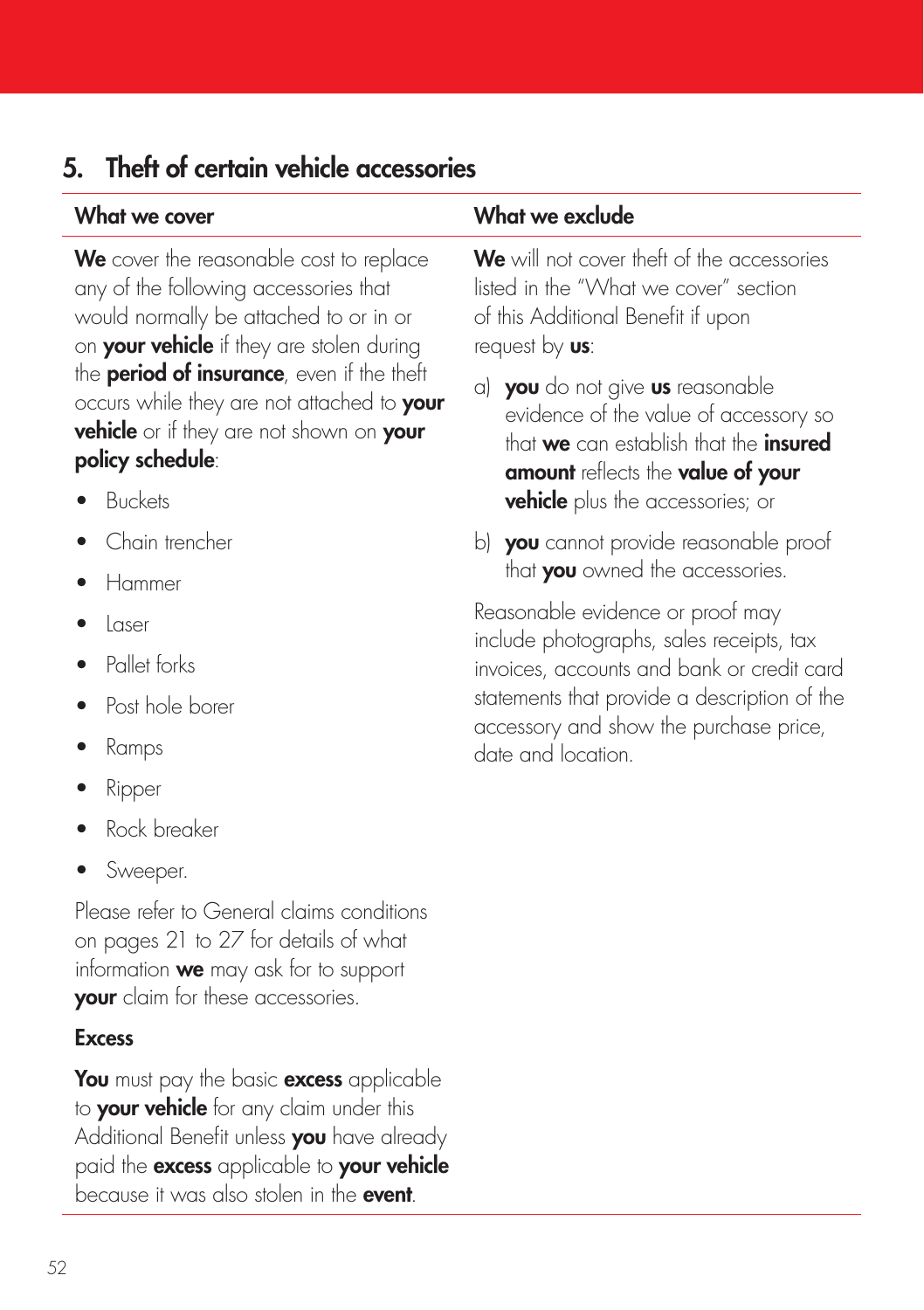# 6. Vehicles being test driven by you

If a vehicle (not exceeding 2 tonnes) is being demonstrated to you or test driven by you or your authorised driver during the **period of insurance**, we will cover your legal liability for:

- theft, loss of or damage to that vehicle; and
- another person's **personal injury** or **property damage** in connection with the use of that vehicle.

The most  $we$  will pay in total under this Additional Benefit for liability for theft of, **loss** or **damage** to the demonstration or test driven vehicle is \$100,000.

The most **we** will pay under this Additional Benefit for another person's **personal** injury or **property damage** in connection with the use of that vehicle is the amount set out in 'Limits to what we pay' in Part 2 of this Policy.

Please refer to pages 70 to 71 of this policy for how we will settle any other claim for **your legal liability** under this Additional Benefit.

Legal liability has the meaning shown in Part 2 – Legal Liability of this Policy on page 61.

### Excess

No **excess** is payable for any claim under this Additional Benefit.

### What we cover **What we exclude**

We will not pay if the demonstration or test driven vehicle is:

- a customer's vehicle; or
- being test driven for the purpose of repair, restoration or modification.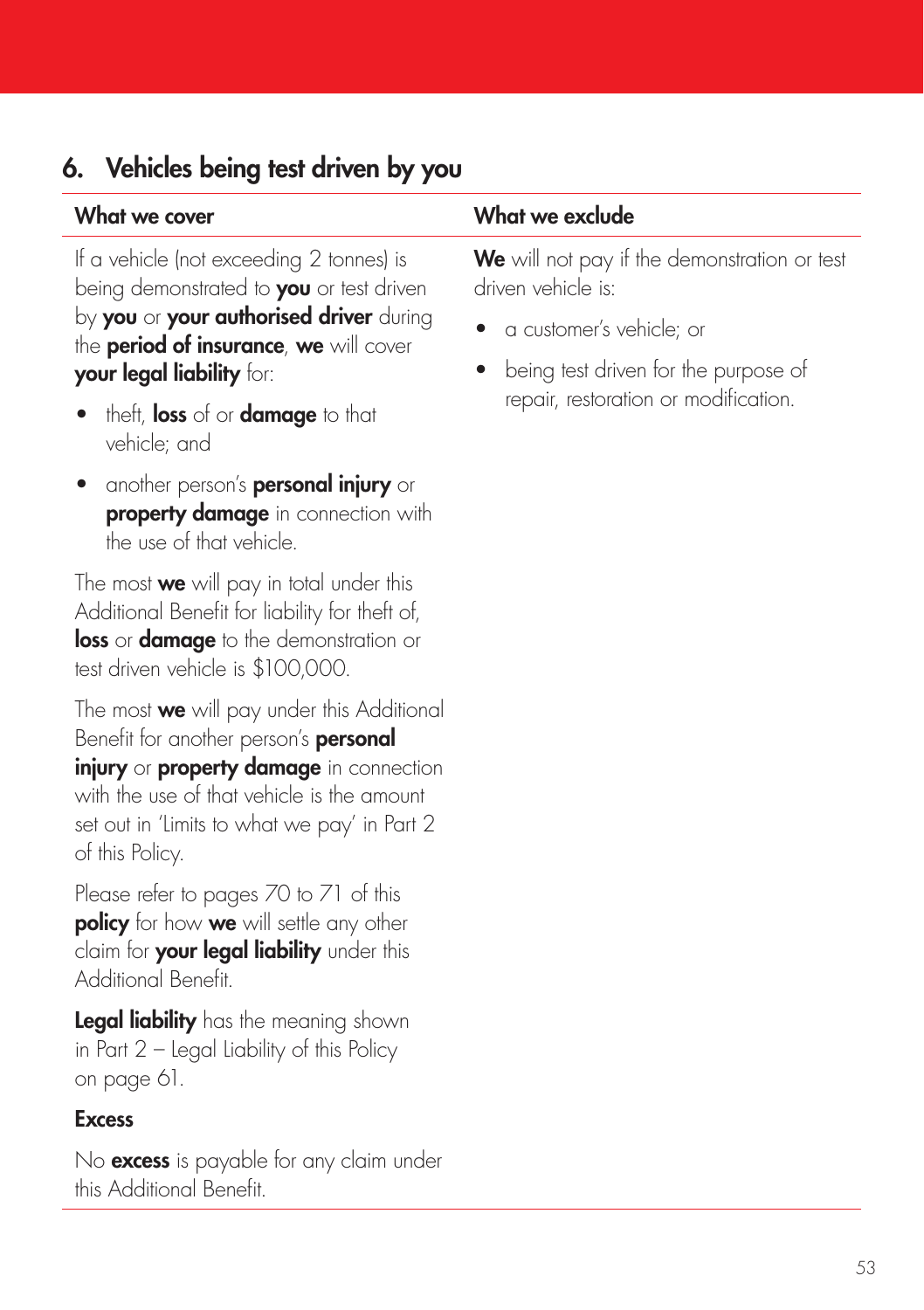# 7. Non-owned trailer in control

The most we will pay under this Additional Benefit is for any one (1) **event** \$50,000, regardless of the number of trailers your **vehicle** may have under its control at the

You must pay us an excess of \$2,500 (unless another amount is specified in any **endorsement** in which case that amount applies) for any claim under this Additional Benefit. This **excess** is additional to any excess payable for your vehicle.

time of the **event** 

Excess

| What we cover                                                                                                                                                                                                          | What we exclude                                                                             |
|------------------------------------------------------------------------------------------------------------------------------------------------------------------------------------------------------------------------|---------------------------------------------------------------------------------------------|
| If <b>your vehicle</b> is a rigid body truck of 2<br>tonne carrying capacity or more, we will<br>cover loss of, or damage, occurring in the<br>period of insurance to a trailer you do not<br>own, lease or hire when: | We will not pay for loss or damage<br>to goods or property being carried in<br>the trailer. |
| the trailer was in <b>your</b> legal possession<br>or control at the time the <b>loss</b> or<br><b>damage</b> occurred; and                                                                                            |                                                                                             |
| • you or an authorised driver was<br>using the trailer in conjunction with<br>your vehicle.                                                                                                                            |                                                                                             |

How we settle a claim under Part 1

If your claim is covered under Part 1 of this Policy, we will either pay you for a partial loss or a **total loss** 

This is determined by whether your vehicle would be uneconomical or unsafe to repair, including where the combined repair costs and salvage value are likely to be more than the value of your vehicle or when your vehicle has been stolen and not recovered within fourteen (14) days of its theft and we accept your claim for theft of your vehicle. We will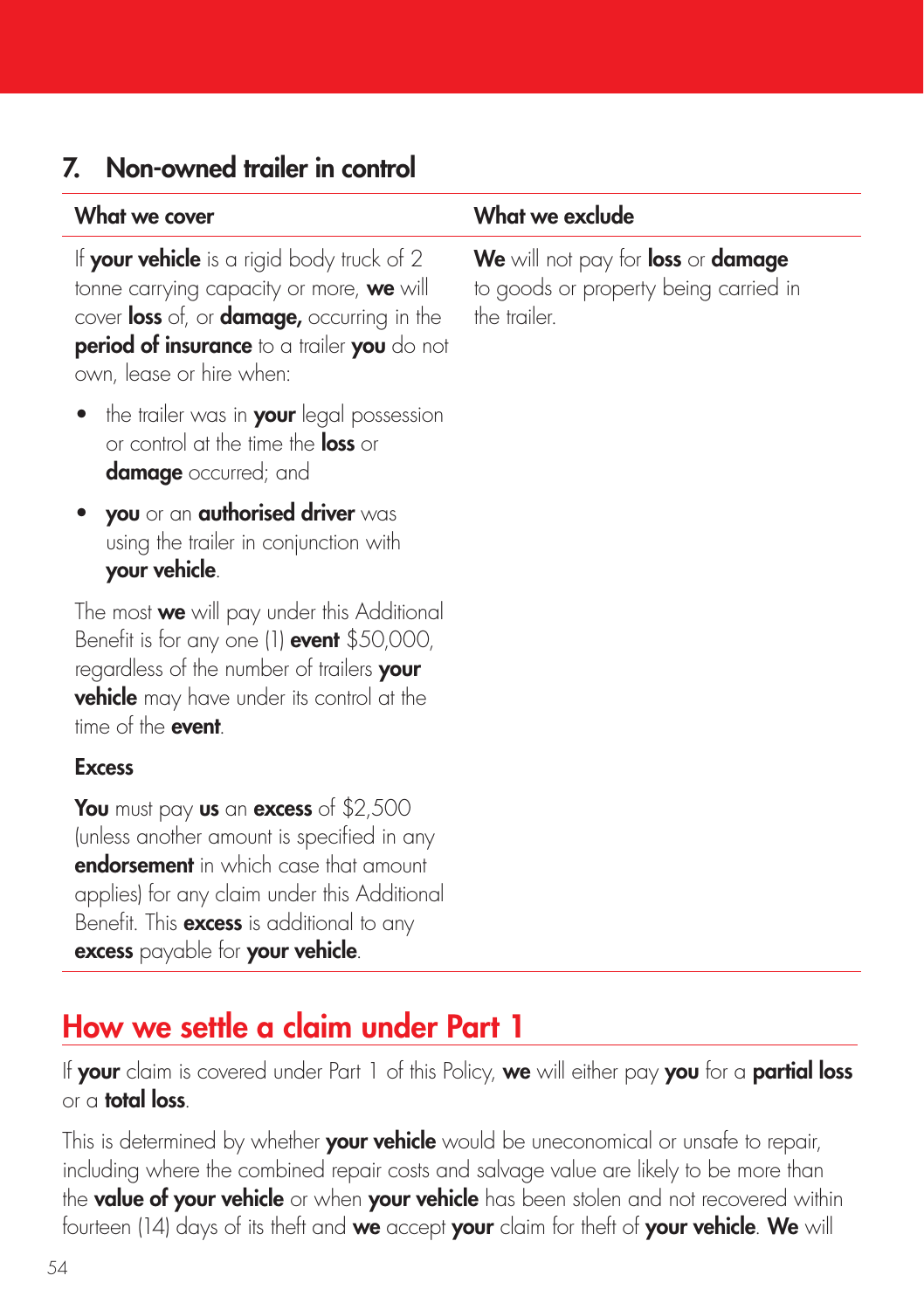also have regard to the law in relation to what is considered a write off that applies in **your** State or Territory when determining whether **your vehicle** is to be written off.

If a claim for **legal liability** is covered under any Additional Benefit in this Part, the "Limits to what we pay" in Part 2 will apply, unless specified otherwise.

# Total loss

If your vehicle is a total loss and the conditions applying to Extra Cover  $1 -$  New vehicle after total loss are met, we will settle your claim with a new replacement vehicle or by a payment, as provided for in Extra Cover 1.

Where Extra Cover  $1 -$  New vehicle after **total loss** does not apply, we will settle vour claim in one of the following ways:

### A) Market Value or Insured amount

If the **vehicle** is shown on your policy schedule as having market value, and the insured amount does not show a figure in dollars, we will pay you the market value of your vehicle.

If the **vehicle** is shown on **your policy schedule** as having a **market value**, and the insured amount does show a figure in dollars, we will pay you the lesser of the market value or the insured amount.

For example, where the *insured amount* of your vehicle is shown in the policy schedule as \$60,000 and your vehicle is involved in an event that could lead to your vehicle being declared a **total loss**, it will be examined and details recorded such as general condition, fixtures, fittings and kilometres travelled. If, due to the poor condition of your vehicle, excessive kilometres travelled, wear and tear and rust the market value is calculated as \$40,000, we will pay you this lesser amount.

In the case of additional vehicles that are not shown on your policy schedule what we pay is as set out under 'Cover for additional vehicles' on pages 30 to 31.

The **insured amount** of **your vehicle** includes accessories within the definition of **vehicle** plus any agreed accessory specified in your policy schedule.

We will deduct any excess that is payable from the amount we pay.

When we pay the market value or insured amount as a result of a total loss, then your cover for that **vehicle** comes to an end. There will be no refund of the premium.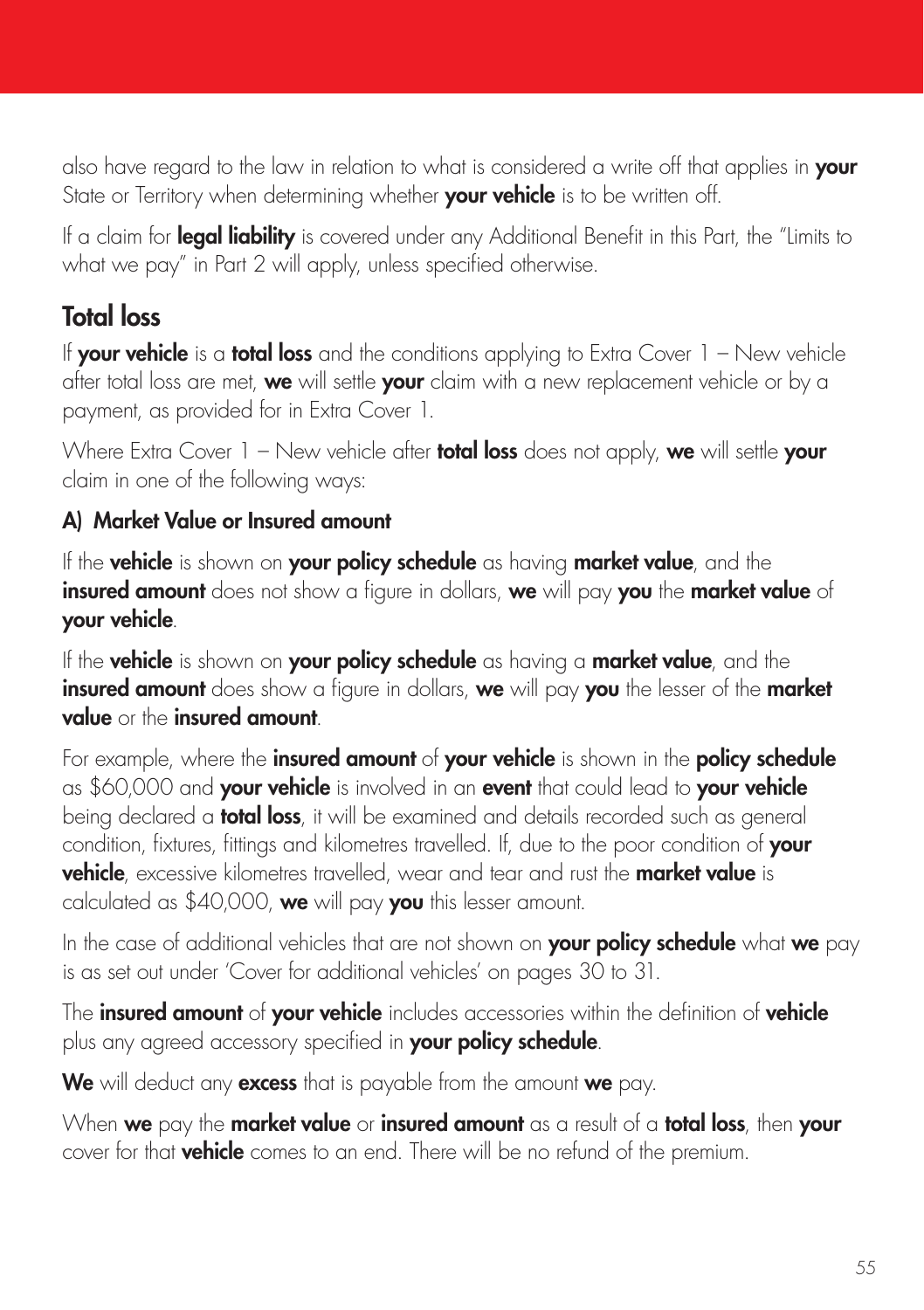### B) Agreed value

If the vehicle is shown on your policy schedule as having 'agreed value', we will pay you the **agreed value**.

The **agreed value** for your vehicle includes accessories within the definition of vehicle plus any agreed accessory shown on your policy schedule.

The **agreed value** shown on your Policy is the most we will pay for theft, loss of, or damage to, your vehicle.

We will deduct any excess that is payable from the amount we pay.

The **agreed value** is the most we will pay for theft, loss of, or damage to, your vehicle. We will not deduct any *input tax credit* from the amount of the agreed value specified in your policy schedule.

When we pay the agreed value as a result of a total loss then your cover for that vehicle comes to an end. There will be no refund of the premium.

# Settlement conditions applicable if your vehicle is a total loss

We will deduct any unpaid premium from any amount that we pay you for a total loss.

**Your vehicle** or salvage of **your vehicle**, including any unexpired premium, registration and Compulsory Third Party (CTP) and Motor Accident Injuries (MAI) insurance (unless the law requires otherwise), becomes our property when we pay you for the total loss. Where you are entitled or required by law to obtain a refund for unused registration or CTP or MAI insurance, we will deduct those amounts from what we pay you for the total loss. If we are unable to collect any unexpired registration or CTP or MAI insurance ourselves, you must provide reasonable assistance to help us do so if we ask.

If another party (e.g. a financial provider) has an interest in **your vehicle** and **your vehicle** is a **total loss, we** pay them (instead of you) what you owe them up to the amount you are entitled to under this Policy. If this amount is less than the full amount payable under this Policy, we pay you the balance.

When you make a claim and another party (e.g. a financial provider) is entitled to the salvage of your vehicle, we will pay you or them the insured amount shown on your **policy schedule**, less our estimate of the salvage, less any excess and unpaid premium.

For an example of how we settle a total loss claim, see pages 84 to 86 of this Policy.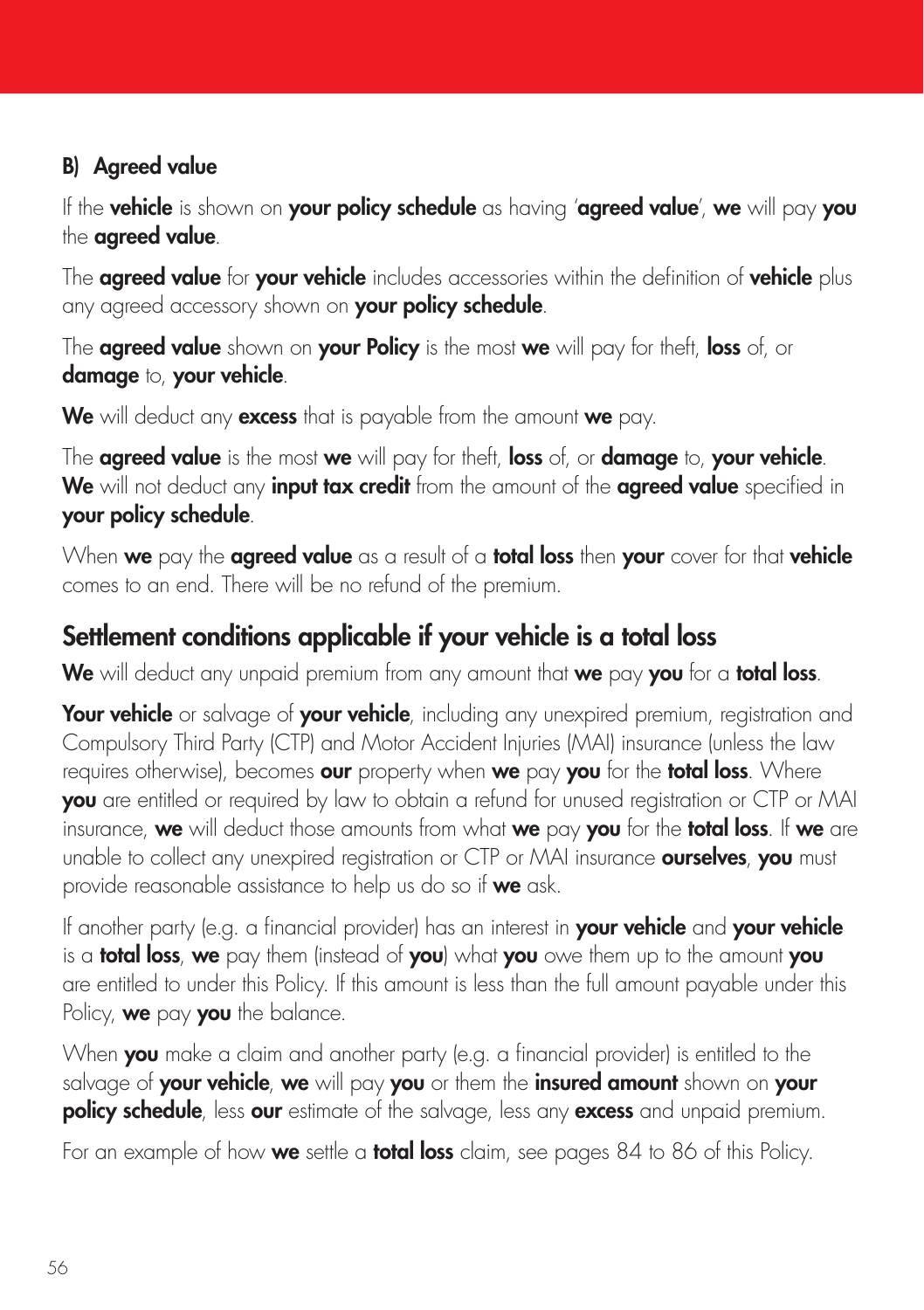# Partial loss

If your vehicle is a partial loss, we will do the following (depending on the exact circumstances of the claim):

- repair the **damage** or replace the **damaged** parts of your vehicle using a recommended repairer or you may choose your own repairer. If you choose your own repairer we will authorise repairs for the amount of the assessed quote from your repairer;
- pay you the amount of the assessed quote from a recommended repairer when a recommended repairer is able is able to complete the repair of the damage or replace the **damaged** parts of your vehicle, but you request a cash settlement; or
- pay you the amount of the assessed quote from your repairer if a recommended repairer cannot complete the repair of the damage or replace the damaged parts of your vehicle or if we do not authorise repairs based upon your repairer's quote.

If we settle your claim by paying you the amount of the assessed quote, and you do not carry out the repairs to your vehicle, it may lead us to reduce or refuse to pay any subsequent claim by you in respect of that particular vehicle.

# Choice of repairer and parts policy

If your vehicle is a partial loss, we can arrange the repair of your vehicle with a recommended repairer if one is available, or alternatively you can choose your own repairer and we will authorise repairs for the amount of the assessed quote from your repairer.

Where we are able to provide you with access to one of our recommended repairers, **we** will offer **you** a choice if there is more than one in **your** area. However, **we** may only be able to nominate one **recommended repairer** if there are no others available or in your area.

Where we are unable to provide you with access to one of our recommended repairers, we will require you to choose your own repairer.

If we authorise repairs with a recommended repairer or your own repairer, we will:

- authorise the repair of your vehicle to the same or reasonably similar condition and standard immediately before the event;
- except for windscreens and window glass, authorise only the use of new parts or where available, parts which are consistent with the age and condition of your vehicle (which may include using reusable parts where available);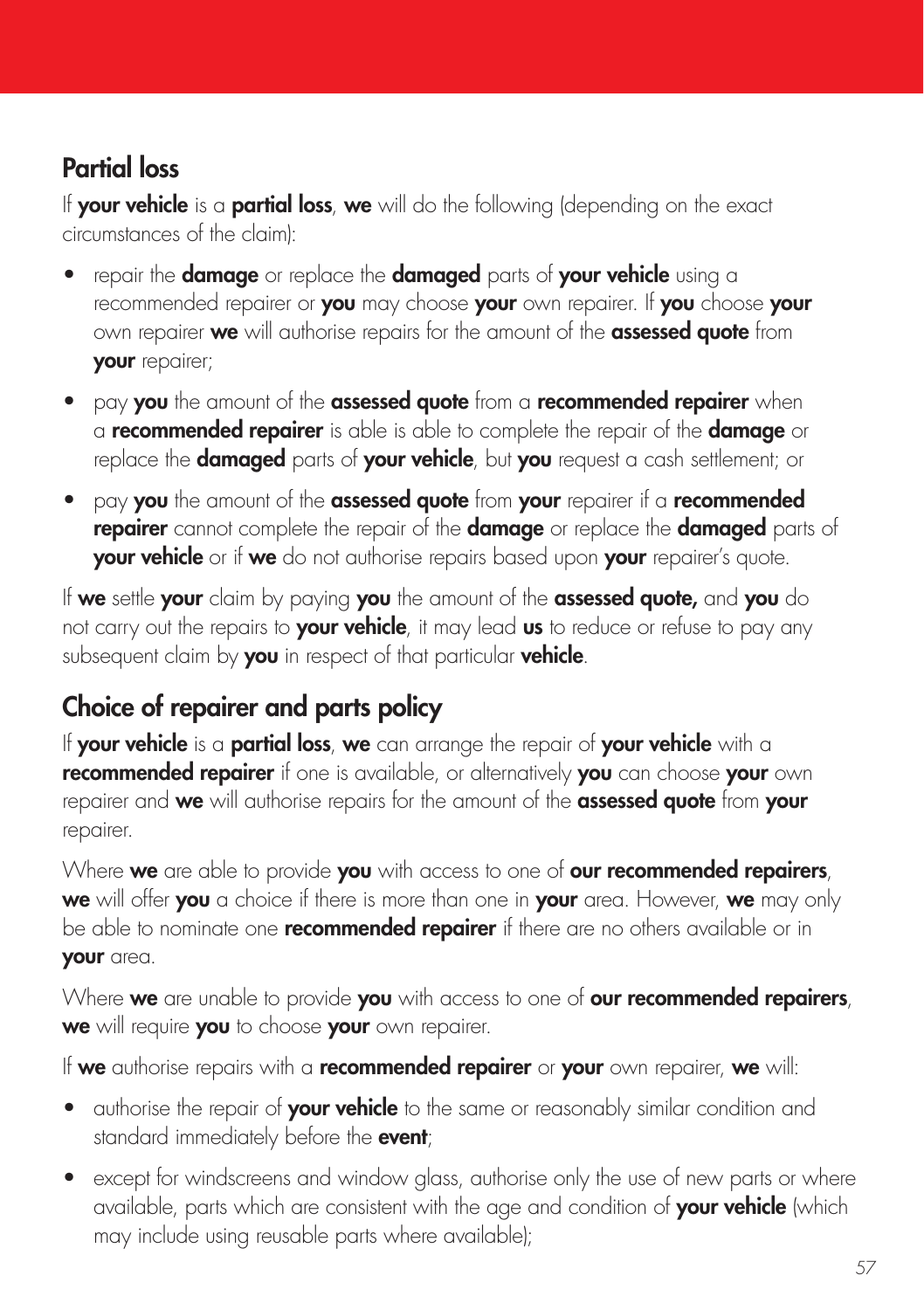- replace **damaged** windscreen or window glass with glass which may not be produced by the original manufacturer but will meet Australian Design Rules;
- authorise only the use of manufacturer's approved parts if your vehicle is under warranty, but not when **your vehicle** has an extended warranty or for windscreen;
- if the same part as a **damaged** part is not available, give you the option to accept the market value of the obsolete part or to use an equivalent part (if available) to complete the repair. Where the **damaged** or equivalent part is not available and your vehicle cannot be safely repaired, we will declare your vehicle a total loss; and
- guarantee the quality of materials and workmanship in respect of the repairs for the life of the vehicle. See 'Lifetime guarantee for repairs' below.

Any repairer we authorise to repair your vehicle may sub-contract some of the repairs to a person of their choice. This will usually occur when the repairer is unable to perform the repairs themselves.

If you choose your own repairer and we do not authorise repairs the amount of the assessed quote from your repairer we:

- will pay you an amount equal to the assessed quote from your repairer; and
- will not provide any guarantee for the quality of materials and workmanship in respect of the repairs.

We are not responsible for any costs or losses which occur because of delays in delivery of parts. If a part is not available in Australia, we will pay the cost of surface freight from the nearest reasonable source of supply.

You are responsible for the cost of any air-conditioning refit, re-gas or modification required by law.

 $\mathsf{If}\ \mathsf{we}\cdot$ 

- a) pay you the amount of the assessed quote from a recommended repairer because a recommended repairer is able to complete the repairs or replace the damaged parts of your vehicle but you have requested a cash settlement; or
- b) pay **you** the amount of the **assessed quote** from **your** repairer because a recommended repairer cannot complete the repairs or replace the damaged parts of your vehicle,

we also do not authorise the repairs. We will not provide any quarantee for the quality of materials and workmanship in respect of the repairs.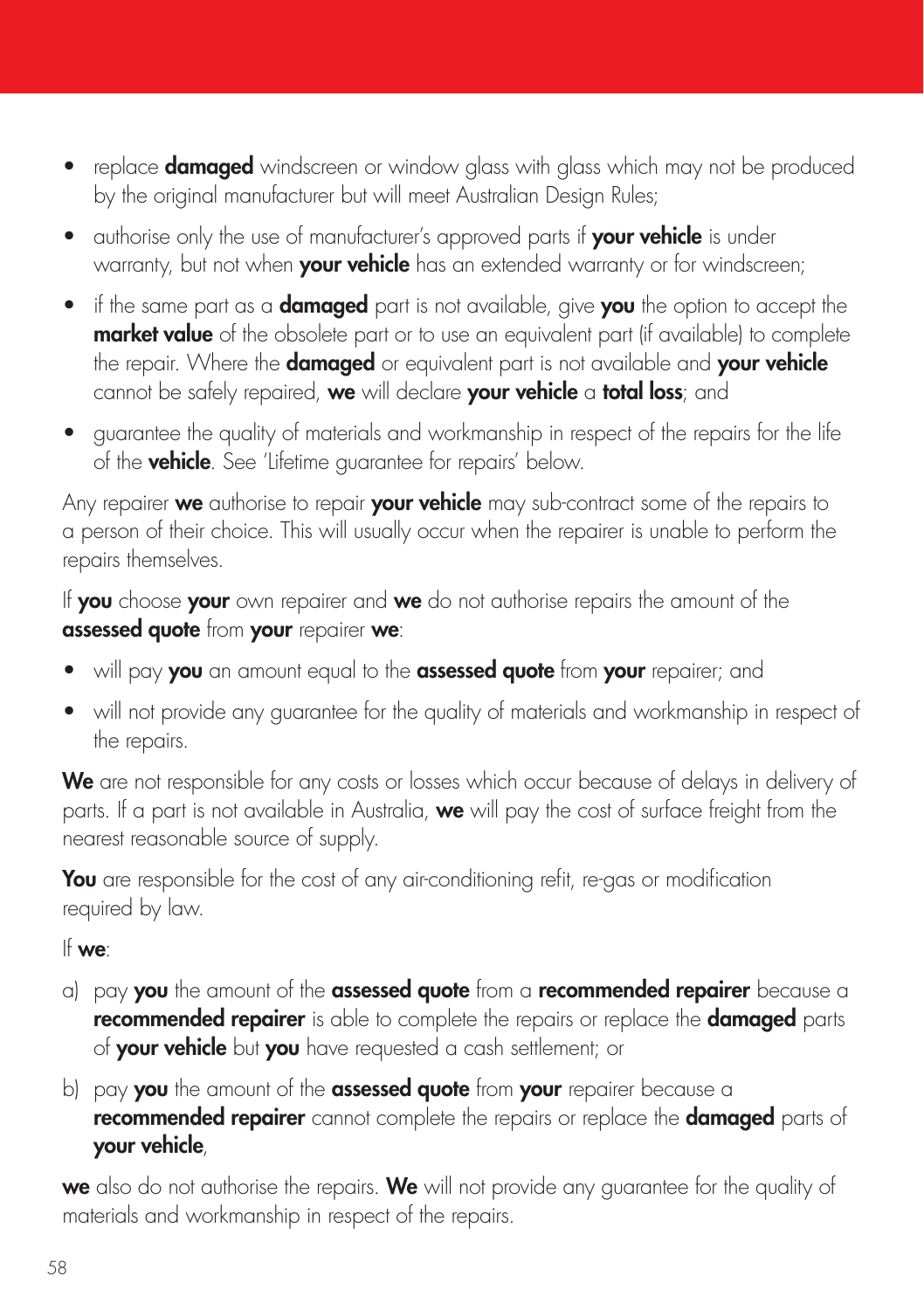# Contribution to repair work

You may have to contribute to the cost of replacing or repairing tyres, engines, accessories, paintwork, bodywork, radiators, batteries, interior trims, or caravan annexes affected by neglect, wear and tear, weathering, rust, mould, mildew or corrosion ('pre-existing damage'). How much **you** are required to contribute will depend on how affected by such pre-existing damage these items were when the **damage** happened.

If you do not want to contribute to this cost and the repairs cannot be carried out due to the pre-existing damage, instead of carrying out the repairs:

- a) if we have obtained a quote from a recommended repairer (and you have not obtained a quote from your repairer) we will pay you the amount of the assessed quote from our repairer, excluding the cost to replace or repair the pre-existing damage; or
- b) if you have obtained a quote from your repairer that includes the cost to replace or repair the pre-existing damage we will pay you the amount of the assessed quote from your repairer excluding the cost to replace or repair the pre-existing damage.

We will subtract any excess that may apply.

For an example of how we settle a partial loss claim, please see pages 87 to 88 of this **policy**.

# Part 1 – Policy conditions

# Lifetime guarantee for repairs

If we authorise repairs for your vehicle, we will guarantee the repairs against any defect due to workmanship or faulty material for the life of your vehicle.

The parts used in any lifetime guarantee repairs to a **vehicle** will be the same as those described in 'Choice of repairer and parts policy' above. If you are concerned about the quality of the repairs to a **vehicle, you** must contact **us** and make your vehicle available to us. You must not authorise any rectification work without our written authority.

We will inspect the repair and arrange any necessary rectification work.

If, it would not be safe or economical to carry out the rectification work required,  $we$ will declare the **vehicle a total loss** and pay **you** an amount under (A) – 'Market value or insured amount' or (B) – 'Agreed Value' (see pages 55 to 56), whichever applies to your vehicle.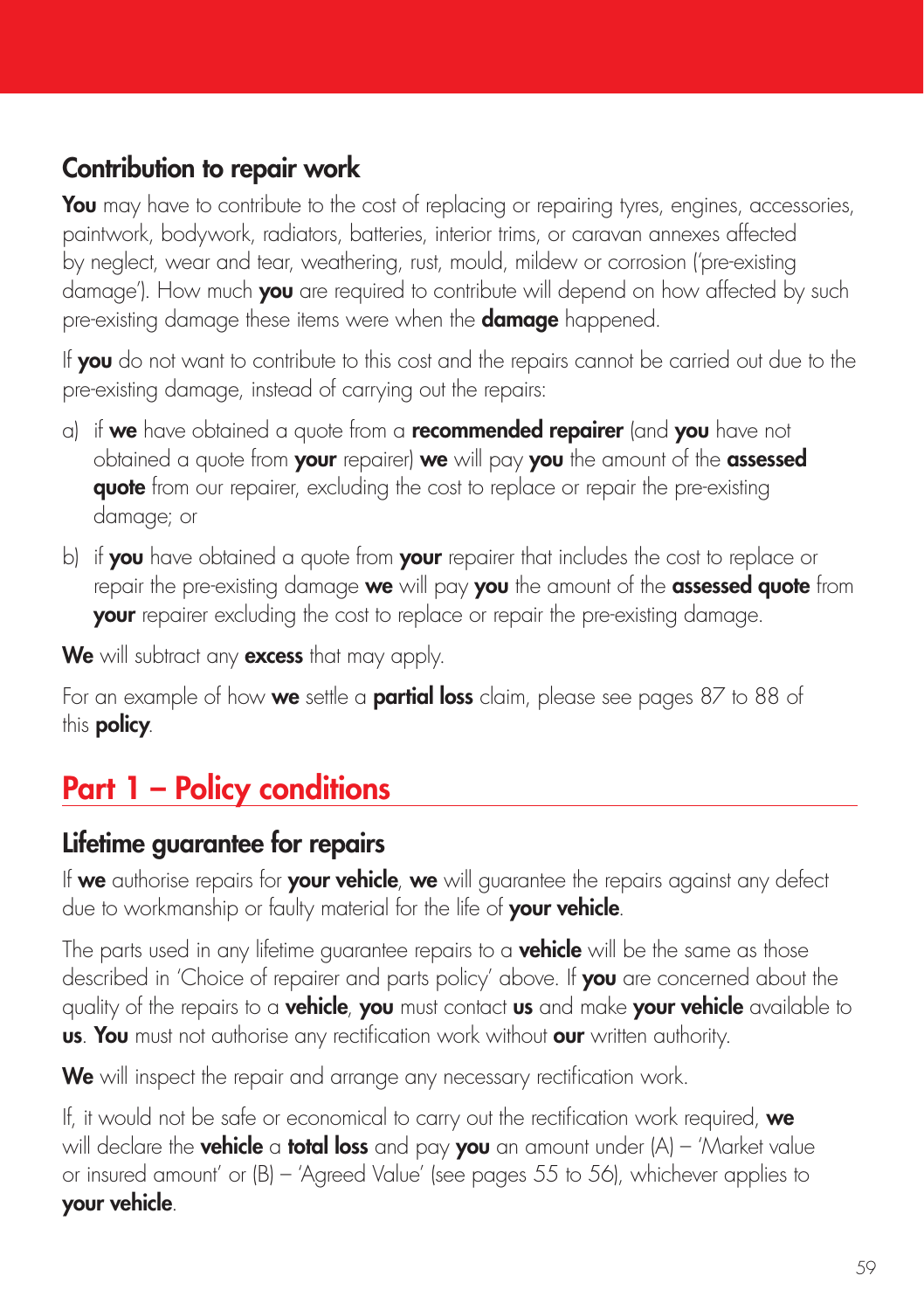If we pay you the amount of the assessed quote we do not authorise repairs and you will not be entitled to the lifetime guarantee on repairs that we do not authorise.

# Vehicle identification

Where **your vehicle's** identification, such as its compliance, build or VIN plate or label, has been **damaged, we** will try to source a replacement from its manufacturer. If we cannot source it for you, we will attempt to obtain a letter from the manufacturer to confirm your vehicle's identity and that its original identification has been damaged. We will still repair your vehicle without replacing any damaged identification, unless an alternative form of identification is required by law.

# Underinsurance condition

If at the time of the event which caused the loss or damage to your vehicle, your vehicle was insured for less than 80% of its market value and because of the event your vehicle is:

- a **total loss, we** will not apply this underinsurance condition; or
- a **partial loss, we** will pay the same proportion of the **loss** as the **insured amount** bears to 80% of the **market value** of your vehicle.

For an example of how **we** settle a **partial loss** claim where the underinsurance condition applies, please see pages 88 to 89 of this **policy**.

In assessing the amount we pay, prime movers and attached trailers and dollies are regarded as separate and distinct insured **vehicles**.

This underinsurance condition does not apply if your vehicle is a motorcycle, car, 4WD, utility or van of not more than 2 tonne carrying capacity.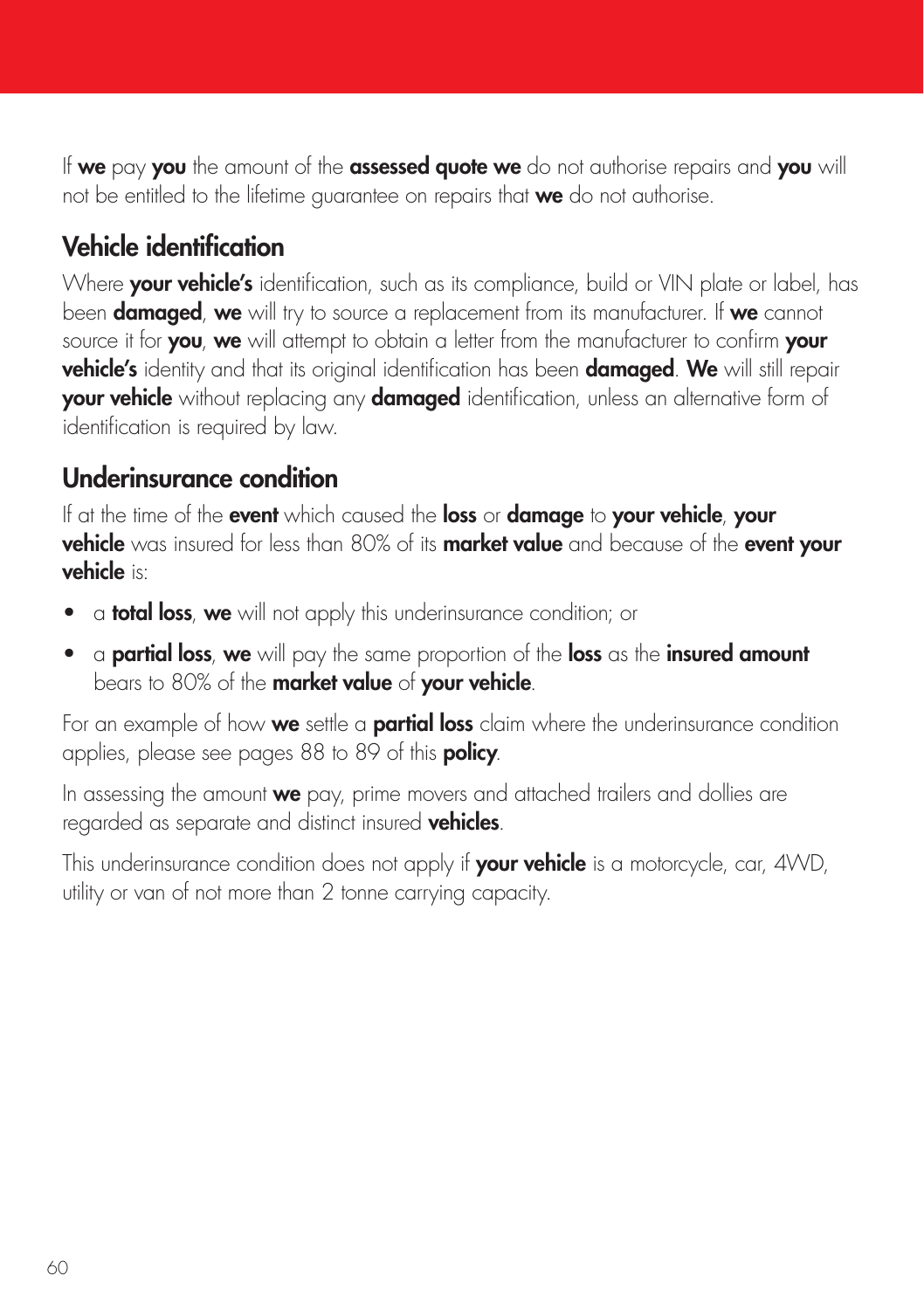# Part 2 – Legal liability

For the purpose of Part 2, your vehicle also means:

- a) a trailer;
- b) a caravan; or
- c) another vehicle which has broken down;

that is being towed by your vehicle or a substitute vehicle legally and not for reward; and

d) a substitute vehicle.

# What is legal liability?

Legal liability means that:

- you;
- an authorised driver:
- a passenger in your vehicle; or
- your employee, principal or business partner;

are legally responsible to pay compensation for:

- a) **loss** of or **damage** to **property** owned or controlled by someone else; or
- b) **personal injury** to another person (but only where the **legal liability** is not covered or capable of being covered by any compulsory third party insurance or public liability insurance, unless you entered into that public liability insurance policy in your own name),

caused by an event which occurs during the period of insurance in Australia or its external territories.

You can claim for your legal liability as described under 'Insuring Clause – What we cover' if:

- The **legal liability** is not expected or intended and the insured **event** occurs during the **period of insurance** in Australia or its external territories;
- It is not excluded by anything under 'What we exclude';
- It is not excluded by the General exclusions on pages 79 to 83; and
- It is not excluded by any **endorsement**.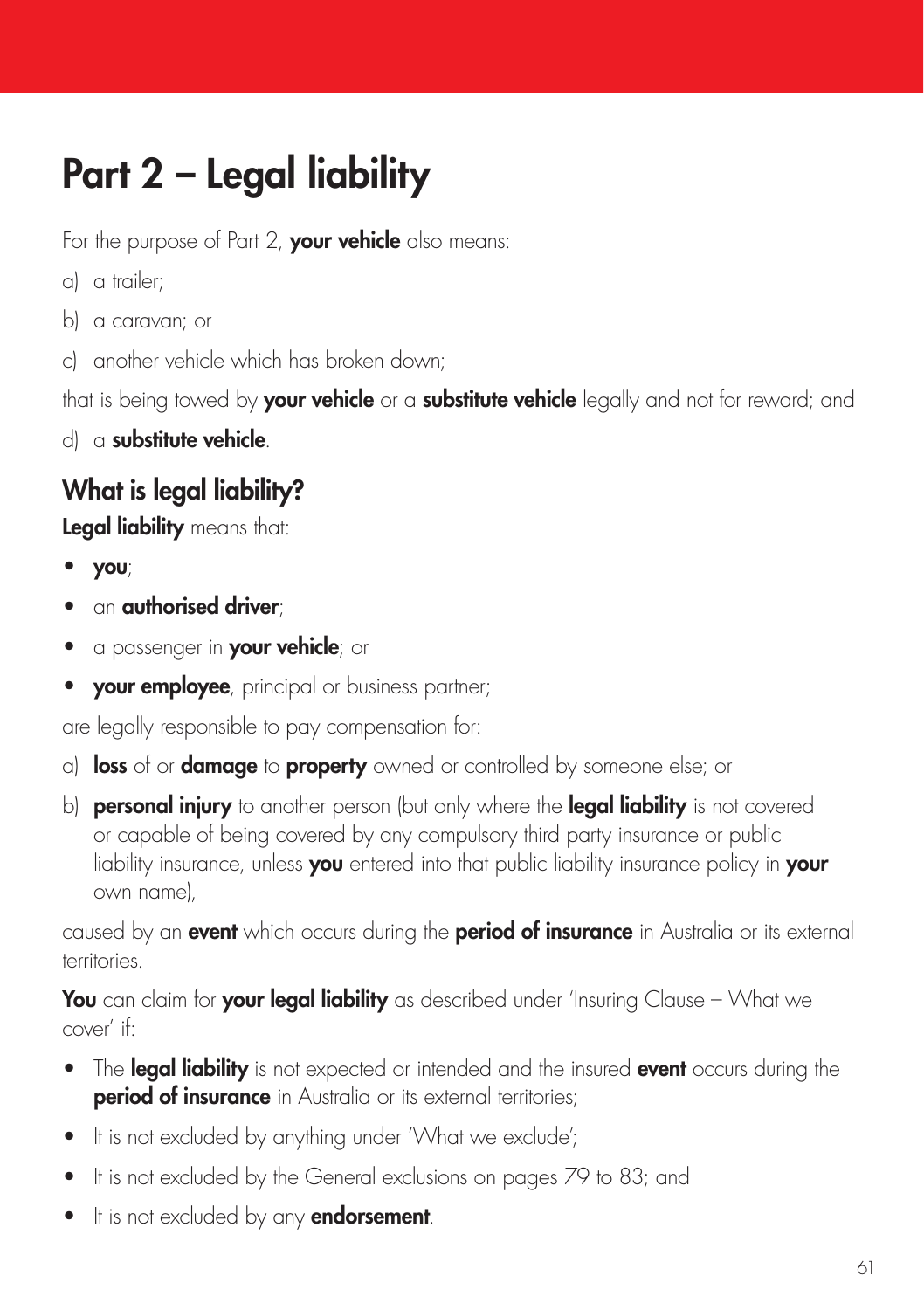# Insuring Clause

We will cover legal liability if the event that gives rise to the legal liability was not expected or intended, and the **event** was caused by:

- a) you or an authorised driver driving, using or being in charge of your vehicle;
- b) goods being carried by or falling from your vehicle;
- c) loading goods onto **your vehicle** from a fixed place of rest directly beside your vehicle;
- d) unloading goods off your vehicle to a fixed place of rest directly beside your vehicle; or
- e) a passenger in your vehicle with your or the **authorised driver's** permission while travelling or getting in or getting out of your vehicle.

### What we cover **What we exclude**

We will not cover any liability:

- for anything excluded by any other "What we exclude" section in Part 1 or Part 2 of this Policy;
- which is a direct or indirect result of discharge or escape of **contaminants** or pollutants or dangerous goods from **your vehicle** unless they are substances you are legally allowed to carry;
- for **loss** of, or **damage to property** you own, control or are responsible for, or which belongs to someone who normally lives with you. However, this exclusion will not apply to your legal liability for damage to motor vehicles belonging to an **employee** or visitor which occurs within the confines of a private car park owned or operated by you;
- for **personal injury** to anyone who was **your employee** at the time of the event;
- for **personal injury** if you were or anyone else was required by law to have insurance for compensation, **damages** or similar insurance for such injury (e.g. compulsory third party insurance or workers compensation required by law);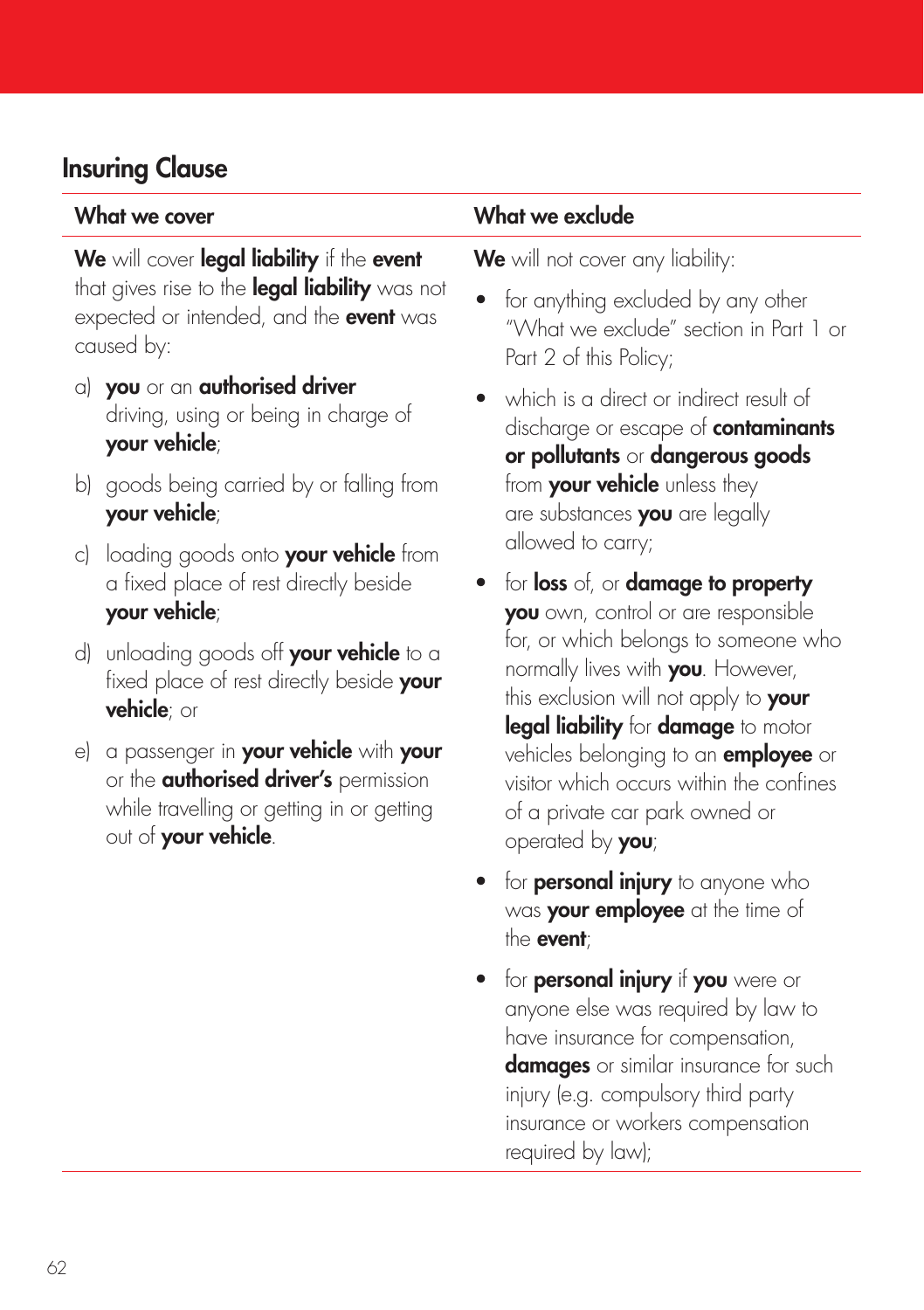- for **personal injury** where there is another insurance policy in force (i.e. public liability insurance policy) covering or which is capable of covering such liability, unless you enter into that **policy** in your own name;
- for **personal injury** if your vehicle is registered in the Northern Territory of Australia;
- where **you** or another of the persons named above in this section cause your or their own personal injury, or if **you** injure or cause the death of someone who normally lives with **you** or them:
- arising because you, an authorised driver of your vehicle or, a passenger in your vehicle agreed to accept liability;
- arising from any agreement you or anyone insured under this **policy** has entered into, unless **legal liability** would have applied anyway;
- for **personal injury** if at the time of the **event your vehicle** was being used as a show, carnival or festival attraction, parade float or for any similar activity;
- if at the time of the **event your vehicle** was being driven or used at, in or on any **aircraft** hangar or any part of an airport or airfield used by **aircraft** for loading, unloading, taxiing, takeoffs or landings;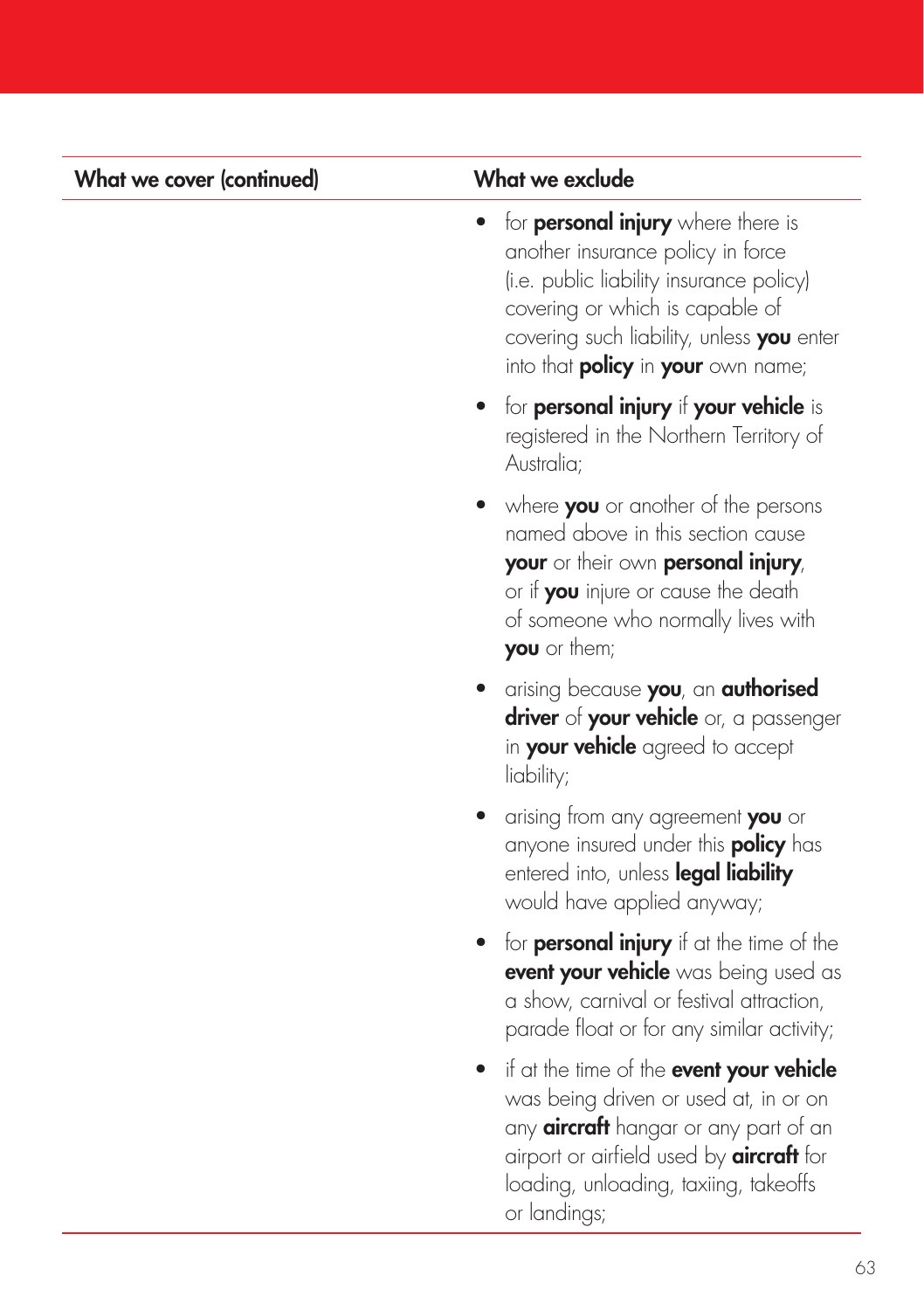- resulting from the use of your vehicle if it was unregistered at the time of the **event**, unless your vehicle is an unregistered on-site caravan;
- in respect of fuel contamination caused by you delivering:
	- the incorrect type of fuel; or
	- the fuel to the incorrect place.
- for **damage to property** resulting from an **event** arising out of the use of your **vehicle** while it is digging, excavating, boring or drilling. However, we will pay if **your vehicle** is being used for the sole purpose of travelling to or from any work site or transporting or carting goods at the time of the **event** and is not being used at the time of the event for any other purpose including any specific activity for which the **vehicle** was desianed:
- to pay fines or punitive, exemplary or aggravated damages;
- arising directly or indirectly from:
	- the transportation, distribution, and/ or storage of asbestos; or
	- any material containing asbestos or any process of decontamination, treatment or control of asbestos.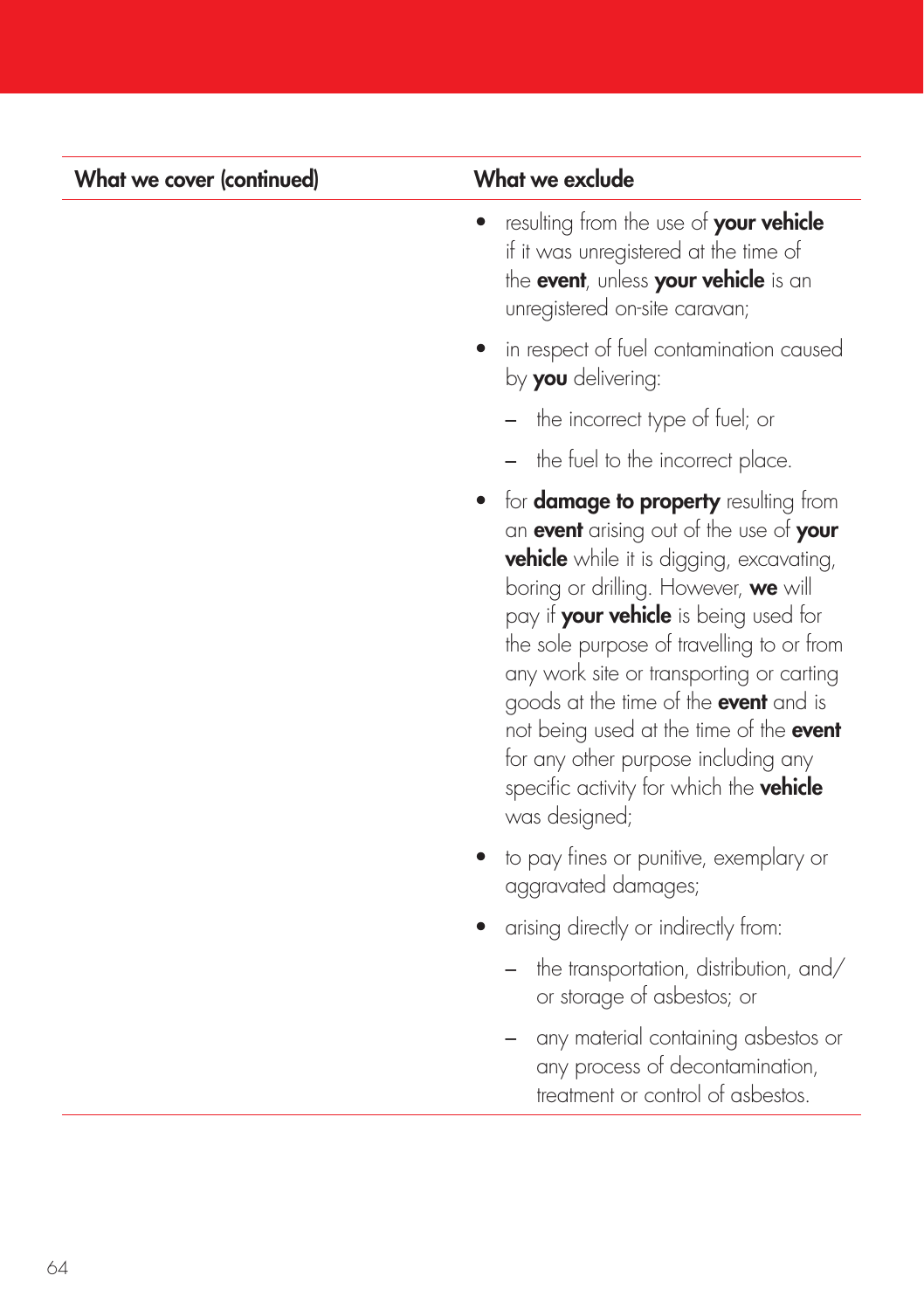For the avoidance of doubt, the above asbestos exclusions only apply to personal injury arising in consequence of inhalation or physical exposure to any type of asbestos fibre or its derivative, and to loss or damage to property due to the presence of asbestos.

- for **personal injury** or **loss** of, or damage to property, arising directly or indirectly out of the actual, alleged or threatened discharge, seepage, dispersal, migration, release or escape of contaminants or pollutants:
	- into or upon any property, land, the atmosphere, water course or body of water (including ground water); or
	- caused by any product or physical liquid item that has been discarded, dumped, abandoned or thrown away by you, your employee, other person under your control or by others.

However, this exclusion does not apply to Additional Benefit 3 – Pollution of Part 2 of this Policy.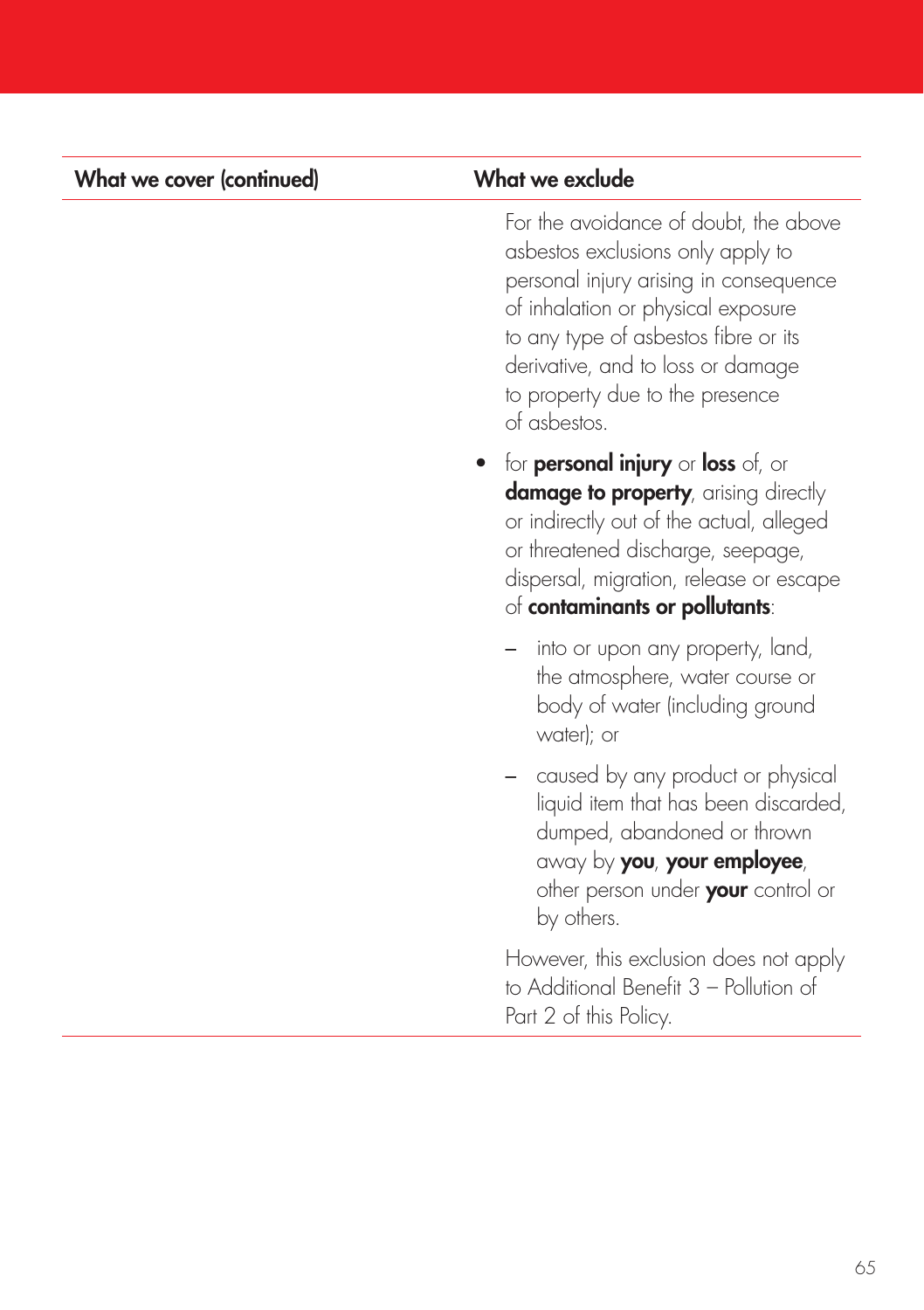# Additional Benefits

We will also pay or provide the following Additional Benefits in this policy, subject to the policy terms and conditions, the General Exclusions on pages 79 to 83 and including the exclusions in Part 1 and Part 2 of this Policy and any **endorsement**. The event giving rise to the **legal liability** must not be expected or intended.

# 1. Damage by uninsured drivers

fault and the registration number of the

vehicle involved are provided.

| What we cover                                                                                                                                                                                                                                                                                                                     | What we exclude                                                                                                                                                                                                               |
|-----------------------------------------------------------------------------------------------------------------------------------------------------------------------------------------------------------------------------------------------------------------------------------------------------------------------------------|-------------------------------------------------------------------------------------------------------------------------------------------------------------------------------------------------------------------------------|
| If your vehicle is insured for Legal<br>Liability, Fire and Theft Cover or Legal<br>Liability Only, we cover loss of, or<br>damage to, your vehicle during the<br>period of insurance as a result of a<br>collision with another <b>vehicle</b> driven by<br>an uninsured driver within Australia or its<br>external territories. | <b>We</b> will deduct:<br>any <b>excess</b> that applies; and<br>• the residual value of the <b>vehicle</b> as<br>determined by <b>our</b> assessor if it is<br>not repairable (when <b>you</b> keep the<br>damaged vehicle). |
| A driver is uninsured if neither the driver<br>nor the owner of the other vehicle has an<br>insurance policy that would cover them for<br>the loss or damage to your vehicle.                                                                                                                                                     |                                                                                                                                                                                                                               |
| We only pay it:                                                                                                                                                                                                                                                                                                                   |                                                                                                                                                                                                                               |
| • you show the collision was the fault of<br>the uninsured driver; and                                                                                                                                                                                                                                                            |                                                                                                                                                                                                                               |
| • the name and address of the person at                                                                                                                                                                                                                                                                                           |                                                                                                                                                                                                                               |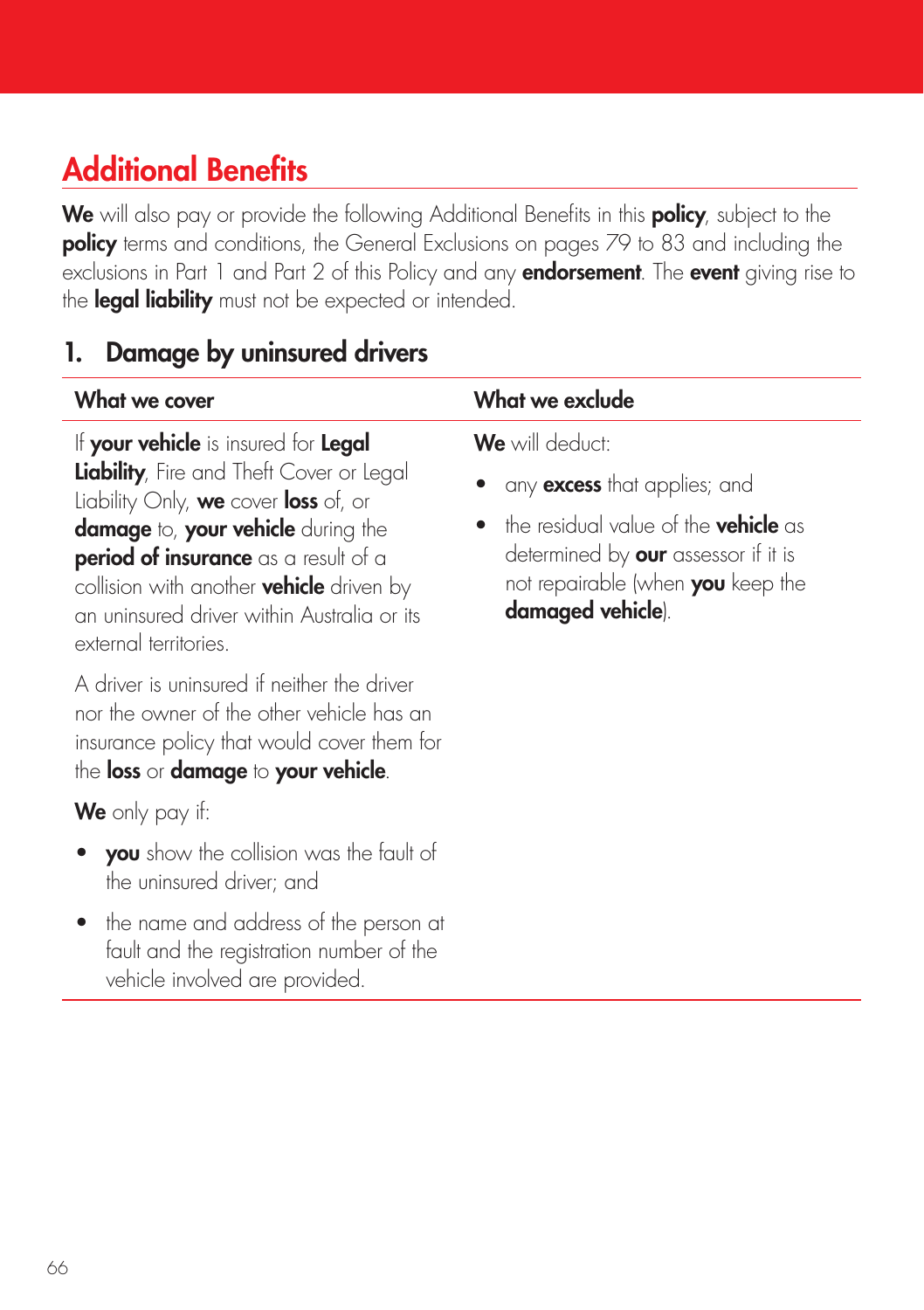The most **we** will pay under this Additional Benefit for **loss** of, or **damage** to, your vehicle in total in any one (1) period of insurance is \$5,000 or the market value of **your vehicle** (whichever is less).

If due to the circumstances of the accident, you are unable to obtain the name and address of the person at fault and/ or the registration number of the vehicle involved, please contact us on 13 22 44.

### 2. Emergency services

| What we cover |  |
|---------------|--|
|---------------|--|

If a claim is covered under Part 1 or Part 2 of this Policy during the **period of** insurance, we will cover the reasonable costs and charges levied by the police force or any fire brigade or other authority due to your vehicle causing the attendance at the accident site of a member of the:

- fire brigade or authority for the purpose of fire extinguishment or other emergency response; and/or
- police force.

What we exclude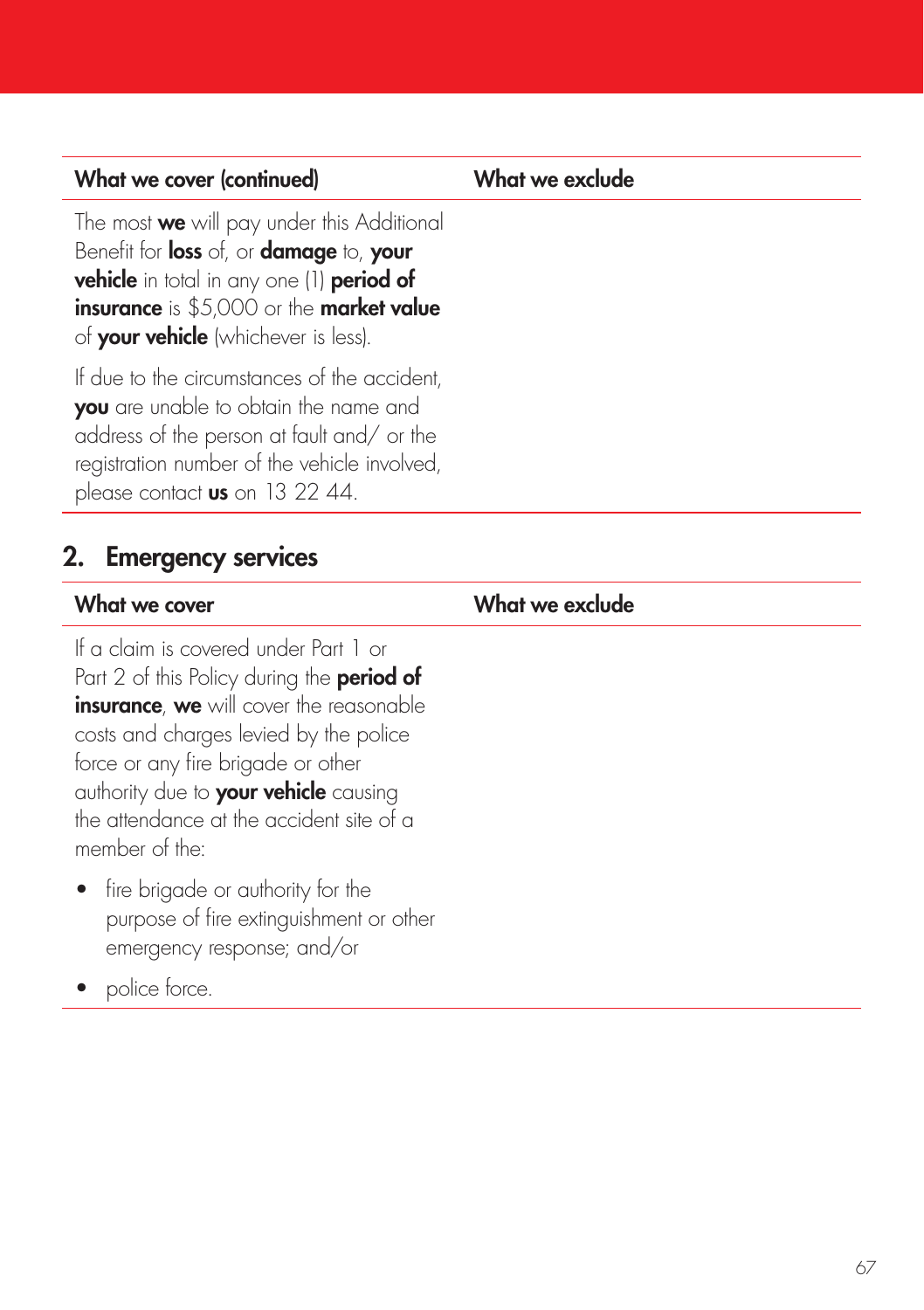# 3. Pollution

We will cover your legal liability arising directly or indirectly out of the actual, alleged or threatened discharge, dispersal, release or escape of **contaminants or** pollutants into or upon any property, land, the atmosphere, water course or body of water (including ground water), where such discharge, dispersal, release or escape:

- is caused by or in connection with the operation, ownership, possession or use by **you** or on **your** behalf of any **vehicle**;
- is caused by a sudden identifiable, unintended and unexpected **event**;
- takes place in its entirety at a specific point in time during the **period of** insurance and within Australia or its external territories; and
- does not relate to any property, land, air, water course or body of water which you own, occupy or have in your custody or control.

We will also cover the clean-up or removal costs if they are caused by such an event within Australia or its external territories.

The most we will pay for your legal liability under this Additional Benefit is \$500,000 in total in any one (1) period of insurance.

### What we cover **What we exclude**

We will not pay if the contaminants or pollutants are dangerous goods.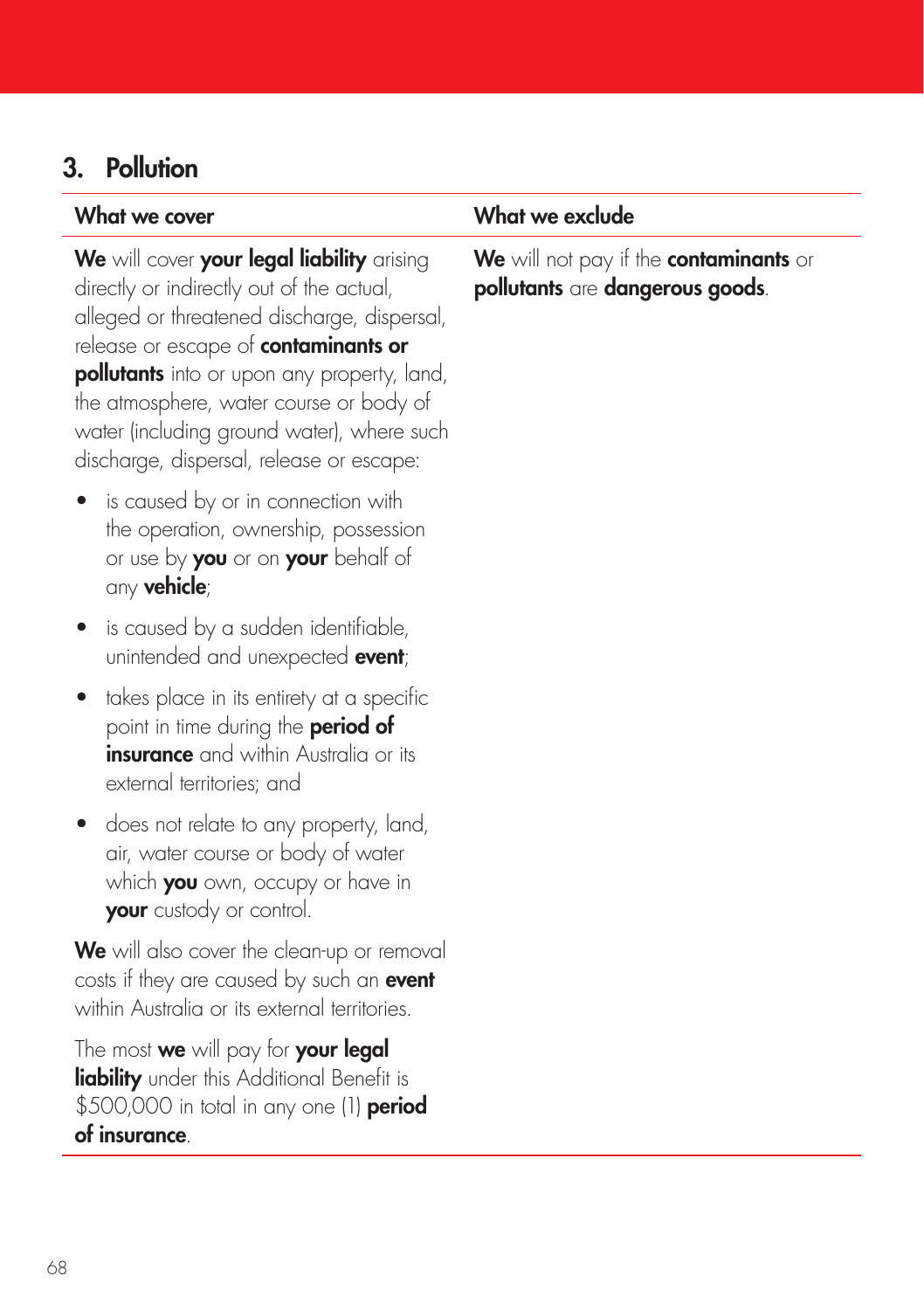# 4. Legal liability for unregistered on-site caravans

| What we cover                                                                                                                                                                                                                                      | What we exclude                                                                                                                                                                              |  |
|----------------------------------------------------------------------------------------------------------------------------------------------------------------------------------------------------------------------------------------------------|----------------------------------------------------------------------------------------------------------------------------------------------------------------------------------------------|--|
| If your vehicle is an unregistered onsite<br>caravan, we will cover your legal liability<br>caused by your use or occupation of the<br>unregistered on-site caravan during the<br>period of insurance in Australia or its<br>external territories. | <b>We</b> will not pay for:                                                                                                                                                                  |  |
|                                                                                                                                                                                                                                                    | amounts you must pay which are<br>covered, or should be covered, by<br>Medicare, workers compensation<br>or another government scheme or<br>arrangement, or private medical<br>insurance; or |  |
|                                                                                                                                                                                                                                                    | <b>loss</b> or <b>damage</b> to the unregistered on-<br>site caravan unless the caravan is an<br>insured <b>vehicle</b> and we have accepted<br>a claim for it under Part 1 of this Policy.  |  |
| 5. Non-owned vehicle liability                                                                                                                                                                                                                     |                                                                                                                                                                                              |  |
| What we cover                                                                                                                                                                                                                                      | What we exclude                                                                                                                                                                              |  |
| We will cover your legal liability as set<br>out in Part 2 of this Policy, in respect of                                                                                                                                                           |                                                                                                                                                                                              |  |

any vehicle not owned or supplied by you while that vehicle is being used or driven by you or an authorised driver in connection with your business during the **period of insurance** in Australia or its external territories.

### **Excess**

You must pay us an excess of \$500 for each claim under this Additional Benefit.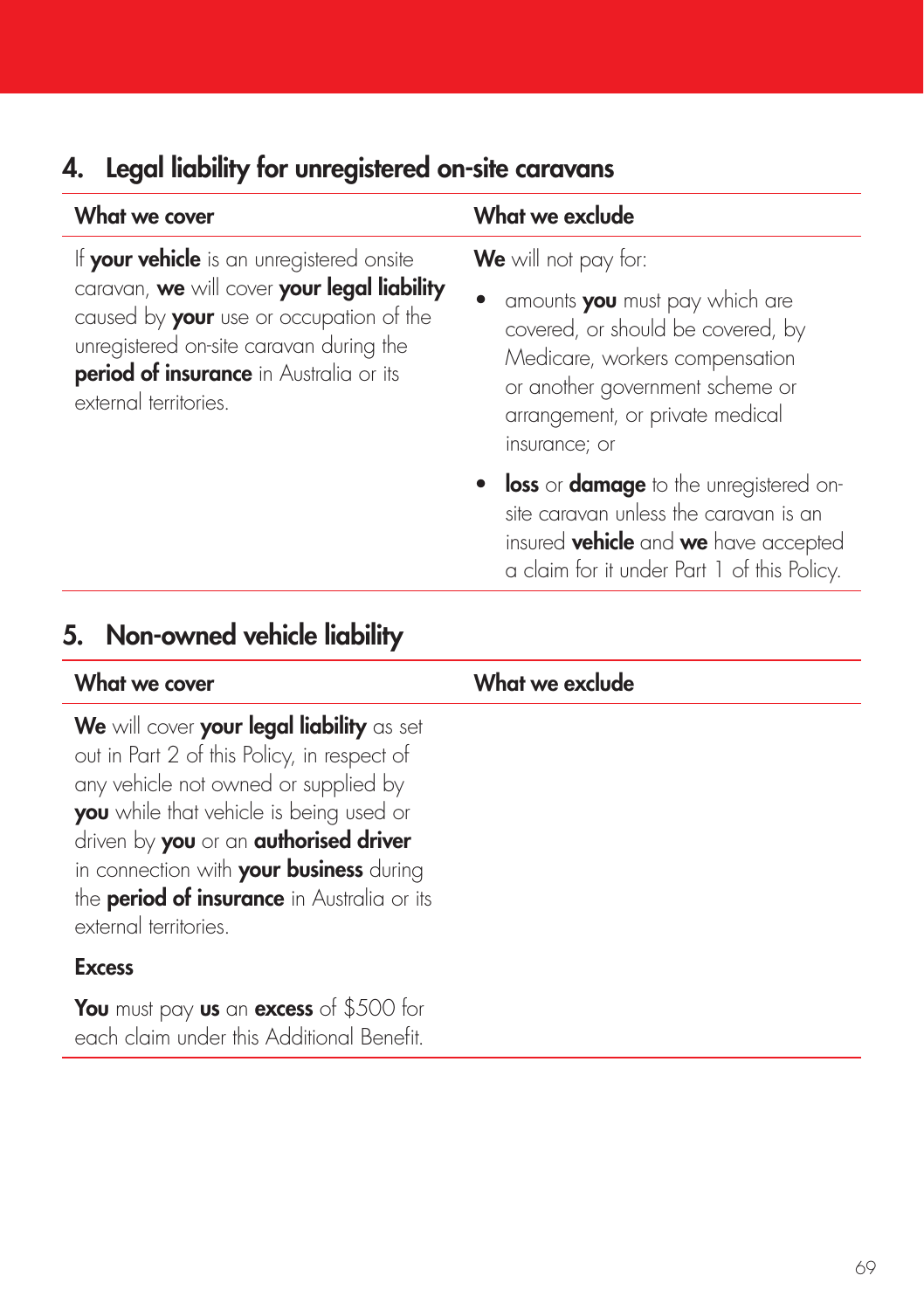# 6. Legal liability for caravans and trailers

| What we cover                                                                                              | What we exclude                                                                                                               |
|------------------------------------------------------------------------------------------------------------|-------------------------------------------------------------------------------------------------------------------------------|
| You are covered for your legal liability as<br>a result of:                                                | We do not cover loss or damage to:                                                                                            |
| the actions of a caravan or trailer while<br>it is being towed by <b>your vehicle</b> ;                    | the caravan or trailer unless it is a<br><b>vehicle</b> insured under Part 1 of this<br>policy; or                            |
| a caravan or trailer running out<br>of control after separating from<br>your vehicle while your vehicle is | • the property which is loaded or<br>unloaded from or which falls from the<br>caravan or the trailer.                         |
| moving; or                                                                                                 | We do not cover the cost to remove                                                                                            |
| another vehicle colliding or acting to<br>avoid a collision with:                                          | the trailer or caravan debris, unless the<br>caravan or trailer is an insured <b>vehicle</b> and                              |
| property falling off a caravan or<br>trailer while it is being towed by<br>your vehicle; or                | the claim for <b>loss</b> of or <b>damage</b> to the<br>caravan or trailer is covered under Part 1<br>of this <b>policy</b> . |
| property being loaded or unloaded<br>from a caravan or trailer attached<br>to your vehicle,                |                                                                                                                               |
| during the <b>period of insurance</b> in Australia                                                         |                                                                                                                               |

### Excess

You must pay the excess applicable to your vehicle for any claim under this Additional Benefit.

# How we settle a claim under Part 2

If a claim for legal liability is covered under Part 2 of this Policy, we will pay:

• the compensation;

or its external territories.

- legal costs and expenses if  $we$  have first agreed to pay these costs;
- costs and charges reasonably and necessarily incurred by you in removing or cleaning up debris, unless stated otherwise; and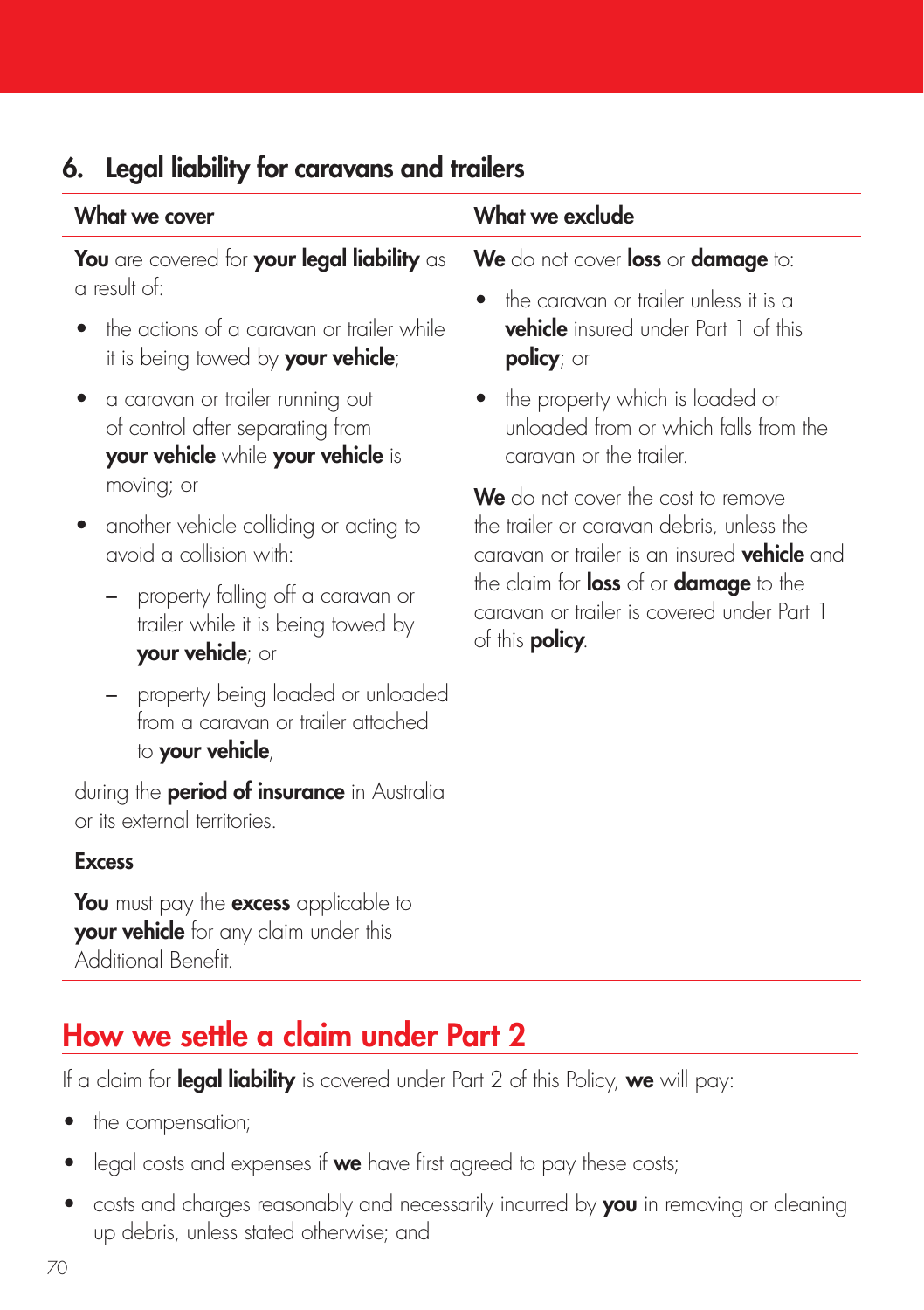• costs and charges reasonably and necessarily incurred to extinguish a fire that your vehicle has caused.

We will also pay legal costs to represent you or any other person covered under this Policy at any inquest, court proceedings or other inquiry in relation to a claim which may give rise to **you** being legally liable and where such liability is or would be covered under this Policy including under any Additional Benefits, if we have first agreed to pay these costs.

For an example of how we settle a liability claim, see pages 89 and 90 of this policy.

# Limits to what we pay

The most we will pay for all claims for legal liability to pay compensation for personal injury or **damage to property** covered under Part 2 of this Policy, arising directly or indirectly from one (1) event is \$50,000,000 (unless another amount is shown on your policy schedule) but restricted to:

- \$1,000,000 for any one (1) event occurring within the external territories of Australia, but only in respect of the death or bodily injury to another person;
- \$1,000,000 (unless another amount is shown on your policy schedule) where your **vehicle** is being used for the transportation of **dangerous goods** or is attached to, or is towing, a **vehicle** used for the transportation of **dangerous goods**; and
- \$500,000 during the **period of insurance** in respect of all claims under Additional Benefit 3 – Pollution of Part 2 of this Policy Section.

These amounts include all legal costs and expenses and any debris clean-up costs and fire extinguishment costs covered under this **policy**.

These limits are inclusive of, and are not in addition to, any amount we pay for legal liability under any Extra Cover, Additional Benefit or Optional Insurance (both Parts 1 and 2 of this Policy) or **endorsement** unless a lower limit is specified in the Extra Cover, Additional Benefit or Optional Insurance (both Parts 1 and 2 of this Policy) or any endorsement.

These limits are the most we will pay even if there are several claims against you relating to the one (1) **event**.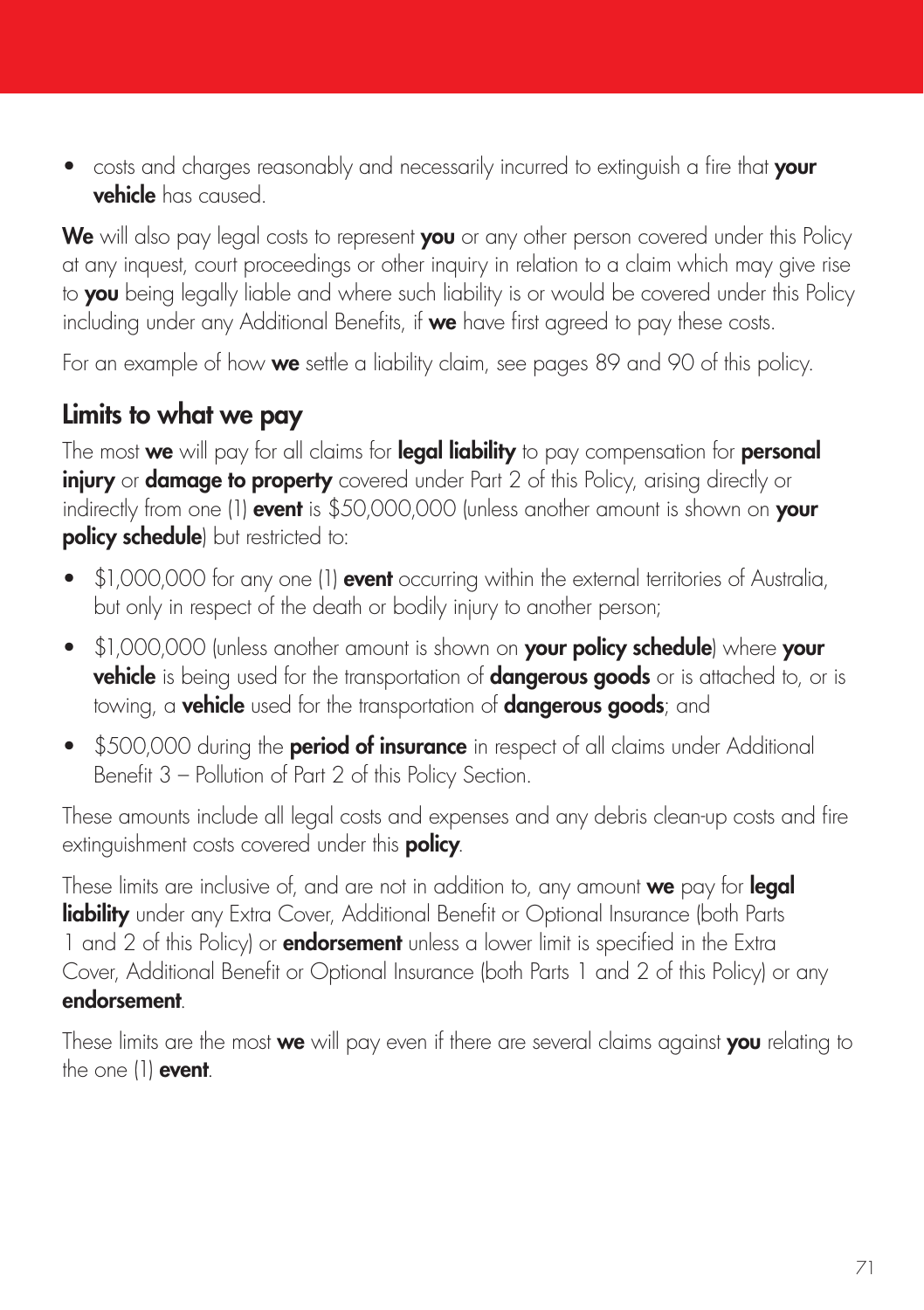# **Optional Insurance**

We provide the following Optional Insurance when requested by you, when you pay any additional premium required and when shown on your policy schedule, subject to the General Exclusions, the exclusion in any 'What we exclude' section in Part 1 or Part 2 of this **policy** and any **endorsement**.

### 1. Windscreen excess waiver

| What we cover                                                                                                                                                                                                                                                                                                                         | What we exclude |
|---------------------------------------------------------------------------------------------------------------------------------------------------------------------------------------------------------------------------------------------------------------------------------------------------------------------------------------|-----------------|
| You will not have to pay the basic excess<br>for the first windscreen or window glass<br>claim for a <b>vehicle</b> in any <b>period of</b><br>insurance. If you have any additional<br>windscreen or window glass claims during<br>the same <b>period of insurance</b> for the<br>same <b>vehicle</b> , the basic excess will apply. |                 |
| This Optional Insurance only applies<br>if your vehicle is a car, utility, 4VVD<br>or van of not more than 2 tonne<br>carrying capacity.                                                                                                                                                                                              |                 |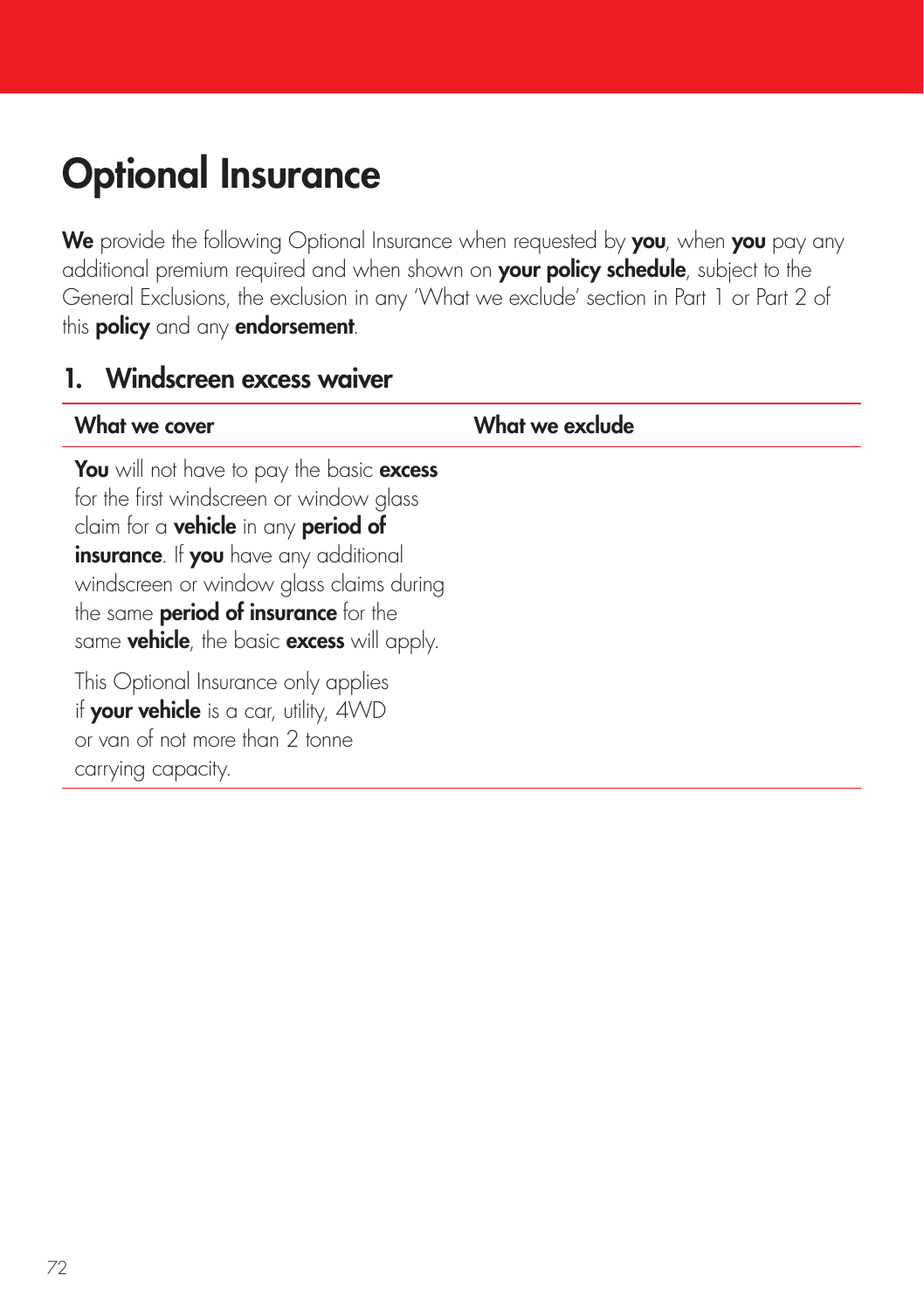# 2. Rental vehicle after accident

- a) If your vehicle cannot be driven or is in need of repair following **loss** or damage as a result of the event (other than theft) covered under Part 1 of this Policy, we will pay the cost of hiring a replacement vehicle that is a similar make and model to **your vehicle** from our provider, if our provider has such a vehicle available, and is within a reasonable distance to your location; or
- b) if a similar make and model is not available from our provider, reimburse you for the cost of hiring a replacement vehicle that is a similar make and model, from the date your vehicle is left at the repairers.

The most **we** will pay under this Optional Insurance for any one (1) **event** is \$1,500.

Please see:

- Additional Benefit 3 Hire vehicle in Part 1 of this Policy for cover applicable to and caused by the rental vehicle; or
- Extra Cover 11 Hire vehicle after theft of Part 1 of this Policy if your vehicle is stolen.

This Optional Insurance only applies if **your vehicle** is a car, utility, 4WD or van of not more than 2 tonne carrying capacity.

#### What we cover **What we exclude**

We will not pay:

- if **your vehicle** is stolen;
- to hire a **vehicle** for any period after the first business day after repairs to your vehicle have been completed;
- after **your** claim has been paid if **your** vehicle is a total loss;
- the running costs of the rental vehicle; or
- for any other non-rental costs which you may be liable to pay for under a hire agreement.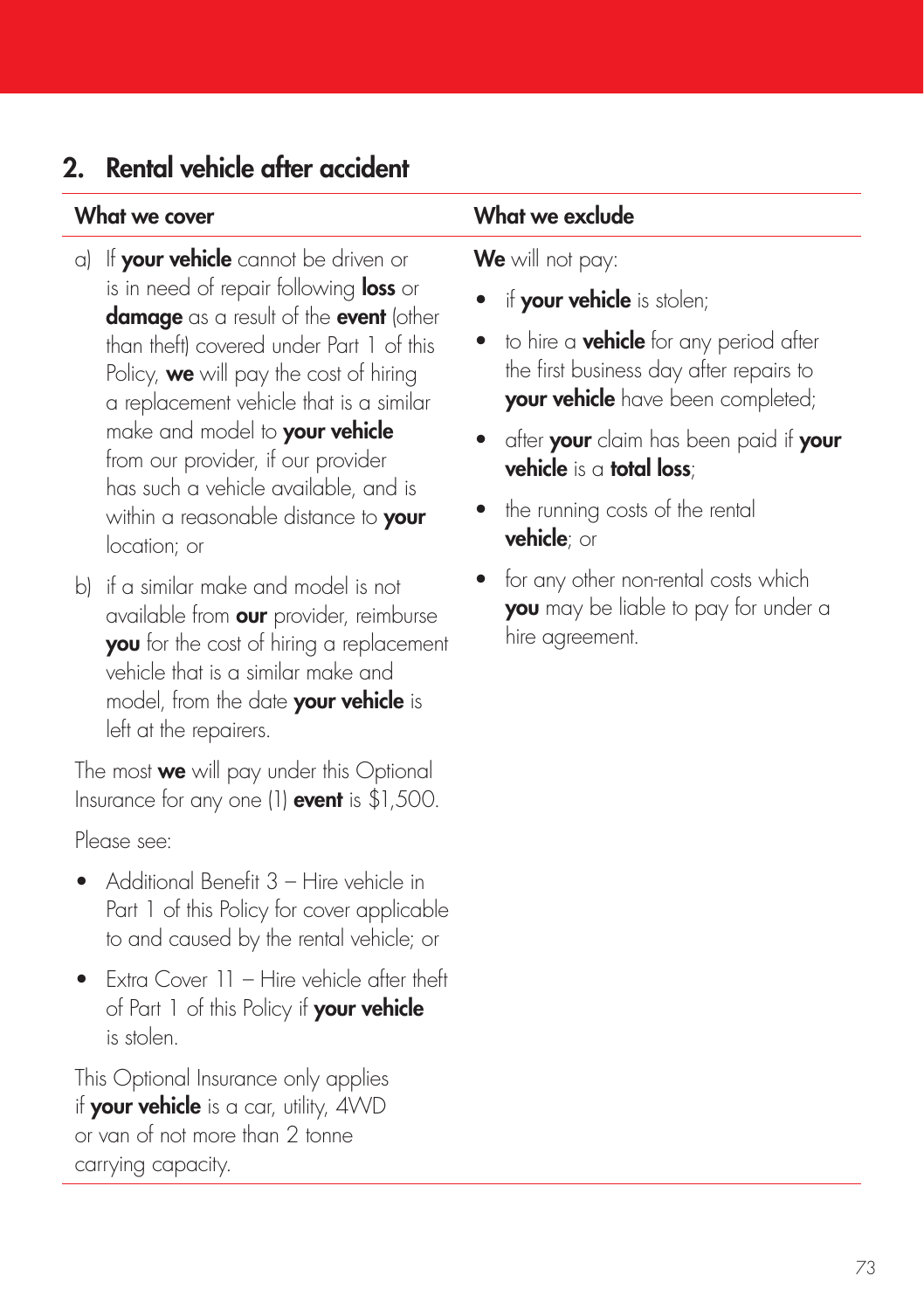# 3. Protected No Claim Bonus

| What we cover                                                                                                                                                                                                             | What we exclude                                                                                                                                     |
|---------------------------------------------------------------------------------------------------------------------------------------------------------------------------------------------------------------------------|-----------------------------------------------------------------------------------------------------------------------------------------------------|
| Where a <b>penalty claim</b> would affect your                                                                                                                                                                            | This Optional Insurance does not apply:                                                                                                             |
| no claim bonus, it will not be affected<br>for a <b>vehicle</b> provided that you have not<br>made a previous <b>penalty claim</b> for an<br>event occurring in the period of insurance<br>for that same <b>vehicle</b> . | • if your vehicle is not a car, utility,<br>4WD or van of not more than 2 tonne<br>carrying capacity; and<br>• unless you are entitled to a maximum |
|                                                                                                                                                                                                                           | No Claim Bonus for your vehicle.                                                                                                                    |

# 4. Damage to towed vehicles

| What we cover                                                                                                                                                                                                                                                                                                                     | What we exclude                                                                                                                                                                        |
|-----------------------------------------------------------------------------------------------------------------------------------------------------------------------------------------------------------------------------------------------------------------------------------------------------------------------------------|----------------------------------------------------------------------------------------------------------------------------------------------------------------------------------------|
| If your vehicle is a registered tow truck,<br>we cover all amounts you become legally<br>liable to pay for <b>loss</b> of, or <b>damage</b> to,<br>any vehicle being towed, retrieved or<br>carried by your vehicle, in the period<br><b>of insurance</b> in Australia or its external<br>territories caused by an <b>event</b> . | We will not pay if your vehicle and the<br>vehicle being towed, retrieved or carried<br>are being operated contrary to any law<br>or regulation relating to the use of a<br>tow truck. |
| The most <b>we</b> will pay under this Optional<br>Insurance for any one (1) event is<br>$$150,000$ for loss of, or damage to, any<br><b>vehicle(s)</b> being towed, retrieved or carried<br>by your vehicle.                                                                                                                     |                                                                                                                                                                                        |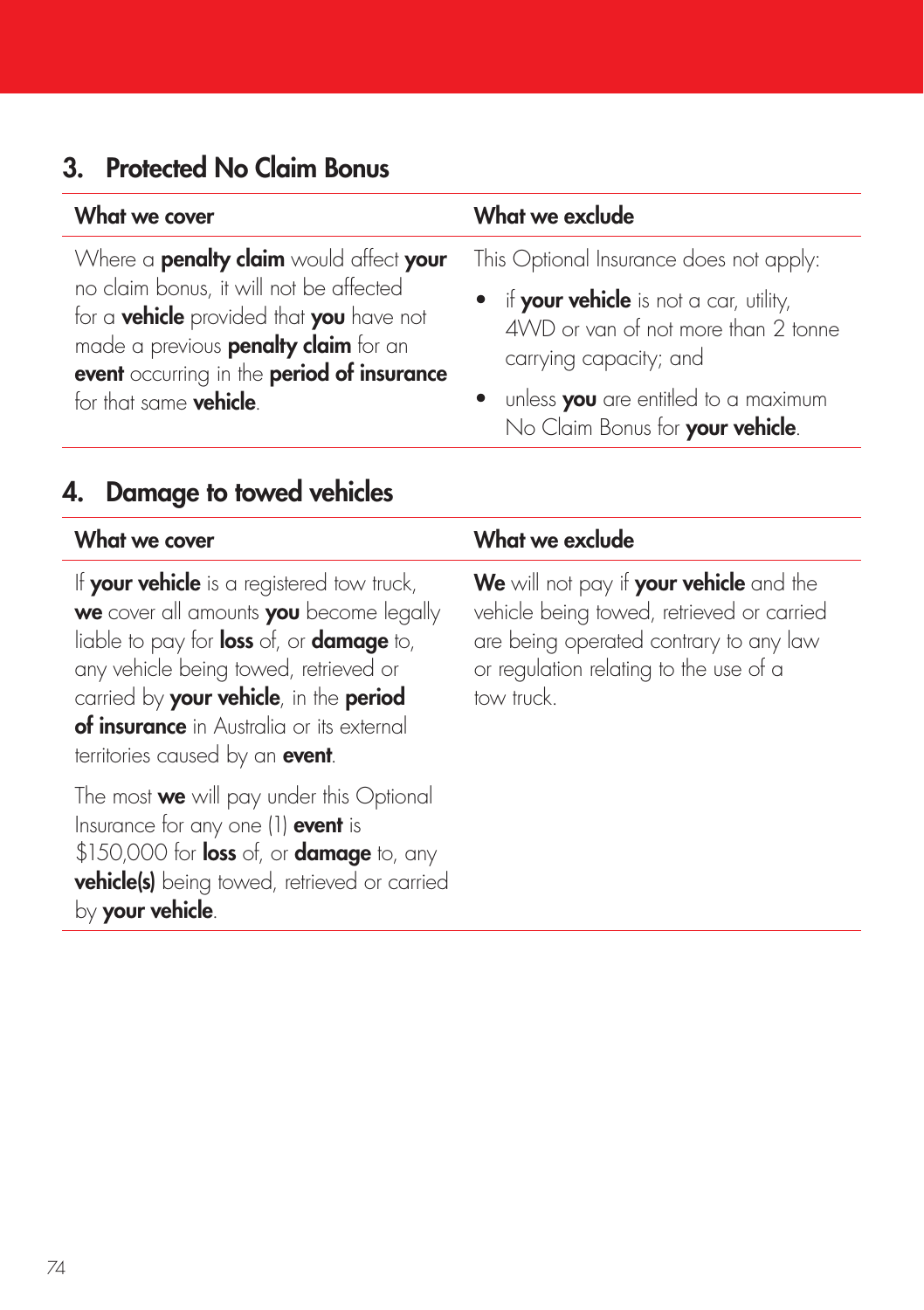# **Excess**

An **excess** is the amount you will have to pay for each event when you make a claim under this Policy, unless stated otherwise. Please refer to General Claims Condition – Paying your excess on pages 23 to 24 for information about the options for paying the excess.

**Excesses** are cumulative. For each **event**, or series of events arising from the one (1) originating cause, **you** will bear the amount of the **excess** in respect of each and every insured **vehicle**, unless stated otherwise. You might have to pay more than one type of excess when you claim.

Under Extra Cover  $10$  – Towing and storage of Part 1 of this Policy, if you withdraw a claim or we refuse to accept it you do not have to pay an excess, however you must refund any towing or storage costs we have incurred if we ask you to.

Under Extra Cover 11 – Hire vehicle after theft of Part 1 of this Policy, if you withdraw a claim or we refuse to accept it you do not have to pay an excess, however you must refund any hire costs we have incurred if we ask you to.

Under Additional Benefit 6 – Legal liability for caravans and trailers of Part 2 of this Policy, the excess that applies is the one applicable to your vehicle.

The basic **excess** is shown on **your policy schedule**. The amounts for any other **excesses** (or where the amounts can be found in this policy) are detailed below on pages 76 to 78. You might have to pay more than one type of excess when you claim. You must pay the excesses in full.

#### When your excess will be waived if the driver of your vehicle is not at fault

You do not pay any excess when your vehicle is a motorcycle, car, 4WD, utility or van of not more than 2 tonne carrying capacity if:

- another **vehicle** is involved in the event, and the driver of your vehicle is not at fault and you provide the name and address of the other driver at fault and the registration number of the other vehicle; or
- no other vehicle is involved in the event, and the driver of your vehicle is not at fault and you provide the name, address and phone number of the person at fault.

A failure to provide this information means we will not able to waive your excess. It does not otherwise impact the cover under your policy for loss or damage to your vehicle under this Policy. However, if your vehicle is insured for Legal Liability, Fire and Theft or Legal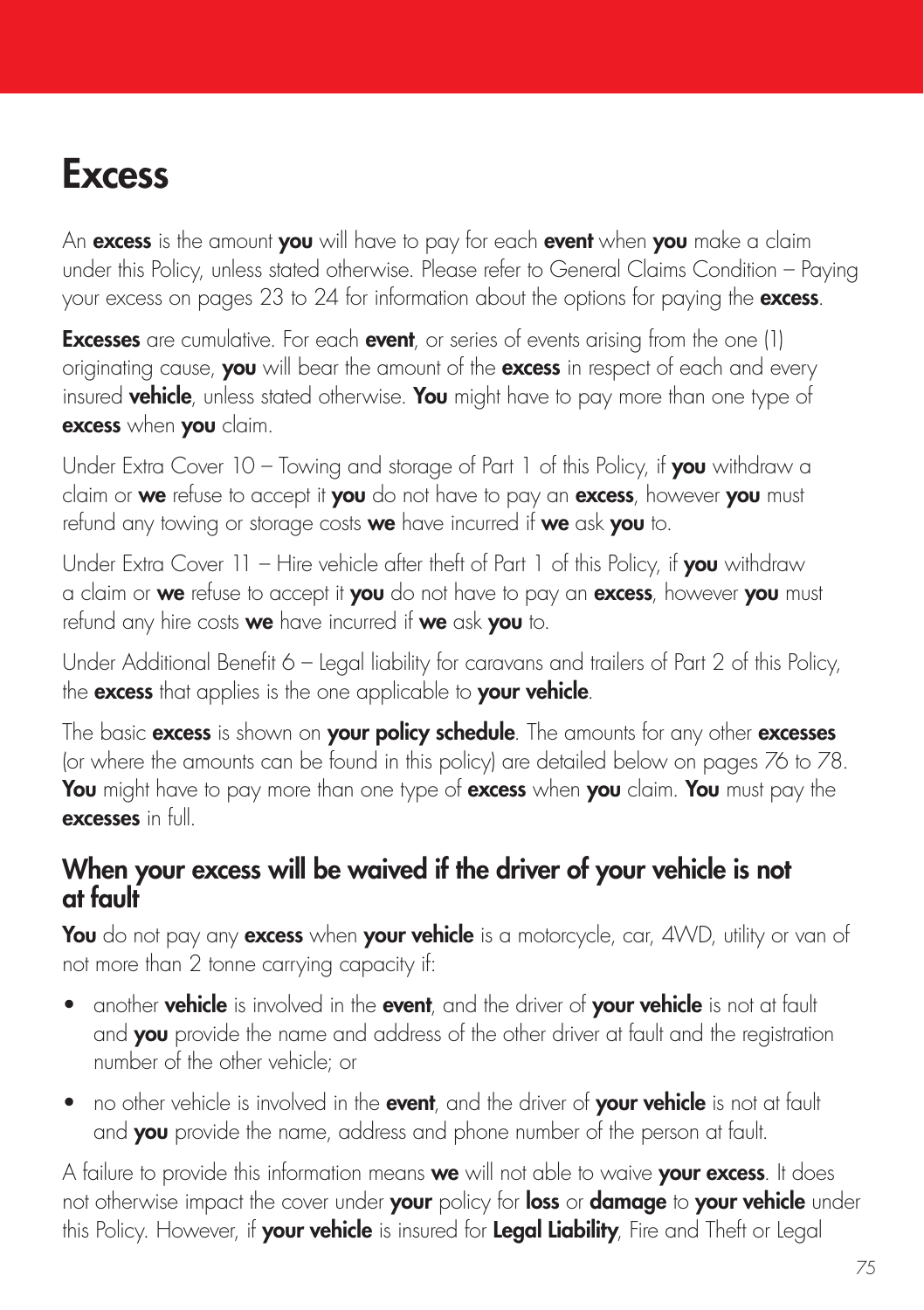Liability only, then cover for loss or damage to your vehicle under Additional Benefit 1 – Damage by uninsured drivers of Part 2 of this Policy is only provided if you provide the name and address of the at fault driver and the registration number of the vehicle involved.

# Types of excesses

### Basic excess

The basic excess is the amount shown on your policy schedule.

# Age or inexperienced drivers excess

An age or **inexperienced driver excess** applies if a driver under 25 or an *inexperienced* driver was in charge of your vehicle at the time of an event. This excess is added to any other **excess** that applies. This **excess** will not apply to glass, **damage** while parked, fire, malicious damage, theft or storm claims.

In the case of a claim where the driver was less than 25 years of age or was an inexperienced driver, the following age or inexperienced driver excesses will apply to the claim when:

- a) the **vehicle** is a car, 4WD, utility or van of not more than 2 tonne carrying capacity:
	- i) for drivers under 21 years of age \$500;
	- ii) for drivers 21 years of age or older \$300;
	- iii) for inexperienced drivers \$250.
- b) the **vehicle** is a prime mover and:
	- i) the **insured amount** for the prime mover is less than \$100,000 or it is insured for Legal Liability Only – the age or **inexperienced driver excess** is \$2,500 or \$3,500 if the prime mover was towing more than one trailer at the time of the event;
	- ii) the **insured amount** for the prime mover is \$100,000 or more but not more than \$200,000 – the age or **inexperienced driver excess** is \$10,000 or \$15,000 if the prime mover was towing more than one trailer at the time of the event;
	- iii) the **insured amount** for the prime mover is more than  $$200,000 -$  the age or inexperienced driver excess is \$25,000 or \$37,500 if the prime mover was towing more than one trailer at the time of the event;
- c) the **vehicle** is not a car, 4WD, utility, van of not more than 2 tonne carrying capacity the age or **inexperienced driver excess** is \$750.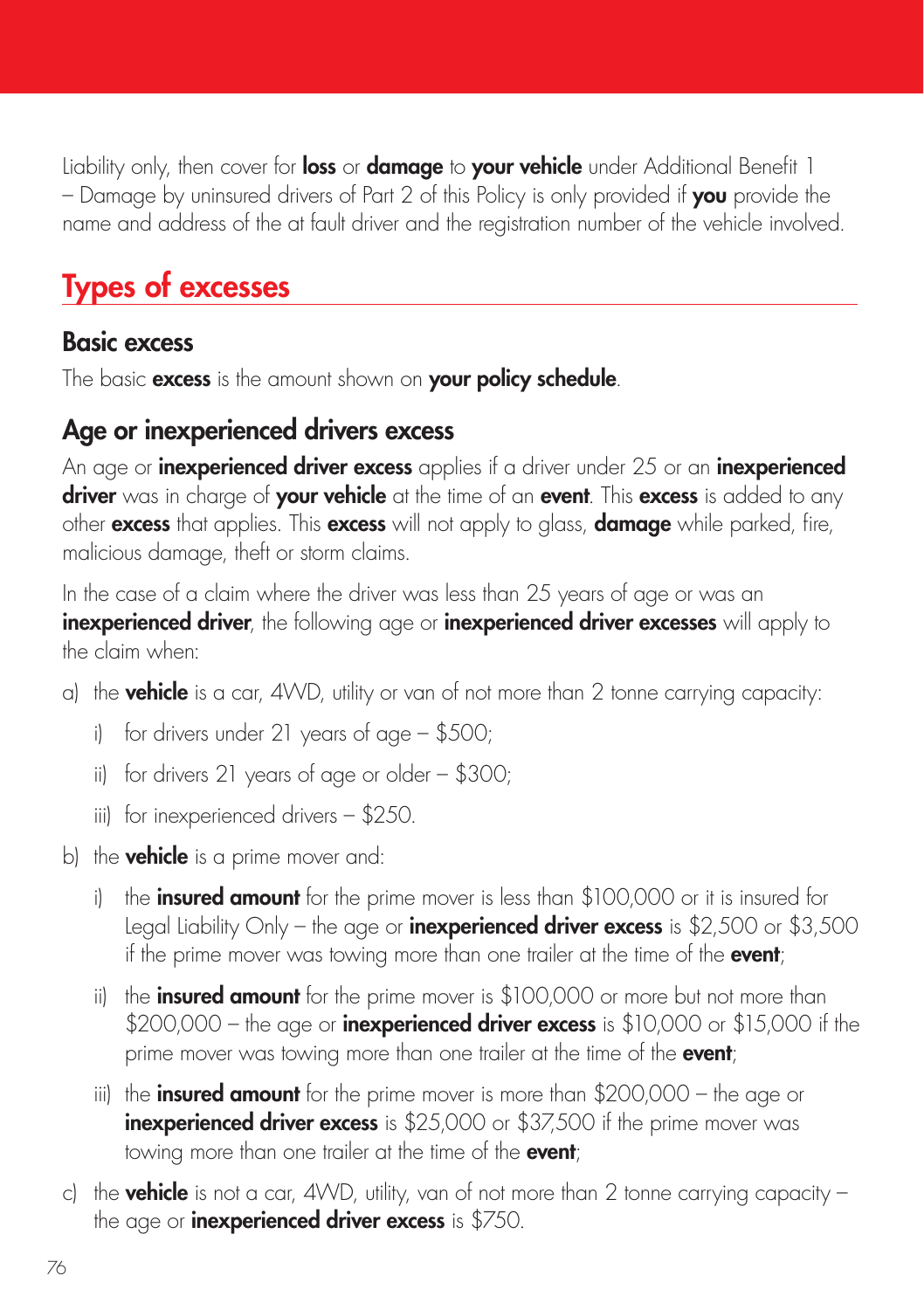You must pay the applicable age or *inexperienced driver excess* in addition to any other excess for your vehicle that may be payable. For the purposes of the age or inexperienced driver excess, a dolly is considered a trailer.

# Tipping excess

A tipping **excess** applies if **your vehicle** is a trailer or rigid body truck and it is **damaged** while the tipping hoist is partly or fully extended. The tipping **excess** is \$1,000 and you pay this in addition to any other excess payable for your vehicle.

# Theft excess

A theft excess of  $$2,500$  applies to each claim for theft or **damage** occasioned by theft of:

- a) your skid steer loader, excavator, loader, backhoe or bobcat; or
- b) any of their accessories, whether these accessories are attached to your vehicle at the time of the theft or **damage** or not.

You pay the theft excess in addition to any other excess for your vehicle that may be applicable.

# Endorsement excess

An endorsement excess may apply if you have endorsements to your policy. Any **endorsement excess** applicable to **your policy** will be specified in the endorsement wording.

You pay the endorsement excess specified in the endorsement wording in addition to any other excess for your vehicle that may be payable.

# Radius excess

A radius excess applies to a claim for loss or damage to your vehicle or legal liability if at the time of the event, your vehicle was on a journey to or from a destination beyond the maximum radius of operation shown on your policy schedule, measured from your vehicle's garaged postcode shown on your policy schedule.

The radius **excess** is:

- a)  $$500$  if **vour vehicle** is a truck or bus;
- b) \$2,500 if your vehicle is a trailer which at the time of the event was being towed by a prime mover or \$500 if being towed by a truck; or
- c)  $$7,500$  if your vehicle is a prime mover.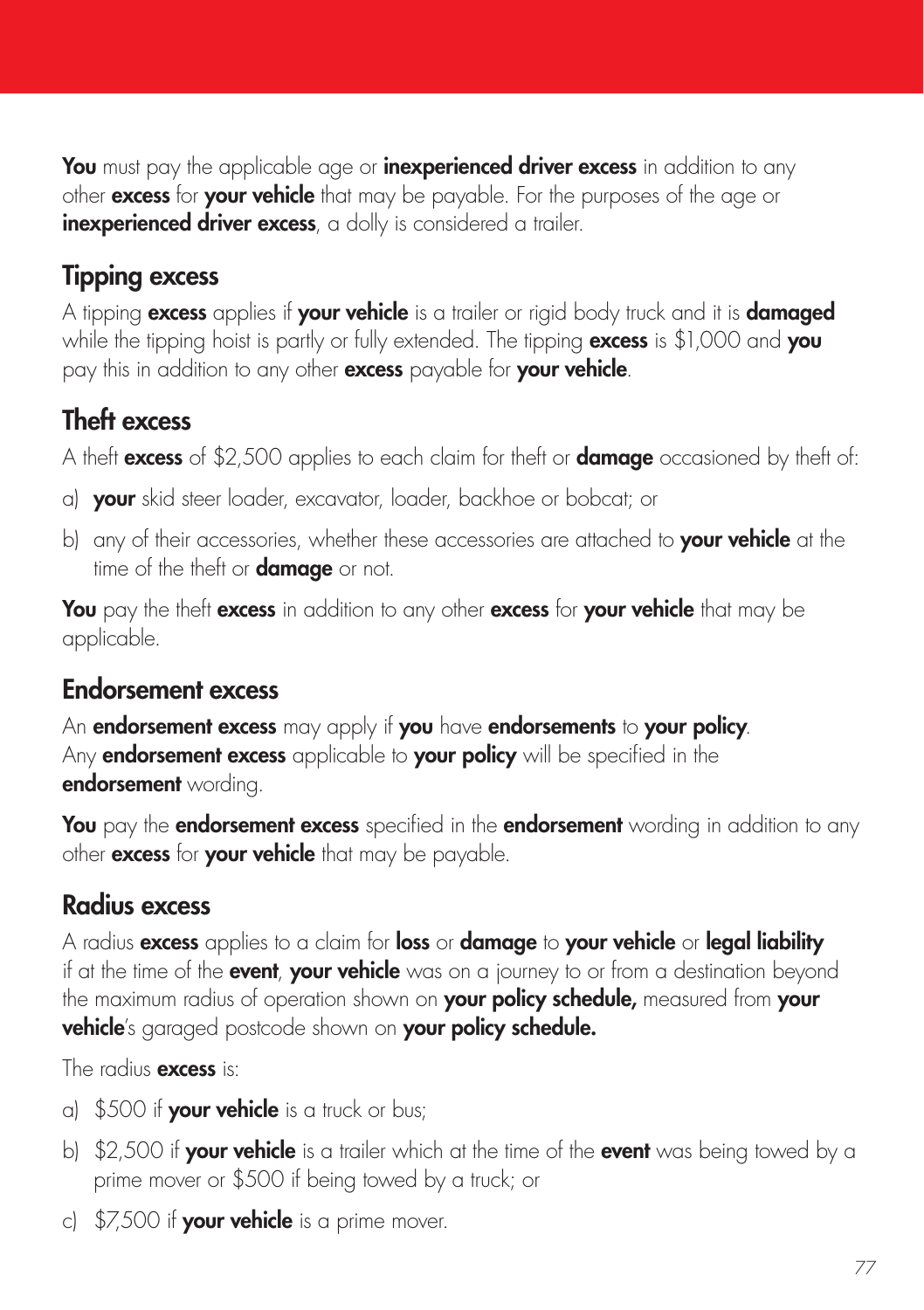You pay the radius excess in addition to any other excess for your vehicle that may be payable.

# Additional Benefit excesses

An **excess** of \$500 applies to any claim under Part 1, Additional Benefit  $3$  – Hire Vehicle of this Policy Section (unless another amount is shown on any **endorsement** in which case that other amount applies).

An **excess** of \$2,500 applies to any claim under Part 1, Additional Benefit  $7 -$  Non-owned trailer in control of this Policy Section. This **excess** is additional to any **excess** payable for your vehicle.

An **excess** of \$500 applies to any claim under Part 2, Additional Benefit  $5 -$  Non-owned vehicle liability of this Policy Section.

# Application of excess involving trailer and towing vehicle

If a trailer being towed by your vehicle damages the property of another person and:

- a) Only the trailer was **damaged**, the excess for the towing vehicle will apply; or
- b) There is no **damage** to either the trailer or towing **vehicle**, the **excess** for the towing vehicle will apply.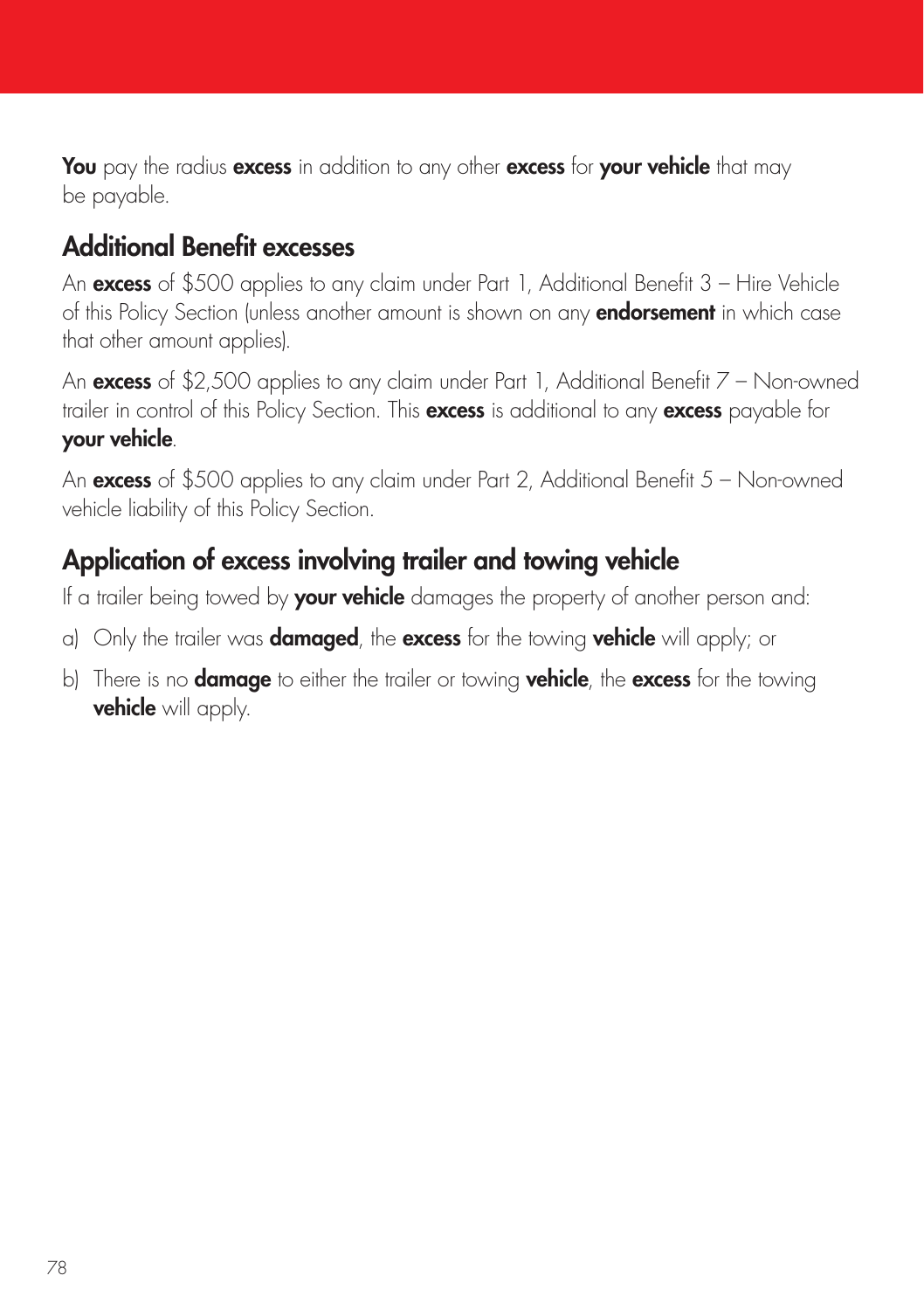# General exclusions

You are not covered under this policy:

- for an event occurring when your vehicle is being driven by, or is in the charge of, someone who:
	- was under the influence of, or had their judgement affected by, any alcohol, drug or medication;
	- had more than the legal limit of alcohol or drugs in their breath, blood, urine or saliva as shown by analysis;
	- refused to take a test for alcohol, drugs or medication; or
	- was not licensed, not correctly licensed or not complying with the conditions of their licence.

However, we will cover you:

- $-$  if you or one of your directors or a shareholder holding more than 15% of shares in you (in the event you are a company) were not the driver or person in charge of **your vehicle** at the time of the **event** and you can satisfy us that you did not know, and could not have reasonably known, of any of the above circumstances; or
- if and to the extent that it can be demonstrated that the alcohol, drugs or medication intake did not contribute to the **event**

If we pay a claim, we can recover those costs from the person who was driving or in charge of your vehicle, unless the law prohibits recovery by us.

- if you or an authorised driver, with your knowledge or consent, does something or neglects to do something that is not in accordance with this **policy** or does not give **us** the reasonable information or assistance that  $we$  ask for in respect of a claim;
- for theft of or malicious **damage** to your vehicle when anyone insured under this policy has not taken care to prevent this loss or damage, by:
	- ensuring the **vehicle** was locked whilst parked or otherwise unattended;
	- $-$  ensuring the **vehicle** was parked in a garage/car-port if available; or
	- $-$  ensuring goods and valuables inside the **vehicle** are hidden and out of sight;
- for the following financial and non-financial loss or extra costs following loss or damage to your vehicle covered by this policy: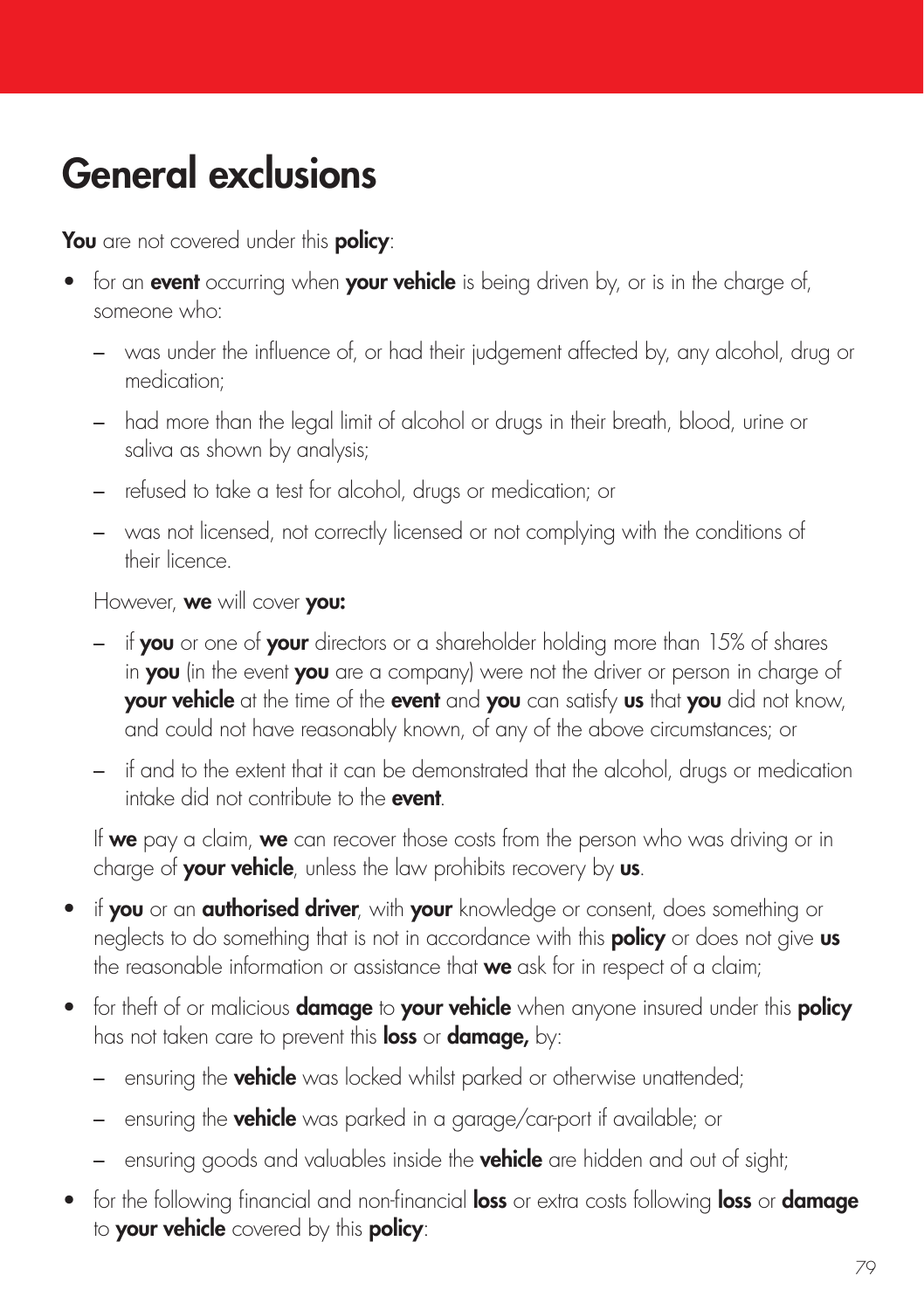- **loss** caused by delay, confiscation or detention, for example by customs or another lawful authority;
- lack of market or lack of any type of performance;
- loss occurring because you cannot use your vehicle;
- reduction of your vehicle's value (including its trade-in or resale value) after being repaired;
- reduction of your vehicle's working life;
- **loss** of income or wages, medical expenses or **loss** related to stress or anxiety, unless part of a claim for compensation against you for which your legal liability is covered under this **policy**;
- professional, expert, legal consulting or valuation costs, cleaning costs, travel costs or other types of costs because you cannot use your vehicle, unless expressly covered by this **policy**; or
- loss or costs, including the costs of your time to prove your loss or damage to help us with your claim.
- for loss of, or damage to, a drill rod or bit attached to your vehicle while the drill rod or bit is being used for its designed purpose. For the purposes of this exclusion, a drill rod or bit includes any part attaching to or forming part of the drill rod or bit including but not limited to pipes, guides, filters, gaskets, plugs, caps, beacon housings, tool heads, nozzles and/or any other electronic mechanism;
- for the cost to repair or replace burnt out electric motors or wiring of appliances in your caravan;
- for **damage** to your caravan, caravan annexe, trailer or personal effects caused by biting, chewing or scratching by an animal or bird;
- for **damage** to your caravan, caravan annexe or personal effects caused by any tenant;
- if your unregistered on-site caravan is unoccupied for sixty (60) consecutive days. (If you want cover over sixty (60) days, you need to ask us for an extension of time and we must agree in writing. We might charge an extra premium or impose special terms);
- for **loss** or **damage** to **your** caravan caused by the sea or rising water, but not rainwater runoff;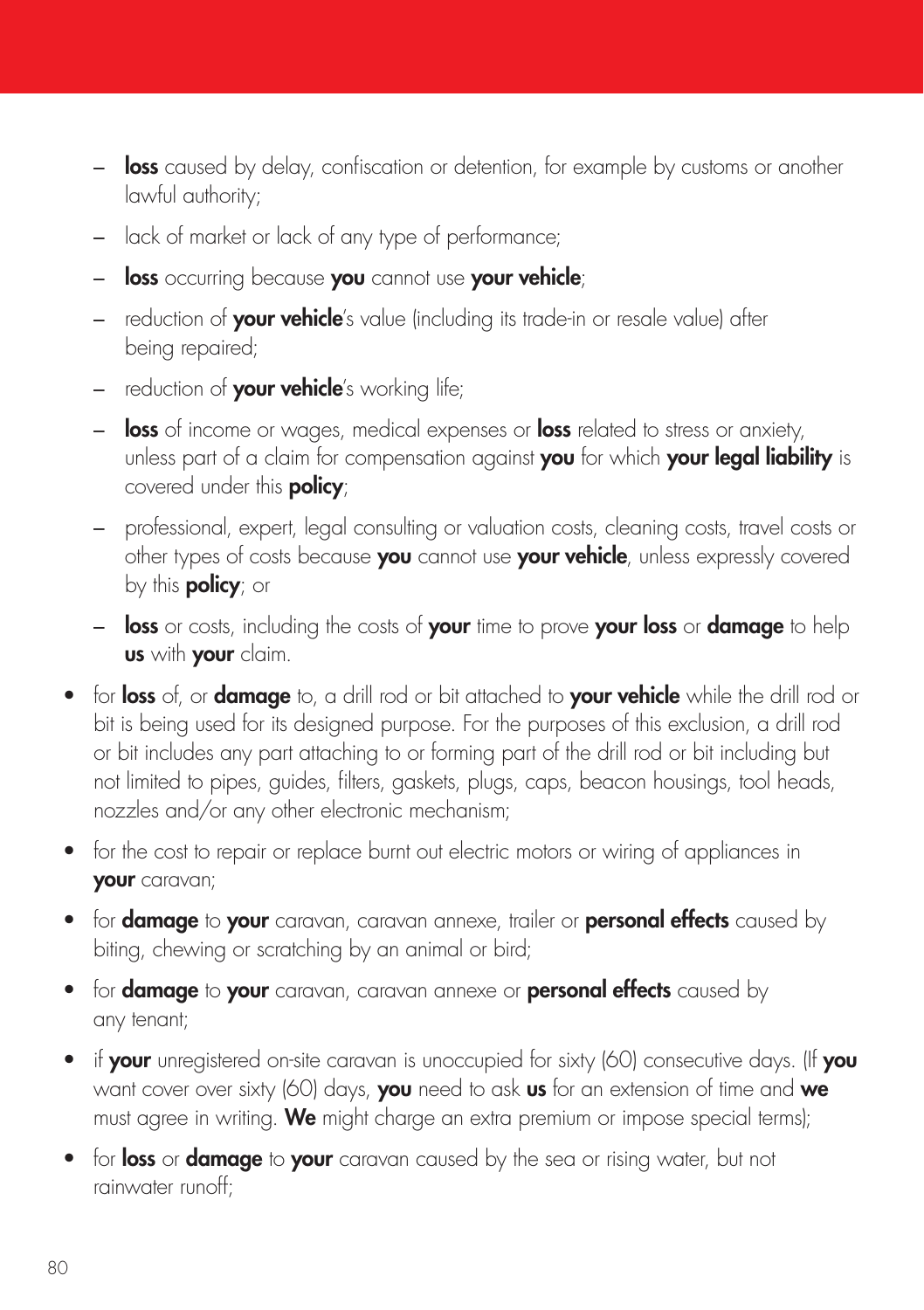- for loss or damage or legal liability caused or contributed to, by or arising from or involving any actual or threatened use, existence or release of biological, bacterial, infectious, viral, germ, chemical or poisonous **contaminants or pollutants** or any looting or rioting following these occurrences (except for any cover provided under Additional Benefit  $3$  – Pollution of Part 2 of this **policy**), or the action taken by a public authority to prevent, limit or remedy the actual or threatened release of any such materials;
- for theft by anyone who has hired or leased your vehicle or who has taken it as security for a debt;
- for any **loss, damage** or **legal liability** caused by any person or organisation who lawfully destroys or takes away your ownership or control of any property or vehicle covered under this **policy**;
- for any loss, damage or legal liability which happens before the period of insurance or which arises from an **event** before the **period of insurance** starts unless specifically stated otherwise;
- for an **event** that occurs outside Australia or its external territories:
- for loss, damage or legal liability, if another person is, or could have been, liable to compensate you for such loss, damage or legal liability, but you have agreed with that person either before or after the loss, damage or legal liability occurred that you would not seek to recover any moneys from that person;
- if the event that is the subject of the claim was intentionally or recklessly caused by you or the driver of your vehicle or someone acting with your or their express or implied consent;
- if the event, loss, damage or legal liability is excluded by any endorsement;
- if, at the time of an event, your vehicle was damaged, unsafe or unroadworthy.

However, we will cover you, if the damaged, unroadworthy or unsafe condition of your vehicle:

- did not cause or contribute to the loss, damage or legal liability being incurred; or
- could not reasonably have been detected by you;
- if, at the time of an event, your vehicle was:
	- being used in a race, contest, trial, test, hill climb or any similar activity;
	- being used on a competition race track, circuit, course or arena;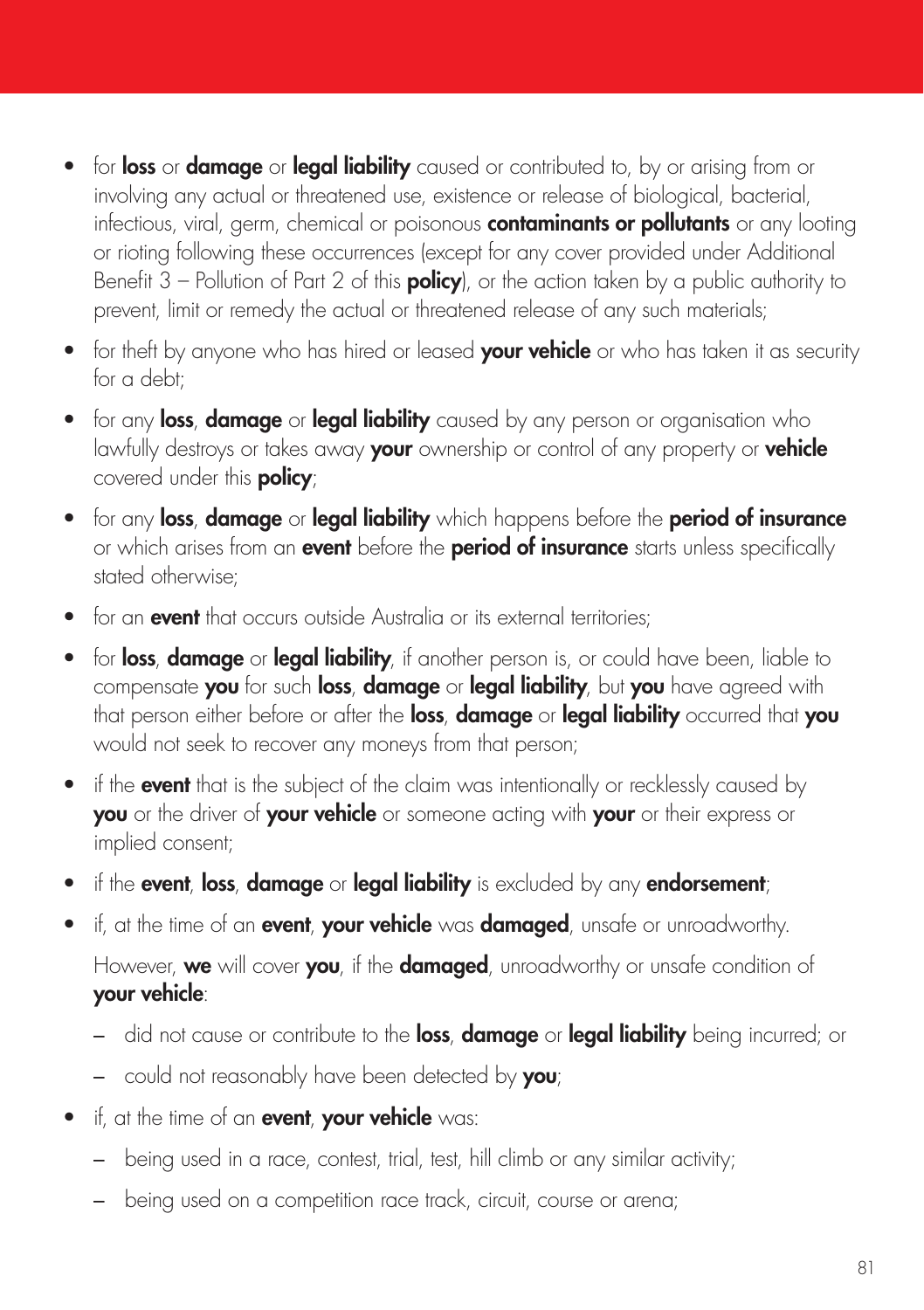- $-$  being used by you for illegal purposes (such as a criminal act) by you or for which you gave encouragement, assistance or consent (either expressly or impliedly);
- carrying passengers for payment or reward unless it was a carpool, childcare arrangement or fare paying passenger bus;
- carrying more passengers than it was designed for, or than the driver is permitted to carry by law ;
- conveying, towing, lifting or carrying a load not secured according to law or more than that which it was designed to convey, tow, lift or carry;
- $-$  being used to move **dangerous goods** or substances that pollute or contaminate unless this was done legally;
- travelling on railway lines; or
- being operated, transported or driven in an underground mine or mining shaft (but we will cover you if your vehicle was being used for open cut mining).
- for theft of or damage to your vehicle if the vehicle is left unattended, unlocked and with the keys left in the **vehicle**.
- for loss or damage or legal liability caused or contributed to, by or arising from any:
	- i) total or partial destruction, distortion, erasure, corruption, alteration, misinterpretation or misappropriation of **electronic data**;
	- ii) error in creating, amending, entering, deleting or using **electronic data**; or
	- iii) total or partial inability or failure to receive, send, access or use **electronic data** for any time or at all,

from any cause whatsoever, regardless of any other contributing cause or event whenever it may occur.

- for any loss, damage or legal liability directly or indirectly caused by, or arising from, or in consequence of, or contributed to by:
	- ionising radiations or contamination by radioactivity from any nuclear fuel or waste from the combustion or fission of nuclear fuel;
	- the radioactive, toxic, explosive or other dangerous properties of nuclear machinery or any part of it; or
	- nuclear weapons material.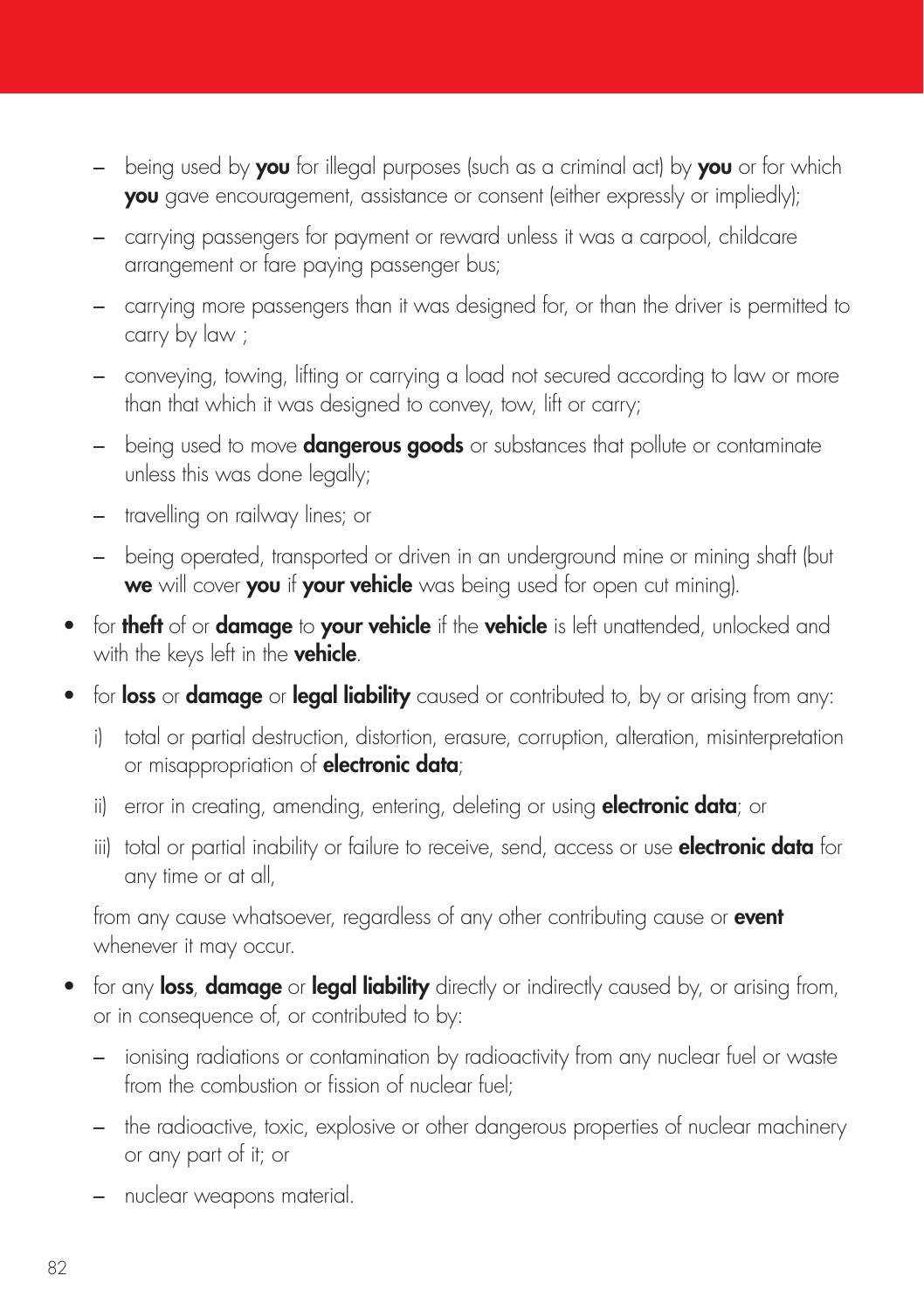For the purpose of this exclusion only, combustion includes any self-sustaining process of nuclear fission and/or fusion.

- for any loss, damage or legal liability directly or indirectly caused by, or arising from, or in consequence of, or contribution to by
	- revolution, hostilities, war or other acts of foreign enemy, war like activity (whether war is declared or not), military coup, hostile acts of sovereign or government statesponsored entities;
	- for expropriation including lawful seizure, resumption, confiscation, nationalisation, destruction or damage to property by or under the order of any government or public or local authority or any looting or rioting following these events; or
	- any looting or rioting following these events stated above;
- for personal injury, damage to property, legal liability, loss, damage, cost or expense of whatsoever nature directly or indirectly caused by, resulting from or in connection with:
	- $-$  with any **act of terrorism** regardless of any other cause or **event** contributing concurrently or in any other sequence to the **personal injury, damage to property**, legal liability, loss, damage, cost or expense; or
	- any action taken in controlling, preventing, suppressing or in any way relating to any act of terrorism.
- despite any provision of this policy, this policy does not cover and will not make any payments or provide any services or benefit to you or to any other party to the extent that such cover, payment, service or benefit would contravene any applicable trade or economic sanctions, law or regulation;
- for theft, loss of, or **damage** to, a hire vehicle you have insured with the hire company, except as covered under Additional Benefit  $3$  – Hire vehicle of Part 1 of this **policy**;
- for any legal liability you or an authorised driver cause or incur in connection with your or the authorised driver's use of a hire vehicle you have insured with the hire company, except as covered under Additional Benefit 3 – Hire vehicle of Part 1 of this **policy**.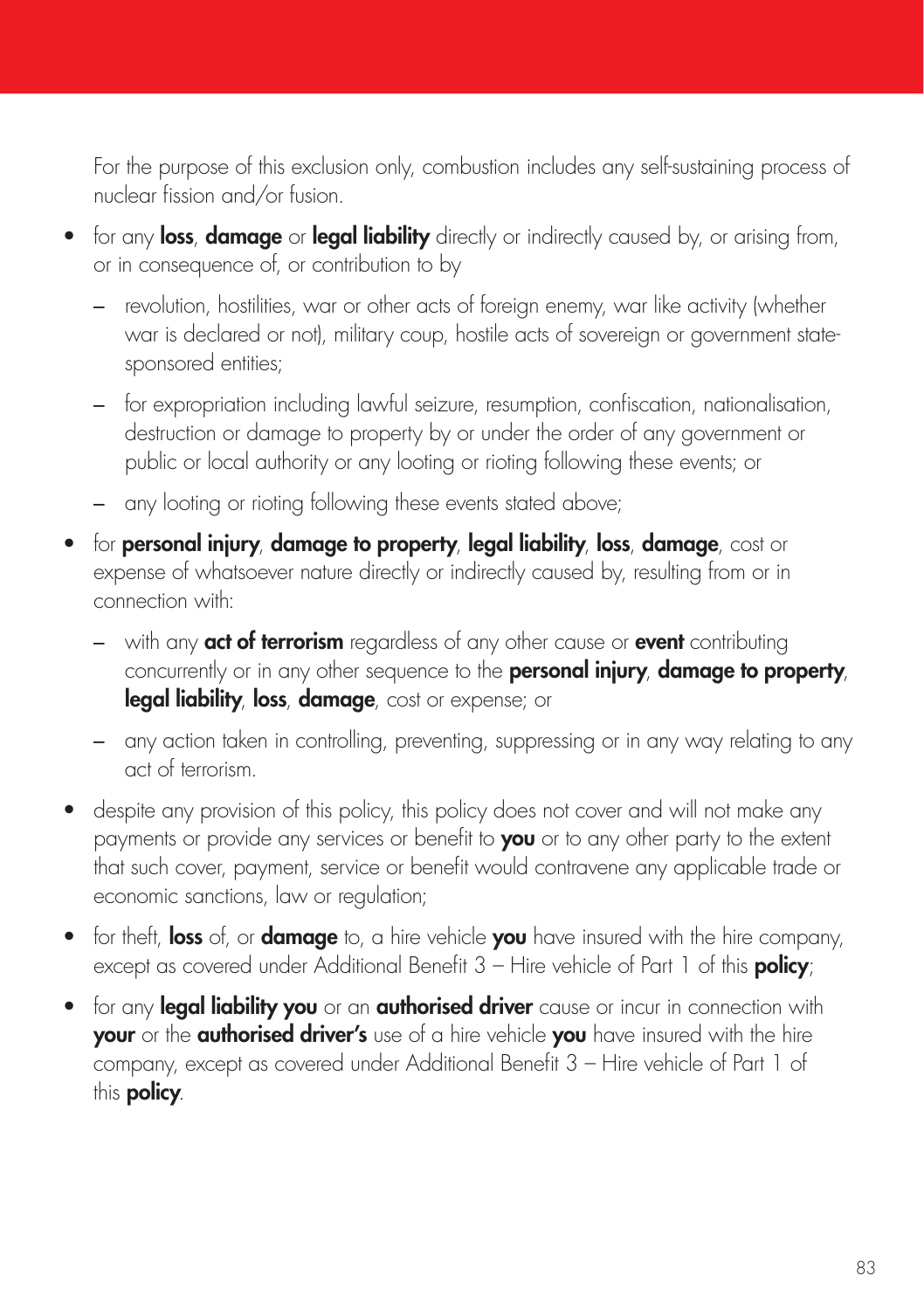# Worked dollar claim examples

The following worked dollar claim examples are designed to assist you in understanding some of the benefits in this **PDS** and how claims are calculated. The examples do not cover all scenarios or all benefits and do not form part of your policy terms and conditions. The following should be used as a general guide only. You should consider all examples as each example covers different benefits and scenarios.

All amounts are shown in Australian dollars and are GST inclusive unless indicated otherwise. You should read the PDS and Policy Wording and your policy schedule for full details of what we cover as well as what Policy limits, conditions and exclusions apply.

# Example: Total loss – Market value

*A car that has a carrying capacity of not more than 2 tonne is comprehensively insured for market value. The basic excess is \$500. The vehicle is damaged in an event and the cost of repair is \$20,000.* 

*The market value is determined as follows:*

*The vehicle is an 8 year old sedan in poor condition. A motor vehicle guide records the market value at \$20,000 for good condition. The market value is \$15,000.*

| The <b>vehicle</b> contains no modification or accessories and it is a <b>total loss</b> . |  |  |  |
|--------------------------------------------------------------------------------------------|--|--|--|
|--------------------------------------------------------------------------------------------|--|--|--|

| How much we pay       |             | <b>Further information</b>                                                                                                                                                                                                                                                                                                        |
|-----------------------|-------------|-----------------------------------------------------------------------------------------------------------------------------------------------------------------------------------------------------------------------------------------------------------------------------------------------------------------------------------|
| <b>Market value</b>   | \$15,000    | The <b>vehicle</b> is a <b>total loss</b> with a <b>market value</b><br>of \$15,000. In this case the <b>vehicle</b> is a <b>total</b><br>loss since it is not economical to repair. We<br>normally decide a <b>vehicle</b> is a <b>total loss</b> if the<br>complete repair cost exceeds the market value<br>less salvage value. |
| Less Input Tax Credit | $-$ \$1,364 | If you are registered for GST and entitled to an<br><b>input tax credit we</b> will deduct this entitlement.<br>In this example you are entitled to a full<br>input tax credit (100%). We will not deduct<br>this entitlement if your vehicle is insured for<br>agreed value.                                                     |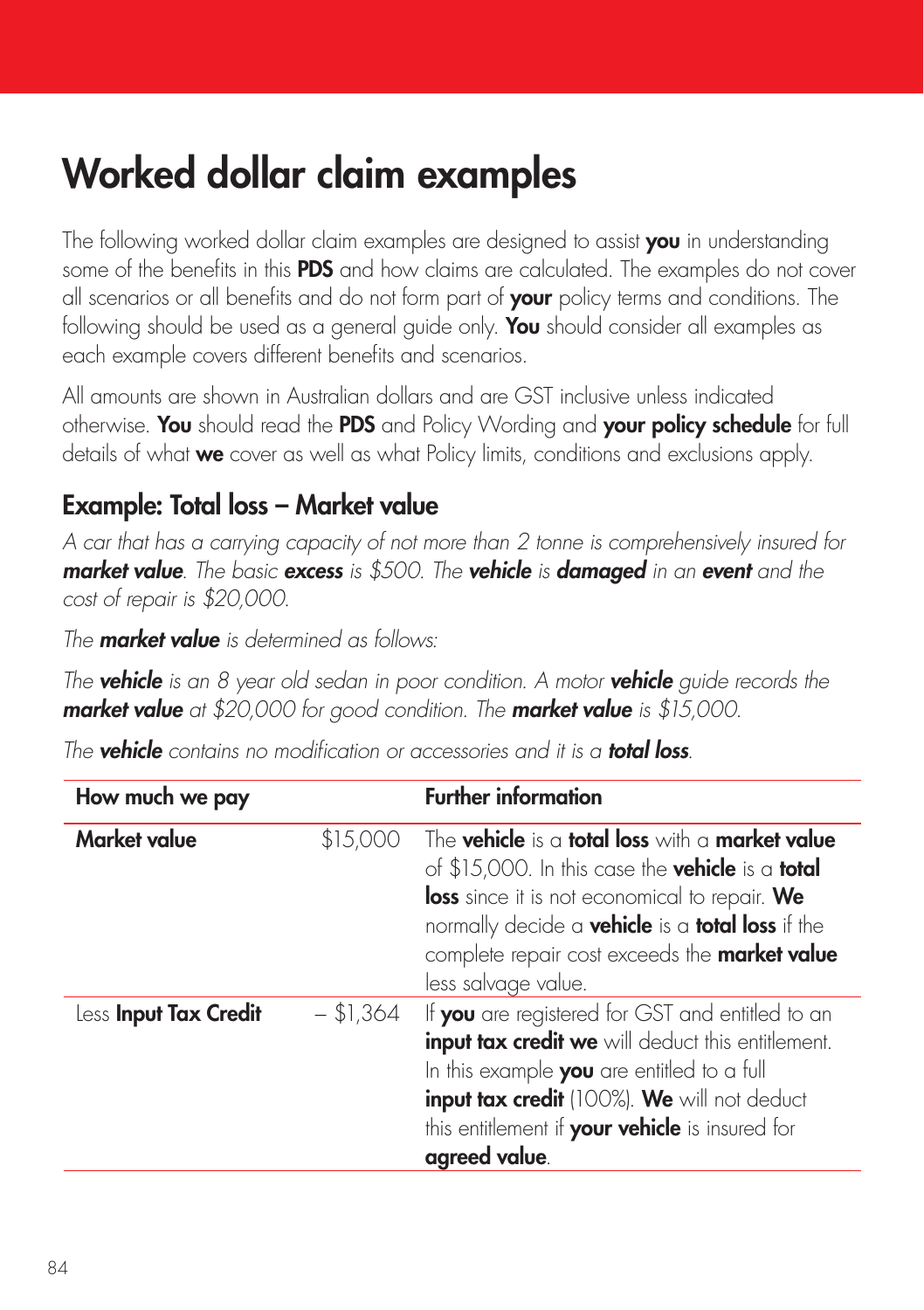| How much we pay             |           | <b>Further information</b>                                                                                                                                                                                                                                                                                                                                          |
|-----------------------------|-----------|---------------------------------------------------------------------------------------------------------------------------------------------------------------------------------------------------------------------------------------------------------------------------------------------------------------------------------------------------------------------|
| Less outstanding<br>premium | $-$ \$300 | If you paid your premium by monthly<br>instalments, we will deduct the remaining<br>instalments for the period of insurance. In this<br>example, there are three monthly instalments<br>of \$100 each remaining when the <b>total</b><br>loss occurs.                                                                                                               |
| Less <b>excess</b>          | $-$ \$500 | Only the basic <b>excess</b> applies in this example.<br>We deduct this from the amount we pay to you.                                                                                                                                                                                                                                                              |
| Total claim                 | \$12,836  | We would normally pay this amount directly to<br>you in a total loss situation.                                                                                                                                                                                                                                                                                     |
| Plus lease payout           | \$2,200   | If, instead of owning <b>your vehicle</b> outright, <b>your</b><br>vehicle was purchased under a finance lease<br>and the amount owing was \$17,200 (excluding<br>any payments in arrears and resulting interest),<br>we will pay the difference between the amount<br>owing under the finance arrangement and the<br><b>market value</b> $(\$17,200 - \$15,000)$ . |
|                             |           | This Extra Cover has a limit of 20% of the<br>market value (\$3,000).                                                                                                                                                                                                                                                                                               |
| Less Input Tax Credit       | $-$ \$200 | In this example you are entitled to a full input<br>tax credit $(100\%)$ .                                                                                                                                                                                                                                                                                          |
| Total claim                 | \$14,836  | We would normally pay the claim directly to<br>your financier and not to you in circumstances<br>of a lease payout. You pay your financier any<br>amounts left owing.                                                                                                                                                                                               |

*If the vehicle in the above example was less than 2 years old at the time of the event, instead of paying the previous claim, you can choose to accept a replacement vehicle including similar accessories and parts plus on-road costs e.g. registration, compulsory third party, predelivery. You must pay the excess to the dealership that has provided the replacement vehicle or us.*

*If the vehicle salvage is valued at \$1,000, the salvage becomes our property and we are entitled to keep the \$1,000 proceeds of its sale plus any registration and compulsory third party insurance refund. This does not affect the calculations above unless you obtain these refunds directly, in which case we will deduct these costs from the total claim above.*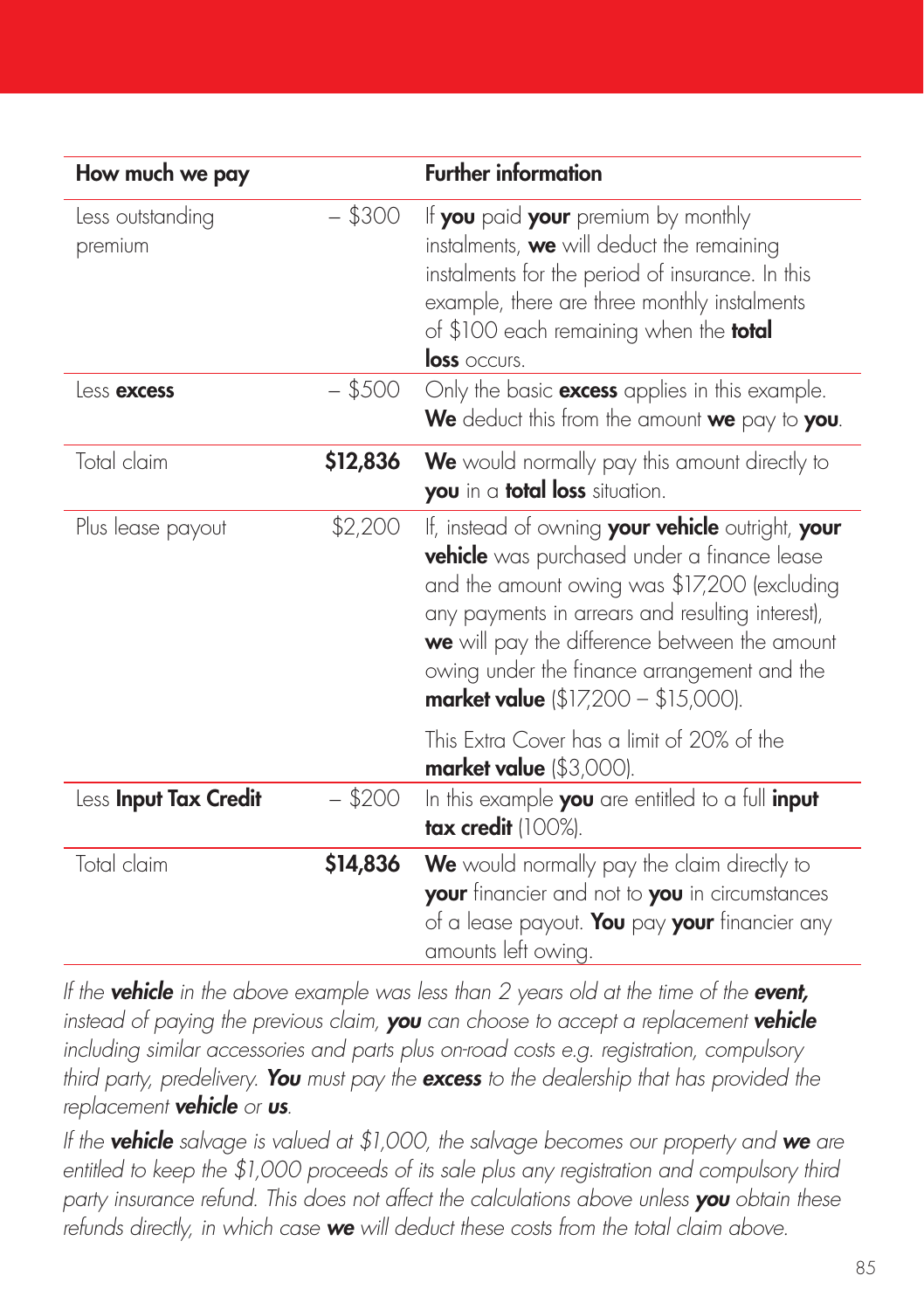# Example: Total loss – Agreed value

*A utility that has a carrying capacity of not more than 2 tonne is comprehensively insured for an agreed value of \$45,000. The vehicle is damaged in an accident that was not your fault and you have identified the at fault party and provided all their details that we require.*

*The cost of repair of your vehicle is \$50,000 and it is a total loss. The vehicle is not subject to finance. The basic excess is \$500.*

| How much we pay       |          | <b>Further information</b>                                                                                                                                                                                                                                                             |
|-----------------------|----------|----------------------------------------------------------------------------------------------------------------------------------------------------------------------------------------------------------------------------------------------------------------------------------------|
| <b>Agreed value</b>   | \$45,000 | The <b>vehicle</b> is a <b>total loss</b> with an <b>agreed value</b><br>of \$45,000. In this case, the <b>vehicle</b> is a <b>total</b><br>loss because it is uneconomical to repair (e.g.<br>the complete repair cost exceeds the <b>agreed</b><br><b>value</b> less salvage value). |
| Less Input Tax Credit | \$0      | We do not deduct any input tax credit when<br>your vehicle is comprehensively insured for<br>agreed value.                                                                                                                                                                             |
| Less excess           | \$0      | No basic <b>excess</b> applies in this example as<br>the accident was not your fault and you have<br>provided all the details of the at fault party that<br>we require.                                                                                                                |
| Total claim           | \$45,000 | We would normally pay this amount directly to<br>you in a total loss situation, unless your vehicle<br>is subject to finance.                                                                                                                                                          |

*If the vehicle salvage is valued at \$10,000, the salvage becomes our property and we are entitled to keep the \$10,000 proceeds of its sale plus any registration and compulsory third*  party insurance refund. This does not affect the calculations above unless these refunds are *paid to you directly in which case we will deduct these costs from the total claim.*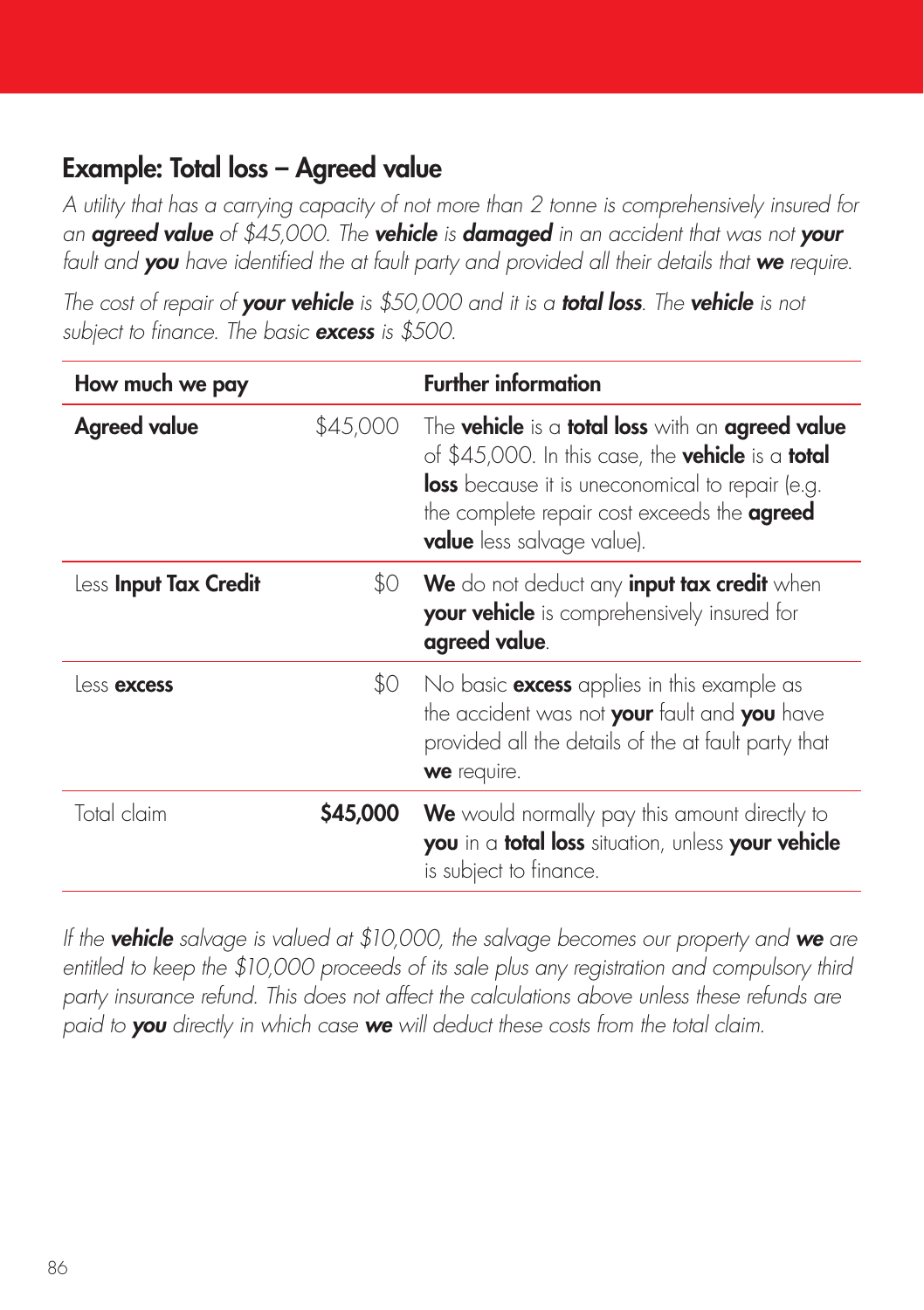# Example: Partial loss

*A vehicle that has a carrying capacity of not more than 2 tonne is comprehensively insured for market value, in this case \$12,000.* 

*The vehicle is stolen and subsequently recovered, damaged, 13 days after its theft. The cost of repairs is \$5,500. The basic excess is \$500.*

| How much we pay          |           | <b>Further information</b>                                                                                                                                              |
|--------------------------|-----------|-------------------------------------------------------------------------------------------------------------------------------------------------------------------------|
| Damage to <b>vehicle</b> | \$5,500   | In this case, the <b>vehicle</b> is safe and economical<br>to repair.                                                                                                   |
| Less excess              | $-$ \$500 | Only the basic <b>excess</b> applies in this example.<br>Normally you pay the excess directly to<br>the repairer.                                                       |
| Total claim              | \$5,000   | <b>We</b> would normally pay this amount directly to<br>the repairer in a <b>partial loss</b> situation.                                                                |
|                          |           | If personal effects to the value of \$350 are also stolen during the theft:                                                                                             |
| Plus personal effects    | \$350     | Even though you are registered for GST and<br>entitled to an <i>input tax credit</i> , the amount we<br>pay you for personal effects will include GST.                  |
|                          |           | Personal effects cover is limited to \$1,000 per<br><b>event</b> The sub-limit of this Extra Cover is in<br>addition to the <b>market value</b> of the <b>vehicle</b> . |
| Less Input Tax Credit    | \$0       | We do not deduct an <i>input tax credit</i> from<br>payments for personal effects.                                                                                      |
| Total claim              | \$5,350   | We normally pay the \$350 for personal effects<br>to you (and the remaining $$5,000$ directly to the<br>repairer).                                                      |

*If a replacement vehicle of a similar type for a cost of \$100 per day is arranged by us:*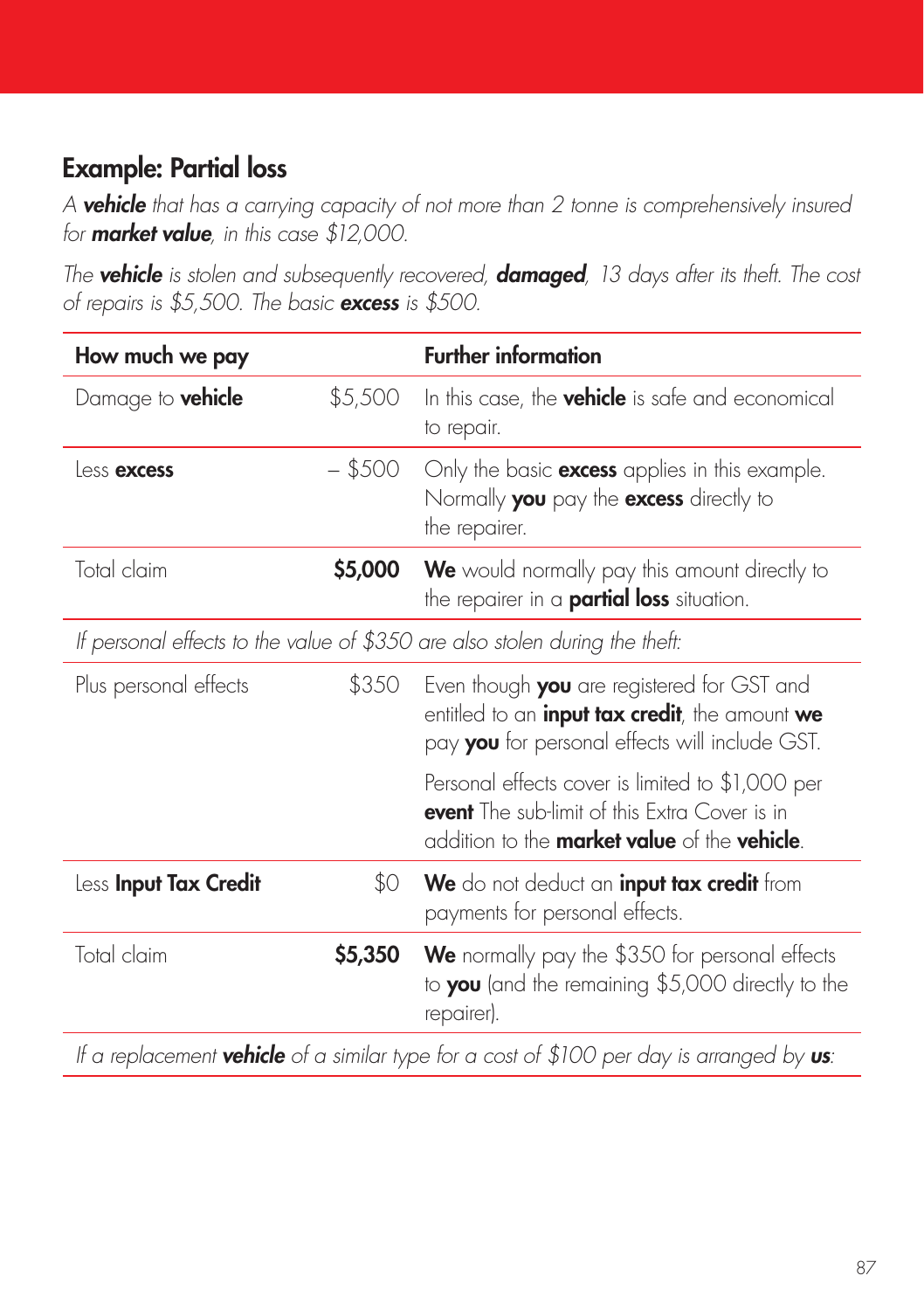| How much we pay               |          | <b>Further information</b>                                                                                                                                                                               |
|-------------------------------|----------|----------------------------------------------------------------------------------------------------------------------------------------------------------------------------------------------------------|
| Plus <b>vehicle</b> hire cost | +\$1,700 | The cost per day multiplied by the number of<br>days from the date of theft until the date the<br><b>vehicle</b> is repaired $17 \times $100$ (it takes 4 days to<br>repair the <b>vehicle</b> ).        |
|                               |          | This Extra Cover has a limit of up to 30 days<br>and we will not pay more than \$3,000 if the<br><b>vehicle</b> is a motorcycle, car \$WD, utility or van<br>of not more that 2 tonne carrying capacity. |
|                               |          | This Extra Cover woudl ot apply if the vehicle<br>was <b>damaged</b> in an accident instead of being<br>stolen, unless you also selected Optional<br>Insurance 2 - Rental vehicle after accident.        |
| Total claim                   | \$7,050  | We normally pay the \$1,700 for vehicle hire<br>directly to the hire company (the \$350 to you<br>and the \$5,000 to the repairer).                                                                      |

# Example: How underinsurance applies to partial loss claims

*Your vehicle, a truck, is damaged.*

*Your vehicle's insured amount is \$70,000 and the cost to repair damage is \$10,000.*

*Your vehicle's market value* is \$100,000 and is therefore insured for 70% of its market *value. The underinsurance condition applies to the repair costs because it is insured for less than 80% of its market value.*

| icio is a pasic <b>excess</b> or your off <b>your</b> policy. |         |                                                                              |  |
|---------------------------------------------------------------|---------|------------------------------------------------------------------------------|--|
| How much we pay                                               |         | <b>Further information</b>                                                   |  |
| Damage to <b>vehicle</b>                                      |         | \$10,000 In this case the <b>vehicle</b> is safe and<br>economical to repair |  |
| After underinsurance                                          | \$8,750 | insured amount x repair costs<br>80% of market value                         |  |

*There is a basic excess of \$500 on your policy.*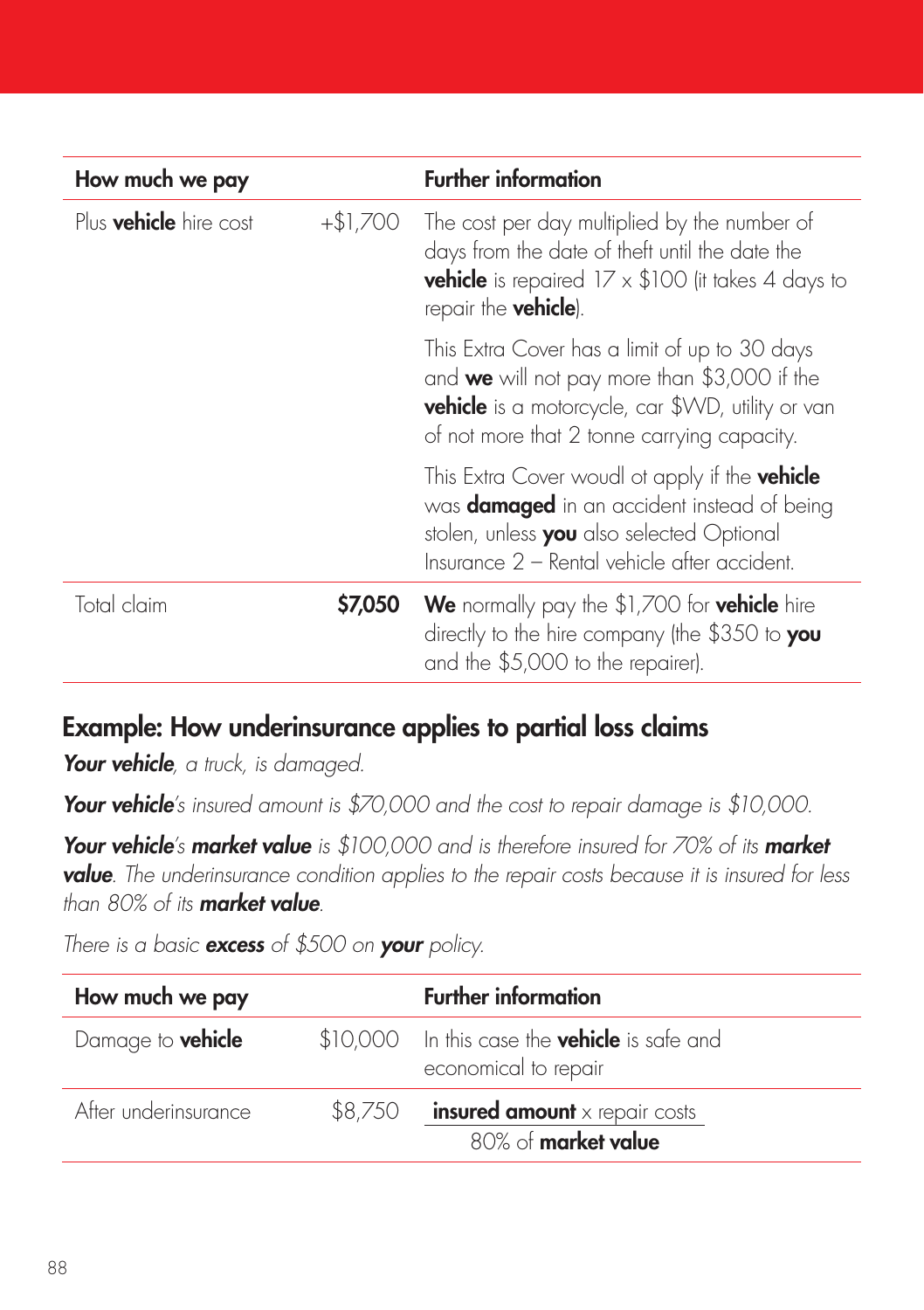| How much we pay |           | <b>Further information</b>                                                                                        |
|-----------------|-----------|-------------------------------------------------------------------------------------------------------------------|
| Less excess     | $-$ \$500 | Only the basic <b>excess</b> applies in this example.<br>Normally you pay the excess directly to<br>the repairer. |
| Total claim     |           | \$8,250 We would normally pay this amount directly to<br>the repairer in a <b>partial loss</b> situation.         |
| Amount you pay  | \$1,750   | You pay this amount, usually directly to the<br>repairer. This amount includes the excess.                        |

# Example: Legal liability

*A vehicle is insured for Legal Liability Only. The vehicle is involved in an accident and the other driver claims that the driver of your vehicle has a legal liability for the accident. The damage to the other vehicle would be assessed by a court at \$12,500. There is a basic excess of \$500 on your policy. The legal costs to defend your legal liability are \$3,000.*

| How much we pay                   |         | <b>Further information</b>                                                                             |
|-----------------------------------|---------|--------------------------------------------------------------------------------------------------------|
| Damage to<br>other <b>vehicle</b> |         | \$12,500 We normally pay the cost of repairs directly to<br>the third-party claimant.                  |
| Less excess                       |         | $-$ \$500 Only the basic <b>excess</b> applies in this example.<br>Normally you pay this amount to us. |
| Plus our legal costs              |         | $+$ \$3,000 We incur and do not charge you for these<br>costs. excess                                  |
| Total claim                       | S15.000 |                                                                                                        |

*The driver of your vehicle was not at fault and the driver of the other vehicle was at fault but was not insured. You provide us with the details of the other driver. The basic excess is \$500. Your vehicle is covered for Legal Liability only.*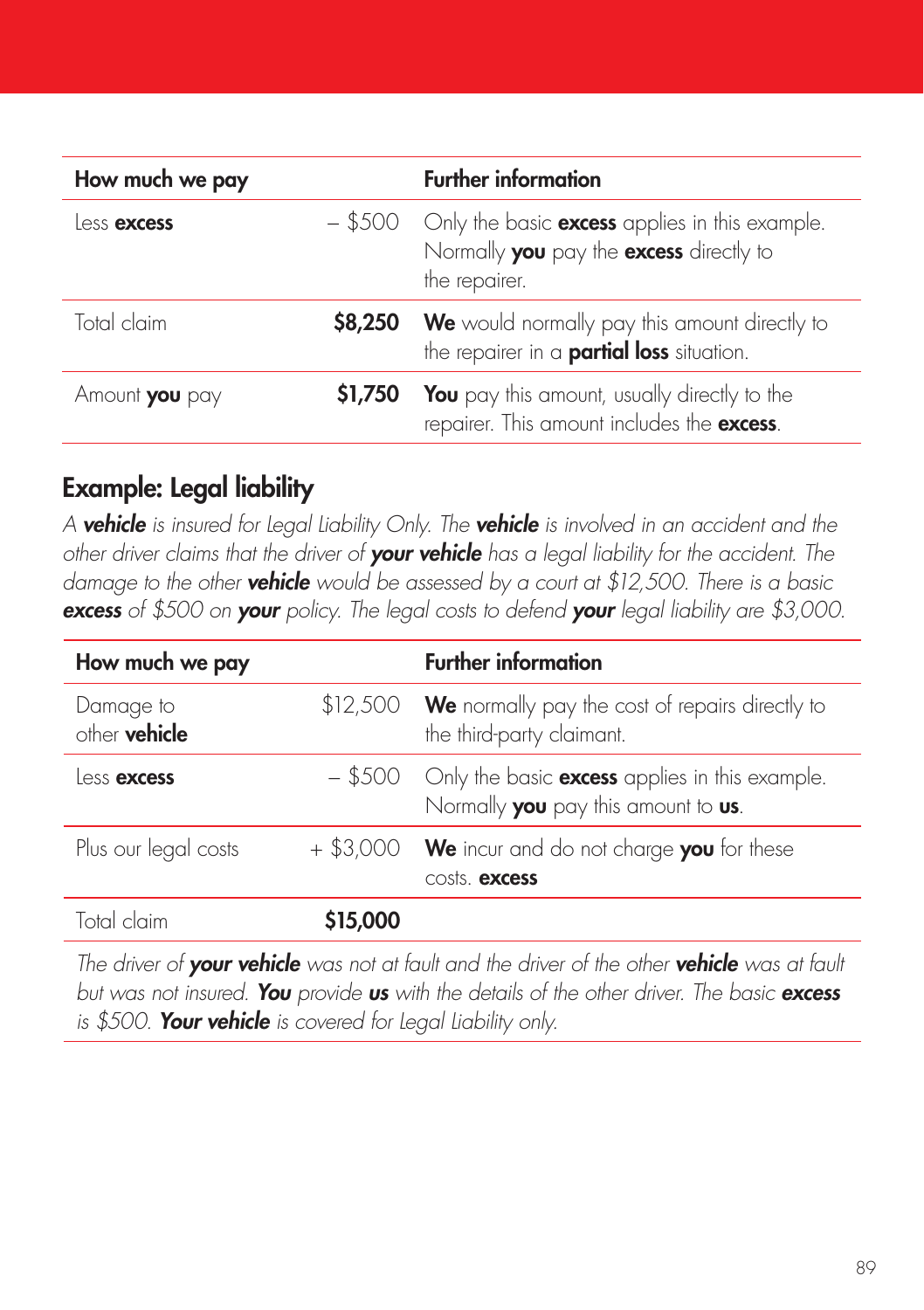| How much we pay                                             |              | <b>Further information</b>                                                                                                                                                                                                                                 |
|-------------------------------------------------------------|--------------|------------------------------------------------------------------------------------------------------------------------------------------------------------------------------------------------------------------------------------------------------------|
| Damage by<br>uninsured drivers<br><b>Additional Benefit</b> | \$4,500      | <b>Your vehicle</b> is not covered for own <b>damage</b><br>because Legal liability only cover was<br>purchased. However, the <b>damage</b> by uninsured<br>drivers Additional Benefit provides limited cover<br>in these circumstances for up to \$5,000. |
|                                                             |              | For the purposes of this example, the <b>damage</b><br>to your vehicle will cost more than its market<br><b>value</b> of \$4,500. It is not repairable and it is a<br>total loss.                                                                          |
| Less Input Tax Credit                                       | $-$ \$409.09 | If <b>you</b> are registered for GST and entitled to an<br>input tax credit we will deduct this entitlement.<br>In this example you are entitled to a full input<br>tax credit (100%).                                                                     |
| Less excess                                                 | $-$ \$500    | Only the basic <b>excess</b> applies in this example.<br>We deduct this from the amount we pay you.                                                                                                                                                        |
| Less residual<br>value of wreck                             | - \$500      | The remaining value of your damaged vehicle.<br>We deduct this from the amount we pay you.                                                                                                                                                                 |
| Total claim                                                 | \$3,090.91   | <b>We</b> normally pay this directly to <b>you. You</b> will<br>keep the damaged <b>vehicle</b> .                                                                                                                                                          |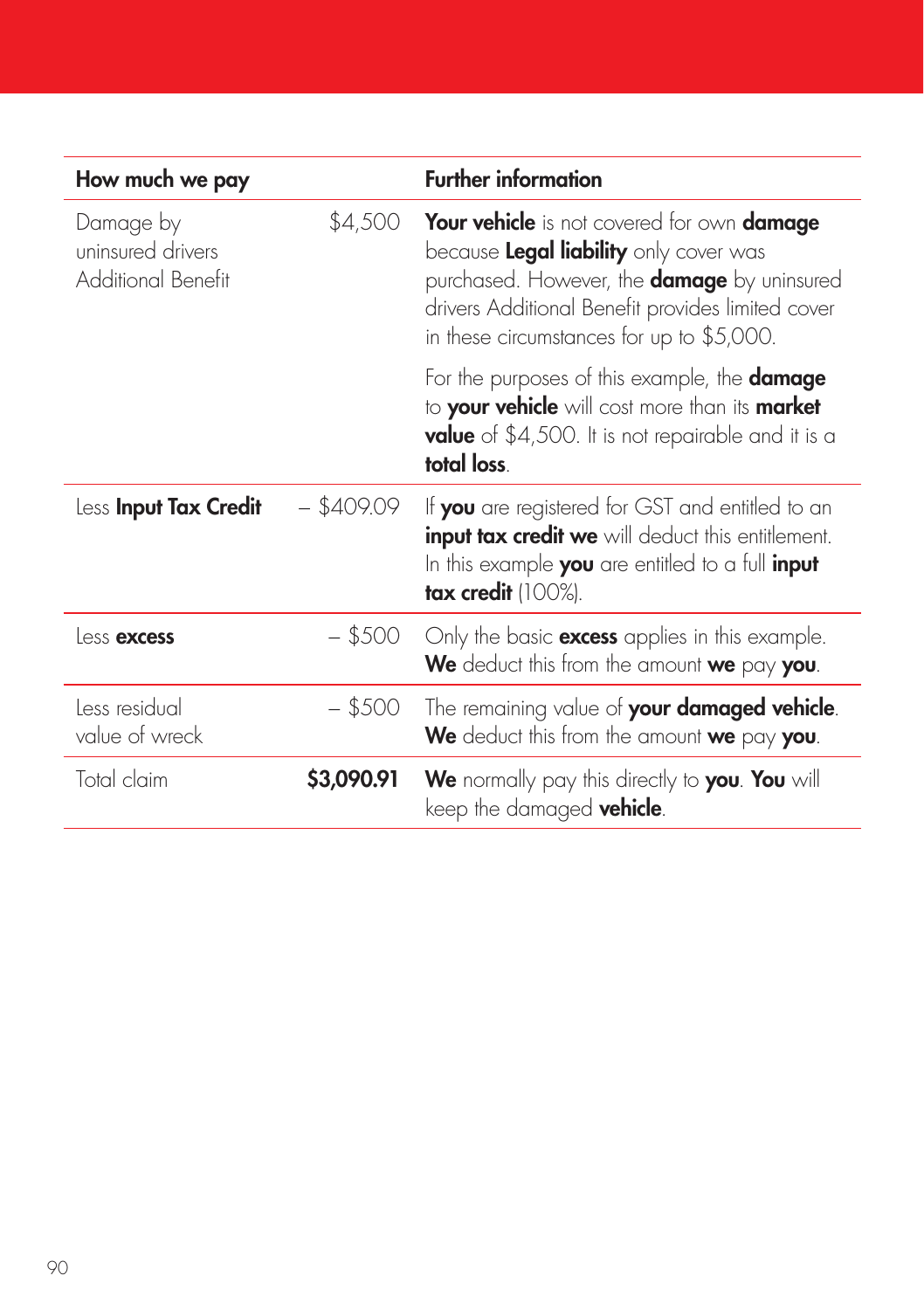# **Definitions**

The following words have the following means in this **policy**.

### Act of terrorism

An act, including but not limited to the use of force or violence and/or the threat thereof, of any person or group(s) of persons, whether acting alone or on behalf of or in connection with any organisation(s) or government(s) which from its nature or context is done for, or in connection with, political, religious, ideological, ethnic or similar purposes or reasons, including the intention to influence any government or to put the public, or any section of the public, in fear.

# Agreed value

The amount we agree to insure your vehicle for, as specified in your policy schedule.

# Assessed quote

An experienced motor vehicle assessor we appoint assesses the quote to make sure it meets industry standards including appropriateness of materials, repair method, labour costs, material costs, safety and overall cost effectiveness of the repairs. The quote may be adjusted or reduced on the recommendation of the assessor.

This assessed quote to repair **damage** to or replace the **damaged** parts of your vehicle may be less than what it would cost you to arrange the repairs with your own repairer, or equal to or less than the amount of repairs quoted by your repairer or that you have paid. We are able to secure supplier discounts from our recommended repairers.

# **Aircraft**

Any thing made or intended to fly or move in or through the air or space other than model aircraft with a wingspan less than 1.5 metres.

# Authorised driver

A person controlling, driving or using your vehicle with your consent.

#### Business or Businesses

The business or businesses shown and described in the **policy schedule**.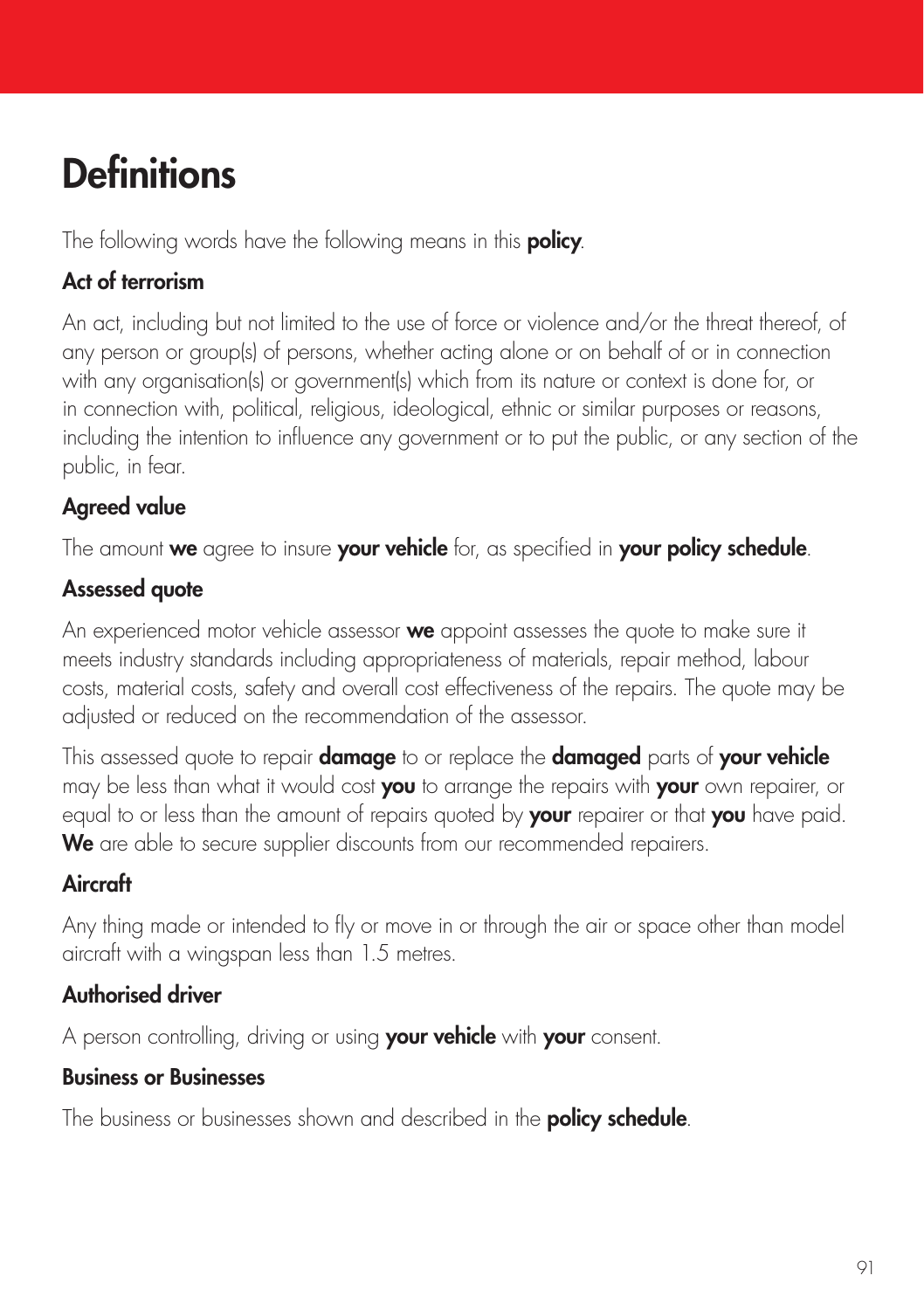#### Contaminants or pollutants

Includes smoke, vapours, soot, fumes, acids, alkalis, toxic chemicals, liquids or gases, waste materials, or other irritants and other Contaminants or pollutants. Contaminants or pollutants do not include **dangerous goods**.

#### Damage or Damaged

Sudden or unforeseen physical damage or destruction.

#### Damage to property

- physical **loss** of or **damage** to or destruction of tangible property including resultant loss of use; or
- loss of use of tangible property which has not been physically **damaged** or destroyed provided such loss of use is caused by an event.

#### Dangerous goods

- substances which are shown in the Australian Code for the Transport of Dangerous Goods by Road or Rail (available from [www.ntc.gov.au](http://www.ntc.gov.au));
- liquid fuels, liquefied or compressed gases, toxic chemicals, acids, organic peroxides or corrosives;
- infectious, explosive radioactive or oxidising substances; or
- substances with a flashpoint of below twenty two point seven degrees Celsius (22.7°C).

#### Electronic data

Facts, concepts and information converted to a form useable for communications, display, distribution, interpretation or processing by electronic and electromechanical data processing or electronically controlled equipment and includes programmes, software and other coded instructions for such equipment.

#### Emergency repairs

Minor repairs which are essential for you to be able to drive your vehicle safely from an accident or **event** causing **damage**.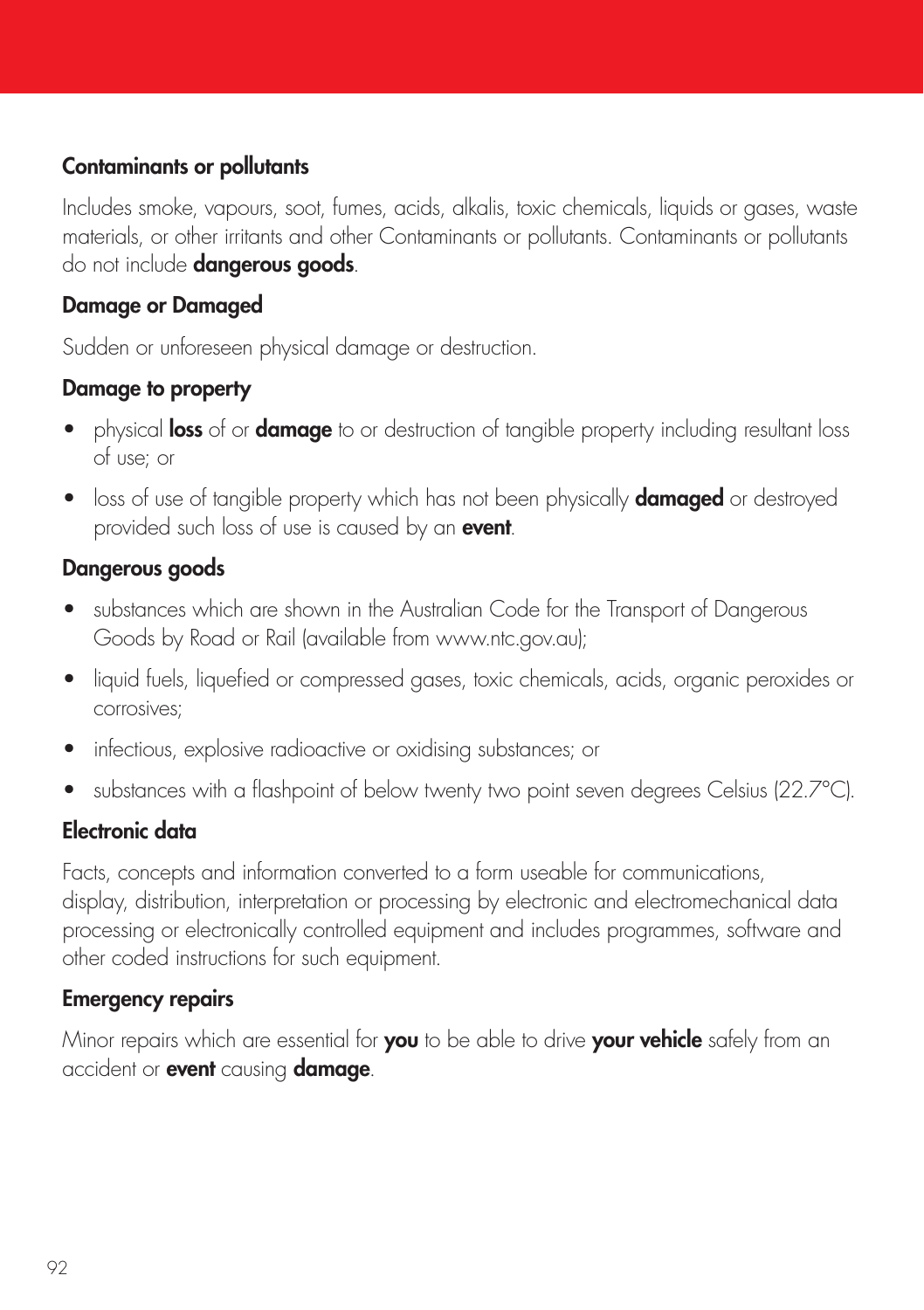#### Employee or Employees

Any person while employed by you in the business who you compensate by salary, wages, or commission and have the right at all times to govern, control and direct in the performance of their work.

Employee does not include:

- any broker, factor, consignee or contractor;
- any member of your family unless that person is also your employee;
- any partner, director or trustee unless that person is also **your** employee; or
- any volunteer.

#### Endorsement

A written change or addition made to your policy. Any endorsement or endorsements which apply to **your policy** will form part of the **policy** and be shown on **your policy** schedule, unless we send you the endorsement separately.

#### Event or Events

For Part 1 of this Policy Section means, in relation to Comprehensive cover, the events numbered 1 to 6 specified in "Insuring clause – what we cover" on pages 32 to 33.

For Part 1 of this Policy Section means, in relation to **Legal liability**, Fire and Theft cover, the events numbered 1 to 5 specified in "Insuring clause – what we cover" on page 33.

For Part 2 of this Policy Section means one incident or all incidents of a series consequent on, or attributable to, one source or original cause covered under Part 2 of this Policy Section.

#### Excess or Excesses

The amount which is payable by you for each claim under this policy.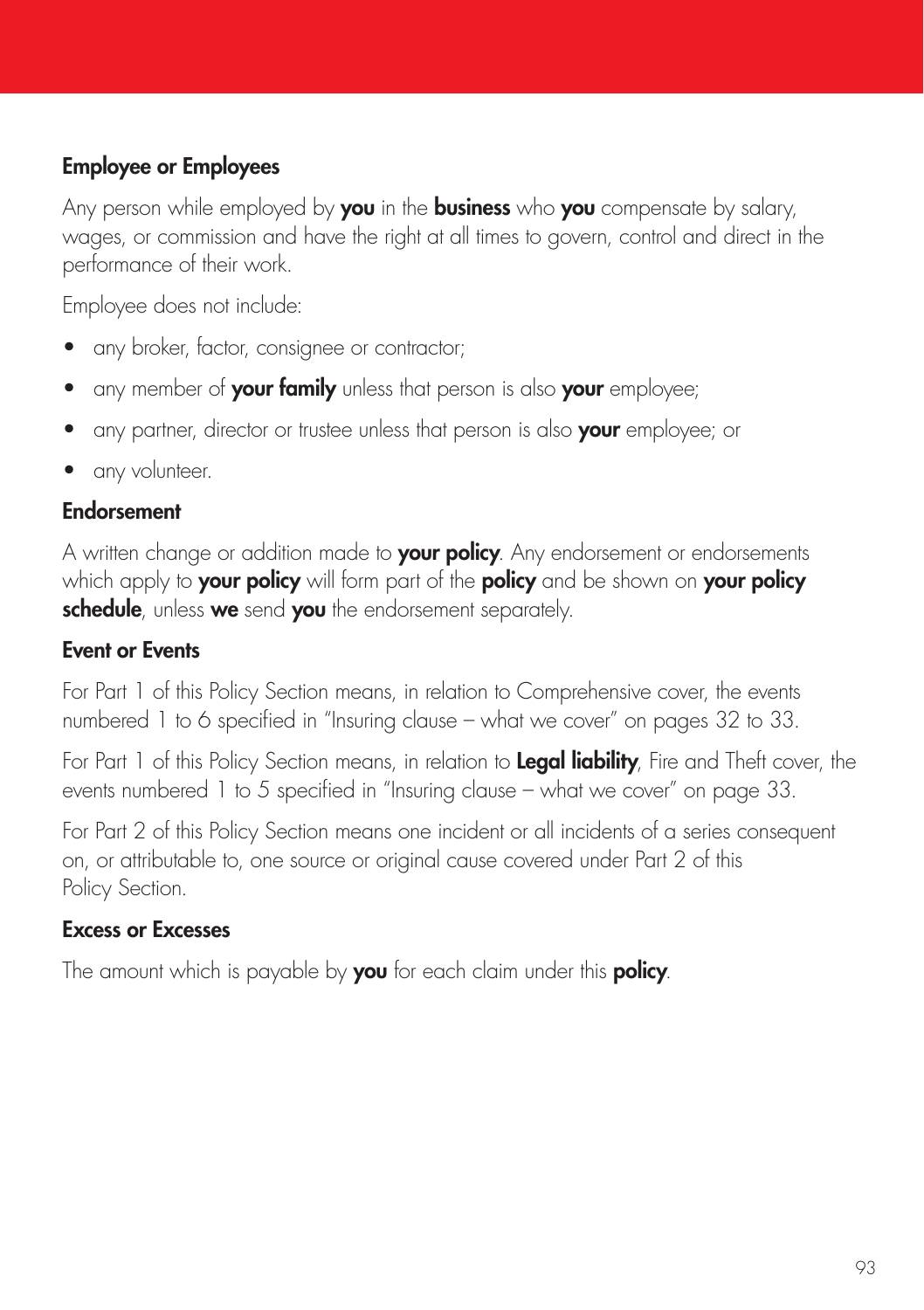#### Family

Any person who is:

- **your** spouse, **your** partner or **your** de facto and lives with **you**;
- your parent (including legal guardians), or parent-in-law or grandparents;
- your children, grandchildren, brothers and sisters, including their respective spouse, partner or de facto; or
- the children, parents, parents-in-law, arandparents, arandchildren, brothers and sisters of your spouse, partner or de facto.
- your child or child of your spouse, partner or de facto (not being your child); or
- your brother or sister.

For the purposes of this definition "**you**" and "**your**" refers to the directors, owners and officers of the company or legal entity shown on the **policy schedule** as the **insured**.

#### Inexperienced driver

A person who is 25 years or over and has not held a driver's licence for that class of **vehicle** being driven at the time of the event for the past two (2) consecutive years.

#### Insured

Any person, company or legal entity shown on the **policy schedule** as the insured.

#### Insured amount

Means:

- for a **vehicle** specified in **your policy schedule** the corresponding **market value** or dollar amount stated in **your policy schedule** for that **vehicle**; or
- for a **vehicle** that is not specified in **your policy schedule** because it is an additional vehicle as defined in 'Cover for additional vehicles' on pages 30 to 31 – the market value of that vehicle unless we have agreed to insure the vehicle for a different amount.

The **insured amount** of **your vehicle** includes accessories within the definition of **vehicle** plus any agreed accessory specified in your policy schedule.

#### Limit of liability

The amount shown as the limit of liability on the **policy schedule**.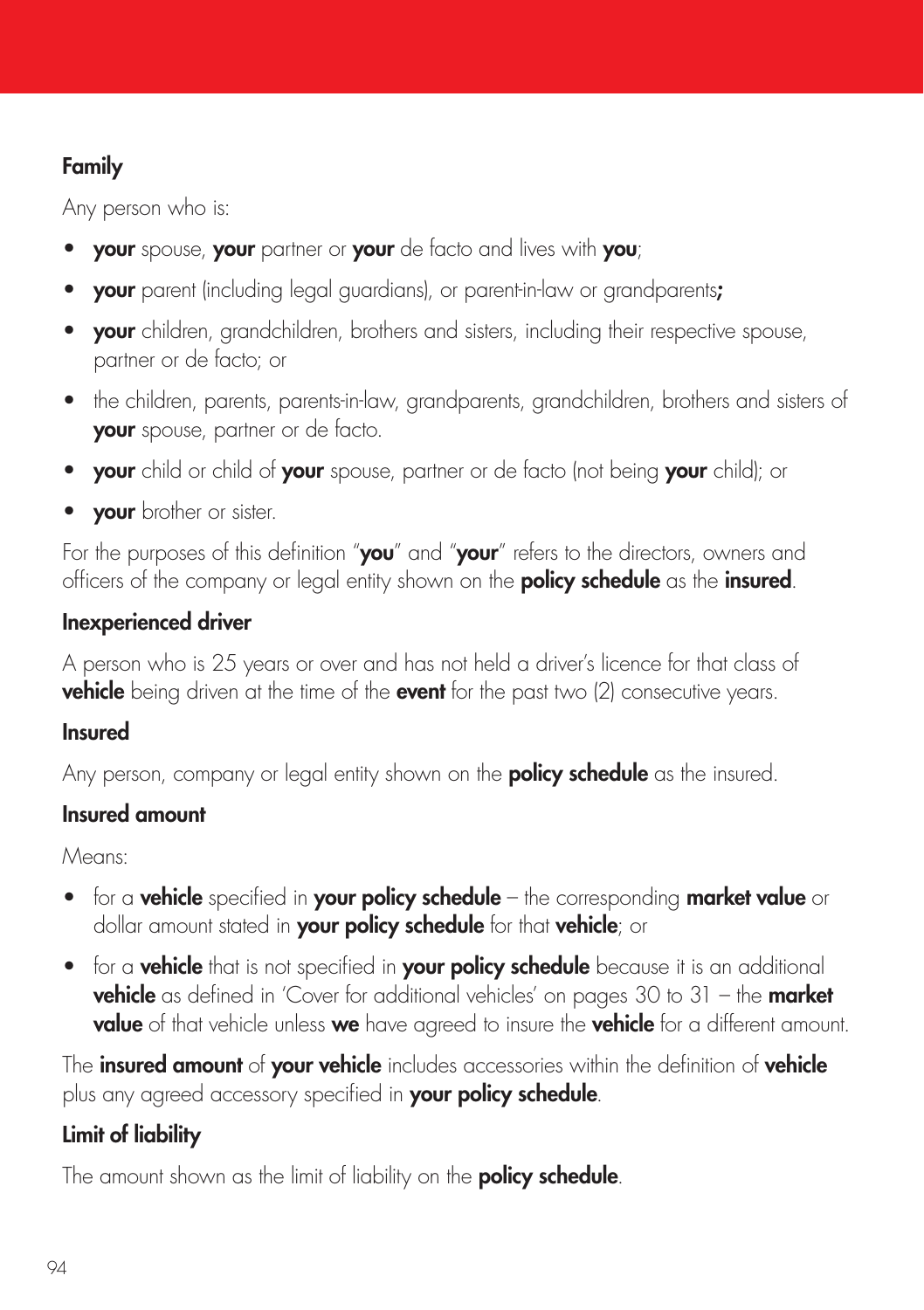#### Loss or Losses

Sudden and unforeseen physical loss.

#### Market value

The amount that the market would pay for your vehicle or damaged parts that are obsolete. The market value of your vehicle takes into account many factors such as the age, make, model, kilometres travelled and general condition of your vehicle immediately before the **loss** or **damage. We** may use recognised industry publications to assist us in calculating the amount.

#### Partial loss

Your vehicle is a partial loss when the loss or damage is not a total loss.

### Penalty claim

An event or claim where you are at fault, or a claim where we are not able to recover the costs of repairing or replacing your vehicle.

### Period of insurance

The period of time specified in your policy schedule during which insurance is provided under your policy.

#### Personal effects

Clothing and personal belongings normally worn or carried but excluding personal computers, non-fixed GPS units, musical instruments, curios, works of art, money or credit cards.

# Personal injury

Death, bodily injury, sickness, disease, disability, shock, fright, mental injury, mental anguish, or loss of consortium resulting from any of them.

# **Policy**

**Your** insurance contract. It consists of this Product Disclosure Statement (PDS), any Supplementary PDS we may give you, and endorsements and your policy schedule.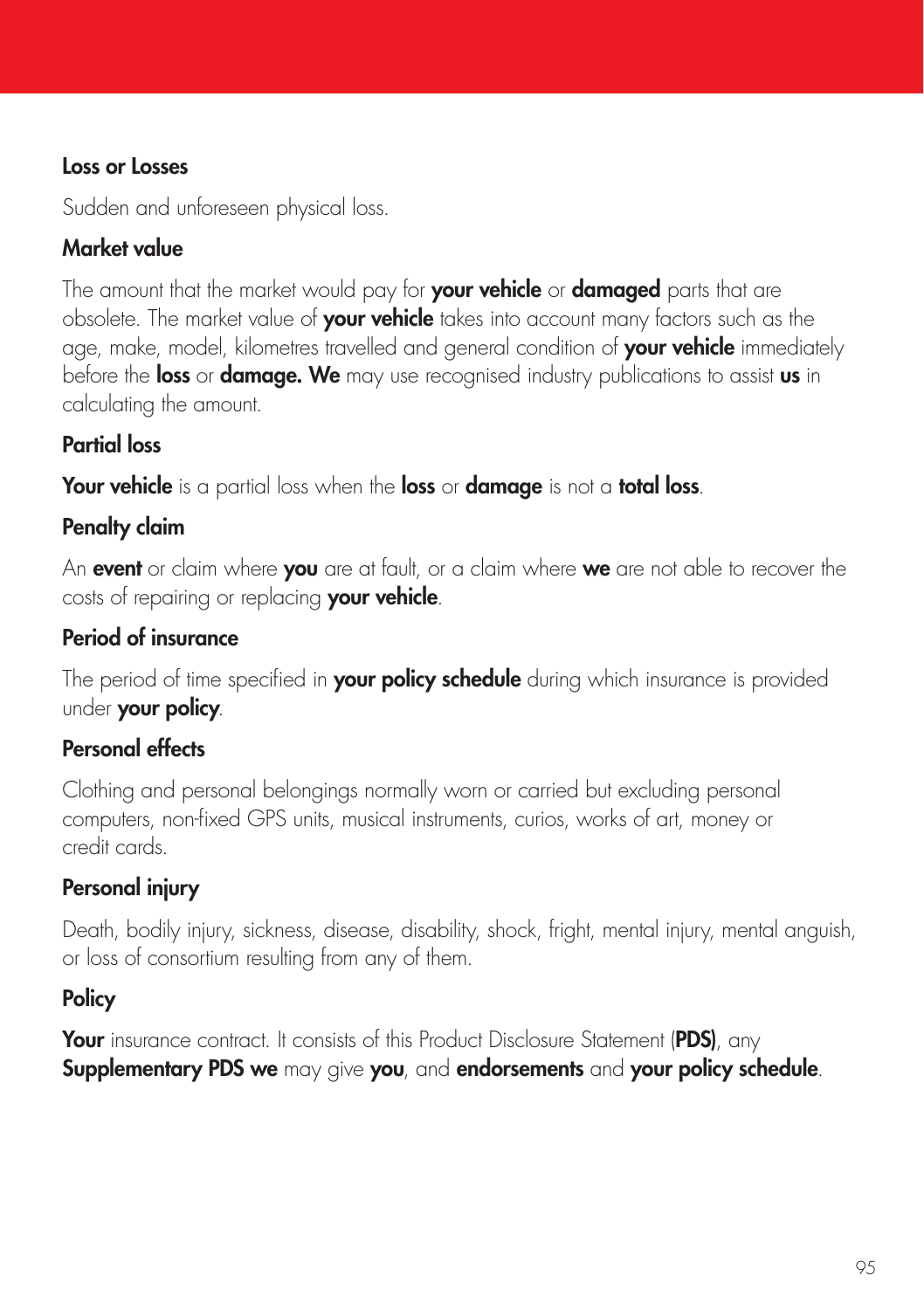#### Policy schedule

The record of the particulars of **your** insurance which forms part of this policy. The **policy** schedule is issued when we have accepted your insurance.

At each renewal of your policy, the renewal policy schedule becomes your current policy schedule. Updated policy schedules or endorsements may also be sent to you showing alterations to **your policy**.

#### Product Disclosure Statement (PDS)

PDS is the name of this document and it contains the terms and conditions of your insurance cover. It tells **you** what cover **we** provide, details of costs and **excesses** and other important information. It should be read together with the **policy schedule**, any **endorsements** and any **Supplementary PDS** that we may give you.

#### Recommended repairer

A repairer who has been appointed by  $us$  as a recommended repairer because  $we$  have assessed the repairer as capable of meeting **our** strict standards of quality workmanship, timeliness, efficiency and cost effectiveness.

#### Road

Any surveyed or unsurveyed land dedicated to public use, according to law, as a road (including a footpath or median strip). It also includes a toll road or a bridge which is open to the public and used as a road.

#### Substitute vehicle

A **vehicle** which does not belong to you and which you, your spouse, de facto partner or an **employee** is using while your vehicle is not in use because your vehicle is unroadworthy or undergoing repair.

#### Supplementary PDS (SPDS)

A document that updates or adds to the information in the PDS.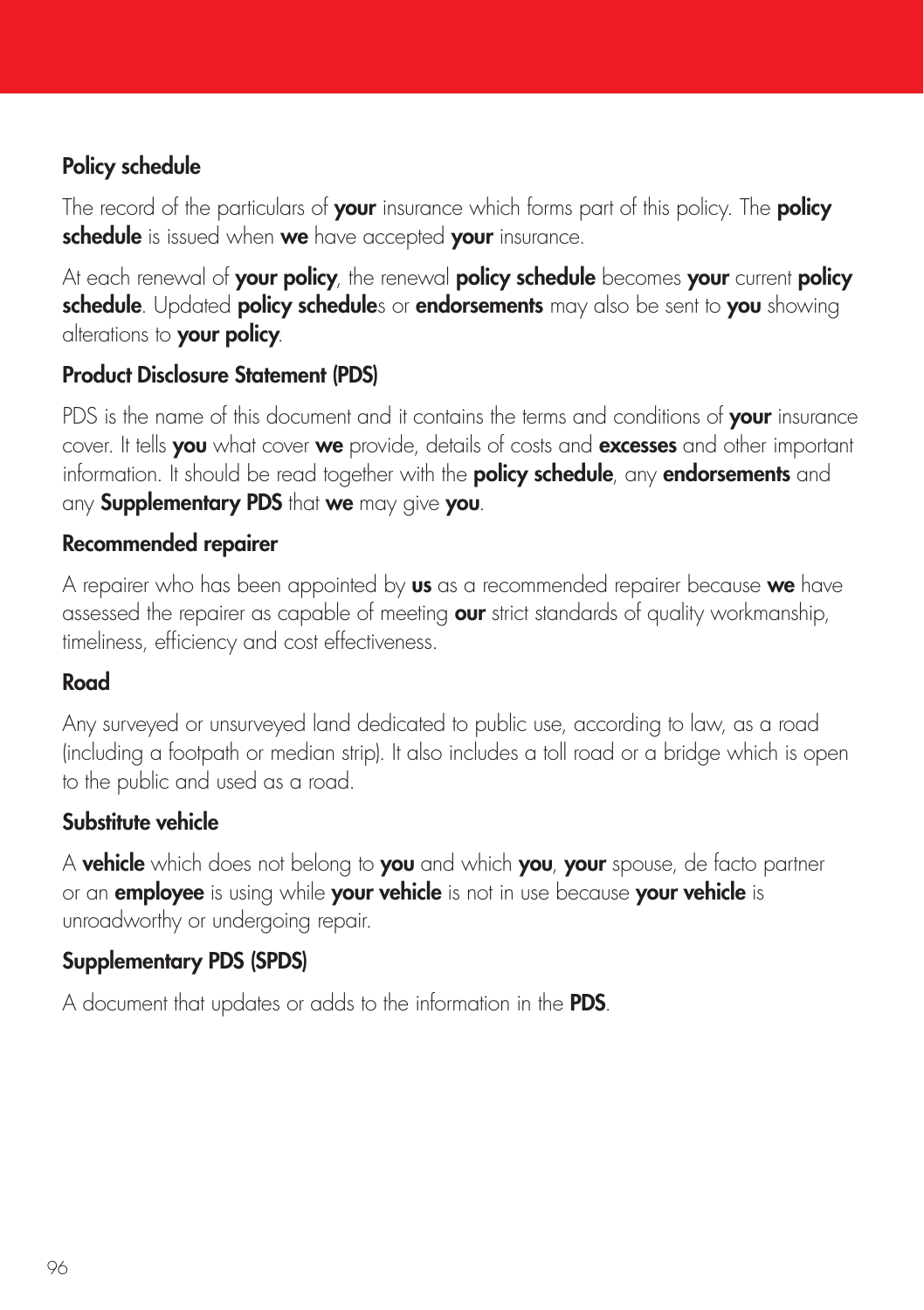#### Total loss

**Your vehicle** is a **total loss** if it is stolen and not recovered within fourteen (14) days of its theft, and we agree to accept your claim for theft of your vehicle, or your vehicle is uneconomical or unsafe to repair, including where the combined repair costs and salvage value are likely to be more than the **value of your vehicle**.

We will also have regard to the law in relation to what is considered a write off that applies in your State or Territory when determining whether your vehicle is to be written off.

#### Value of your vehicle

The **market value** or **agreed value**, whichever is shown in **your policy schedule**.

#### Vehicle

Means:

- the vehicle(s) shown on your policy schedule; and
- an additional **vehicle** that **you** acquire, purchase or lease (but not hire or borrow) during the **period of insurance** and is covered for the period of time set out in and subject to the terms of 'Cover for additional vehicles' on pages 30 to 31.

The following accessories will also be insured if they are attached to or are in or on your vehicle:

- baby capsule/car seat
- bonnet protector
- built in refrigerator
- bull bar
- CB and/or 2 way radio
- dash mats
- decorative wheel trims
- driving lights
- fire extinguishers
- fixed GPS units
- fixed roof/ladder racks
- decals
- protective mouldings
- rear louvre sunshade
- registration plate covers
- seat covers
- side steps for a 4WD
- sign writing
- sound system (fitted as standard by manufacturer)
- spare wheel cover
- steering locks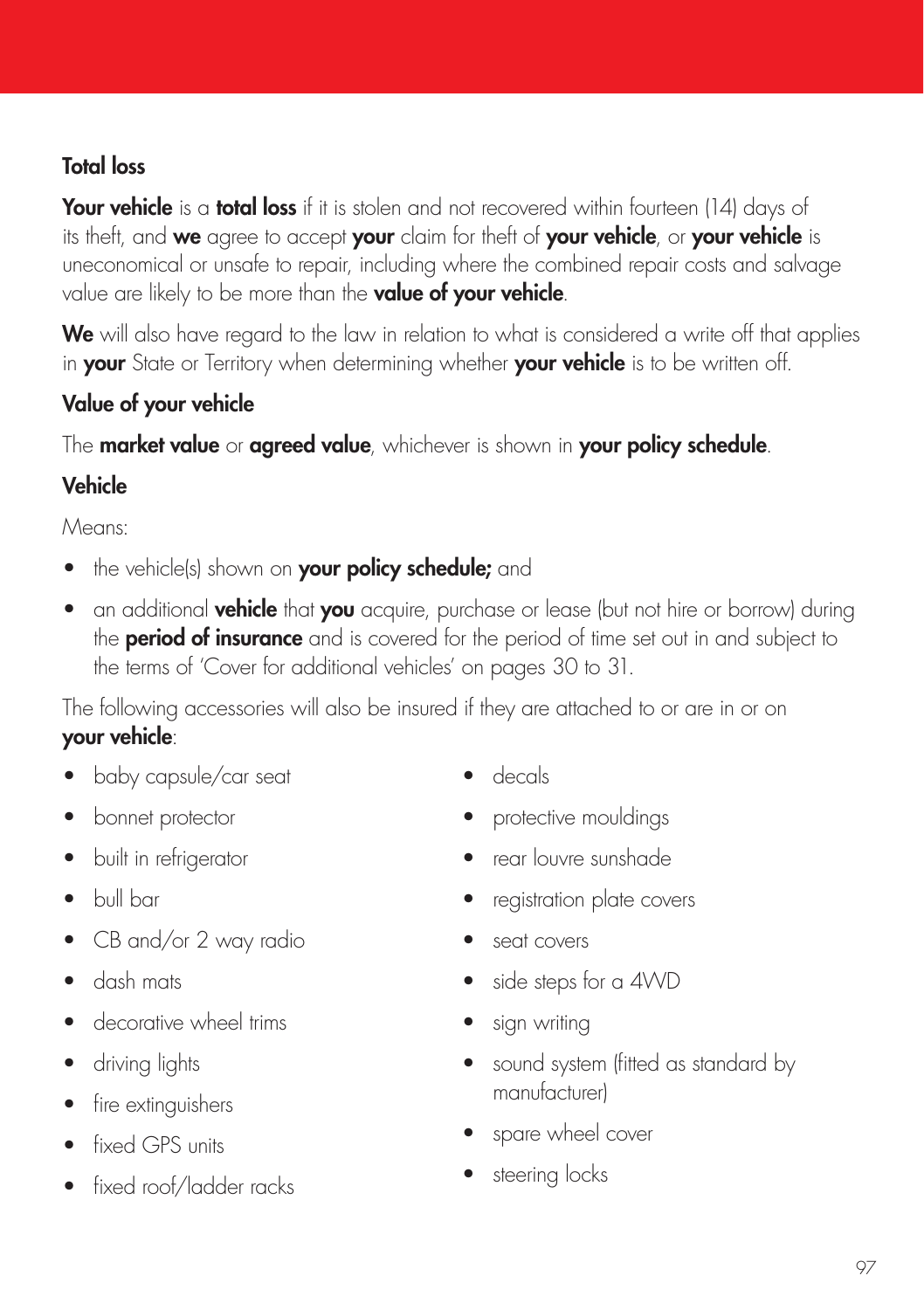- floor mats
- headlamp guards
- mud flaps
- paint protection
- panel/rust protection
- pin striping
- tarpaulins
- tools supplied as standard by the manufacturer or similar replacement
- tow bars
- tool boxes
- weather shield
- winch.

It also includes other vehicle accessories or modification if we have agreed to insure them as part of your vehicle and they are shown on your policy schedule.

#### We/our/us

Means AAI Limited ABN 48 005 297 807 AFSL 230859 trading as AAMI Business Insurance.

#### You/your

the person, company or legal entity shown in the **policy schedule** as the insured.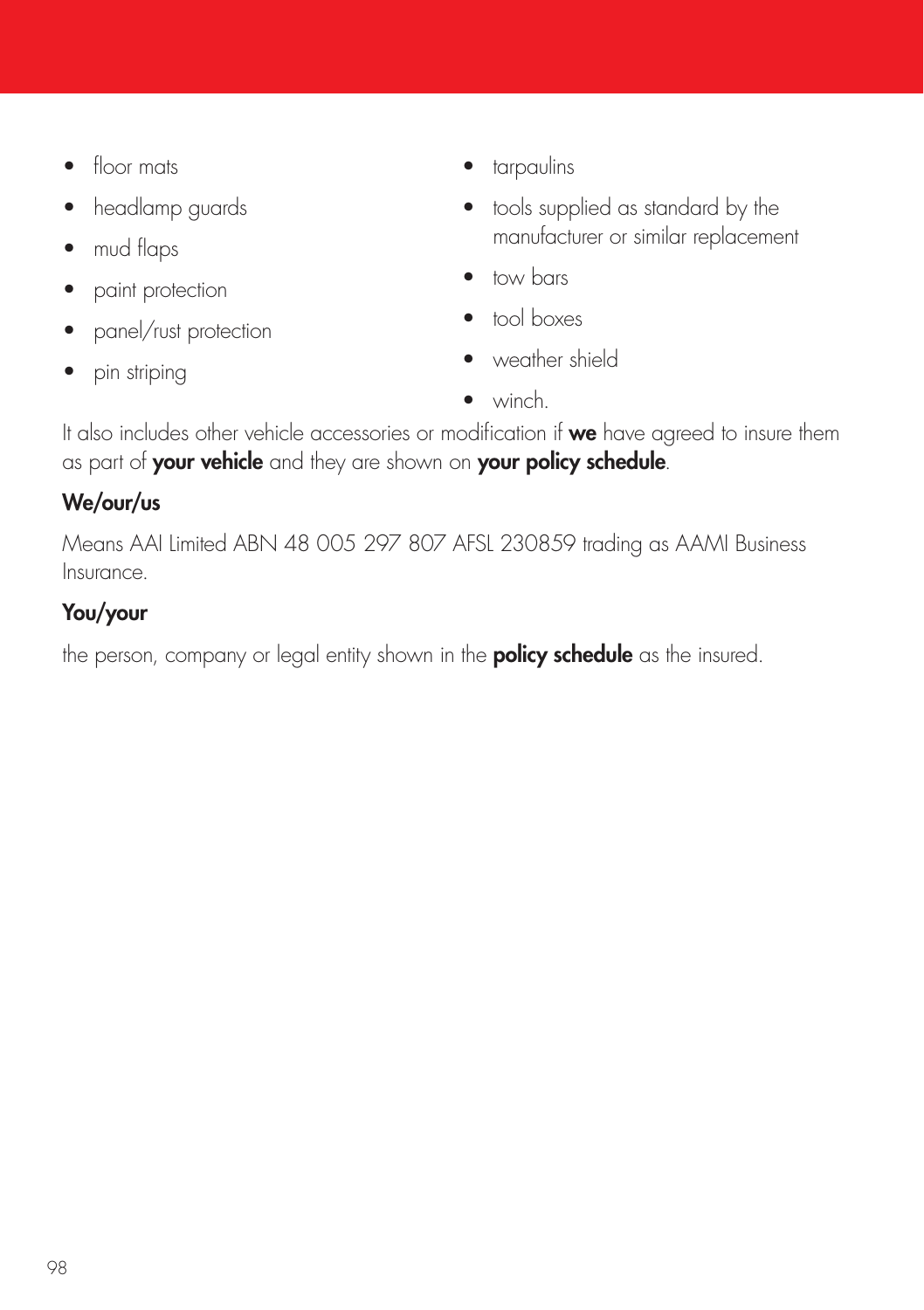# Privacy statement

AAI Limited trading as AAMI Business Insurance is the insurer and issuer of this product, and is a member of the Suncorp Group, which we'll refer to simply as "the Group".

# Why do we collect personal information?

Personal information is information or an opinion about an identified individual or an individual who is reasonably identifiable.

We collect personal information so that we can:

- identify you and conduct appropriate checks;
- understand your requirements and provide you with a product or service;
- set up, administer and manage our products and services and systems, including the management and administration of underwriting and claims;
- assess and investigate any claims you make under one or more of our products;
- manage, train and develop our **employees** and representatives;
- manage complaints and disputes, and report to dispute resolution bodies; and
- get a better understanding of you, your needs, your behaviours and how you interact with **us**, so we can engage in product and service research, development and business strategy including managing the delivery of **our** services and products via the ways we communicate with you.

# What happens if you don't give us your personal information?

If we ask for your personal information and you don't give it to us, we may not be able to provide you with any, some, or all of the features of our products or services.

# How we handle your personal information

We collect your personal information directly from you and, in some cases, from other people or organisations. We also provide your personal information to other related companies in the Group, and they may disclose or use **your** personal information for the purposes described in 'Why do we collect personal information?' in relation to products and services they may provide to you. They may also use your personal information to help them provide products and services to other customers, but they'll never disclose your personal information to another customer without **your** consent.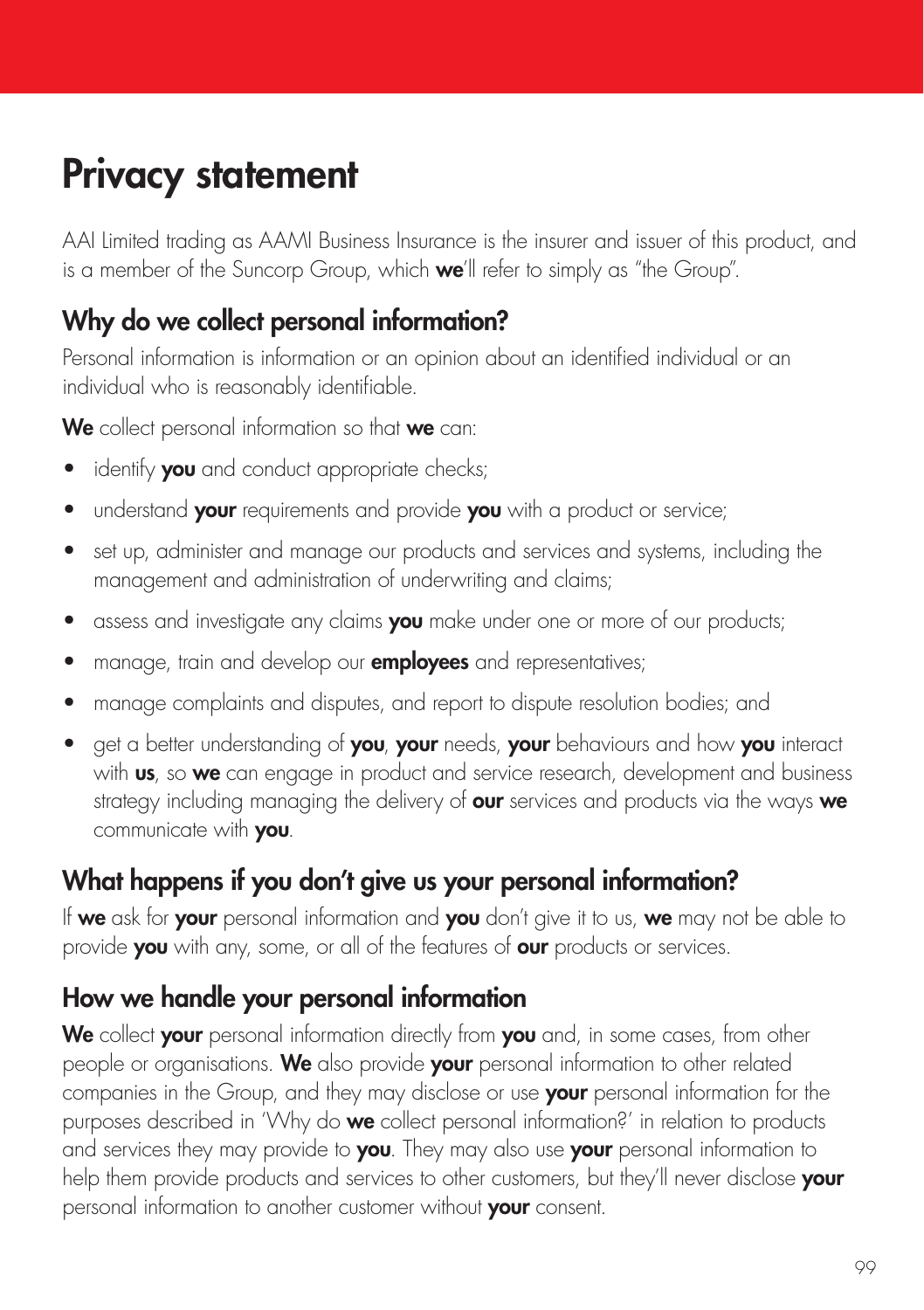Under various laws we will be (or may be) authorised or required to collect your personal information. These laws include the Anti-Money Laundering and Counter-Terrorism Financing Act 2006, Personal Property Securities Act 2009, Corporations Act 2001, Autonomous Sanctions Act 2011, Income Tax Assessment Act 1997, Income Tax Assessment Act 1936, Taxation Administration Act 1953, A New Tax System (Goods and Services Tax) Act 1999 and the Australian Securities and Investments Commission Act 2001, as those laws are amended and includes any associated regulations.

We will use and disclose your personal information for the purposes we collected it as well as purposes that are related, where you would reasonably expect us to. We may disclose your personal information to and/or collect your personal information from:

- other companies within the Group and other trading divisions or departments within the same company (please see our Group Privacy Policy for a list of brands/companies);
- any of **our** Group joint ventures where authorised or required;
- customer, product, business or strategic research and development organisations;
- data warehouse, strategic learning organisations, data partners, analytic consultants;
- social **media** and other virtual communities and networks where people create, share or exchange information;
- publicly available sources of information;
- clubs, associations, member loyalty or rewards programs and other industry relevant organisations;
- a third party that we've contracted to provide financial services, financial products or administrative services – for example:
	- information technology providers;
	- administration or business management services, consultancy firms, auditors and business management consultants;
	- marketing agencies and other marketing service providers;
	- claims management service providers;
	- print/mail/digital service providers; and
	- imaging and document management services;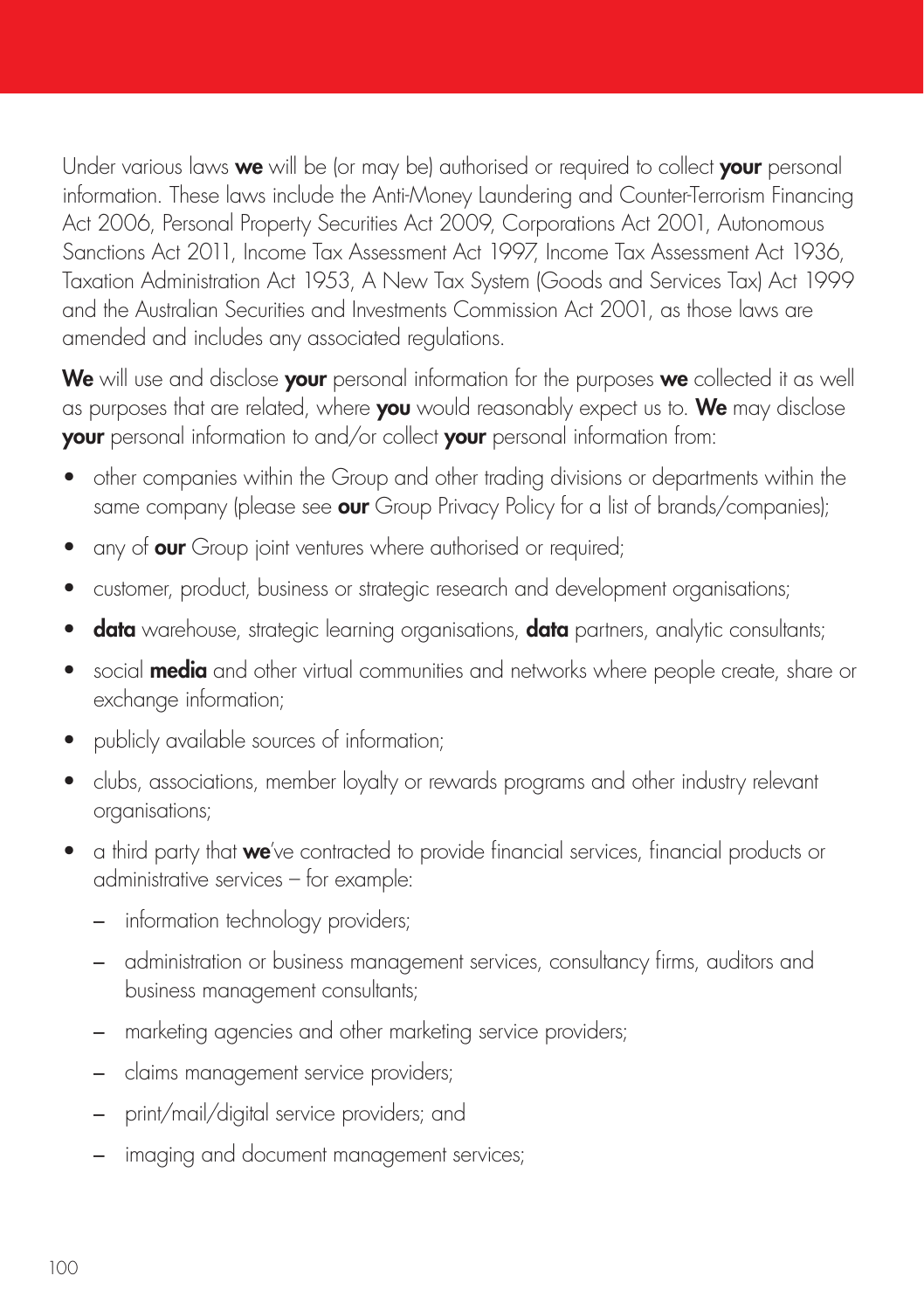- any intermediaries, including **your** agent, adviser, a broker, representative or person acting on your behalf, other Australian Financial Services Licensee or our authorised representatives, advisers and our agents;
- a third party claimant or witnesses in a claim;
- accounting or finance professionals and advisers;
- government, statutory or regulatory bodies and enforcement bodies;
- policy or product holders or others who are authorised or noted on the policy as having a legal interest, including where you are an insured person but not the policy or product holder;
- in the case of a relationship with a corporate partner such as a bank or a credit union, the corporate partner and any new incoming insurer;
- the Australian Financial Complaints Authority or any other external dispute resolution body;
- credit reporting agencies;
- other insurers, reinsurers, insurance investigators and claims or insurance reference
- services, loss assessors, financiers;
- legal and any other professional advisers or consultants;
- hospitals and, medical, health or wellbeing professionals;
- debt collection agencies;
- any other organisation or person, where you've asked them to provide your personal information to us or asked us to obtain personal information from them, e.g. your mother.

We'll use a variety of methods to collect your personal information from, and disclose your personal information to, these persons or organisations, including written forms, telephone calls and via electronic delivery. We may collect and disclose your personal information to these persons and organisations during the information life cycle, regularly, or on an ad hoc basis, depending on the purpose of collection.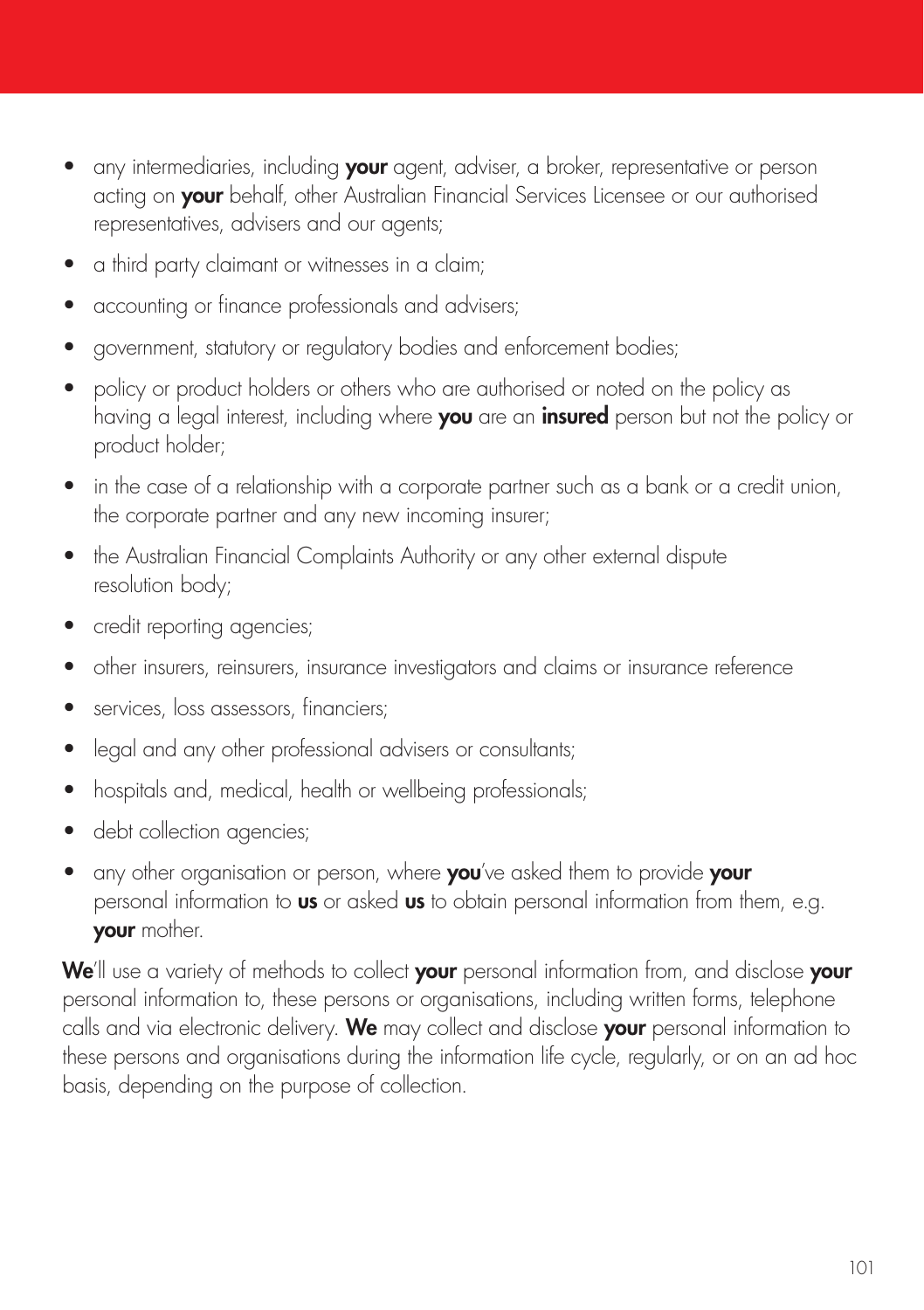# Overseas disclosure

Sometimes, we need to provide your personal information to, or get personal information about you from, persons or organisations located overseas, for the same purposes as in 'Why do we collect personal information?'

The complete list of countries is contained in **our** Group Privacy Policy, which can be accessed at [www.aami.com.au, o](http://www.aami.com.au/)r you can contact us for a copy.

From time to time, we may need to disclose your personal information to, and collect your personal information from, other countries not on this list. Nevertheless, we will always disclose and collect your personal information in accordance with privacy laws.

# Your personal information and our marketing practices

Every now and then, we and any related companies that use the AAMI brand might let you know – including via mail, SMS, email, telephone or online – about news, special offers, products and services that you might be interested in. We will engage in marketing unless you tell us otherwise. You can contact us to update your marketing preferences at any time.

In order to carry out our direct marketing we collect your personal information from and disclose it to others that provide us with specialised data matching, trending or analytical services, as well as general marketing services (you can see the full list of persons and organisations under 'How we handle your personal information'). We may also collect your personal information for marketing through competitions and by purchasing contact lists.

We, and other people who provide us with services, may combine the personal information collected from **you** or others, with the information **we**, or companies in **our** Group, or **our** service providers already hold about **you. We** may also use online targeted marketing, **data** and audience matching and market segmentation to improve advertising relevance to you.

#### How to access and correct your personal information or make a complaint

You have the right to access and correct your personal information held by us and you can find information about how to do this in the Suncorp Group Privacy Policy.

The Suncorp Group Privacy Policy also includes information about how you can complain about a breach of the Australian Privacy Principles and how we'll deal with such a complaint. You can get a copy of the Suncorp Group Privacy Policy. Please use the contact details in Contact us.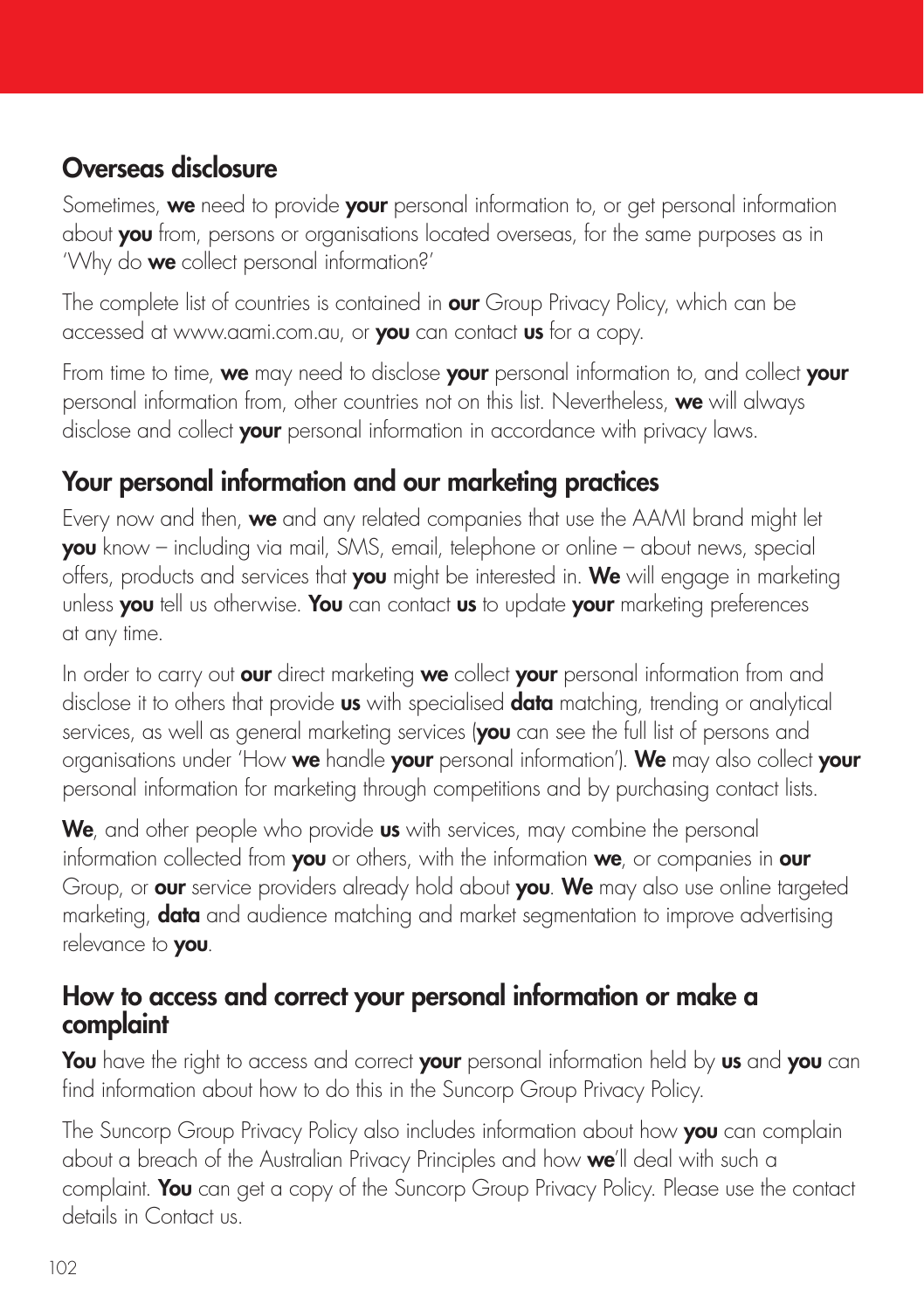# Contact us

For more information about our privacy practices including accessing or correcting your personal information, making a complaint, or obtaining a list of overseas countries you can:

- Visit: [www.aami.com.au](http://www.aami.com.au/)
- Speak to us directly by phoning us on 13 22 44
- Email: businessinsurance@aami.com.au